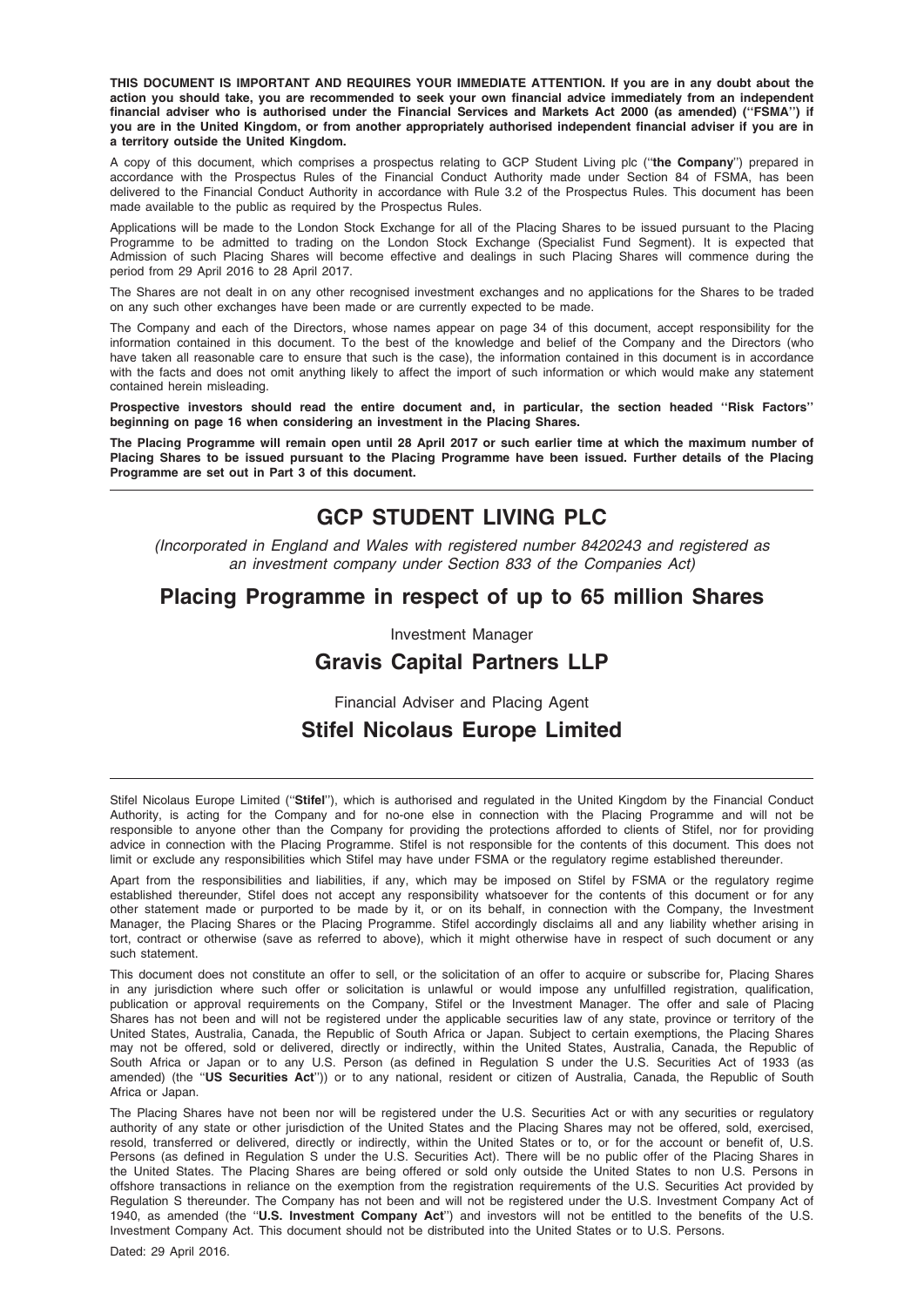# **CONTENTS**

Page

| <b>SUMMARY</b>                                         | 3   |
|--------------------------------------------------------|-----|
| <b>RISK FACTORS</b>                                    | 16  |
| <b>IMPORTANT INFORMATION</b>                           | 28  |
| VOLUNTARY COMPLIANCE WITH THE LISTING RULES            | 31  |
| EXPECTED TIMETABLE                                     | 33  |
| PLACING PROGRAMME STATISTICS                           | 33  |
| <b>DEALING CODES</b>                                   | 33  |
| DIRECTORS, MANAGEMENT AND ADVISERS                     | 34  |
| PART 1 - INFORMATION ON THE GROUP                      | 36  |
| PART 2 - DIRECTORS, MANAGEMENT AND ADMINISTRATION      | 47  |
| PART 3 - THE PLACING PROGRAMME                         | 53  |
| PART 4 - FINANCIAL INFORMATION ON THE GROUP            | 58  |
| PART 5 - VALUATION REPORT                              | 63  |
| PART 6 – UK REIT STATUS AND TAXATION                   | 75  |
| PART 7 - GENERAL INFORMATION                           | 85  |
| <b>PART 8 - DEFINITIONS AND GLOSSARY</b>               | 108 |
| PART 9 - TERMS AND CONDITIONS OF THE PLACING PROGRAMME | 115 |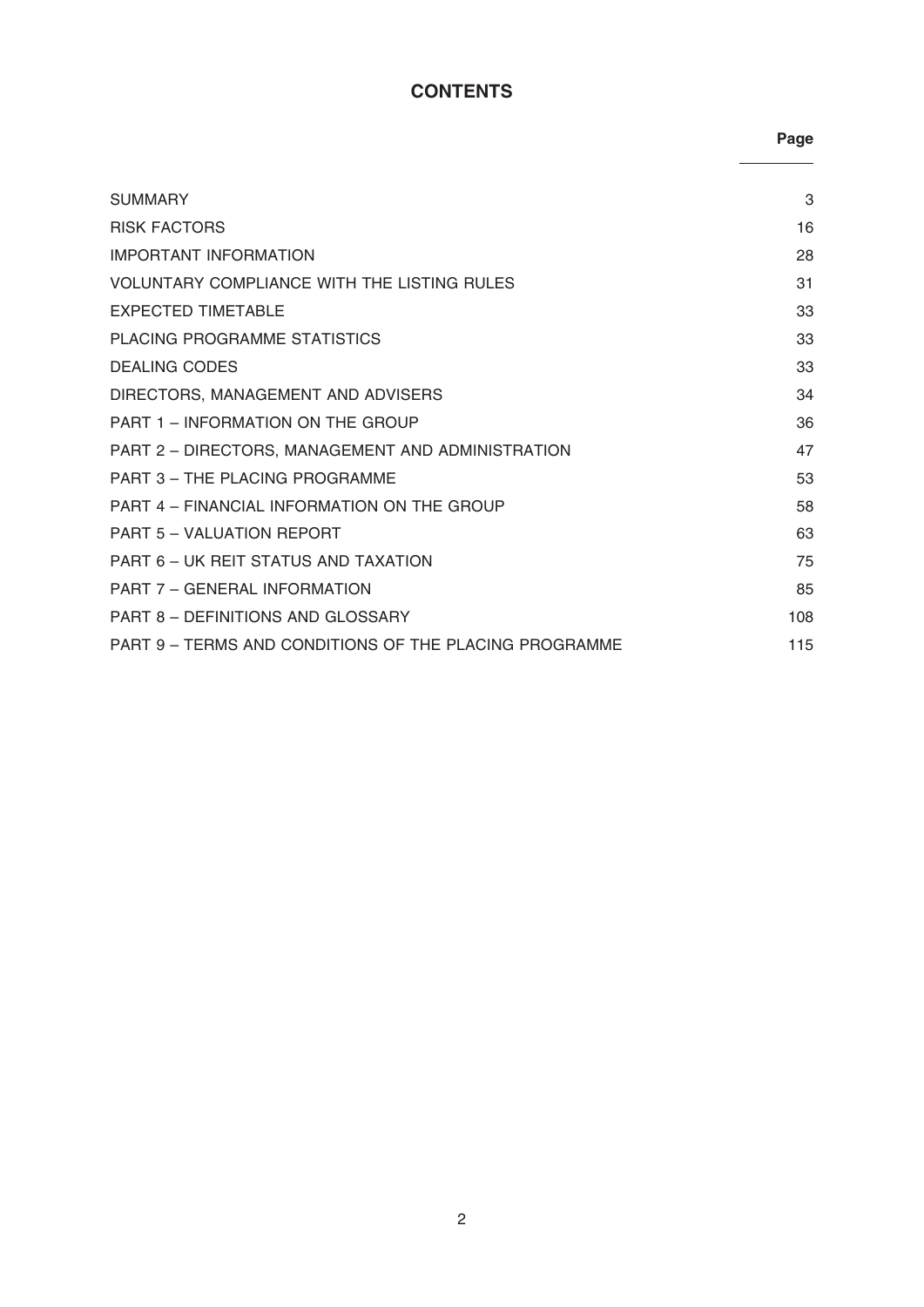### **SUMMARY**

Summaries are made up of disclosure requirements known as ''Elements''. These Elements are numbered in Sections A-E (A.1-E.7). This summary contains all the Elements required to be included in a summary for this type of security and issuer. Some Elements are not required to be addressed which means there may be gaps in the numbering sequence of the Elements. Even though an Element may be required to be inserted into the summary because of the type of security and issuer, it is possible that no relevant information can be given regarding the Element. In this case a short description of the Element is included in the summary with the mention of ''not applicable''.

| Section A - Introduction and warnings |                                                                                              |                                                                                                                                                                                                                                                                                                                                                                                                                                                                                                                                                                                                                                                                                                                                                                                                                                                                                                                                                  |  |
|---------------------------------------|----------------------------------------------------------------------------------------------|--------------------------------------------------------------------------------------------------------------------------------------------------------------------------------------------------------------------------------------------------------------------------------------------------------------------------------------------------------------------------------------------------------------------------------------------------------------------------------------------------------------------------------------------------------------------------------------------------------------------------------------------------------------------------------------------------------------------------------------------------------------------------------------------------------------------------------------------------------------------------------------------------------------------------------------------------|--|
|                                       | Element   Disclosure Requirement   Disclosure                                                |                                                                                                                                                                                                                                                                                                                                                                                                                                                                                                                                                                                                                                                                                                                                                                                                                                                                                                                                                  |  |
| A.1.                                  | Warning                                                                                      | This summary should be read as an introduction to this document.<br>Any decision to invest in the Placing Shares should be based on<br>consideration of the document as a whole by the investor. Where a<br>claim relating to the information contained in this document is<br>brought before a court, the plaintiff investor might, under the national<br>legislation of the Member States, have to bear the costs of<br>translating this document before the legal proceedings are<br>initiated. Civil liability attaches only to those persons who have<br>tabled the summary including any translation thereof, but only if the<br>summary is misleading, inaccurate or inconsistent when read<br>together with the other parts of this document or it does not<br>provide, when read together with the other parts of this document,<br>key information in order to aid investors when considering whether to<br>invest in such securities. |  |
| A.2                                   | Subsequent resale or<br>final placement of<br>securities through<br>financial intermediaries | Not applicable, the Company is not engaging any financial<br>intermediaries for any resale or final placement of securities after<br>publication of this document.                                                                                                                                                                                                                                                                                                                                                                                                                                                                                                                                                                                                                                                                                                                                                                               |  |

| Section B - Issuer |                                               |                                                                                                                                                                                                                                                               |
|--------------------|-----------------------------------------------|---------------------------------------------------------------------------------------------------------------------------------------------------------------------------------------------------------------------------------------------------------------|
|                    | Element   Disclosure Requirement   Disclosure |                                                                                                                                                                                                                                                               |
| B.1.               | Legal and commercial<br>name                  | GCP Student Living plc.                                                                                                                                                                                                                                       |
| B.2.               | Domicile and legal form                       | The Company was incorporated in England and Wales on<br>26 February 2013 with registered number 8420243 as a public<br>company limited by shares under the Companies Act. The principal<br>legislation under which the Company operates is the Companies Act. |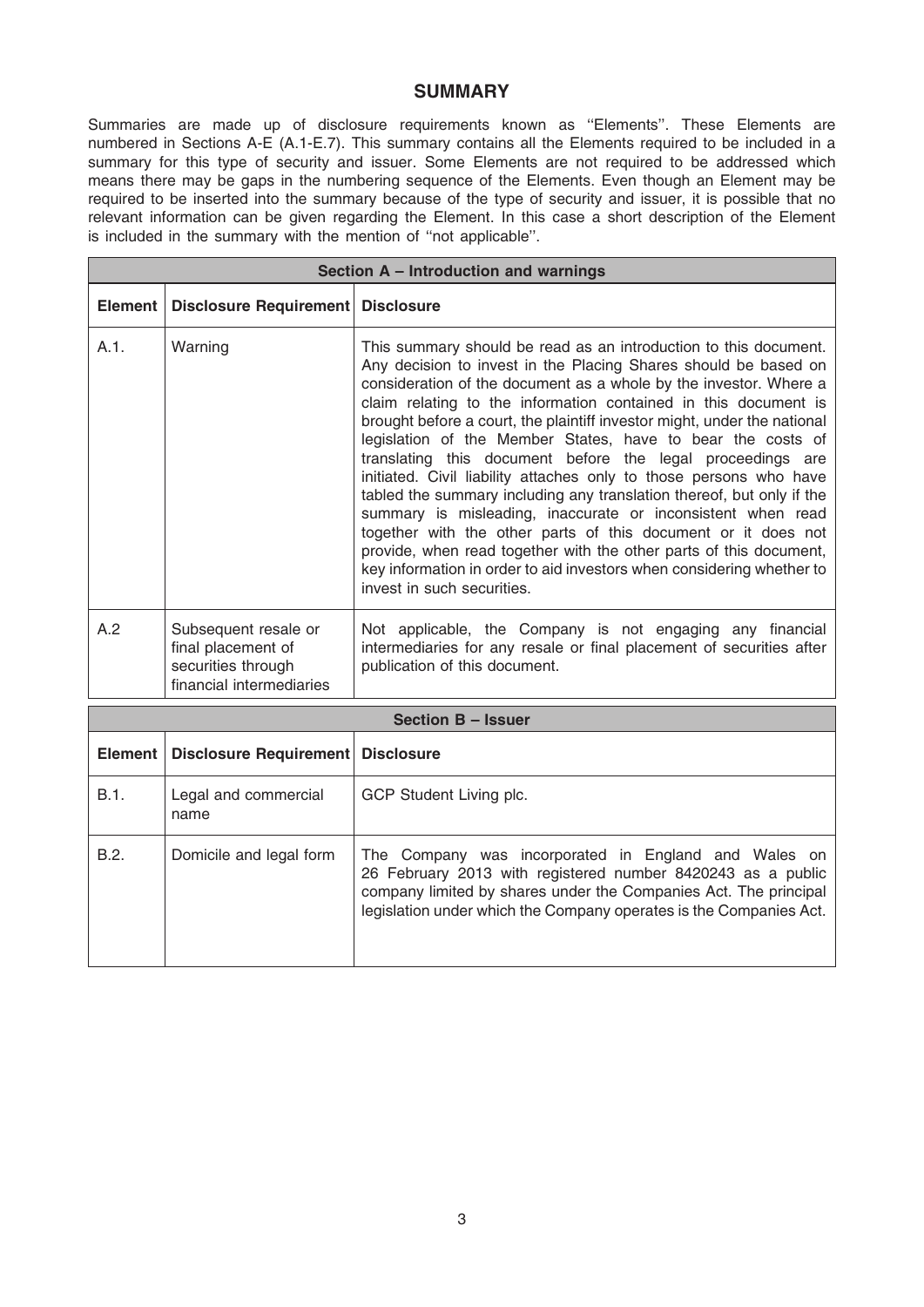| B.5. | Group description         | The Company is the holding company of the Group. The Company<br>has the following wholly owned subsidiaries:                                                                                                                                                                        |                          |                                 |                                     |
|------|---------------------------|-------------------------------------------------------------------------------------------------------------------------------------------------------------------------------------------------------------------------------------------------------------------------------------|--------------------------|---------------------------------|-------------------------------------|
|      |                           | <b>Name</b>                                                                                                                                                                                                                                                                         | Date of<br>incorporation |                                 | <b>Registered</b><br>number         |
|      |                           | <b>GCP Topco Limited</b>                                                                                                                                                                                                                                                            |                          | 27 August 2015                  | 9751720                             |
|      |                           | <b>GCP Holdco Limited</b>                                                                                                                                                                                                                                                           |                          | 27 August 2015                  | 9751644                             |
|      |                           | <b>GCP Scape East Limited</b>                                                                                                                                                                                                                                                       |                          | 15 November 2013                | 8776650                             |
|      |                           | Ternion (Danehurst) Limited                                                                                                                                                                                                                                                         | 31 May 2006              |                                 | 5833170                             |
|      |                           | <b>GCP Operations Limited</b>                                                                                                                                                                                                                                                       |                          | 26 March 2014                   | 8961147                             |
|      |                           | Leopard Guernsey Greenwich JV<br>Limited                                                                                                                                                                                                                                            |                          | 26 October 2012                 | 55788<br>(Guernsey<br>incorporated) |
|      |                           | Leopard Guernsey Greenwich<br>Limited                                                                                                                                                                                                                                               |                          | 3 November 2011                 | 54194<br>(Guernsey<br>incorporated) |
|      |                           | Leopard Guernsey Greenwich 2<br>Limited                                                                                                                                                                                                                                             | 23 April 2012            |                                 | 55013<br>(Guernsey<br>incorporated) |
|      |                           | <b>GCP RHUL Limited</b>                                                                                                                                                                                                                                                             |                          | 15 November 2013                | 8776872                             |
|      |                           | <b>GCP RHUL 2 Limited</b>                                                                                                                                                                                                                                                           | 13 April 2016            |                                 | 10120942                            |
|      |                           | <b>GCP SG Limited</b>                                                                                                                                                                                                                                                               |                          | 20 February 2014                | 8904577                             |
|      |                           | Old Street Acquisitions Limited                                                                                                                                                                                                                                                     |                          | 18 December 2012                | 56049<br>(Guernsey<br>incorporated) |
|      |                           | Leopard Guernsey Old Street<br>Limited                                                                                                                                                                                                                                              |                          | 21 September 2011               | 54000<br>(Guernsey<br>incorporated) |
|      |                           | Leopard Guernsey Old Street 2<br>Limited                                                                                                                                                                                                                                            |                          | 19 October 2011                 | 54120<br>(Guernsey<br>incorporated) |
|      |                           | <b>GCP WL Limited</b>                                                                                                                                                                                                                                                               |                          | 3 February 2016                 | 9986426                             |
| B.6. | Major shareholders        | So far as is known to the Company by virtue of the notifications made<br>pursuant to the Disclosure and Transparency Rules, as at the Latest<br>Practicable Date the following persons hold directly or indirectly<br>three per cent. or more of the Shares:                        |                          |                                 |                                     |
|      |                           | <b>Name</b>                                                                                                                                                                                                                                                                         |                          | Number of<br><b>Shares held</b> | % of issued<br><b>Share Capital</b> |
|      |                           | <b>Bank of Montreal</b>                                                                                                                                                                                                                                                             |                          | 25,064,101                      | 11.51                               |
|      |                           | CCLA Investment Management Ltd                                                                                                                                                                                                                                                      |                          | 21,430,788                      | 9.84                                |
|      |                           | Old Mutual plc                                                                                                                                                                                                                                                                      |                          | 15,244,727                      | 7.00                                |
|      |                           | Investec Wealth and Investment Limited                                                                                                                                                                                                                                              |                          | 12,050,466                      | 5.54                                |
|      |                           | All Shareholders have the same voting rights in respect of the share<br>capital of the Company.                                                                                                                                                                                     |                          |                                 |                                     |
|      |                           | As at the Latest Practicable Date, the Company and the Directors<br>are not aware of any person who, directly or indirectly, jointly or<br>severally, exercises or could exercise control over the Company.                                                                         |                          |                                 |                                     |
| B.7. | Key financial information | The selected historical financial information set out below, which has<br>been prepared under IFRS, has been extracted without material<br>adjustment from the audited consolidated financial statements of the<br>Group for the period from the Company's incorporation to 30 June |                          |                                 |                                     |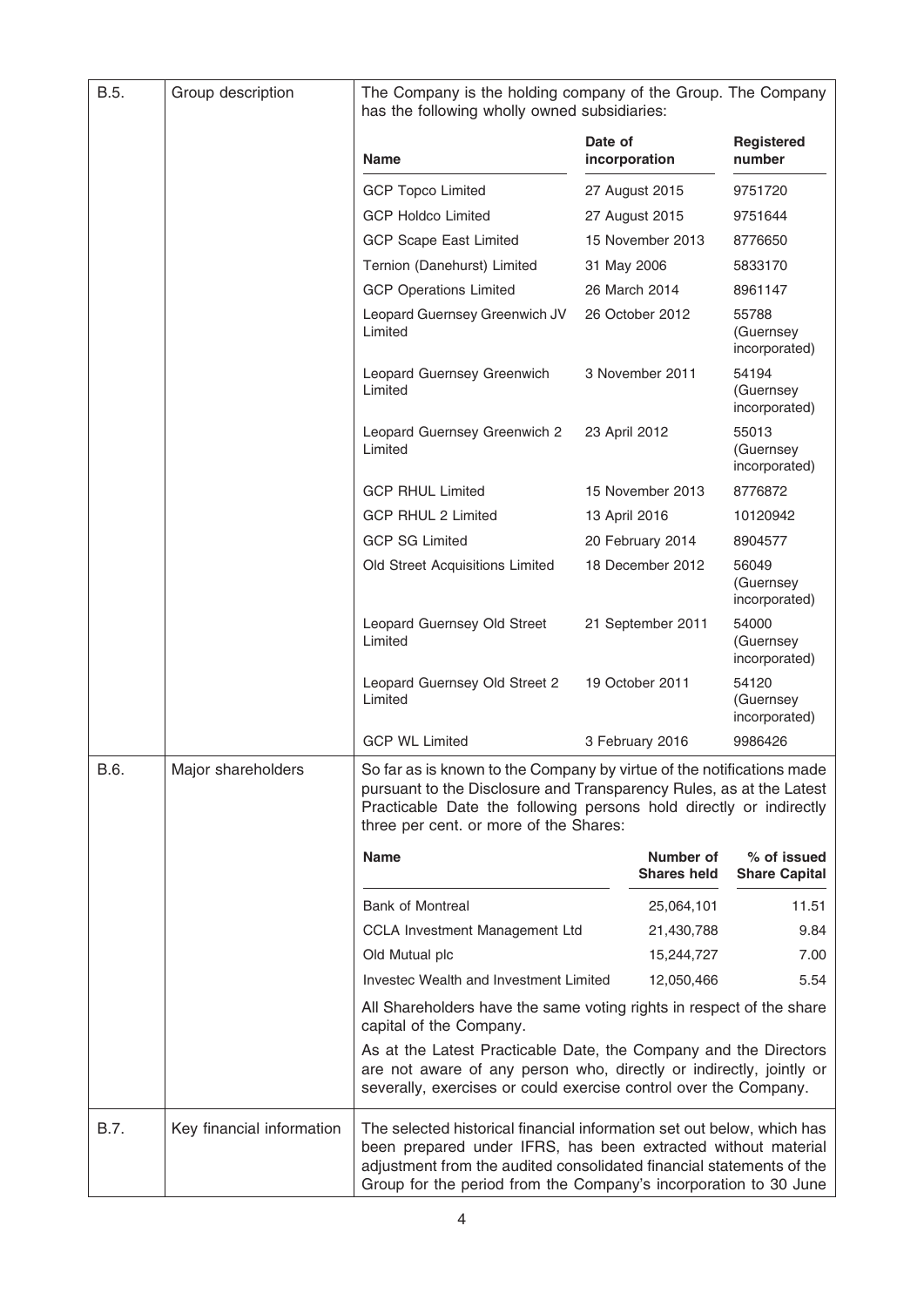| 2014, the audited consolidated financial statements of the Group for<br>the financial period from 1 July 2014 and ended 30 June 2015 and<br>the interim reports and unaudited financial information of the Group<br>for the six month periods ended 31 December 2014 and<br>31 December 2015: |                                                                        |                                                                                                                                          |                                                                                                  |                                                                                                  |
|-----------------------------------------------------------------------------------------------------------------------------------------------------------------------------------------------------------------------------------------------------------------------------------------------|------------------------------------------------------------------------|------------------------------------------------------------------------------------------------------------------------------------------|--------------------------------------------------------------------------------------------------|--------------------------------------------------------------------------------------------------|
| <b>Statement of financial position</b>                                                                                                                                                                                                                                                        |                                                                        |                                                                                                                                          |                                                                                                  |                                                                                                  |
|                                                                                                                                                                                                                                                                                               | <b>Financial</b><br>30 June<br>2015<br>(audited)<br>£'000              | <b>Financial</b><br>period from<br>period from the Company's<br>1 July 2014 to incorporation to<br>30 June<br>2014<br>(audited)<br>£'000 | <b>Financial</b><br>period from<br>1 July 2015 to<br>31 December<br>2015<br>(unaudited)<br>£'000 | <b>Financial</b><br>period from<br>1 July 2014 to<br>31 December<br>2014<br>(unaudited)<br>£'000 |
| Assets and<br>liabilities<br>Property<br>Receivables<br>Cash and cash<br>equivalents                                                                                                                                                                                                          | 177,220<br>18,683<br>106,292                                           | 151,560<br>1,315<br>3,629                                                                                                                | 400,470<br>6,452<br>12,866                                                                       | 160,650<br>1,691<br>3,250                                                                        |
| <b>Total assets</b>                                                                                                                                                                                                                                                                           | 302,503                                                                | 157,507                                                                                                                                  | 421,110                                                                                          | 166,548                                                                                          |
| Payables<br>Deferred income<br>Senior Ioan<br>Financial<br>liabilities at<br>amortised cost                                                                                                                                                                                                   | (4, 819)<br>(2, 442)<br>(39, 569)<br>(117, 422)                        | (2, 212)<br>(2,028)<br>(39, 456)                                                                                                         | (10, 927)<br>(5, 179)<br>(128,060)                                                               | (1,803)<br>(2,523)<br>(39, 513)                                                                  |
| <b>Total liabilities</b>                                                                                                                                                                                                                                                                      | (164, 774)                                                             | (44, 652)                                                                                                                                | (145, 488)                                                                                       | (45,080)                                                                                         |
| Net assets                                                                                                                                                                                                                                                                                    | 137,729                                                                | 112,855                                                                                                                                  | 275,622                                                                                          | 121,468                                                                                          |
| Number of                                                                                                                                                                                                                                                                                     | 109,910,428                                                            | 109,910,428                                                                                                                              | 203,635,708                                                                                      | 109,910,428                                                                                      |
| <b>Shares</b><br>NAV per Share<br>(pence)                                                                                                                                                                                                                                                     | $(+ 120,000,000)$<br>C shares)<br>125.51<br>(C share $NAV =$<br>97.85) | 102.64                                                                                                                                   | 135.35                                                                                           | 110.77                                                                                           |
| Income statement                                                                                                                                                                                                                                                                              |                                                                        |                                                                                                                                          |                                                                                                  |                                                                                                  |
|                                                                                                                                                                                                                                                                                               | <b>Financial</b><br>30 June<br>2015<br>(audited)<br>£'000              | <b>Financial</b><br>period from<br>period from the Company's<br>1 July 2014 to incorporation to<br>30 June<br>2014<br>(audited)<br>£'000 | <b>Financial</b><br>period from<br>1 July 2015 to<br>31 December<br>2015<br>(unaudited)<br>£'000 | <b>Financial</b><br>period from<br>1 July 2014 to<br>31 December<br>2014<br>(unaudited)<br>£'000 |
| Income and<br>expenses<br>Rental income<br>Operating                                                                                                                                                                                                                                          | 11,505                                                                 | 9,132                                                                                                                                    | 9,014                                                                                            | 5,578                                                                                            |
| expenses<br>Administration                                                                                                                                                                                                                                                                    | (2,529)                                                                | (1,664)                                                                                                                                  | (2, 167)                                                                                         | (1,236)                                                                                          |
| expenses<br>Gains on<br>investment                                                                                                                                                                                                                                                            | (2,001)                                                                | (2, 357)                                                                                                                                 | (2,613)                                                                                          | (813)                                                                                            |
| properties                                                                                                                                                                                                                                                                                    | 25,660                                                                 | 5,010                                                                                                                                    | 21,699                                                                                           | 9,090                                                                                            |
| Operating profit<br>Finance costs<br>Fair value<br>movement on<br>financial                                                                                                                                                                                                                   | 32,635<br>(1, 336)                                                     | 10,121<br>(2, 412)                                                                                                                       | 25,933<br>(8,924)                                                                                | 12,619<br>(685)                                                                                  |
| derivative                                                                                                                                                                                                                                                                                    | (261)                                                                  | 47                                                                                                                                       | 214                                                                                              | (331)                                                                                            |
| Total<br>comprehensive<br>income for the<br>period                                                                                                                                                                                                                                            | 31,020                                                                 | 7,756                                                                                                                                    | 17,215                                                                                           | 11,603                                                                                           |
|                                                                                                                                                                                                                                                                                               |                                                                        |                                                                                                                                          |                                                                                                  |                                                                                                  |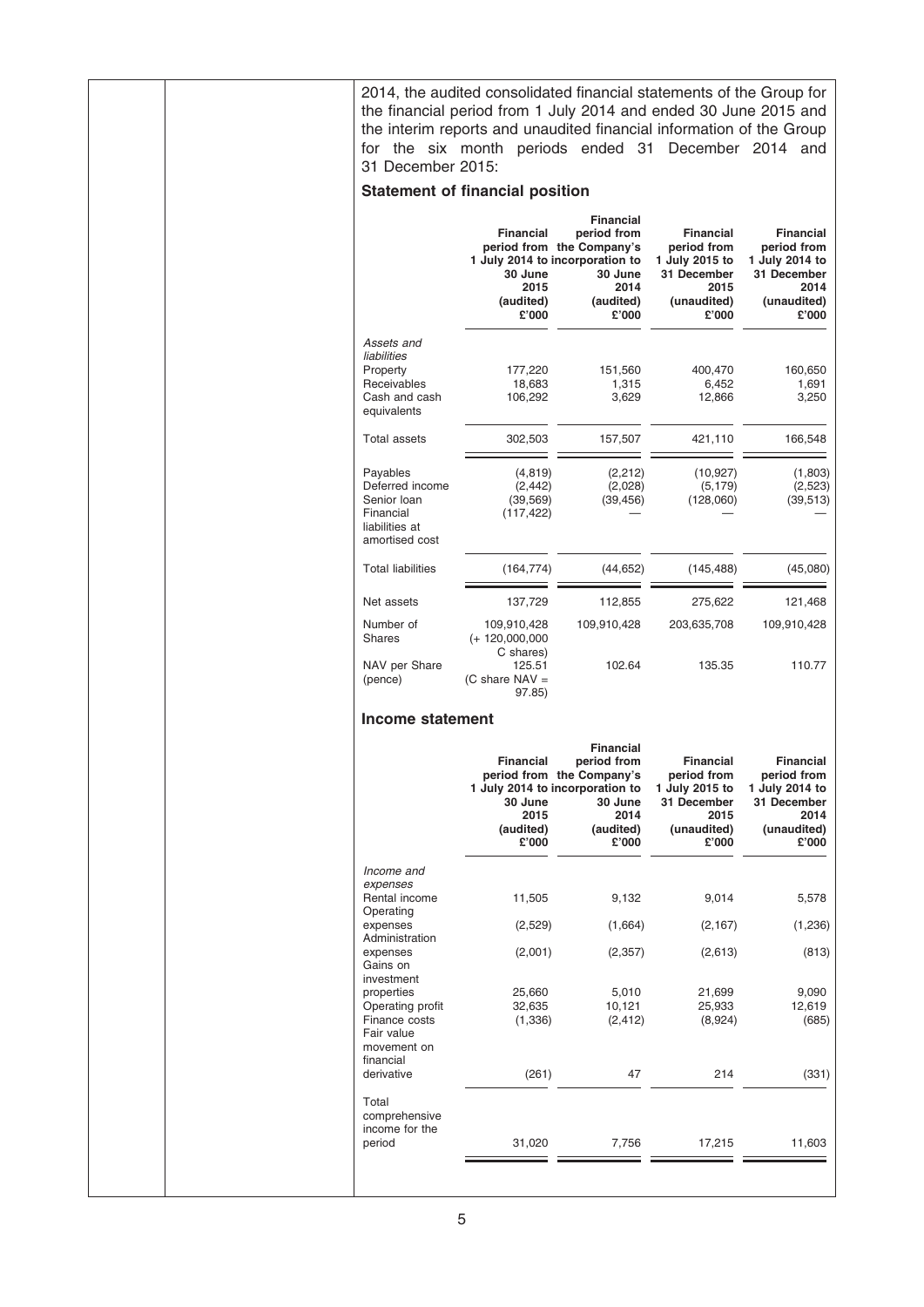|      |                                        | Save to the extent disclosed below, as at the date of this document,<br>there has been no significant change in the financial condition and<br>operating results of the Company or the Group during or subsequent<br>to the period covered by the historical financial information.                                                                                                                                                                                                                                                                                           |
|------|----------------------------------------|-------------------------------------------------------------------------------------------------------------------------------------------------------------------------------------------------------------------------------------------------------------------------------------------------------------------------------------------------------------------------------------------------------------------------------------------------------------------------------------------------------------------------------------------------------------------------------|
|      |                                        | On 20 May 2013, the Company acquired Scape East for £93 million.                                                                                                                                                                                                                                                                                                                                                                                                                                                                                                              |
|      |                                        | On 3 December 2013, the Group acquired The Pad 1 for £13 million,<br>and entered into a forward purchase agreement in respect of The<br>Pad 2.                                                                                                                                                                                                                                                                                                                                                                                                                                |
|      |                                        | On 27 February 2014, the Group entered into a forward purchase<br>agreement in relation to Scape Surrey.                                                                                                                                                                                                                                                                                                                                                                                                                                                                      |
|      |                                        | On 26 March 2014, GCP Operations Limited, a new wholly owned<br>subsidiary of the Company, was incorporated and effective from<br>1 April 2014, Scape Student Living took over the facilities and<br>property management function, previously provided by Grosvenor<br>Facilities Services Limited. It assumed the employment of those<br>individuals providing asset and facilities management services to<br>Scape East and Scape Greenwich. Accordingly, the facilities and<br>property management agreement with Grosvenor Facilities Services<br>Limited was terminated. |
|      |                                        | On 30 May 2014, the Group acquired Scape Greenwich for<br>approximately £40.5 million.                                                                                                                                                                                                                                                                                                                                                                                                                                                                                        |
|      |                                        | On 7 September 2015, the Group acquired Scape Surrey for<br>£18.9 million.                                                                                                                                                                                                                                                                                                                                                                                                                                                                                                    |
|      |                                        | On 25 September 2015, the Group acquired The Pad 2 for<br>approximately £16.1 million.                                                                                                                                                                                                                                                                                                                                                                                                                                                                                        |
|      |                                        | On 30 September 2015, the Group acquired Scape Shoreditch for<br>approximately £166 million. On the same date, the Group completed<br>a refinancing of its borrowing facilities under which it drew down<br>£130,000,000, which was used to part finance the acquisition of<br>Scape Shoreditch, and to repay the Group's then existing borrowings<br>in full.                                                                                                                                                                                                                |
|      |                                        | On 3 February 2016, GCP WL Limited, a new wholly owned<br>subsidiary of the Company, was incorporated and on 15 February<br>2016 GCP WL Limited acquired Water Lane Apartments for<br>approximately £18.3 million.                                                                                                                                                                                                                                                                                                                                                            |
|      |                                        | The independent Valuer completed a valuation of the Company's<br>property portfolio as at 31 March 2016. Pursuant to such valuation,<br>the independent Valuer valued the Company's property portfolio at<br>£420.3 million compared to the valuation of £400.5 million as at<br>31 December 2015.                                                                                                                                                                                                                                                                            |
|      |                                        | On 13 April 2016, GCP RHUL 2 Limited, a new wholly owned<br>subsidiary of the Company was incorporated and on 14 April 2016,<br>GCP RHUL 2 Limited entered into the Forward Purchase<br>Agreement.                                                                                                                                                                                                                                                                                                                                                                            |
|      |                                        | The Company has declared and paid on 4 March 2016 a second<br>interim dividend of 1.41 pence per Share in respect of the period<br>ended 31 December 2015. The Company has also declared a third<br>interim dividend of 1.41 pence per Share in respect of the period<br>ended 31 March 2016. The third interim dividend will be paid on<br>6 June 2016.                                                                                                                                                                                                                      |
| B.8. | Key pro forma financial<br>information | Not applicable. No pro forma financial information.                                                                                                                                                                                                                                                                                                                                                                                                                                                                                                                           |
| B.9. | Profit forecast                        | Not applicable. No profit forecast or estimate made.                                                                                                                                                                                                                                                                                                                                                                                                                                                                                                                          |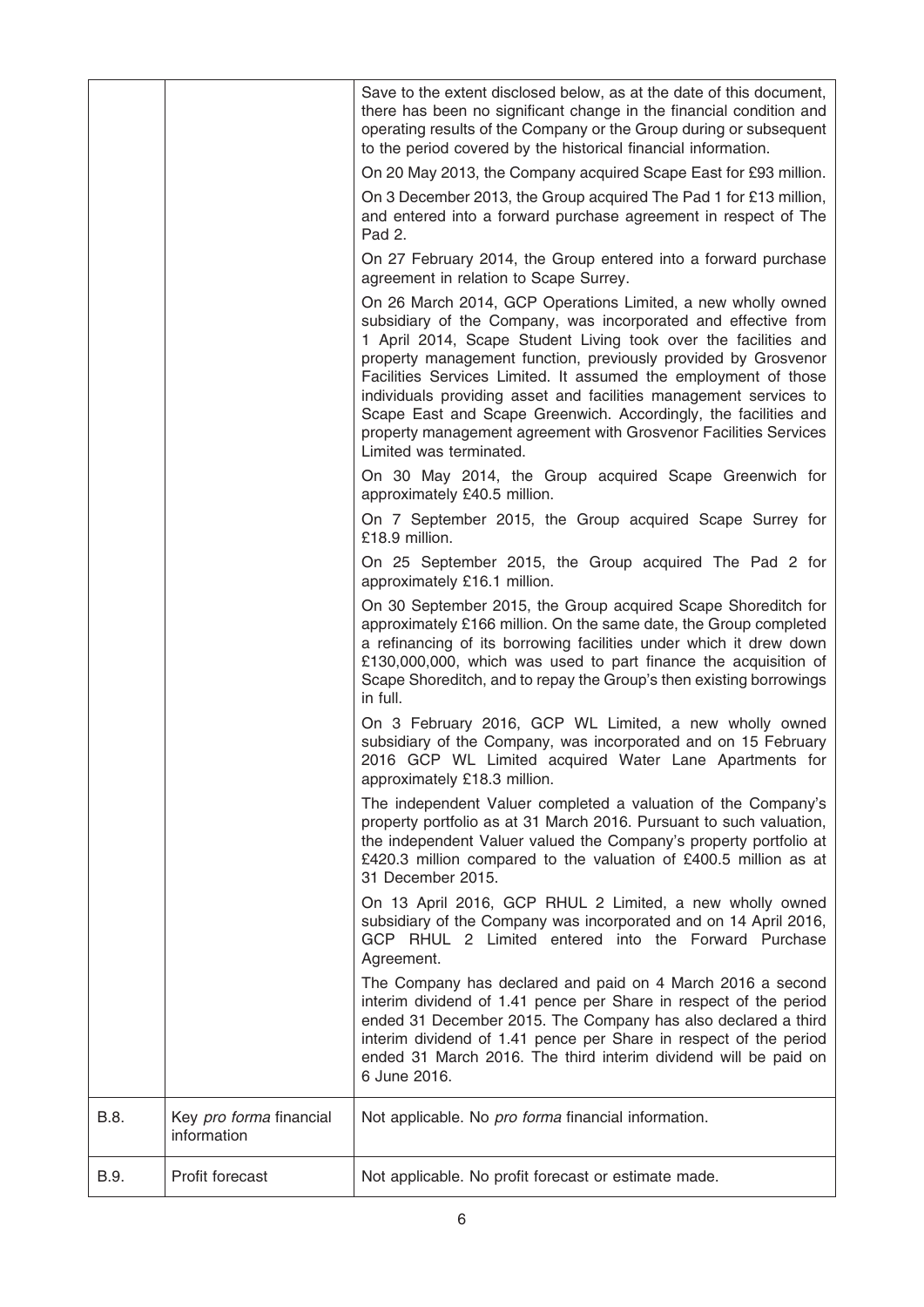| B.10. | Description of the nature<br>of any qualifications in the<br>audit report on the<br>historical financial<br>information | Not applicable. The audited financial statements of the Group<br>contained in this document do not contain any qualifications.                                                                                                                                                                                                                                                                                                                                                                                                                                                                                                                                                                                                                                                                                                                                                                                                                                           |
|-------|-------------------------------------------------------------------------------------------------------------------------|--------------------------------------------------------------------------------------------------------------------------------------------------------------------------------------------------------------------------------------------------------------------------------------------------------------------------------------------------------------------------------------------------------------------------------------------------------------------------------------------------------------------------------------------------------------------------------------------------------------------------------------------------------------------------------------------------------------------------------------------------------------------------------------------------------------------------------------------------------------------------------------------------------------------------------------------------------------------------|
| B.11. | Qualified working capital                                                                                               | Not applicable. The Company is of the opinion that, after taking into<br>account existing available facilities to the Group, the working capital<br>available to the Group is sufficient for its present requirements, that<br>is for at least the next twelve months from the date of this document.                                                                                                                                                                                                                                                                                                                                                                                                                                                                                                                                                                                                                                                                    |
| B.34. | Investment policy                                                                                                       | <b>Investment objective</b>                                                                                                                                                                                                                                                                                                                                                                                                                                                                                                                                                                                                                                                                                                                                                                                                                                                                                                                                              |
|       |                                                                                                                         | The Company's investment objective is to provide Shareholders with<br>attractive total returns in the longer term through the potential for<br>modest capital appreciation and regular, sustainable, long-term<br>dividends with RPI inflation-linked income characteristics.                                                                                                                                                                                                                                                                                                                                                                                                                                                                                                                                                                                                                                                                                            |
|       |                                                                                                                         | <b>Investment policy</b>                                                                                                                                                                                                                                                                                                                                                                                                                                                                                                                                                                                                                                                                                                                                                                                                                                                                                                                                                 |
|       |                                                                                                                         | The Company intends to meet its investment objective through<br>owning, leasing and licensing student residential accommodation<br>and teaching facilities to a diversified portfolio of direct let tenants<br>and HEIs. The Company will mostly invest in modern, purpose built,<br>private student residential accommodation and teaching facilities<br>located primarily in and around London where the Investment<br>Manager believes the Company is likely to benefit from supply and<br>demand imbalances for student residential accommodation. The<br>Company may also invest in development and forward-funded<br>projects which are consistent with the objective of providing<br>Shareholders with regular, sustainable dividends and have<br>received planning permission for student accommodation, subject<br>to the Board being satisfied as to the reputation, track record and<br>financial strength of the relevant developer and building contractor. |
|       |                                                                                                                         | Rental income will predominantly derive from a mix of contractual<br>arrangements including direct leases and/or licences to students<br>("direct let agreements"), leases and/or licences to students<br>guaranteed by HEIs and/or leases and/or licences directly to HEIs.<br>The Company may enter into soft nominations agreements (pari<br>passu marketing arrangements with HEIs to place their students in<br>private accommodation) or hard nominations agreements (longer<br>term marketing arrangements with HEIs of between two and 30 years<br>in duration). Where the Company invests in properties which contain<br>commercial or retail space it may derive further income through<br>leases of such space. Where the Company invests in development<br>and forward-funded projects, development costs will typically be paid<br>in stages through construction, with a bullet payment at completion.                                                     |
|       |                                                                                                                         | The Company intends to focus primarily on accommodation and<br>teaching facilities for students studying at Russell Group universities<br>and other leading academic institutions, Regional Universities with<br>satellite teaching facilities in and around London and at specialist<br>colleges.                                                                                                                                                                                                                                                                                                                                                                                                                                                                                                                                                                                                                                                                       |
|       |                                                                                                                         | The Company may invest directly or through holdings in special<br>purpose vehicles and its assets may be held through limited<br>partnerships, trusts or other vehicles with third party co-investors.                                                                                                                                                                                                                                                                                                                                                                                                                                                                                                                                                                                                                                                                                                                                                                   |
|       |                                                                                                                         | Borrowing and gearing policy                                                                                                                                                                                                                                                                                                                                                                                                                                                                                                                                                                                                                                                                                                                                                                                                                                                                                                                                             |
|       |                                                                                                                         | The Company may seek to use gearing to enhance returns over the<br>long-term. The level of gearing will be governed by careful<br>consideration of the cost of borrowing and the Company may seek                                                                                                                                                                                                                                                                                                                                                                                                                                                                                                                                                                                                                                                                                                                                                                        |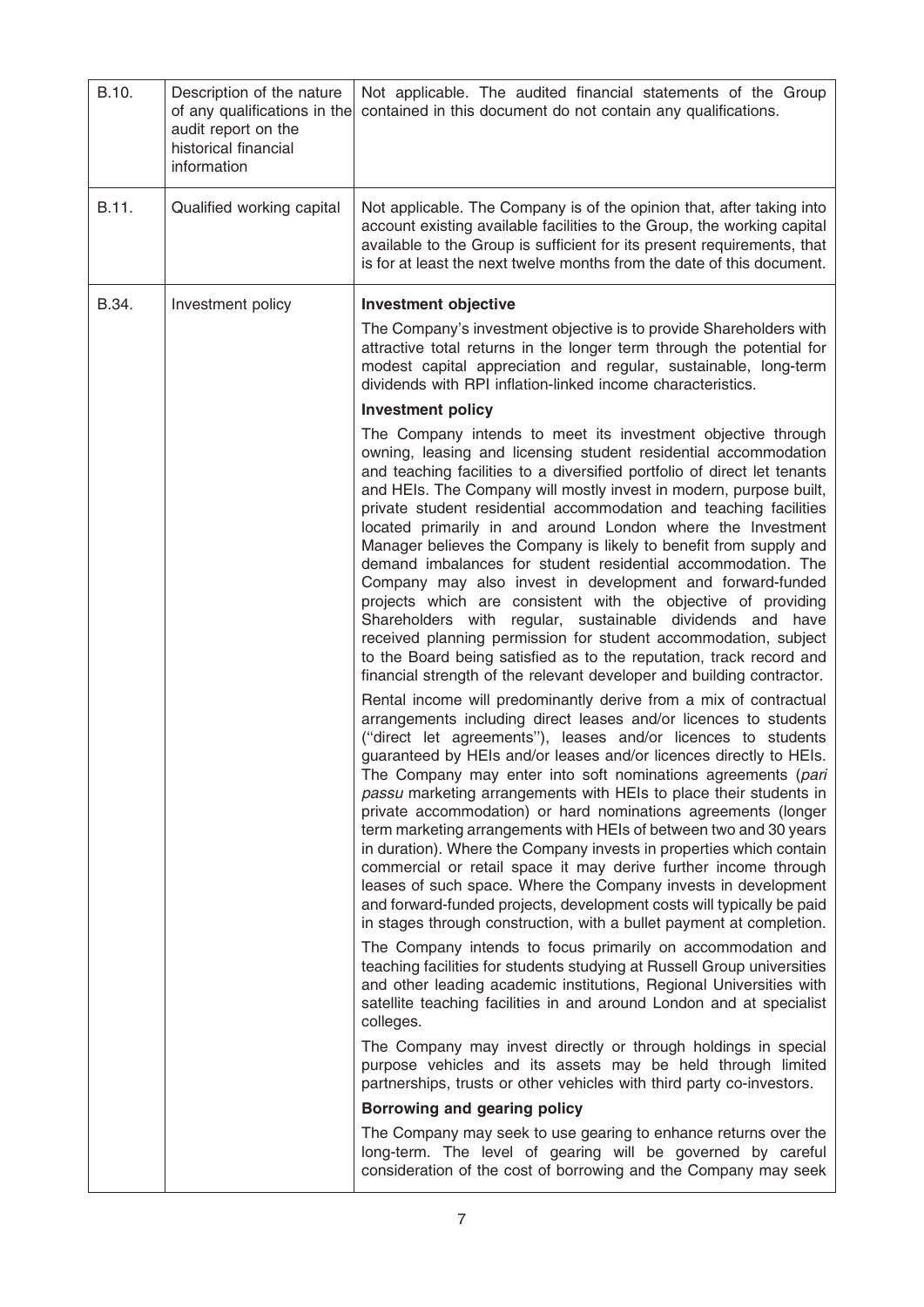|       |                         | to use hedging or otherwise seek to mitigate the risk of interest rate<br>increases. Gearing, represented by borrowings as a percentage of<br>Gross Assets, will not exceed 55 per cent. at the time of investment.<br>It is the Directors' current intention to target gearing of less than<br>30 per cent. of Gross Assets in the long term and to comply with the<br>REIT condition relating to the ratio between the Group's 'property<br>profits' and 'property finance costs'.                                                                                      |
|-------|-------------------------|---------------------------------------------------------------------------------------------------------------------------------------------------------------------------------------------------------------------------------------------------------------------------------------------------------------------------------------------------------------------------------------------------------------------------------------------------------------------------------------------------------------------------------------------------------------------------|
|       |                         | Use of derivatives                                                                                                                                                                                                                                                                                                                                                                                                                                                                                                                                                        |
|       |                         | The Company may invest through derivatives for efficient portfolio<br>management. In particular, the Company may engage in interest rate<br>hedging or otherwise seek to mitigate the risk of interest rate<br>increases as part of the Company's efficient portfolio management.                                                                                                                                                                                                                                                                                         |
|       |                         | <b>Investment restrictions</b>                                                                                                                                                                                                                                                                                                                                                                                                                                                                                                                                            |
|       |                         | The Company invests and manages its assets with the objective of<br>spreading risk through the following restrictions:                                                                                                                                                                                                                                                                                                                                                                                                                                                    |
|       |                         | the Company will derive its rental income from a portfolio of not<br>$\bullet$<br>less than 500 studios;                                                                                                                                                                                                                                                                                                                                                                                                                                                                  |
|       |                         | at least 90 per cent. by value of the properties directly or<br>$\bullet$<br>indirectly owned by the Company shall be in the form of<br>freehold or long leasehold (over 60 years remaining at the time<br>of acquisition) properties or the equivalent;                                                                                                                                                                                                                                                                                                                  |
|       |                         | the Company will not (i) invest more than 20 per cent. of its<br>Gross Assets in undeveloped land; and (ii) commit more than<br>15 per cent. of its Gross Assets to forward-funded projects in<br>respect of such undeveloped land, such commitment to be<br>determined on the basis of the net construction funding<br>requirements (and associated advisory costs) of such<br>projects at the time of commitment up to their completion, in<br>both cases as measured at the time of investment;                                                                        |
|       |                         | the Company will not invest in completed assets which are not<br>$\bullet$<br>income generative at, or shortly following, the time of<br>acquisition; and                                                                                                                                                                                                                                                                                                                                                                                                                 |
|       |                         | the Company will not invest in closed-ended investment<br>companies.                                                                                                                                                                                                                                                                                                                                                                                                                                                                                                      |
|       |                         | The Directors currently intend, at all times, to conduct the affairs of<br>the Company so as to enable it to qualify as the principal company of<br>a REIT for the purposes of Part 12 of the CTA 2010 (and the<br>regulations made thereunder).                                                                                                                                                                                                                                                                                                                          |
|       |                         | In the event of a breach of the investment guidelines and restrictions<br>set out above, the Investment Manager shall inform the Directors<br>upon becoming aware of the same and, if the Directors consider the<br>breach to be material, notification will be made to a Regulatory<br>Information Service.                                                                                                                                                                                                                                                              |
|       |                         | No material change will be made to the investment policy without the<br>approval of Shareholders by ordinary resolution.                                                                                                                                                                                                                                                                                                                                                                                                                                                  |
| B.35. | <b>Borrowing limits</b> | The Company may seek to use gearing to enhance returns over the<br>long-term. The level of gearing will be governed by careful<br>consideration of the cost of borrowing and the Company may seek<br>to use hedging or otherwise seek to mitigate the risk of interest rate<br>increases. Gearing, represented by borrowings as a percentage of<br>Gross Assets, will not exceed 55 per cent. at the time of investment.<br>It is the Directors' current intention to target gearing of less than<br>30 per cent. of Gross Assets in the long term and to comply with the |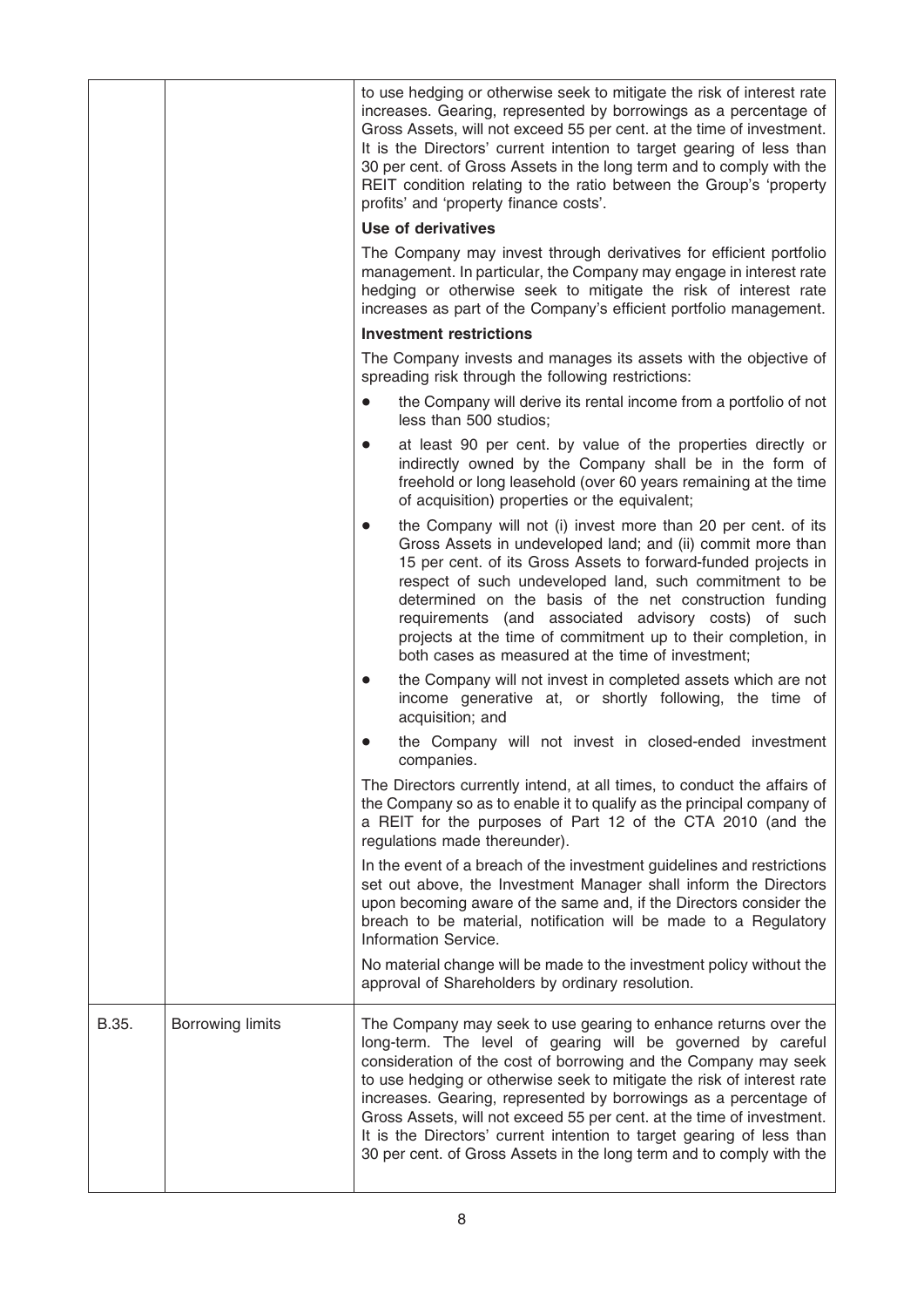|       |                                                                                                 | REIT condition relating to the ratio between the Group's 'property<br>profits' and 'property finance costs'.                                                                                                                                                                                                                                                                                                                                                                                                                                                                                                                                                                                                                                                                                                                                     |
|-------|-------------------------------------------------------------------------------------------------|--------------------------------------------------------------------------------------------------------------------------------------------------------------------------------------------------------------------------------------------------------------------------------------------------------------------------------------------------------------------------------------------------------------------------------------------------------------------------------------------------------------------------------------------------------------------------------------------------------------------------------------------------------------------------------------------------------------------------------------------------------------------------------------------------------------------------------------------------|
|       |                                                                                                 | As at the Latest Practicable Date, the Group's outstanding debt<br>under the Pricoa Debt Facility was £130 million and is repayable in<br>September 2024.                                                                                                                                                                                                                                                                                                                                                                                                                                                                                                                                                                                                                                                                                        |
|       |                                                                                                 | As at the Latest Practicable Date, the Group's average blended cost<br>of borrowing was 3.07 per cent. and the gearing of the Group was<br>approximately 31 per cent. of Gross Assets.                                                                                                                                                                                                                                                                                                                                                                                                                                                                                                                                                                                                                                                           |
| B.36. | Regulatory status                                                                               | The Company is not regulated as a collective investment scheme by<br>the Financial Conduct Authority. However it is subject to the<br>Prospectus Rules and the Disclosure and Transparency Rules.                                                                                                                                                                                                                                                                                                                                                                                                                                                                                                                                                                                                                                                |
| B.37. | Typical investor                                                                                | An investment in the Placing Shares is only suitable for institutional<br>professionally-advised private investors<br>and<br>investors<br>who<br>understand and are capable of evaluating the merits and risks of<br>such an investment and who have sufficient resources to be able to<br>bear any losses (which may equal the whole amount invested) that<br>may result from such an investment.                                                                                                                                                                                                                                                                                                                                                                                                                                               |
| B.38. | Investment of 20 per cent.<br>or more in a single<br>underlying issuer or<br>investment company | Not applicable. The Company will not invest 20 per cent. or more in a<br>single underlying issuer or investment company.                                                                                                                                                                                                                                                                                                                                                                                                                                                                                                                                                                                                                                                                                                                         |
| B.39. | Investment of 40 per cent.<br>or more in another<br>collective investment<br>undertaking        | Not applicable. The Company will not invest 40 per cent. or more in<br>another collective investment undertaking.                                                                                                                                                                                                                                                                                                                                                                                                                                                                                                                                                                                                                                                                                                                                |
| B.40. | Applicant's service                                                                             | <b>Investment management arrangements</b>                                                                                                                                                                                                                                                                                                                                                                                                                                                                                                                                                                                                                                                                                                                                                                                                        |
|       | providers                                                                                       | The Investment Manager has been given, pursuant to the terms of<br>the Investment Management Agreement, sole responsibility for the<br>management of the Group's assets in accordance with the<br>Company's investment policy, subject to the overall control and<br>supervision of the Directors. The Investment Manager acts as the<br>Company's AIFM for the purpose of the AIFMD and has day-to-day<br>responsibility for the control and supervision of the Asset and<br>Facilities Managers. The Investment Manager is entitled to receive<br>from the Company: (i) a management fee which is calculated and<br>paid quarterly in arrears at an annual rate of one per cent. of the<br>prevailing NAV; and (ii) a £22,500 per annum fee in relation to the<br>Investment Manager's services provided in its role as the Company's<br>AIFM. |
|       |                                                                                                 | Asset and facilities management arrangements                                                                                                                                                                                                                                                                                                                                                                                                                                                                                                                                                                                                                                                                                                                                                                                                     |
|       |                                                                                                 | The Group has appointed Scape Student Living as the asset and<br>facilities manager in relation to the Scape Properties pursuant to<br>which Scape Student Living provides asset and facilities<br>management services in connection with the Scape Properties<br>(including sales, marketing (including social media) and brand and<br>general facilities management). Scape Student Living also has<br>overall responsibility for the supervision and provision of asset<br>management services through the oversight and management of the<br>Group's employees and is responsible for the procurement and<br>supervision of the facilities management services in connection with<br>the Scape Properties.                                                                                                                                   |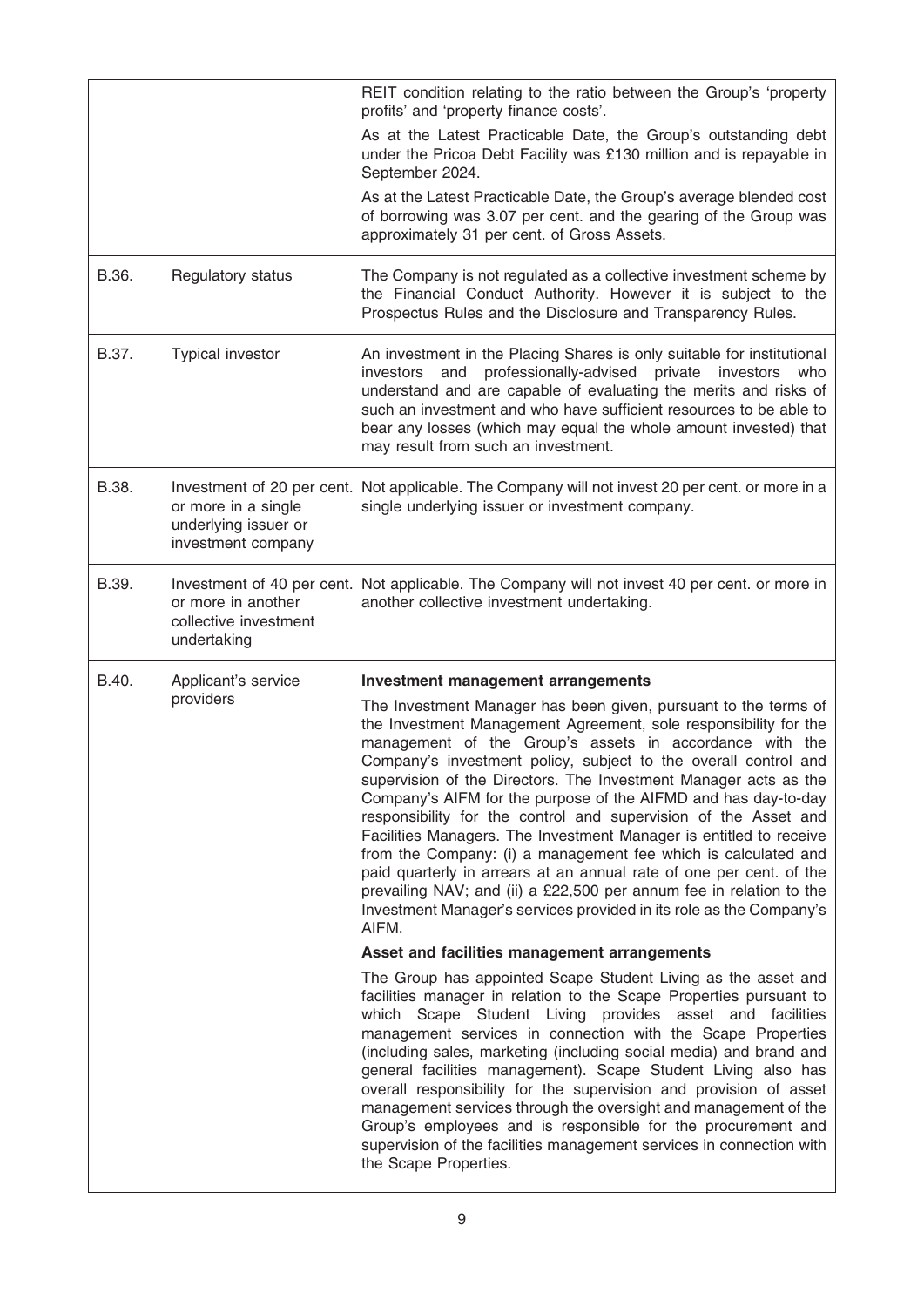|       |                                                             | Under the terms of the Scape Agreements, Scape Student Living is<br>entitled to a fee which is calculated and paid quarterly in arrears and<br>is equal to one-quarter of the Investment Manager's management<br>fee attributable to each relevant asset. The Investment Manager is<br>responsible for the payment of fees to Scape Student Living out of its<br>investment management fees.                                                                                                                                                                                                                                                                                                                                               |
|-------|-------------------------------------------------------------|--------------------------------------------------------------------------------------------------------------------------------------------------------------------------------------------------------------------------------------------------------------------------------------------------------------------------------------------------------------------------------------------------------------------------------------------------------------------------------------------------------------------------------------------------------------------------------------------------------------------------------------------------------------------------------------------------------------------------------------------|
|       |                                                             | CRM has been appointed by the Group to provide asset and facilities<br>management services (including sales, marketing, facilities and<br>brand management) in relation to The Pad pursuant to the terms of<br>the CRM Agreements. Under the terms of the CRM Agreements,<br>CRM is entitled to an asset management fee of 5 per cent. of the<br>total rental income of The Pad collected per annum. Scape Student<br>Living will take over as the asset and facilities manager in respect of<br>The Pad with effect from September 2016. The fees to be paid to<br>Scape Student Living for its services in connection with The Pad will<br>be paid on the same basis as is outlined above in respect of each of<br>the Scape Properties. |
|       |                                                             | Collegiate has been appointed by the Group to provide asset and<br>facilities management services (including sales, marketing, facilities<br>and brand management) in relation to Water Lane Apartments<br>pursuant to the terms of the Collegiate Agreement. Under the terms<br>of the Collegiate Agreement, Collegiate is entitled to an asset<br>management fee of 5.5 per cent. of the income collected by<br>Collegiate in respect of Water Lane Apartments.                                                                                                                                                                                                                                                                          |
|       |                                                             | <b>Administration arrangements</b>                                                                                                                                                                                                                                                                                                                                                                                                                                                                                                                                                                                                                                                                                                         |
|       |                                                             | Capita Sinclair Henderson Limited has been appointed as<br>Administrator to the Company. The Administrator provides the day-<br>to-day administration of the Company. The Administrator is also<br>responsible for the Company's general administrative functions,<br>such as the calculation and publication of the NAV and maintenance<br>of the Company's accounting and statutory records. Under the terms<br>of the Administration Agreement, the Administrator is entitled to an<br>administration fee of £75,000 per annum (exclusive of VAT).                                                                                                                                                                                      |
|       |                                                             | <b>Secretarial arrangements</b>                                                                                                                                                                                                                                                                                                                                                                                                                                                                                                                                                                                                                                                                                                            |
|       |                                                             | Capita Company Secretarial Services Limited has been appointed<br>by the Company to provide company secretarial functions required<br>by the Companies Act. The Secretary is entitled to a company<br>secretary fee of £60,000 per annum (exclusive of VAT).                                                                                                                                                                                                                                                                                                                                                                                                                                                                               |
|       |                                                             | <b>Depositary arrangements</b>                                                                                                                                                                                                                                                                                                                                                                                                                                                                                                                                                                                                                                                                                                             |
|       |                                                             | Langham Hall UK Depositary LLP has been appointed depositary to<br>the Company. Under the terms of the Depositary Agreement, the<br>Depositary is responsible for: (i) ensuring the Company's cash flows<br>are properly monitored; (ii) the safe keeping of Custody Assets and<br>the Non-custody Assets of the Company entrusted to it (which it shall<br>hold on trust for the Company); and (iii) the oversight and supervision<br>of the Investment Manager and the Company. The Depositary is<br>entitled to receive a fee of £44,000 per annum (exclusive of VAT).<br>The fee will be increased in line with RPI on 1 January in each year.                                                                                         |
| B.41. | Regulatory status of<br>investment manager<br>and custodian | The Investment Manager is authorised and regulated by the<br>Financial Conduct Authority.<br>The Depositary is authorised and regulated by the Financial Conduct<br>Authority.                                                                                                                                                                                                                                                                                                                                                                                                                                                                                                                                                             |
|       |                                                             |                                                                                                                                                                                                                                                                                                                                                                                                                                                                                                                                                                                                                                                                                                                                            |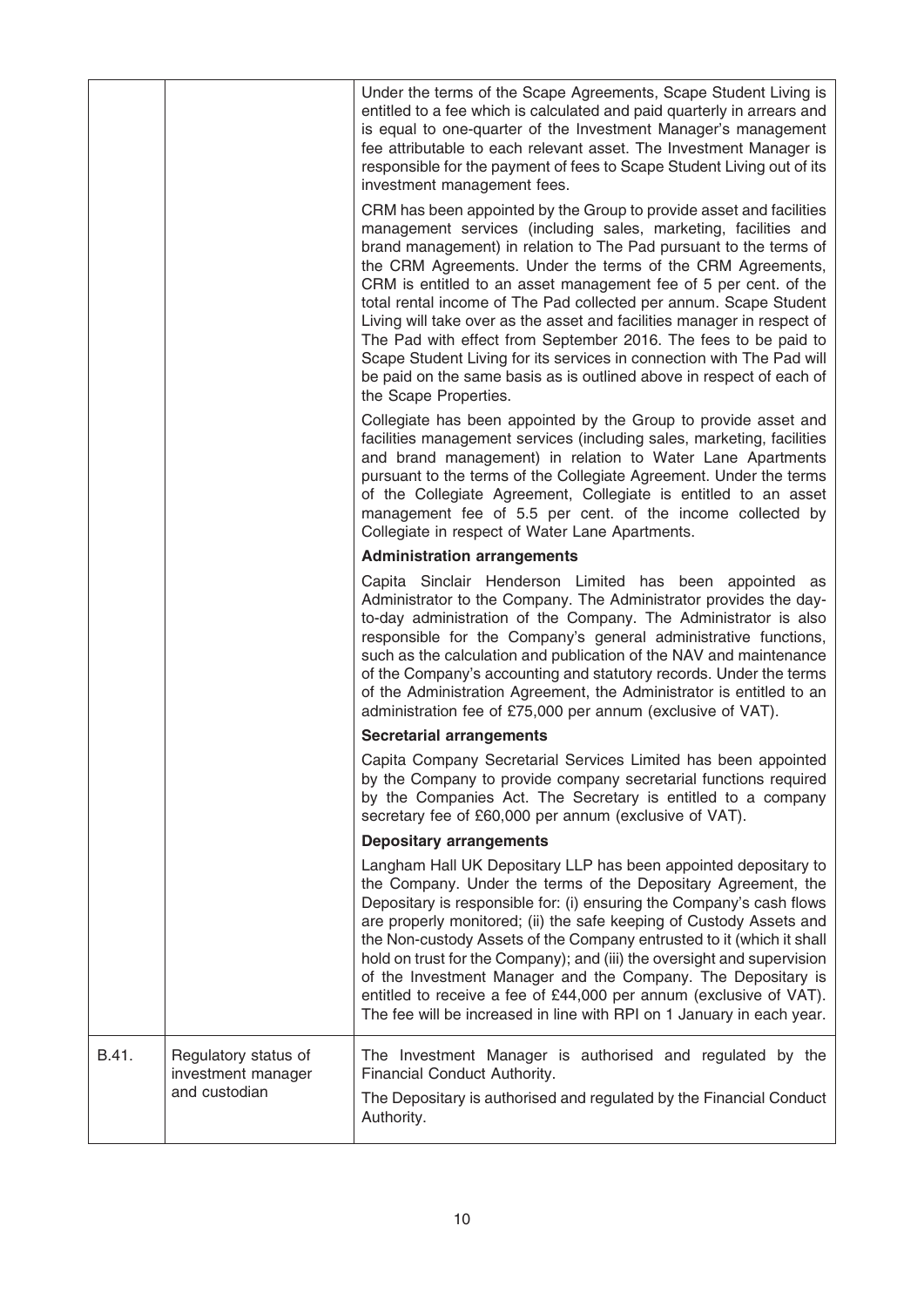| B.42. | Calculation of NAV                           | The NAV is calculated quarterly by the Administrator. Calculations<br>are made in accordance with IFRS or as otherwise determined by<br>the Board.                                                                                                                                                                                                                                                                                                                                                                                                          |
|-------|----------------------------------------------|-------------------------------------------------------------------------------------------------------------------------------------------------------------------------------------------------------------------------------------------------------------------------------------------------------------------------------------------------------------------------------------------------------------------------------------------------------------------------------------------------------------------------------------------------------------|
|       |                                              | Details of each quarterly valuation, and of any suspension in the<br>making of such valuations, are announced by the Company through<br>a Regulatory Information Service as soon as practicable after the<br>end of the relevant quarter and published on the Investment<br>Manager's website.                                                                                                                                                                                                                                                              |
| B.43. | Cross liability                              | Not applicable. The Company is not an umbrella collective<br>investment undertaking and as such there is no cross liability<br>between classes or investment in another collective investment<br>undertaking.                                                                                                                                                                                                                                                                                                                                               |
| B.44. | No financial statements<br>have been made up | Not applicable. The Company has commenced operations and<br>historical information is included within this document. Please see<br>the key financial information at B.7.                                                                                                                                                                                                                                                                                                                                                                                    |
| B.45. | Portfolio                                    | As at 31 March 2016, the property portfolio of the Group was valued<br>by the Valuer at £420.3 million and comprised the Scape Properties,<br>The Pad and Water Lane Apartments.                                                                                                                                                                                                                                                                                                                                                                            |
| B.46. | <b>NAV</b>                                   | As at 31 March 2016, the unaudited NAV per Share was<br>135.47 pence.                                                                                                                                                                                                                                                                                                                                                                                                                                                                                       |
|       |                                              | The Articles provide that the Directors are required to propose an<br>ordinary resolution that the Company continues its business as<br>presently constituted (the "Continuation Resolution") (i) at the fifth<br>annual general meeting of the Company in 2018; and (ii) at each<br>third annual general meeting of the Company thereafter. If any<br>Continuation Resolution is not passed, the Directors are required to<br>put proposals for the reconstruction, reorganisation or winding up of<br>the Company to the Shareholders for their approval. |
|       |                                              | The Directors have the discretion, subject to the necessary<br>shareholder authorities, to seek to manage, on an on-going basis,<br>the premium or discount at which the Shares may trade to their NAV<br>through further issues and buy-backs, as appropriate.                                                                                                                                                                                                                                                                                             |

| <b>Section C - Securities</b> |                                     |                                                                                                                                                                                                                                                                                                                                                                                                                                                                |  |
|-------------------------------|-------------------------------------|----------------------------------------------------------------------------------------------------------------------------------------------------------------------------------------------------------------------------------------------------------------------------------------------------------------------------------------------------------------------------------------------------------------------------------------------------------------|--|
| Element                       | Disclosure Requirement   Disclosure |                                                                                                                                                                                                                                                                                                                                                                                                                                                                |  |
| C.1.                          | Type and class of<br>securities     | The Company intends to issue up to 65 million Shares at a minimum<br>issue price equal to the prevailing NAV per Share at the time of<br>allotment together with a premium intended to at least cover the<br>costs and expenses of the relevant placing of Shares (including,<br>without limitation, any placing commissions).<br>The ISIN for the Shares (which includes the Placing Shares) is<br>GB00B8460Z43, the SEDOL is B8460Z4 and the ticker is DIGS. |  |
| C.2.                          | Currency                            | The Shares are denominated in Sterling.                                                                                                                                                                                                                                                                                                                                                                                                                        |  |
| C.3.                          | Details of share capital            | As at the date of this document, 217, 709, 783 Shares are in issue, all<br>of which are fully paid. The nominal value of the Shares is one pence<br>each.                                                                                                                                                                                                                                                                                                      |  |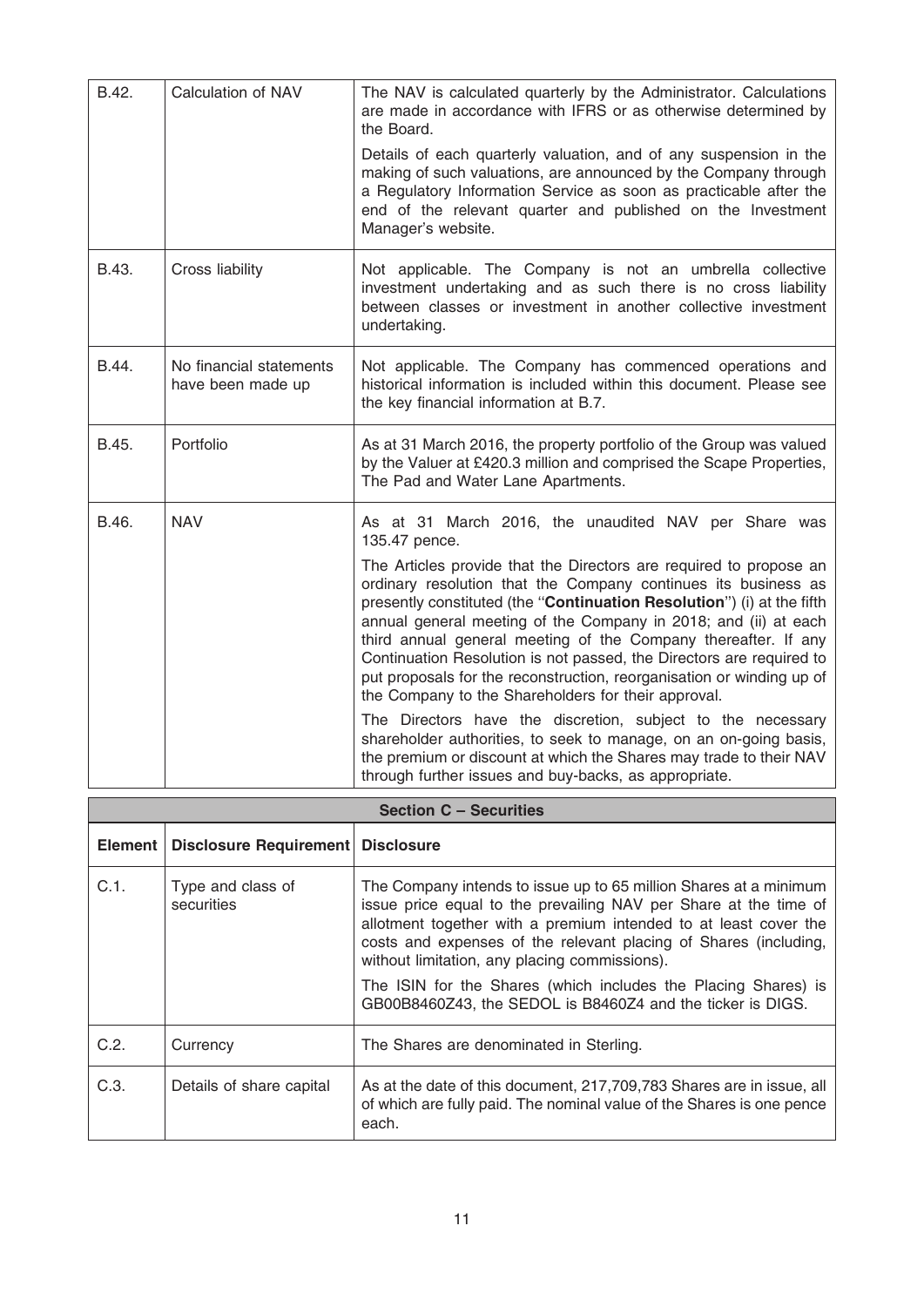| C.4. | Description of the rights<br>attaching to the securities         | The Shares carry the right to receive the profits of the Company<br>available for distribution at such times as the Directors may<br>determine in accordance with the Articles.                                                                                                                                                                                                                                                                                                                                   |
|------|------------------------------------------------------------------|-------------------------------------------------------------------------------------------------------------------------------------------------------------------------------------------------------------------------------------------------------------------------------------------------------------------------------------------------------------------------------------------------------------------------------------------------------------------------------------------------------------------|
|      |                                                                  | On a winding-up, the surplus capital and assets of the Company<br>shall be divided amongst the holders of Shares pro rata according to<br>the nominal capital paid up on their holdings of Shares.                                                                                                                                                                                                                                                                                                                |
|      |                                                                  | Holders of Shares have the right to receive notice of, and to attend<br>and vote at, general meetings and class meetings of the Company.<br>Each holder of Shares who is present in person (or, being a<br>corporation, by representative) or by proxy at a general meeting or a<br>class meeting on a show of hands has one vote and, on a poll, every<br>such holder who is present in person (or, being a corporation, by<br>representative) or by proxy has one vote in respect of each Share<br>held by him. |
| C.5. | Restrictions on the free<br>transferability of the<br>securities | Not applicable; there are no restrictions on the free transferability of<br>the Shares.                                                                                                                                                                                                                                                                                                                                                                                                                           |
| C.6. | Admission                                                        | Applications will be made to the London Stock Exchange for all of the<br>Placing Shares to be admitted to trading on the London Stock<br>Exchange (Specialist Fund Segment). The Placing Shares will be<br>held in registered form and will be eligible for settlement in CREST.<br>Temporary documents of title will not be issued.                                                                                                                                                                              |
|      |                                                                  | It is expected that Admission of such Placing Shares will become<br>effective and dealings in such Placing Shares will commence during<br>the period from 29 April 2016 to 28 April 2017.                                                                                                                                                                                                                                                                                                                         |
| C.7. | Dividend policy                                                  | The Company pays dividends on a quarterly basis with dividends<br>declared in October, January, April and July and paid in December,<br>March, June and September in each year.                                                                                                                                                                                                                                                                                                                                   |
|      |                                                                  | In the current financial year, the Company has paid two interim<br>dividends of 2.82 pence per Share in aggregate and declared a third<br>interim dividend of 1.41 pence per Share for the period to 31 March<br>2016.                                                                                                                                                                                                                                                                                            |
|      |                                                                  | Investors should note that the targeted annualised total return is a<br>target only and not a profit forecast and there can be no assurance<br>that it will be met or that any dividend or capital growth will be<br>achieved.                                                                                                                                                                                                                                                                                    |

| <b>Section D - Risks</b> |                                                                                            |                                                                                                                                                                                                                                                                                                                                                                                                                                                                                                                                                                            |
|--------------------------|--------------------------------------------------------------------------------------------|----------------------------------------------------------------------------------------------------------------------------------------------------------------------------------------------------------------------------------------------------------------------------------------------------------------------------------------------------------------------------------------------------------------------------------------------------------------------------------------------------------------------------------------------------------------------------|
|                          | Element   Disclosure Requirement   Disclosure                                              |                                                                                                                                                                                                                                                                                                                                                                                                                                                                                                                                                                            |
| D.1.                     | Key information on the<br>key risks that are specific<br>to the Company or its<br>industry | The Company may not meet its investment objective.<br>Any appreciation in the value of Sterling may decrease demand for<br>accommodation by international students which may materially and<br>adversely impact the NAV and earnings of the Company.<br>The Group's performance will depend on general property and<br>investment market conditions.<br>The Group's rental income and property values may be adversely<br>affected by increased supply of student accommodation and<br>teaching facilities, the failure to collect rents or increasing<br>operating costs. |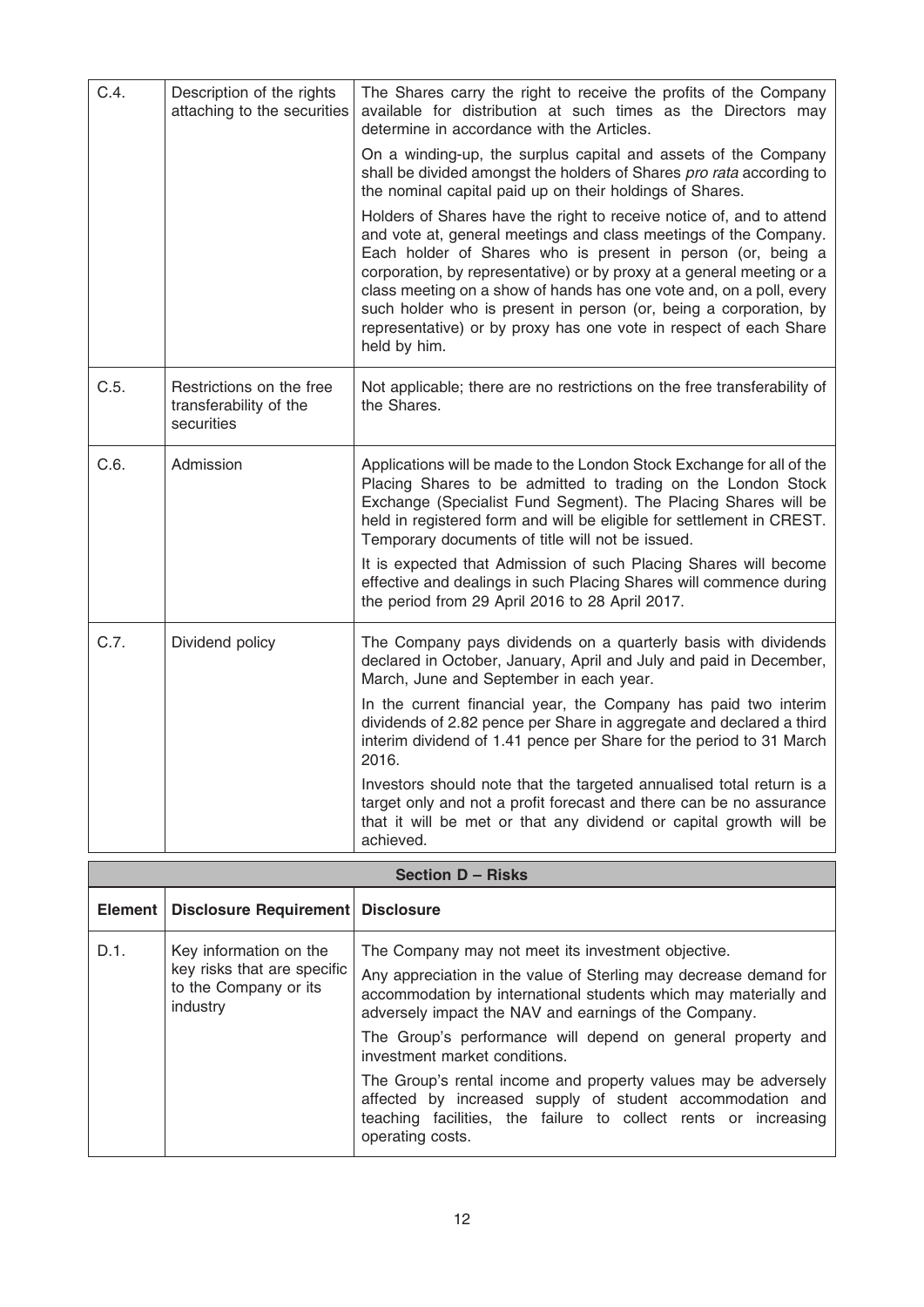|  | The Group may not be able to maintain or increase the occupancy<br>rates or rental rates of the student accommodation properties it<br>acquires, which may have a material adverse impact on the Group's<br>revenue performance, margins and asset values.                                                                                                                                                                                                                                                                                                                                                                                                |
|--|-----------------------------------------------------------------------------------------------------------------------------------------------------------------------------------------------------------------------------------------------------------------------------------------------------------------------------------------------------------------------------------------------------------------------------------------------------------------------------------------------------------------------------------------------------------------------------------------------------------------------------------------------------------|
|  | Any change in the laws, regulations and/or government policy<br>affecting the Group may have a material adverse effect on the ability<br>of the Company to successfully pursue its investment policy and<br>meet its investment objective and on the value of the Company and<br>the Shares. Such potential changes in law, regulation and/or<br>government policy include <i>inter alia</i> increased tuition fees,<br>decreased student loans and/or grants and reducing the number of<br>international students granted student visas which may reduce<br>student numbers and in turn, may reduce demand for student<br>accommodation.                 |
|  | The Group's success and results are, to some extent, dependent on<br>the strength and reputation of the 'Scape Student Living' brand. Any<br>damage to the 'Scape Student Living' brand could cause a decline in<br>the demand for accommodation and/or the rental rates that can be<br>achieved at the properties owned by the Group. The occurrence of<br>any of these events could have an adverse effect on the Group's<br>revenue, performance, margins and asset values.                                                                                                                                                                            |
|  | The net revenue generated by the Group's properties may depend<br>on the financial stability of any HEIs with which the Group has direct<br>contractual relationships.                                                                                                                                                                                                                                                                                                                                                                                                                                                                                    |
|  | Whilst it is the Board's intention for the Group to acquire additional<br>property assets in the future, there can be no certainty that it will be<br>able to do so.                                                                                                                                                                                                                                                                                                                                                                                                                                                                                      |
|  | The Group's investments are illiquid and may be difficult or<br>impossible to realise at any particular time which may materially<br>and adversely impact the NAV and the earnings of the Group.                                                                                                                                                                                                                                                                                                                                                                                                                                                          |
|  | The Group may need to finance further investments either by<br>borrowing or by issuing further Shares. There can be no guarantee<br>that the Group will have access to further financing or identify and<br>execute any property acquisitions, which may adversely impact the<br>secondary market liquidity in the Shares and leave investors subject<br>to greater concentration risk than would otherwise be the case.                                                                                                                                                                                                                                  |
|  | The Group uses borrowings which may have an adverse impact on<br>the NAV or dividends. Borrowings may not be available at the<br>appropriate time or on appropriate terms from time to time. In<br>addition, movements in interest rates may affect the cost of<br>financing.                                                                                                                                                                                                                                                                                                                                                                             |
|  | The performance of the Group will depend on the ability and services<br>of the Investment Manager and other service providers.                                                                                                                                                                                                                                                                                                                                                                                                                                                                                                                            |
|  | A change in the Group's tax status or in taxation legislation in the UK<br>could adversely affect the Company's profits and portfolio value and/<br>or returns to Shareholders.                                                                                                                                                                                                                                                                                                                                                                                                                                                                           |
|  | Any change in the Company's tax status or in taxation legislation in<br>the UK (including a change in interpretation of such legislation) could<br>affect the Company's ability to achieve its investment objective or<br>provide favourable returns to Shareholders. In particular, an increase<br>in the rates of SDLT or the abolition of Multiple Dwelling Relief could<br>have a material effect on the value of the Group's property assets<br>and the price at which UK property assets can be acquired. Any such<br>change could also adversely affect the net amount of any dividends<br>payable to Shareholders and/or the price of the Shares. |
|  |                                                                                                                                                                                                                                                                                                                                                                                                                                                                                                                                                                                                                                                           |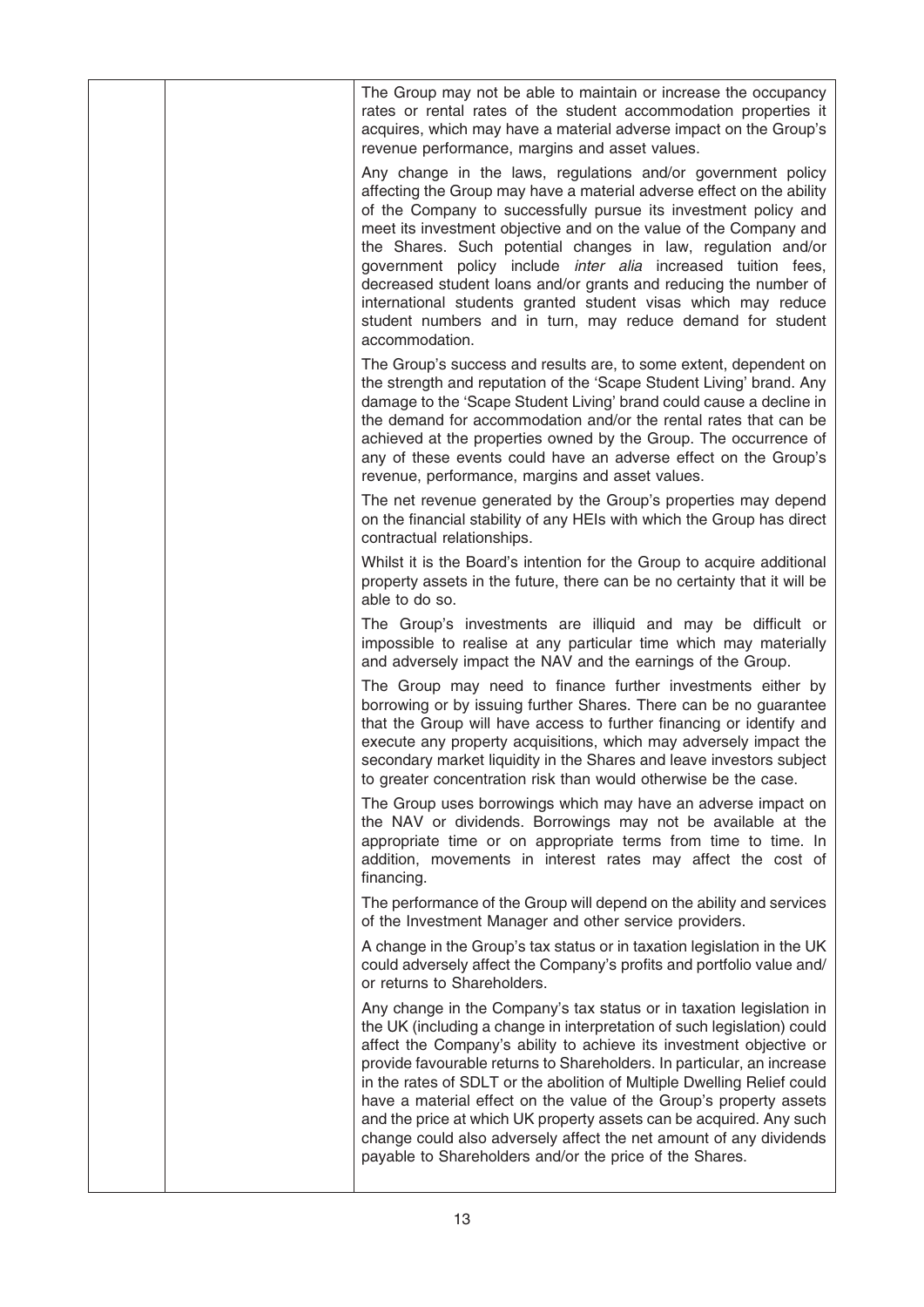|      |                                                                        | If the Group fails to remain qualified as a REIT, its profits and gains<br>will be subject to UK corporation tax.                                                                                                                                                                         |
|------|------------------------------------------------------------------------|-------------------------------------------------------------------------------------------------------------------------------------------------------------------------------------------------------------------------------------------------------------------------------------------|
| D.3. | Key information on the<br>key risks that are specific<br>to the Shares | The value of the Shares and any income derived from those shares<br>can fluctuate and may go down as well as up.<br>The Shares may trade at a discount to NAV.<br>It may be difficult for Shareholders to realise their investment and<br>there may not be a liquid market in the Shares. |

| Section E - Offer |                                              |                                                                                                                                                                                                                                                                                                                                                                                                                                                                                                                                                                                                                                                                |  |
|-------------------|----------------------------------------------|----------------------------------------------------------------------------------------------------------------------------------------------------------------------------------------------------------------------------------------------------------------------------------------------------------------------------------------------------------------------------------------------------------------------------------------------------------------------------------------------------------------------------------------------------------------------------------------------------------------------------------------------------------------|--|
| <b>Element</b>    | Disclosure Requirement                       | <b>Disclosure</b>                                                                                                                                                                                                                                                                                                                                                                                                                                                                                                                                                                                                                                              |  |
| E.1.              | Proceeds and costs<br>of the issue           | The net proceeds of the Placing Programme will depend on the<br>number of Placing Shares issued and the relevant Placing Price.                                                                                                                                                                                                                                                                                                                                                                                                                                                                                                                                |  |
|                   |                                              | By issuing Shares at a premium to NAV per Share intended to cover<br>the costs and expenses of the relevant placing (including, without<br>limitation, any placing commissions), such fees and expenses in<br>relation to the Placing Programme will be indirectly borne by<br>subscribers for those Shares. Accordingly, there will be no dilution<br>to the Company's then prevailing NAV arising from the issuance of<br>Shares under the Placing Programme.                                                                                                                                                                                                |  |
|                   |                                              | The Company will bear the fixed costs incurred in relation to the<br>legal, advisory and regulatory matters arising in connection with the<br>implementation of the Placing Programme, which are estimated to<br>amount to approximately 0.17 per cent. of the Company's prevailing<br>published NAV as at the date of this document.                                                                                                                                                                                                                                                                                                                          |  |
| E.2.a.            | Reasons for the issue<br>and use of proceeds | The Company, through its Investment Manager, continues to see<br>high quality opportunities in the student residential accommodation<br>market which it believes are strongly positioned to benefit from the<br>core supply/demand imbalance characteristics which the Company<br>seeks to identify in potential investments. To provide the Company<br>with the operational flexibility to take advantage of such investment<br>opportunities as and when they arise, whilst also minimising the<br>negative impact of excess cash drag on its returns, the Company<br>announced on 7 April 2016 that it was intending to implement the<br>Placing Programme. |  |
|                   |                                              | The net proceeds of the Placing Programme, after providing for the<br>Group's operational expenses, will be used to make investments in<br>accordance with the Company's investment policy, which may<br>include the pipeline assets identified in paragraph 9 of Part 1 of<br>this document.                                                                                                                                                                                                                                                                                                                                                                  |  |
| E.3.              | Terms and conditions<br>of the offer         | The Placing Programme will open on 29 April 2016 and will close on<br>the Final Closing Date. A maximum of 65 million Placing Shares will<br>be issued pursuant to the Placing Programme. The minimum price at<br>which Shares will be issued pursuant to the Placing Programme will<br>be equal to the prevailing NAV per Share at the time of allotment<br>together with a premium intended to at least cover the costs and<br>expenses of the relevant placing of Shares (including, without<br>limitation, any placing commissions).                                                                                                                       |  |
|                   |                                              | The allotment and issue of Placing Shares under the Placing<br>Programme is at the discretion of the Directors. There is no minimum<br>or maximum subscription in respect of any Placing.                                                                                                                                                                                                                                                                                                                                                                                                                                                                      |  |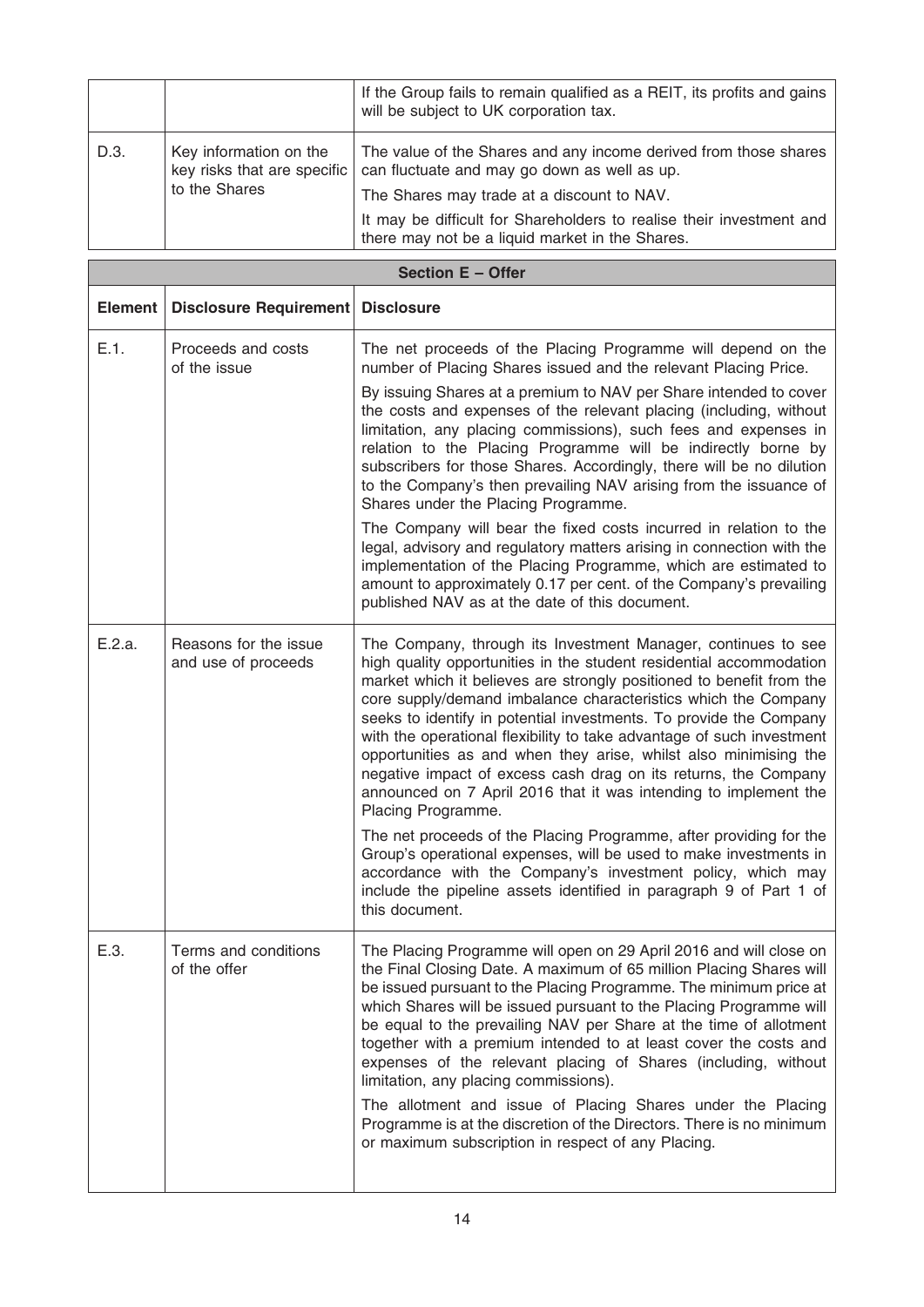|      |                                                                       | The Placing Programme is not being underwritten and, as at the date<br>of this document the actual number of Placing Shares to be issued is<br>not known. The number of Placing Shares available should not be<br>taken as an indication of the number of Placing Shares finally to be<br>issued.<br>Each allotment of Placing Shares pursuant to the Placing<br>Programme is conditional on:<br>Shareholder authority for the disapplication of pre-emption<br>$\bullet$<br>rights in respect of the relevant allotment being in place;<br>the Placing Price being not less than the prevailing NAV per<br>$\bullet$<br>Share at the time of allotment together with a premium<br>intended to at least cover the costs and expenses of the<br>relevant placing of Shares (including, without limitation, any<br>placing commissions);<br>the Company having a placing agreement or equivalent<br>arrangement in place at the time of the issue;<br>a valid supplementary prospectus being published by the<br>$\bullet$<br>Company when required; and<br>Admission of the Placing Shares issued pursuant to the<br>$\bullet$ |
|------|-----------------------------------------------------------------------|-------------------------------------------------------------------------------------------------------------------------------------------------------------------------------------------------------------------------------------------------------------------------------------------------------------------------------------------------------------------------------------------------------------------------------------------------------------------------------------------------------------------------------------------------------------------------------------------------------------------------------------------------------------------------------------------------------------------------------------------------------------------------------------------------------------------------------------------------------------------------------------------------------------------------------------------------------------------------------------------------------------------------------------------------------------------------------------------------------------------------------|
|      |                                                                       | allotment.<br>In circumstances where these conditions are not fully met, the<br>relevant issue of Placing Shares pursuant to the Placing Programme<br>will not take place.                                                                                                                                                                                                                                                                                                                                                                                                                                                                                                                                                                                                                                                                                                                                                                                                                                                                                                                                                    |
| E.4. | <b>Material interests</b>                                             | Not applicable. No interest is material to the Placing Programme.                                                                                                                                                                                                                                                                                                                                                                                                                                                                                                                                                                                                                                                                                                                                                                                                                                                                                                                                                                                                                                                             |
| E.5. | Name of person selling<br>securities                                  | Not applicable. No person or entity is offering to sell Shares as part<br>of the Placing Programme.                                                                                                                                                                                                                                                                                                                                                                                                                                                                                                                                                                                                                                                                                                                                                                                                                                                                                                                                                                                                                           |
| E.6. | <b>Dilution</b>                                                       | As at the Latest Practicable Date, there were 217,709,783 Shares in<br>issue. If 65 million Shares (being the maximum number of Shares<br>available under the Placing Programme) were to be issued pursuant<br>to the Placing Programme, the issued share capital following the<br>closing of the Placing Programme would have increased by<br>approximately 29.9 per cent. On this basis, if an existing<br>Shareholder did not acquire<br>any Shares<br>in<br>the<br>Placing<br>Programme, his or her proportionate voting interest in the<br>Company would be diluted by approximately 23.0 per cent.<br>By way of illustration, an existing Shareholder holding Shares<br>representing 5 per cent. of the Company's issued share capital, who<br>does not participate in the Placing Programme, would, following the<br>completion of the Placing Programme, hold Shares representing<br>approximately 3.9 per cent. of the Company's issued share capital.                                                                                                                                                               |
| E.7. | <b>Estimated Expenses</b><br>charged to the investor<br>by the issuer | The minimum issue price will be equal to the prevailing NAV per<br>Share at the time of allotment together with a premium intended to at<br>least cover the costs and expenses of the relevant placing of Shares<br>(including, without limitation, any placing commissions), thereby<br>ensuring that there will be no dilution to the Company's then<br>prevailing NAV arising from the issuance of Shares under the<br>Placing Programme.                                                                                                                                                                                                                                                                                                                                                                                                                                                                                                                                                                                                                                                                                  |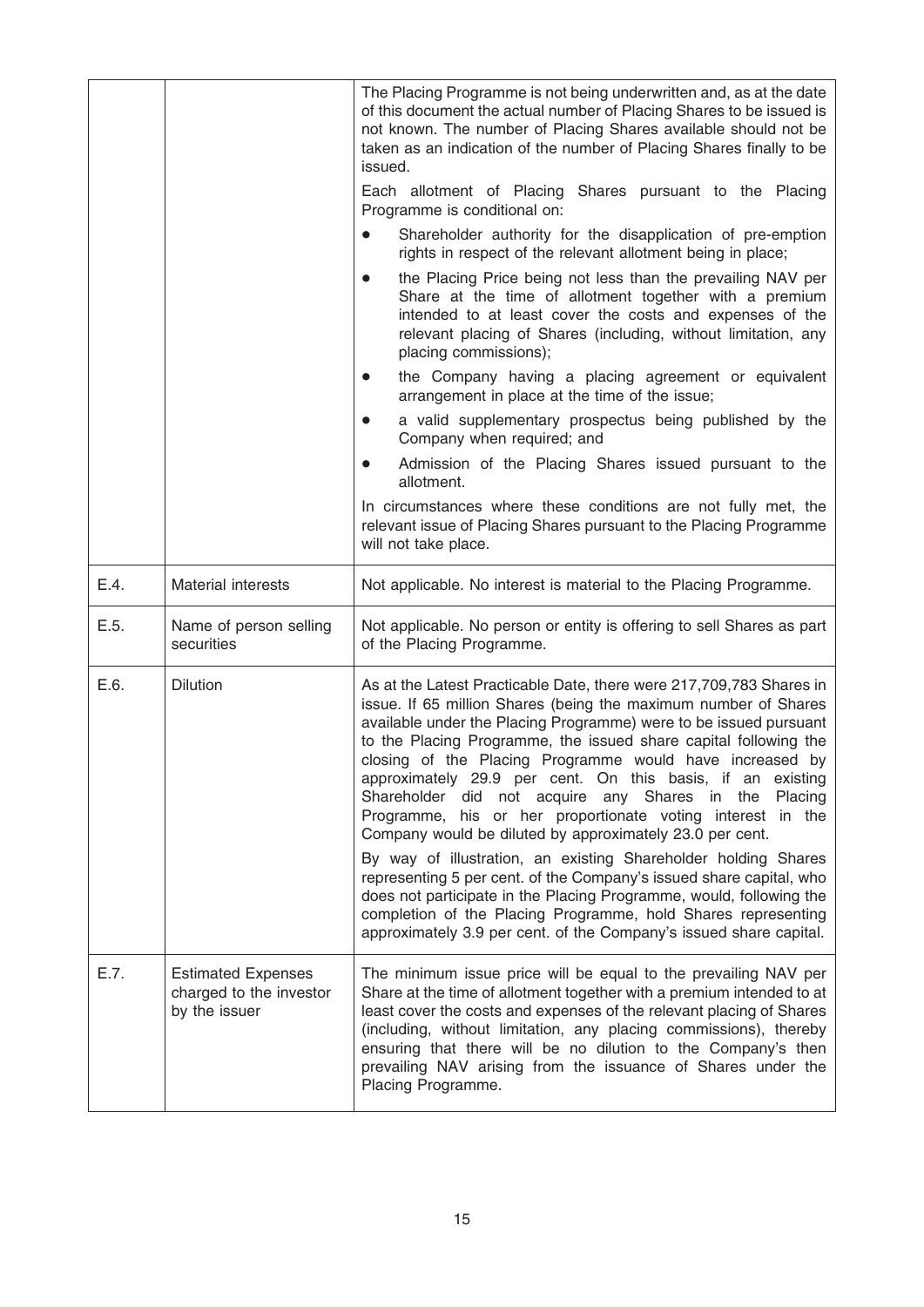### RISK FACTORS

Investors should consider carefully all of the information set out in this document and the risks attaching to an investment in the Company or the Shares, including, in particular, the risks described below. An investment in the Shares is only suitable for institutional investors and professionally-advised private investors and highly knowledgeable investors who understand and are capable of evaluating the merits and risks of such an investment and who have sufficient resources to be able to bear any losses (which may equal the whole amount invested) that may result from such an investment.

The Directors believe the risks described below are the material risks relating to an investment in the Shares at the date of this document. Additional risks and uncertainties not currently known to the Directors, or that the Directors deem immaterial at the date of this document, may also have an adverse effect on the performance of the Company and the value of the Shares. Investors should review this document carefully and in its entirety and consult with their professional advisers before applying for Shares under the Placing Programme.

FCA-authorised firms conducting designated investment business with retail customers under COB Rules are reminded that securities admitted to trading on the Specialist Fund Segment will be securities that may have characteristics such as: (i) variable levels of secondary market liquidity; (ii) sophisticated corporate structures; (iii) highly leveraged structures; and (iv) sophisticated investment propositions with concentrated risks and are therefore intended for institutional, professional and highly knowledgeable investors. The Company and its advisers not subject to the COB Rules are responsible for compliance with equivalent conduct of business or point of sale rules in the jurisdiction in which they are based or in which they are marketing the securities concerned (if applicable).

#### RISKS RELATING TO THE GROUP, ITS INVESTMENT STRATEGY AND OPERATIONS

#### The Company may not meet its investment objective

The Company may not achieve its investment objective. Meeting the investment objective is a target but the existence of such an objective should not be considered as an assurance or guarantee that it can or will be met.

The Company's investment objective is to provide Shareholders with attractive total returns in the longer term through the potential for modest capital appreciation and regular, sustainable, long-term dividends with RPI inflation-linked income characteristics. The amount of any capital appreciation will depend upon, amongst other things, the Company successfully pursuing its investment policy and the performance of the Group's assets. There can be no assurance as to the level of any capital appreciation over the long term. The declaration, payment and amount of any future dividends by the Company are subject to the discretion of the Directors and will depend upon, amongst other things, the Group successfully pursuing the Company's investment policy and the Group's earnings, financial position, cash requirements, level and rate of borrowings and availability of profit, as well as the provisions of relevant laws or generally accepted accounting principles from time to time. There can be no assurance as to the level and/or payment of future dividends by the Company.

#### An appreciation in the value of Sterling may decrease demand for accommodation by international students

It is expected that a significant proportion of tenants will be international students. As such. anv appreciation in the value of Sterling may decrease demand for accommodation by international students which may materially and adversely impact the NAV and earnings of the Company.

#### The Group's performance depends on general property and investment market conditions

The Group's performance depends to a significant extent on property values in the United Kingdom. An overall downturn in the UK property market and the availability and cost of credit to the UK property sector may have a materially adverse effect upon the value of the properties owned by the Group and ultimately upon the NAV and the ability of the Group to generate revenues.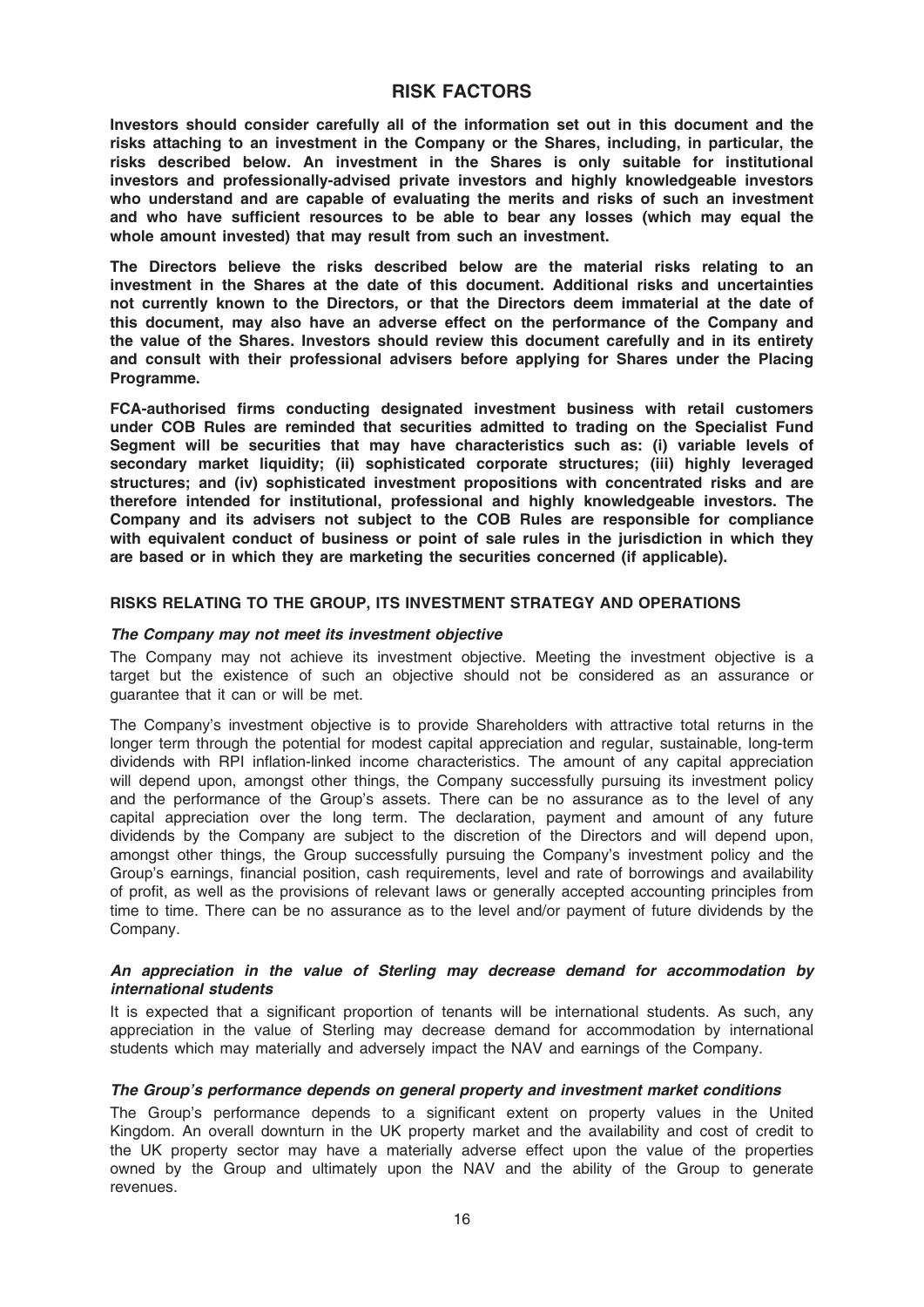#### Investor returns will be dependent upon the performance of the portfolio and the Company may experience fluctuations in its operating results

Investors contemplating an investment in the Shares should recognise that their market value can fluctuate and may not always reflect their underlying value. Returns achieved are reliant primarily upon the performance of the Group's property portfolio. No assurance is given, express or implied, that Shareholders will receive back the amount of their original investment in the Shares.

The Company may experience fluctuations in its operating results due to a number of factors, including changes in the values of investments made by the Group, changes in the Group's operating expenses, occupancy rates, the degree to which the Group encounters competition and general economic and market conditions. Such variability may lead to volatility in the trading price of the Shares and cause the Company's results for a particular period not to be indicative of its performance in a future period.

#### Development Risk

Any development activities of the Group may involve a higher degree of risk than is associated with its operating properties and will require the Group to assess each development opportunity. Inaccurate assessment of a development opportunity could result in a substantial proportion of the development remaining vacant after completion. Such vacancies would adversely affect the level of rental income obtained and the value of the development property which could have a material adverse effect on the Company's profitability and NAV.

Development projects may be subject to delays or disruptions that are outside of the Group's control. The Group may not be able to recover cost overruns or may incur holding costs which could have a material adverse effect on the Company's profitability and NAV.

Changes in market conditions or the regulatory environment during the development period may have a detrimental effect upon the development opportunity and ultimately upon the Company's profitability and NAV.

The Group will rely on the performance of the relevant developer and building contractor in relation to each development and forward-funded project. In the event that a developer and/or building contractor is unable (for example by reason of its insolvency) or unwilling to perform its contractual commitments up to a satisfactory standard, the Group may be required to appoint a replacement developer and/or building contractor. There can be no assurance that such a replacement or replacements could be found at all or on terms that are not less favourable to the Group which could have a material adverse effect on the Company's profitability and NAV.

#### The Group's rental income and property values may be adversely affected by increased supply of student accommodation and teaching facilities, the failure to collect rents, increasing operating costs or any deterioration in the quality of the properties in the Group's portfolio

Rental income and property values may be adversely affected by increased supply of student accommodation and teaching facilities, the failure to collect rents because of tenants' or licensees' inability to pay or otherwise, the periodic need to renovate and the costs thereof and increased operating costs. A decrease in rental income and/or on property values may materially and adversely impact the NAV and earnings of the Company.

#### The Group may not be able to maintain or increase the rental rates for its rooms, which may, in the longer term, have a material adverse impact on the value of the Group's properties, as well as the Group's turnover and its ability to service interest on its debts

The value of the Group's properties and, to a significant degree, the Group's turnover, is dependent on the rental rates that can be achieved from the properties that the Group owns. The ability of the Group to maintain or increase the rental rates for its rooms and properties generally may be adversely affected by general UK economic conditions and/or the disposable income of students. In addition, there may be other factors that depress rents or restrict the Group's ability to increase rental rates, including local factors relating to particular properties/locations (such as increased competition) and any harm to the reputation of the Group amongst universities, students or other potential customers. Any failure to maintain or increase the rental rates for the Group's rooms and properties generally may have a material adverse effect on the value of the Group's properties as well as the Group's turnover and its ability to service interest on its debts in the longer term.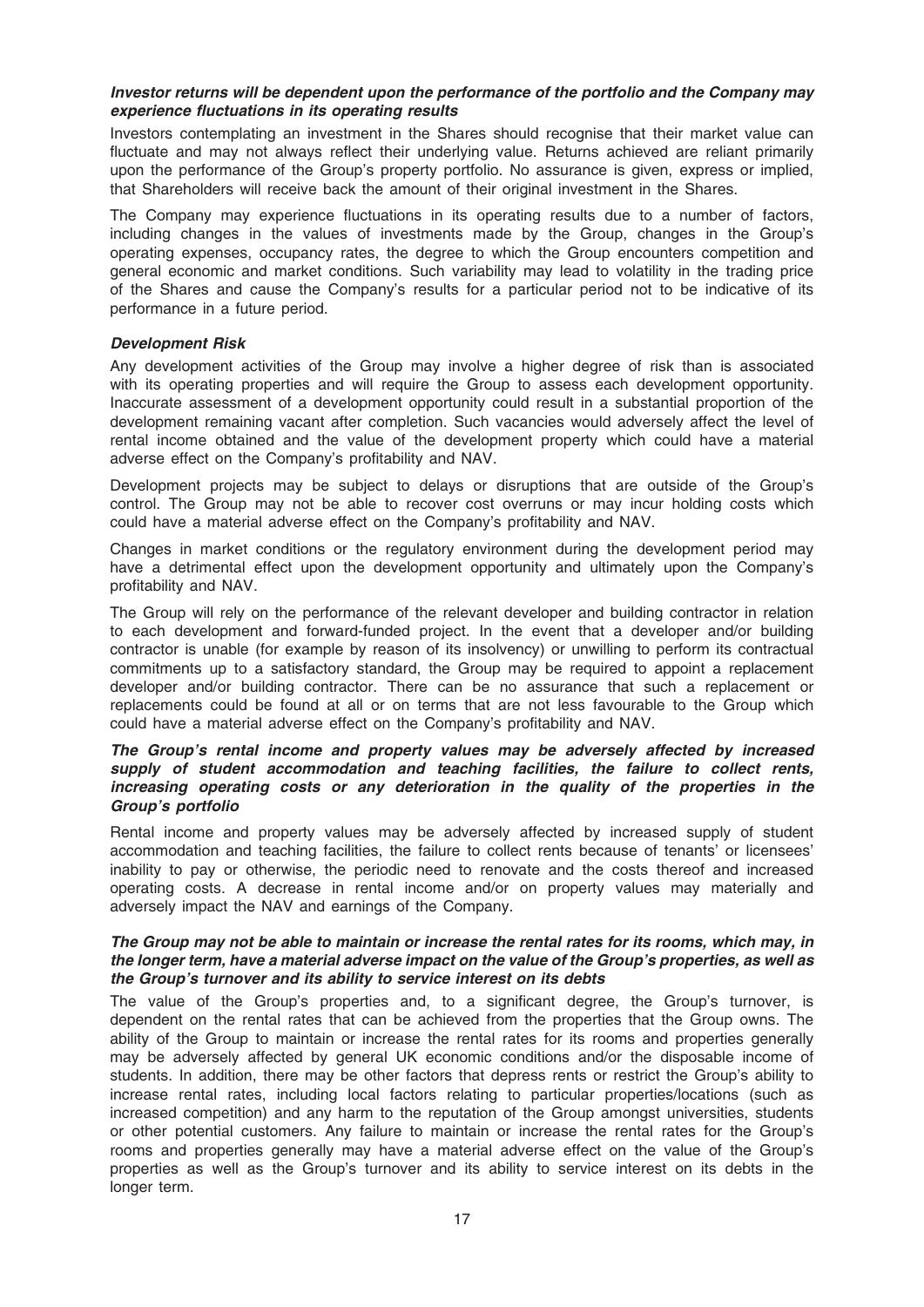#### Changes in laws, regulations and/or government policy may adversely affect the Group's business

The Group and its operations are subject to laws and regulations enacted by national and local governments and government policy. Any change in the laws, regulations and/or government policy affecting the Group may have a material adverse effect on the ability of the Company to successfully pursue its investment policy and meet its investment objective and on the value of the Company and the Shares. In such event, the investment returns of the Company may be materially adversely affected. Such potential changes in law, regulation and/or government policy include:

- increased tuition fees, decreased student loans and/or grants and reducing the number of international students granted student visas which may reduce student numbers (both from the United Kingdom and overseas) and reduce students' disposable income which may in turn reduce demand for student accommodation and rents;
- more onerous health and safety and environmental legislation and regulation which may increase the costs of compliance and reduce the Group's earnings; and
- less onerous planning legislation and regulation which may result in increased supply of student accommodation and adversely impact occupancy rates and reduce rents.

Furthermore, the Company is subject to and is required to comply with certain regulatory requirements that are applicable to closed-ended investment companies that are admitted to trading on the London Stock Exchange (Specialist Fund Segment). The Company must comply with the London Stock Exchange Admission and Disclosure Standards and the Disclosure and Transparency Rules and so far as the Company is aware, as at the date of this document, the Company complies with such rules and regulations as are relevant. Any failure in future to comply with any future changes to such rules and regulations may result in the Shares being suspended from trading on the London Stock Exchange (Specialist Fund Segment).

#### The Group may not be able to maintain the occupancy rates of its current portfolio or any other student accommodation properties it acquires, which may have a material adverse impact on the Group's revenue performance, margins and asset values

The ability of the Group to maintain attractive occupancy levels (or to maintain such levels on economically favourable terms) on its assets may be adversely affected by a number of factors, including a fall in the number of students, competing sites, any harm to the reputation of the Group amongst universities, students or other potential customers, or as a result of other local or national factors. A fall in occupancy levels may adversely affect the Group's revenue performance, margins and asset values.

#### The Group is exposed to the 'Scape Student Living' brand

The Group's success and results are, to some extent, dependent on the strength and reputation of the 'Scape Student Living' brand. The 'Scape Student Living' brand is vulnerable to adverse market perception as it operates in an industry where integrity, customer trust and confidence are paramount. The Group is exposed to the risk that litigation, employee misconduct, operational failures, press speculation and negative publicity, amongst others, whether or not founded, could damage the 'Scape Student Living' brand. The 'Scape Student Living' brand could also be harmed if any of the Scape Properties or any other student residential property that uses the 'Scape Student Living' brand (whether or not owned by the Group) do not perform as expected (whether or not the expectations are founded) or tenants' and/or licensees' expectations for the Scape Properties or any other student residential property (whether or not owned by the Group) that uses the 'Scape Student Living' brand are not met or change.

Any damage to the 'Scape Student Living' brand could cause a decline in the demand for accommodation and/or the rental rates that can be achieved at the properties owned by the Group. The occurrence of any of these events could have an adverse effect on the Group's revenue, performance, margins and asset values.

Furthermore, the Group's non-exclusive licence to use the 'Scape Student Living' brand in respect of any asset will automatically cease if Scape Student Living ceases to provide asset management services in relation to such asset. In such circumstances, the Group is required to cease using the 'Scape Student Living' brand at the relevant asset at the end of the academic year following that in which it ceases to engage Scape Student Living. In such circumstances, the Group will no longer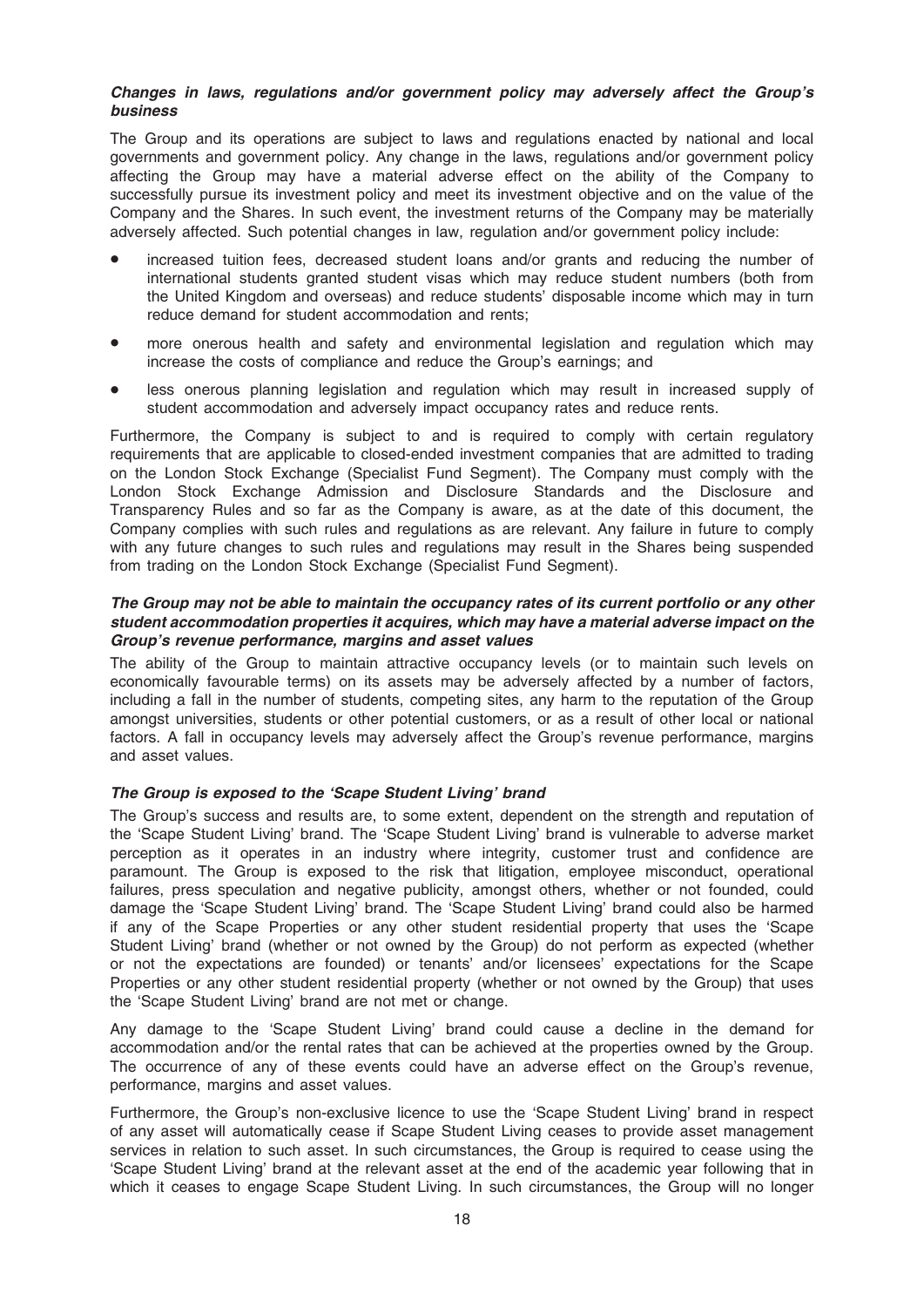have the benefit of the 'Scape Student Living' brand which could have an adverse effect on the Group's revenue, performance, margins and asset values.

#### The net revenue generated by the Group's properties may depend on the financial stability of any HEIs with which the Group has direct contractual relationships

The net revenue generated from the Group's properties may depend on the financial stability of any HEIs with whom the Group has direct contractual relationships. Clients may default on contract terms, such as rent collection and pre-let agreements, or the advance bookings of student accommodation, having an adverse effect on the Group's revenue, performance, margins and asset values.

#### Reliance on service providers and other third parties

In the main, the Group relies upon the performance of third party service providers to perform its executive functions. In particular, the Investment Manager, the Asset and Facilities Managers, the Administrator, the Depositary, the Secretary and the Registrar and their respective delegates, if any, will perform services that are integral to the Group's operations and financial performance. Failure by any service provider to carry out its obligations to the Group in accordance with the terms of its appointment, to exercise due care and skill, or to perform its obligations to the Group at all as a result of insolvency, bankruptcy or other causes could have a material adverse effect on the Group's performance and returns to Shareholders.

The termination of the Group's relationship with any third party service provider or any delay in appointing a replacement for such service provider, could disrupt the business of the Group materially and could have a material adverse effect on the Group's performance and returns to Shareholders.

Further, misconduct or misrepresentations by employees of the Group, the Investment Manager, the Asset and Facilities Managers or other third party service providers could cause significant losses to the Group.

#### Past performance cannot be relied upon as an indicator of future performance

The past performance of the Group, other investments managed or advised by the Investment Manager or managed by any of the Asset and Facilities Managers cannot be relied upon as an indicator of the future performance of the Group. Investor returns will be dependent on the Company successfully pursuing its investment policy. The success of the Company depends, amongst other things, on the Investment Manager's ability to identify and acquire investments in accordance with the Company's investment policy and the Asset and Facilities Managers' ability to perform adequately under their relevant Asset and Facilities Management Agreement(s). There can be no assurance that they will be able to do so.

An investor may not get back the amount originally invested. The Company can offer no assurance that investments will generate gains or income or that any gains or income that may be generated on particular investments will be sufficient to offset any losses that may be sustained.

#### Borrowings and interest rate hedging

Any amounts that are secured by the Group under a loan facility are likely to rank ahead of Shareholders' entitlements and accordingly, should the Group's assets not grow at a rate sufficient to cover the costs of establishing and operating the Group, on a liquidation of the Company, Shareholders may not recover their initial investment.

Prospective investors should be aware that, whilst the use of borrowings should enhance NAV per Share, where the value of the Group's underlying assets is rising, it will have the opposite effect where the underlying asset value is falling. In addition, in the event that the rental income of the Group's property portfolio falls, including as a result of defaults by tenants pursuant to their leases/ licences with the Group, the use of borrowings will increase the impact of such falls on the net revenue of the Group and, accordingly, this will have an adverse effect on the Company's ability to pay dividends to Shareholders.

Any increase in UK Sterling interest rates could have an adverse impact on the Group's cost of borrowing or its ability to secure borrowing facilities and could result in the expected dividends of the Company being reduced and/or a reduction in the value of the Shares. The Group may make use of interest rate hedging contracts, but there is no guarantee that such contracts, will adequately protect the Group from adverse movements in real or nominal interest rates. If such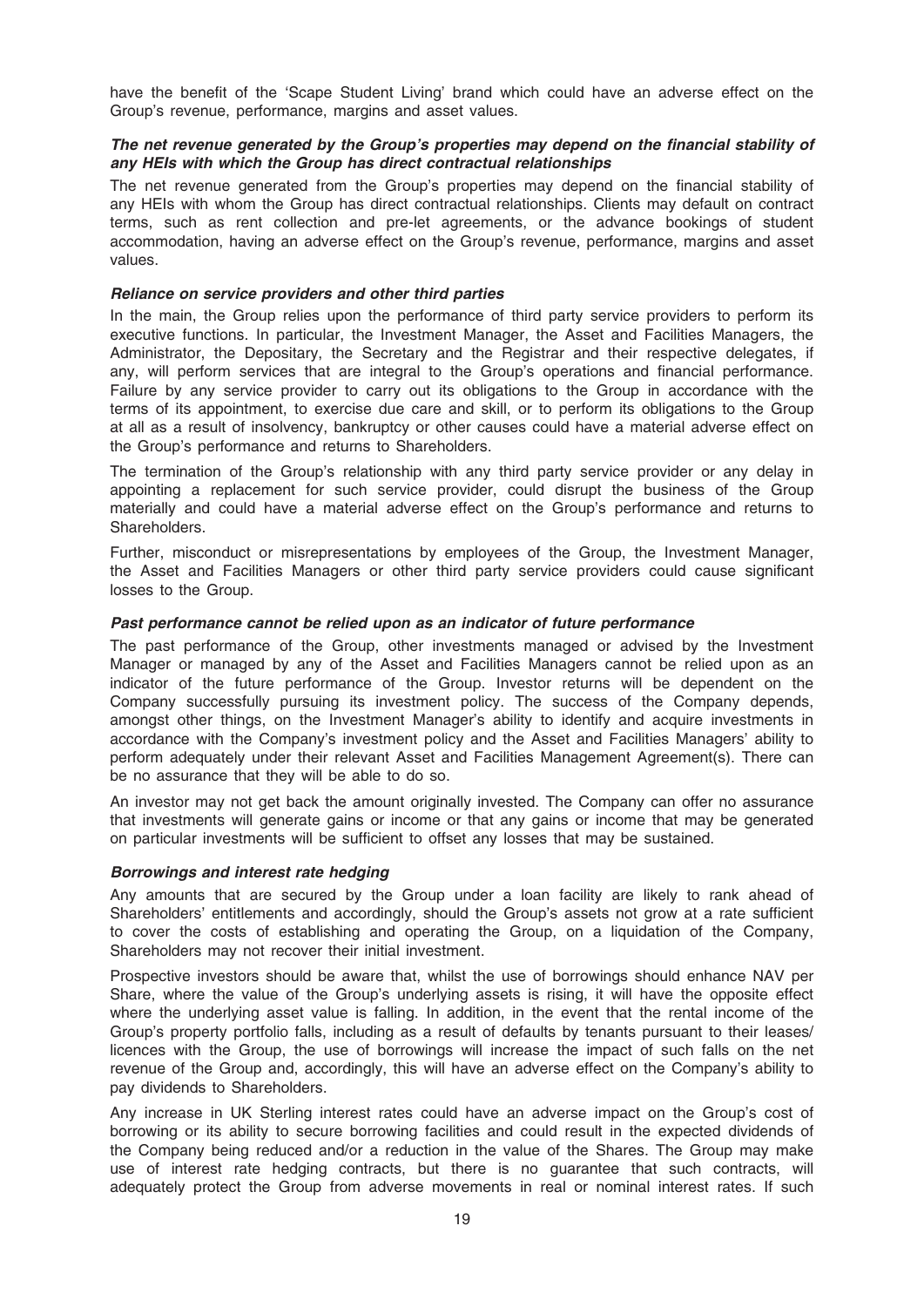contracts are terminated before their original term expires the Group could incur significant breakage costs which may have an adverse effect on the ability of the Company to pay dividends to Shareholders.

The Directors intend to secure further borrowing facilities to finance and/or part-finance further acquisitions in accordance with the Company's investment policy. However, there can be no guarantee that any such facilities will be available to the Company on commercially acceptable terms or at all, which would adversely affect the Company's investment returns and may have a material adverse effect on the Group's financial position and results of operations.

As at the Latest Practicable Date, the Group has total debt facilities of approximately £130 million (all of which has been drawn).

#### The Group is subject to concentration risk

#### Portfolio

Whilst it is the Board's intention for the Company to acquire additional property assets in the future there can be no certainty that it will be able to do so. Until the acquisition of any such further assets, the Group's performance will be reliant entirely on revenues derived from the Group's current property portfolio comprising the Scape Properties, The Pad and Water Lane Apartments. Any circumstances which materially affect the returns generated by the Group's property portfolio may materially and adversely impact the NAV and earnings of the Company.

#### **Geography**

Substantially all of the Company's assets are currently located in and around London. As a result of this concentration the Company may be adversely affected by events which damage or diminish London's attractiveness to students (especially overseas students) or London property values which could materially affect the returns generated by the Group's property portfolio which, in turn, could materially and adversely impact the NAV and earnings of the Company.

#### The Group's investments are illiquid and may be difficult or impossible to realise at any particular time

The Group invests in student residential accommodation and teaching facilities. Such investments are illiquid and may be difficult for the Group to sell and the price achieved on any such realisation may be at a discount to the prevailing valuation of the relevant investment which may materially and adversely impact the NAV and the earnings of the Company.

#### Property valuation is inherently subjective and uncertain

The valuation of the Group's properties is inherently subjective, in part because all property valuations are made on the basis of assumptions which may not prove to be accurate, and, in part, because of the individual nature of each property. This is particularly so where there has been more limited transactional activity in the market against which the Group's property valuations can be benchmarked by the Group's independent third-party valuation agents. Valuations of the Group's investments may not reflect actual sale prices even where any such sales occur shortly after the relevant valuation date.

The Group may invest in properties through investments in various property-owning vehicles, and may in the future utilise a variety of investment structures for the purpose of investing in property. Where a property or an interest in a property is acquired through a company or investment structure, the value of the company or investment structure may not be the same as the value of the underlying property due, for example, to tax, environmental, contingent, and contractual or other liabilities, or structural considerations. As a result, there can be no assurance that the value of investments made through those structures will fully reflect the value of the underlying property.

#### The Group may be unable to execute further acquisitions

The growth of the Group depends upon the ability of the Investment Manager to identify, select and execute future investments which offer the potential for satisfactory returns. There can be no assurance that the Investment Manager will be successful in sourcing suitable investments or that the Group will make any further investments in property assets. The availability of such future investment opportunities will depend upon a number of factors including, but not limited to, the availability of suitable assets for acquisition within the Company's investment objective and policy, conditions in the UK student accommodation sector and the ability of the Company to access appropriate funding.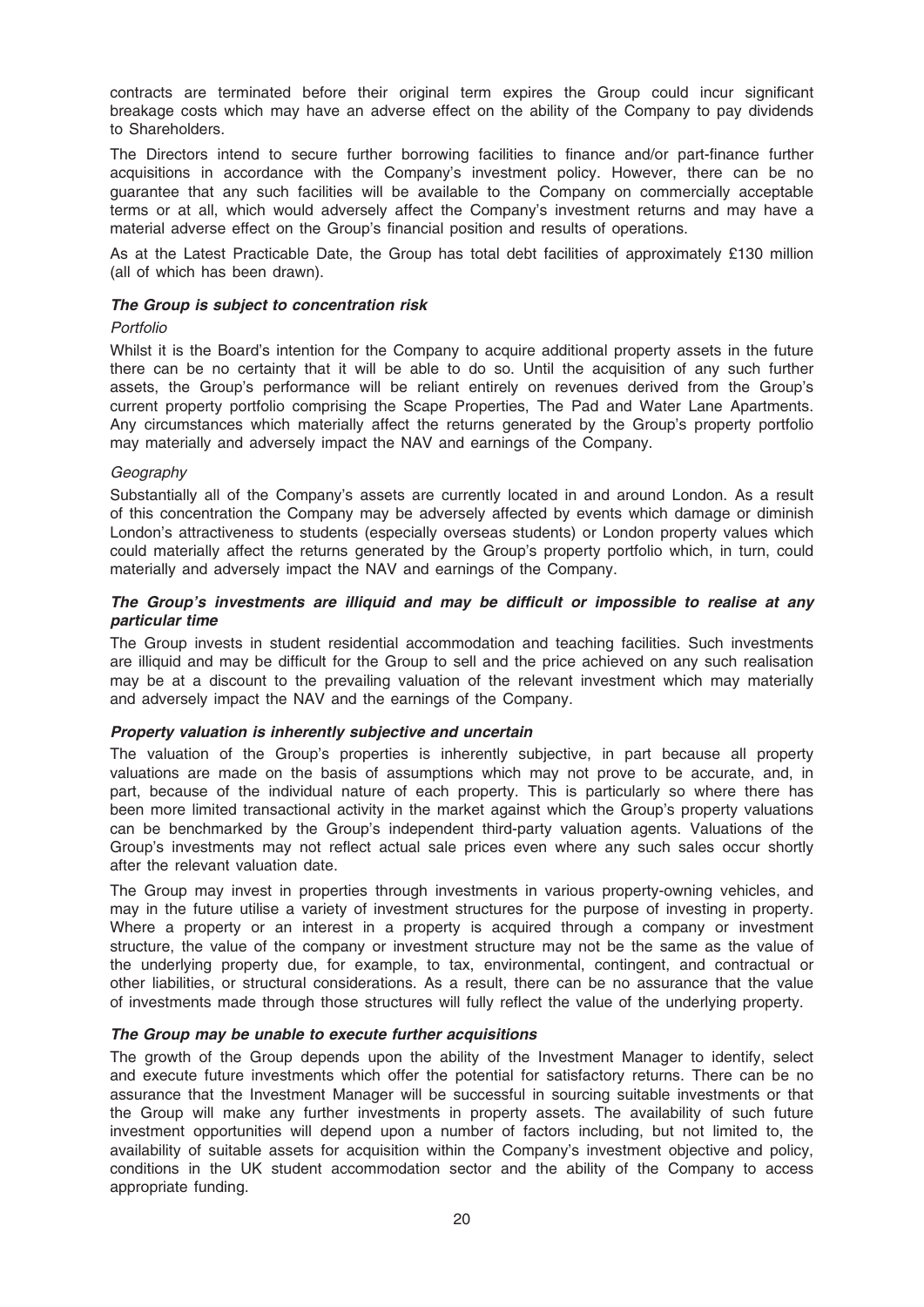There can be no guarantee that the Group will have access to further financing or identify and execute any property acquisitions which may adversely impact the secondary market liquidity in the Shares and leave investors subject to greater concentration risk than would otherwise be the case.

The Group has agreed to acquire the Forward Purchase Asset in accordance with the Forward Purchase Agreement. The acquisition is subject to the satisfaction of conditions including, inter alia, practical completion of the building works, receipt of a satisfactory building survey and the building achieving bedroom lettings of 75 per cent. or more. The Company will be required to proceed with the acquisition of the Forward Purchase Asset within 12 months from the date on which all conditions under the Forward Purchase Agreement have been satisfied. The Board do not expect building works for the Forward Purchase Asset to be completed until Q3 2017. There can be no assurance that the conditions will be satisfied.

Further details in relation to the Forward Purchase Agreement are set out at paragraph 6.3 of Part 7 of this document.

Under the Pipeline Agreement, Scape Student Living has undertaken to use its reasonable endeavours to ensure that the next two student residential property developments to be developed, managed or operated by Scape Student Living or any of its affiliates and be branded under the 'Scape Student Living' brand, enter into right of first offer agreements in respect of such developments as soon as is practicable following their practical completion. However, there can be no assurance that Scape Student Living will be able to ensure that the owner or owners of such developments enter into such right of first offer agreements or that the Group will be able to acquire such assets, including by reason of not being able to match a third party's valuation. Further details in relation to the Pipeline Agreement are set out at paragraph 6.8 of Part 7 of this document.

The Group will face competition from other property investors who may have greater financial resources than the Group and a greater ability to borrow funds to acquire properties. Competition in the property market may also lead either to an over-supply of student accommodation through over-development or higher prices for existing properties being driven up through competing bids by potential purchasers.

#### The Group's due diligence may not identify all risks and liabilities in respect of an acquisition or lease agreement

Prior to entering into an agreement to acquire any property, the Investment Manager will perform due diligence, on behalf of the Group, on the proposed investment. In doing so, it would typically rely, in part, on third parties to conduct a significant portion of this due diligence (including legal reports on title and property valuations). To the extent that the Investment Manager or other third parties underestimate or fail to identify risks and liabilities (including any environmental liabilities) associated with the investment in question, the Group may be subject to defects in title, to environmental, structural or operational defects requiring remediation, or the Group may be unable to obtain necessary permits which may materially and adversely impact the NAV and the earnings of the Company.

A due diligence failure may also result in properties that are acquired failing to perform in accordance with projections which may materially and adversely impact the NAV and the earnings of the Company.

The Investment Manager will also perform due diligence, on behalf of the Group, on HEIs prior to entering into any long-term lease or other agreements with such counterparty. To the extent that the Investment Manager or any third party on which it relies to conduct such due diligence, fail to identify risks associated with the relevant HEI (including risks associated with its financial solvency), the Group may risk entering into long term lease or other arrangements which are subsequently not honoured by the counterparty. This may materially and adversely impact the earnings of the Company and its NAV.

#### The Group's operational activity is dependent on suppliers, contractors and other third parties

The Group's business is dependent upon a number of third parties, including suppliers and contractors. To the extent that these parties are unable or unwilling to perform their contractual commitments up to a satisfactory standard, it could have a material adverse effect on the Group's financial position and results of operations.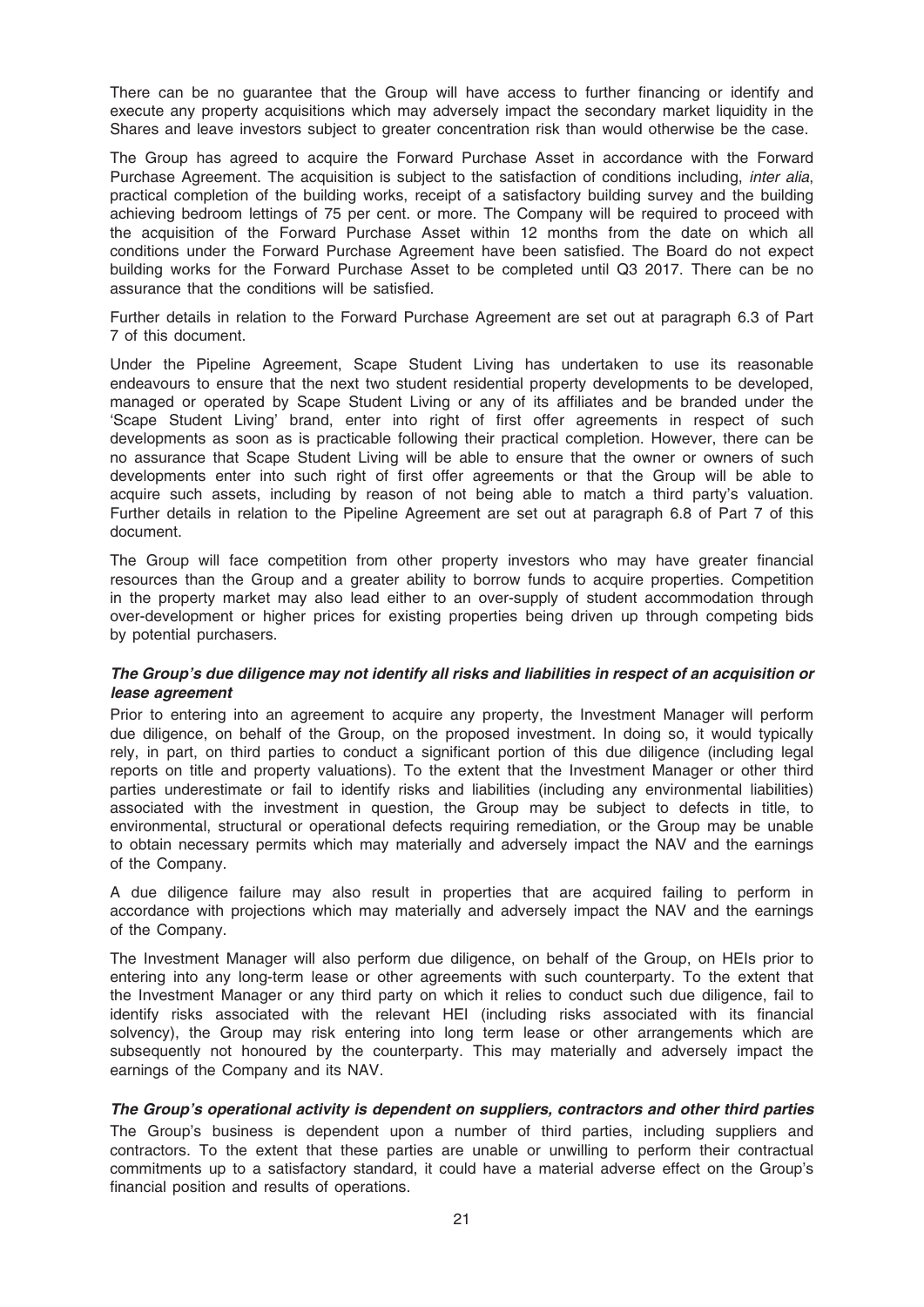In addition, the Group has entered into arrangements with third parties for the provision of maintenance services in respect of its properties. To the extent that these third parties are unable or unwilling to perform their contractual commitments, there is a risk of reputational damage to the Group, or that the Group will have to seek alternative contractors (or to perform such services itself) which could be difficult or more costly.

#### The Group may suffer losses in excess of insurance proceeds, if any, or from uninsurable events

The Group's properties may suffer physical damage resulting in losses (including loss of rent) which may not be fully compensated for by insurance, or at all. Should an uninsured loss or a loss in excess of insured limits occur, the Group may lose capital invested in the affected property as well as anticipated future revenue from that property and the Group might also remain liable for any debt or other financial obligations related to that property. Any material uninsured losses may have a material adverse effect on the Group's financial position and results of operations.

#### There is a risk of accidents causing personal injury at premises owned by the Group, which could result in litigation against the Group and/or harm the Group's reputation

There is a risk of accidents at premises owned by the Group, which could result in personal injury to tenants, people visiting the premises, employees, contractors or members of the public. The Group has public liability insurance in place which the Directors consider provides an adequate level of protection against third party claims. However, should an accident attract publicity or be of a size and/or nature that is not adequately covered by insurance, the resulting publicity and costs could have an adverse impact on the Group's reputation, financial position or results of operations.

#### The Group is exposed to risks related to the UK government's decision to hold a referendum on the UK's continued membership of the EU.

The Group faces potential risks associated with the proposed referendum on the UK's continued membership of the EU (to be held on 23 June 2016) and potential uncertainty preceding and following the referendum. If the outcome of the referendum is a vote in favour of the UK leaving the EU, this could have a material adverse effect on the performance of the Company, the NAV, the rating of the Shares, the Company's earnings and the return to Shareholders.

While the Group is monitoring and assessing the potential impacts on its business of a referendum vote in favour of an EU exit, the situation remains uncertain.

#### RISKS RELATING TO THE SHARES

#### Shares may trade at a discount to the NAV

The value of an investment in the Company, and the income derived from it, if any, may go down as well as up and an investor may not get back the amount invested.

The market price of the Shares, like shares in all REITs, may fluctuate independently of their relevant underlying NAV and may trade at a discount or premium at different times, depending on factors such as supply and demand for the Shares, market conditions and general investor sentiment. The market value of a Share may vary considerably to its NAV.

#### Shareholders have no right to have their Shares redeemed or repurchased by the Company

The Company has been established as a closed-ended vehicle. Accordingly, there is no right or entitlement attaching to the Shares that allows them to be redeemed or repurchased by the Company at the option of the Shareholder.

#### The issue of Shares pursuant to the Placing Programme will dilute existing Shareholders

The issue of Shares pursuant to the Placing Programme will dilute the voting rights of the holders of Shares, or the possibility of the issue of Shares, pursuant to the Placing Programme may cause the market price of existing Shares to decline although the minimum issue price will be equal to the prevailing NAV per Share at the time of allotment together with a premium intended to at least cover the costs and expenses of the relevant placing of Shares (including, without limitation, any placing commissions), and therefore will be accretive to the NAV per Share.

#### It may be difficult for Shareholders to realise their investment and there may not be a liquid market in the Shares

Although the Shares will be admitted to trading on the London Stock Exchange (Specialist Fund Segment), there can be no assurance as to the levels of secondary market trading in Shares or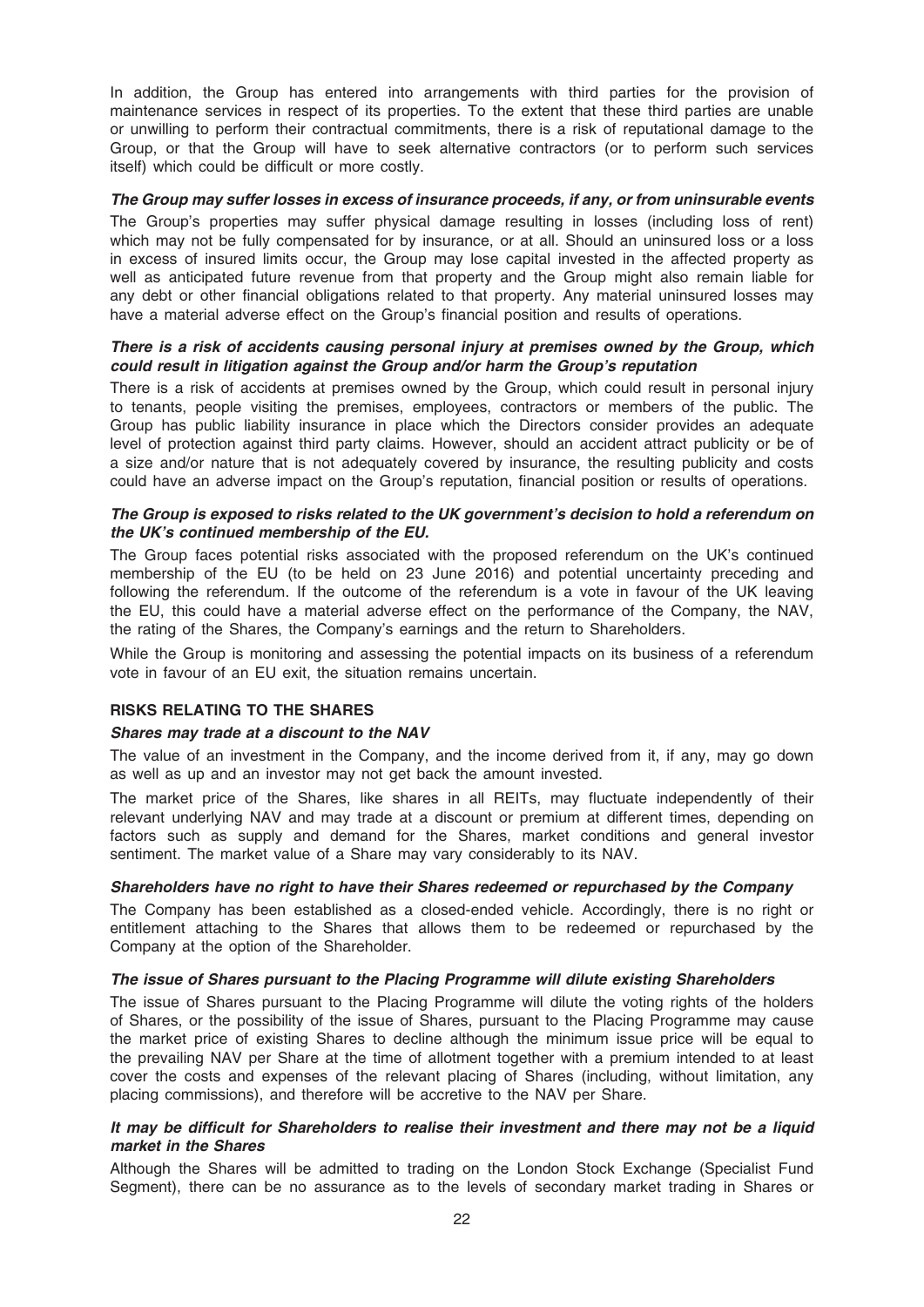the prices at which such Shares may trade. Accordingly, Shareholders should not expect that they will necessarily be able to realise, within a period which they would otherwise regard as reasonable, their investment in the Company, nor can they be certain that they will be able to realise their investment on a basis that necessarily reflects the value of the underlying investments held by the Company.

The Specialist Fund Segment is a relatively new market and likely liquidity and price volatility levels are relatively unknown. Liquidity experienced on the Specialist Fund Segment to date may not be a suitable indicator for liquidity levels in the future. The Company is not required to appoint a market maker or make a market for Shares traded on the Specialist Fund Segment. There can be no guarantee that a liquid market in the Shares will develop or that the Shares will trade at prices close to their relevant underlying NAV. Accordingly, Shareholders may be unable to realise their investment at the relevant NAV or at all.

While the Directors retain the right to effect the repurchases of Shares in the manner described in this document, they are under no obligation to use such powers or to do so at any time and Shareholders should not place any reliance on the willingness of the Directors so to act. Shareholders wishing to realise their investment in the Company may therefore be required to dispose of their Shares on the market.

The number of Shares to be issued pursuant to the Placing Programme is not yet known, and there may be a limited number of holders of Shares. Limited numbers and/or holders of such Shares may mean that there is limited liquidity in such Shares which may affect (i) an investor's ability to realise some or all of his investment; (ii) the price at which such investor can effect such realisation; and/or (iii) the price at which the Shares trade in the secondary market.

#### The Shares may be subject to significant forced transfer provisions

The Shares have not been registered and will not be registered in the United States under the U.S. Securities Act or under any other applicable securities laws. Moreover, the Shares are only being offered and sold outside the United States to non-U.S. Persons (as defined in Regulation S under the U.S. Securities Act).

If at any time the holding or beneficial ownership of any shares in the Company by any person (whether on its own or taken with other shares), in the opinion of the Directors: (i) would cause the assets of the Company to be treated as ''plan assets'' of any benefit plan investor under Section 3(42) of ERISA or the U.S. Code; or (ii) would or might result in the Company and/or its shares being required to register or qualify under the U.S. Investment Company Act and/or the U.S. Securities Act and/or the U.S. Securities Exchange Act of 1934 and/ or any laws of any state of the U.S. that regulate the offering and sale of securities; or (iii) may cause the Company not to be considered a ''Foreign Private Issuer'' under the U.S. Securities Exchange Act of 1934; or (iv) may cause the Company to be a ''controlled foreign corporation'' for the purpose of the U.S. Code; or (v) creates a significant legal or regulatory issue for the Company under the U.S. Bank Holding Company Act of 1956 (as amended) or regulations or interpretations thereunder, the Directors may require the holder of such shares to dispose of such shares and, if the shareholder does not sell such shares, may dispose of such shares on their behalf. These restrictions may make it more difficult for a U.S. Person to hold and shareholders of the Company generally to sell the Shares and may have an adverse effect on the market value of the Shares (see paragraph 4.5 of Part 7 of this document).

#### RISKS ASSOCIATED WITH THE INVESTMENT MANAGER, THE ASSET AND FACILITIES MANAGERS AND OTHER SERVICE PROVIDERS

The performance of the Group will depend on the ability of the Investment Manager, the Asset and Facilities Managers and other service providers to provide competent, attentive and efficient services to the Group. There can be no assurance that, over time, the Investment Manager, the Asset and Facilities Managers and other service providers will be able to provide such services or that the Group will be able to invest its assets on attractive terms or generate any investment returns for Shareholders or indeed avoid investment losses.

The ability of the Company to achieve its investment objective and maintain an operational portfolio of properties is significantly dependent upon the expertise of the Directors and employees of the Group, the partners, directors and employees of the Investment Manager and the Asset and Facilities Managers and the ability of the Group, the Investment Manager and the Asset and Facilities Managers to attract and retain suitable staff. The impact of the departure of a key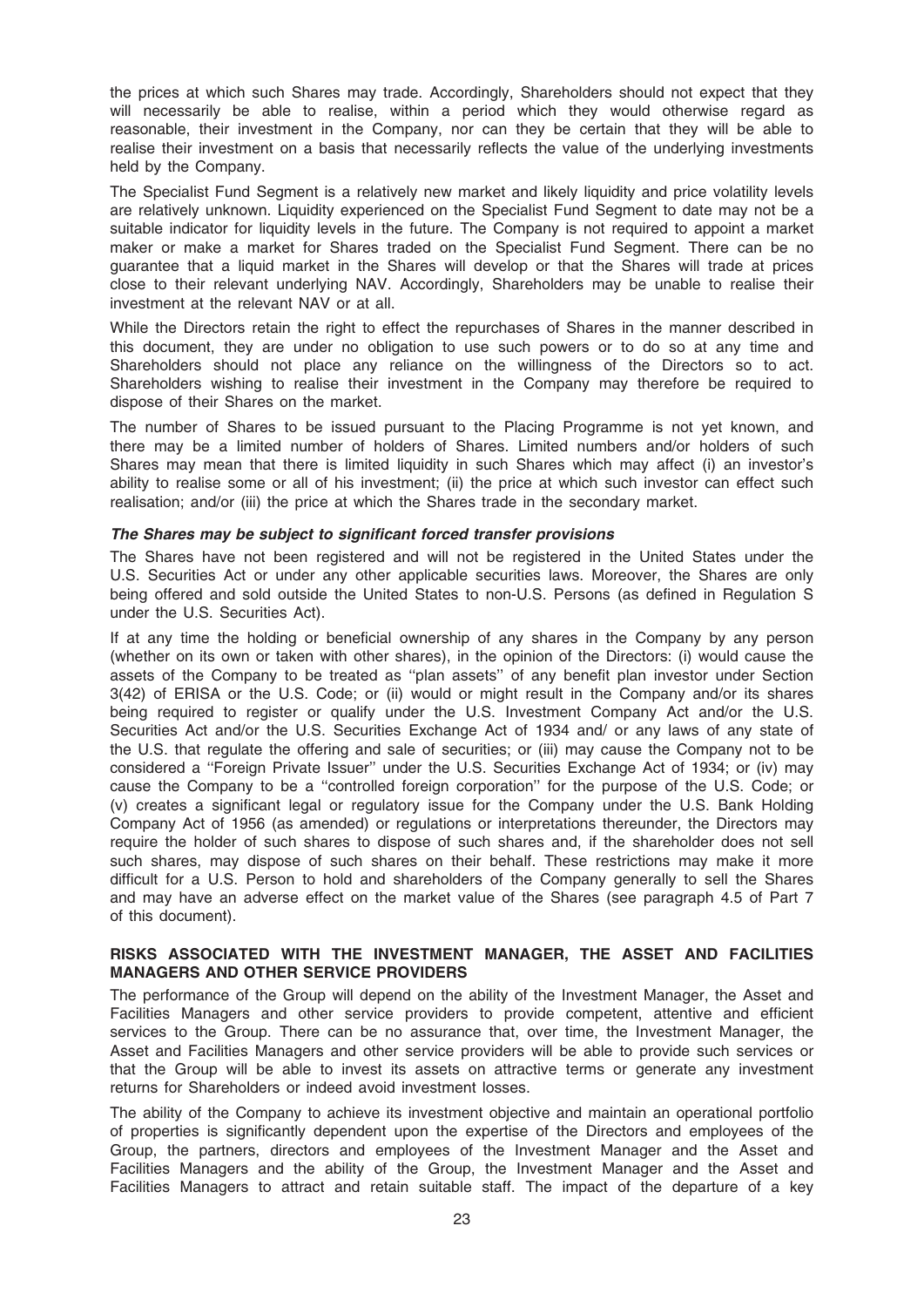individual (or individuals) on the ability of the Investment Manager to achieve the investment objective of the Company or any of the Asset and Facilities Managers to successfully operate and manage the relevant Group assets and facilities cannot be determined and may depend on, amongst other things, the ability of the Group, the Investment Manager and the Asset and Facilities Managers to recruit individuals of similar experience. A failure by the Group, the Investment Manager and/or any of the Asset and Facilities Managers to do so may impact negatively on the performance of the Investment Manager and/or the Asset and Facilities Managers and, therefore, of the Group. The Group is subject to various UK and EU employment and other laws that apply to its employees. Although the Group has no history of labour unrest, there can be no assurance that labour disputes or work stoppages will not occur in the future. Any significant disagreements between the Group and its employees could disrupt the Group's operations and increase its operating costs, which could affect the Group's business, financial condition and results of operations.

If the Investment Management Agreement or any Asset and Facilities Management Agreement is terminated, the Directors would have to find a replacement investment manager or asset and facilities manager, as the case may be, for the Group and there can be no assurance that such a replacement will be found.

#### The Investment Manager and the Asset and Facilities Managers may allocate some of their resources to activities in which the Group is not engaged, which could have a negative impact on the Company's ability to achieve its investment objective

The Investment Manager and the Asset and Facilities Managers are not required to commit all of their resources to the Group's affairs. Insofar as the Investment Manager and/or the Asset and Facilities Managers devote resources to their responsibilities in relation to other business interests, their ability to devote resources and attention to the Group's affairs will be limited. This could adversely affect the Company's ability to achieve its investment objective, which could have a material adverse effect on the Company's profitability, NAV and Share price.

#### Potential conflicts of interest

The Investment Manager, the Asset and Facilities Managers and their affiliates may serve as investment manager and asset and facilities managers respectively to other clients and each of the Investment Manager's and the Asset and Facilities Managers' organisational and ownership structure involves a number of relationships. The Investment Manager, the Asset and Facilities Managers, and/or any of their affiliates may have conflicts of interest in allocating their time and activity between the Group and their other clients and in effecting transactions between the Group and such other clients. The Investment Manager, Scape Student Living and/or any of their affiliates may be involved in other financial, investment and professional activities that may on occasion give rise to conflicts of interest with the Group.

Please see paragraph 5 of Part 2 of this document for details on how the Investment Manager and the Asset and Facilities Managers manage these potential conflicts of interest.

#### RISKS RELATING TO TAXATION AND REGULATION

#### A change in the Company's tax status or in taxation legislation in the UK could adversely affect the Company's profits and portfolio value and/or returns to Shareholders

The levels of, and reliefs from, taxation may change, adversely affecting the financial prospects of the Company and/or the returns payable to Shareholders.

Any change in the Company's tax status or in taxation legislation in the UK (including a change in interpretation of such legislation) could affect the Company's ability to achieve its investment objective or provide favourable returns to Shareholders. In particular, an increase in the rates of SDLT or the abolition of Multiple Dwelling Relief could have a material effect on the value of the Group's property assets and the price at which UK property assets can be acquired. Any such change could also adversely affect the net amount of any dividends payable to Shareholders and/ or the price of the Shares.

#### There is no guarantee that the Group will maintain REIT status

The Group cannot guarantee that it will maintain REIT status nor can it guarantee continued compliance with all of the REIT conditions and there is a risk that the REIT regime may cease to apply in some circumstances. HMRC may require the Group to exit the REIT regime if: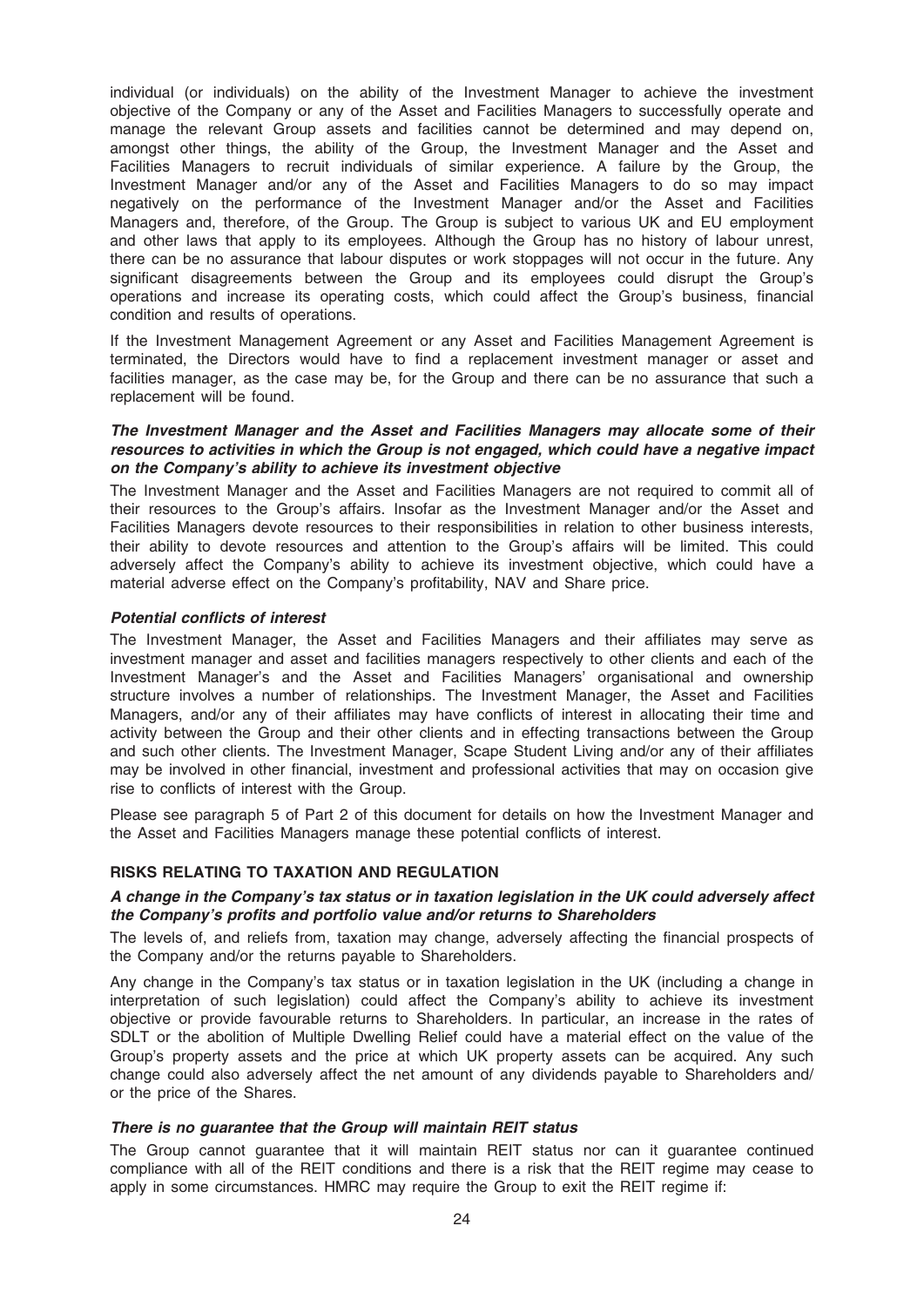- it regards a breach of conditions or failure to satisfy the conditions relating to the REIT status of the Company or the Group, or an attempt to obtain a tax advantage, as sufficiently serious;
- the Company or the Group has committed a certain number of breaches in a specified period; or
- HMRC has given members of the Group at least two notices in relation to the avoidance of tax within a ten year period.

If the conditions for REIT status relating to the share capital of the Company (i.e. the Company may issue only one class of ordinary share capital and/or issue non-voting restricted preference shares) or the prohibition on entering into loans with abnormal returns are breached, or the Company ceases to be UK tax resident, becomes dual tax resident or becomes an open ended investment company, the Company will automatically lose its REIT status with effect from the end of the previous accounting period.

The Group could lose its status as a REIT as a result of actions by third parties, for example, in the event of a successful takeover by a company that is not a REIT, or due to a breach of the close company conditions after the period of three years beginning with the date the Group becomes a REIT, if it is unable to remedy the breach within a specified timeframe.

Future changes in legislation may cause the Group to lose its REIT status.

If the Group were to be required to leave the REIT regime within ten years of joining, HMRC has wide powers to direct how it would be taxed, including in relation to the date on which the Group is treated as exiting the REIT regime. The Group may also in such circumstances be subject to an increased tax charge.

#### If the Group fails to remain a REIT for UK tax purposes, its profits and gains will be subject to UK corporation tax

The requirements for maintaining REIT status are complex. Minor breaches of certain conditions within the REIT regime may result in additional tax being payable or will not be penalised if remedied within a given period of time, provided that the regime is not breached more than a certain number of times. A serious breach of these regulations may lead to the Group ceasing to be a REIT. If the Company or the Group fails to meet certain of the statutory requirements to maintain its status as a REIT, the Group may be subject to UK corporation tax on its property rental income profits and any chargeable gains on the sale of some or all properties. This could reduce the reserves available to make distributions to Shareholders, the yield on the Shares and returns to Shareholders generally. In addition, incurring a UK corporation tax liability might require the Group to borrow funds, liquidate some of its assets or take other steps that could negatively affect its operating results. Moreover, if the Group's REIT status is withdrawn altogether because of its failure to meet one or more REIT qualification requirements, it may be disqualified from being a REIT from the end of the accounting period preceding that in which the failure occurred.

#### Base erosion and profit shifting

Base erosion and profit shifting ("BEPS") refers to the tax planning strategies of multinational corporations that exploit mismatches in national tax rules to artificially shift profits to low or no-tax locations, resulting in little or no overall corporate tax being paid. The Organisation for Economic Co-operation and Development (''OECD'') and the G20 countries are currently attempting to implement a number of measures to address BEPS and published a final report on 5 October 2015 which sets out 15 actions to tackle BEPS. These include measures aimed at preventing treaty abuse, preventing the artificial avoidance of permanent establishment basis, strengthening controlled foreign company rules and neutralising the effects of hybrid mismatch arrangements. In addition, the OECD report includes a sizeable section on potential changes to interest deductibility rules. Implementation of the OECD's BEPS measures, in final form, will be at the discretion of individual countries and the UK Government announced plans to introduce legislation to implement the OECD's recommendations from 1 April 2017 as part of the 2016 Budget. While the Investment Manager does not believe the Company is an intended target of the OECD's BEPS measures, being neither a multinational company nor involved in artificial arrangements, it is currently unclear what the implications will be for the Company or the real estate sector. It is possible that the implementation of the BEPS actions in the UK or other jurisdictions through which the Company invests may have negative implications for the Company, including the potential for a reduction in the tax deductibility of debt interest. There is therefore a risk that the OECD's BEPS measures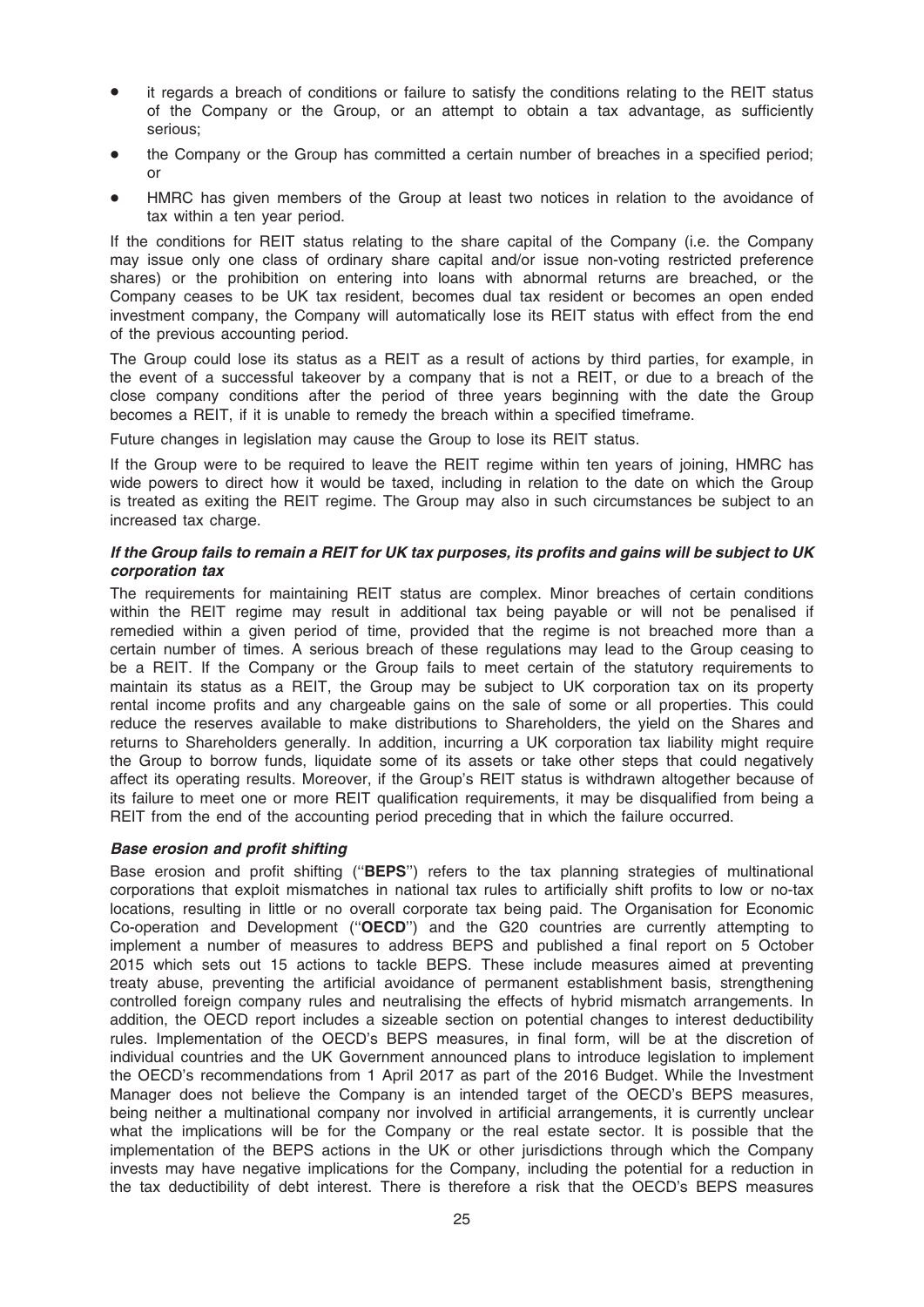could have an adverse effect on the value of the Company's investments and/or the results of its operations.

#### Distribution requirements may limit the Group's flexibility in executing its acquisition plans

The Group is intending to grow through acquisitions. However, the REIT distribution requirements limit the Group's ability to fund acquisitions and capital expenditures through retained income earnings. To maintain REIT status and as a result obtain full exemption from UK corporation tax on the profits of the Property Rental Business of the Group, the Group is required to distribute annually to Shareholders an amount sufficient to meet the 90 per cent. distribution test by way of Property Income Distributions. The Company would be required to pay tax at regular UK corporation tax rates on any shortfall to the extent that it distributes as Property Income Distributions less than the amount required to meet the 90 per cent. distribution test for each accounting period. Therefore, the Group's ability to grow through acquisitions would be limited if the Group were unable to obtain further debt or the Company were unable to issue Shares.

In addition, differences in timing between the receipt of cash and the recognition of income for the purposes of the REIT rules and the effect of any potential debt amortisation payments could require the Group to borrow funds to meet the distribution requirements that are necessary to achieve the full tax benefits associated with qualifying as a REIT, even if the then-prevailing market conditions are not favourable for these borrowings.

As a result of these factors, the constraints of maintaining REIT status could limit the Group's flexibility to make investments.

#### The Group's status as a REIT may restrict distribution opportunities to Substantial Shareholders

The Company may become subject to an additional tax charge if it makes a distribution to, or in respect of, a Substantial Shareholder. A Substantial Shareholder is, broadly, a company which is beneficially entitled to ten per cent. or more of the share capital of the Company (measured by reference to the percentage of the total nominal value of the share capital of the Company) or ten per cent. or more of the distributions paid by the Company or controls at least ten per cent. of the voting rights. This additional tax charge will not be incurred if the Company has taken reasonable steps to avoid paying distributions to a Substantial Shareholder. Therefore, the Articles contain provisions designed to avoid the situation where distributions may become payable to a Substantial Shareholder. These provisions provide the Directors with powers to identify Substantial Shareholders. The Articles also allow the Directors to require the disposal of Shares forming part of a Substantial Shareholding in certain circumstances where the Substantial Shareholder has failed to comply with these provisions.

#### The Company has not registered and will not register as an investment company under the U.S. Investment Company Act and the Company's assets could be deemed ''plan assets'' that are subject to the requirements of ERISA and/or Section 4975 of the U.S. Code

The Company will seek to qualify for an exemption from the definition of ''investment company'' under the U.S. Investment Company Act and will not register as an investment company in the United States under the U.S. Investment Company Act. The U.S. Investment Company Act provides certain protections to investors and imposes certain restrictions on registered investment companies, none of which are applicable to the Company or its investors. To avoid being required to register as an investment company under the U.S. Investment Company Act and to avoid violating such act, the Company has implemented restrictions on the ownership and transfer of the Shares, which may materially affect Shareholders' ability to transfer their Shares to U.S. Persons.

The purchase of Shares by an employee benefit plan subject to ERISA, or Section 4975 of the U.S. Code or by any entity whose assets are treated as assets of any such plan, could result in the assets of the Company being considered plan assets for the purposes of ERISA, and/or Section 4975 of the U.S. Code and regulations made thereunder. In such circumstances the Company, the Investment Manager and also the fiduciaries of such an employee benefit plan could be liable for any ERISA violations by the Company or the Investment Manager and for other adverse consequences under ERISA. Each purchaser and transferee of Shares will be deemed to have represented by its purchase or receipt of the Shares, and throughout the period that it holds the Shares, that it is not an employee benefit plan subject to ERISA or Section 4975 of the U.S. Code or an entity whose assets are treated as assets of any such employee benefit plan. The Directors are also empowered by the Articles to require Shareholders, which they consider may because of their shareholding result in the assets of the Company being considered plan assets, to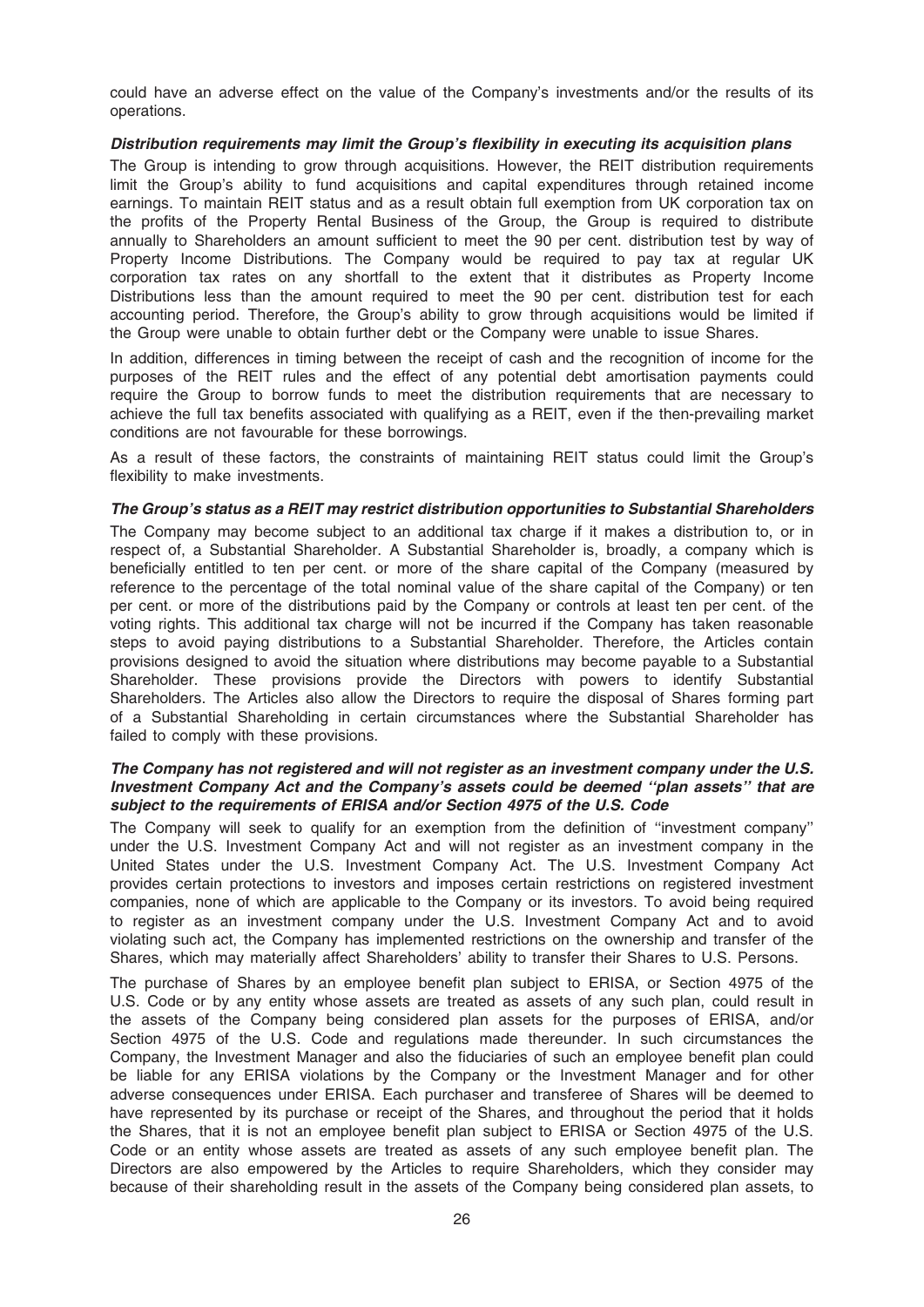transfer their Shares in order to reduce this risk materialising. See paragraph 4.5 of Part 7 of this document for further details.

#### Greater regulation of the financial services industry, which imposes additional restrictions on the Company, may materially affect the Group's business and its ability to achieve its investment objective

Legislation proposing greater regulation of the financial services industry and the financial markets is being actively pursued in the European Union and other jurisdictions.

There can be no assurance that future regulatory action will not result in additional market dislocation. It is impossible to predict the nature, timing and scope of future changes in laws and regulations applicable to the Group. Any such changes in laws and regulations may have a material adverse effect on the ability of the Company to carry out its business, to successfully pursue its investment policy and to realise its profit potential, and may include a requirement of increased transparency as to the identity of investors in the Company. Any such event may materially adversely affect the investment returns of the Company.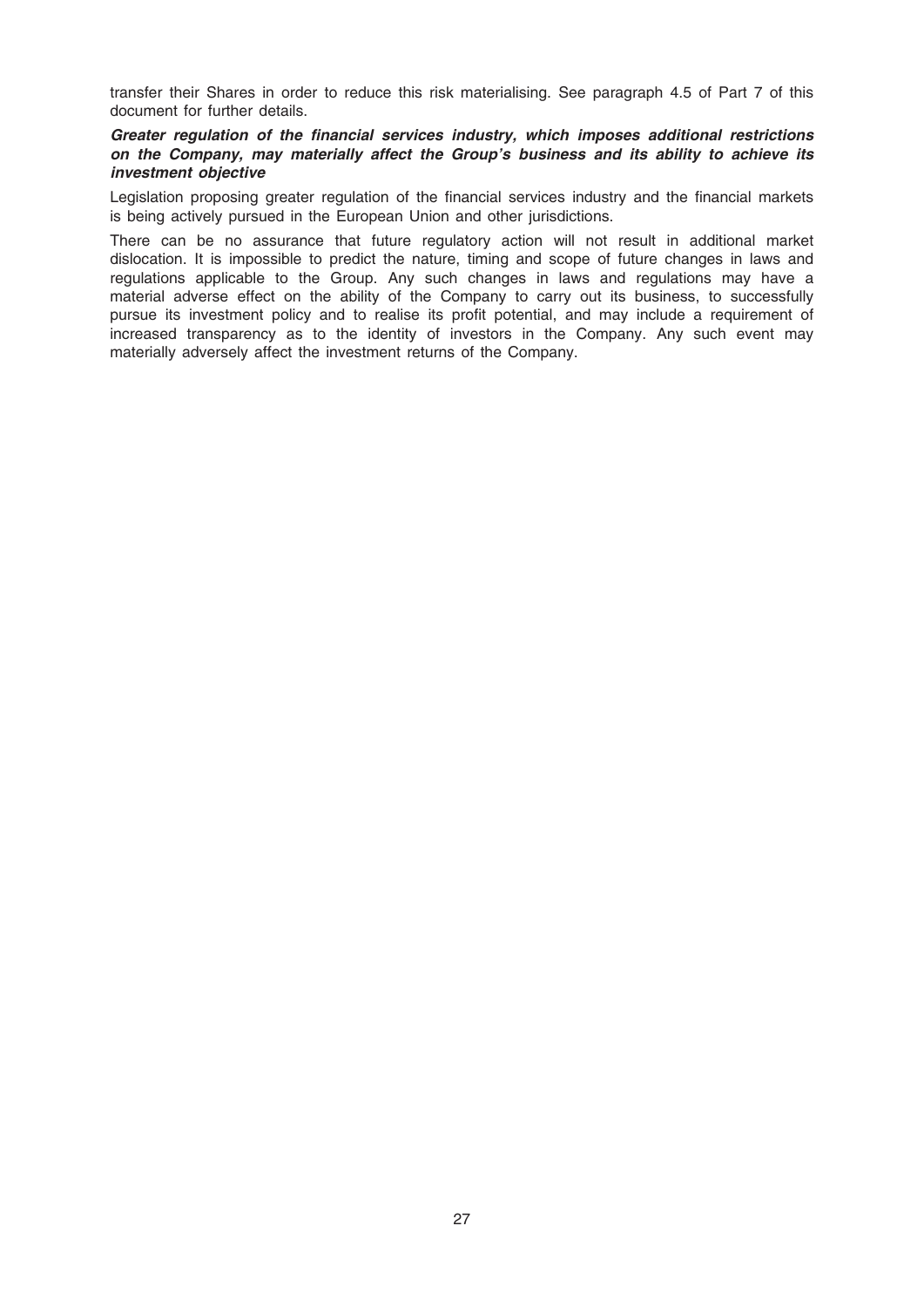### IMPORTANT INFORMATION

#### **GENERAL**

In assessing an investment in the Placing Shares, investors should rely only on the information in this document. No person has been authorised to give any information or make any representations in relation to the Group other than those contained in this document and, if given or made, such information or representations must not be relied upon as having been authorised by the Company, the Directors, the Investment Manager, Stifel or any other person. Neither the delivery of this document nor any subscription or purchase of Placing Shares made pursuant to this document shall, under any circumstances, create any implication that there has been no change in the affairs of the Group since, or that the information contained herein is correct at any time subsequent to, the date of this document.

Apart from the responsibilities and liabilities, if any, which may be imposed on Stifel by FSMA or the regulatory regime established thereunder or under the regulatory regime of any other jurisdiction, Stifel accepts no responsibility whatsoever for the contents of this document or for any other statement made or purported to be made by it, or on its behalf, in connection with the Group, the Investment Manager, the Placing Shares or the Placing Programme. Stifel accordingly disclaims all and any liability whether arising in tort, contract or otherwise (save as referred to above), which it might otherwise have in respect of such document or any such statement.

The distribution of this document in jurisdictions other than the United Kingdom may be restricted by law and persons into whose possession this document comes should inform themselves about and observe any such restrictions.

This document does not constitute, and may not be used for the purposes of, an offer or an invitation to apply for any Placing Shares by any person: (i) in any jurisdiction in which such offer or invitation is not authorised; or (ii) in any jurisdiction in which the person making such offer or invitation is not qualified to do so; or (iii) to any person to whom it is unlawful to make such offer or invitation. The distribution of this document and the offering of Placing Shares in certain jurisdictions may be restricted. Accordingly, persons into whose possession this document comes are required to inform themselves about and observe any restrictions as to the offer or sale of Placing Shares and the distribution of this document under the laws and regulations of any jurisdiction in connection with any application for Placing Shares, including obtaining any requisite governmental or other consent and observing any other formality prescribed in such jurisdiction. Save for the UK, no action has been taken or will be taken in any jurisdiction by the Company that would permit a public offering of Shares in any jurisdiction where action for that purpose is required, nor has any such action been taken with respect to the possession or distribution of this document other than in any jurisdiction where action for that purpose is required.

The Placing Shares are being offered and issued outside the United States in reliance on Regulation S. The Shares have not been nor will they be registered under the U.S. Securities Act or with any securities regulatory authority of any state or other jurisdiction of the United States. In addition, the Company has not registered and will not register under the U.S. Investment Company Act. The Shares have not been approved or disapproved by the SEC, any state securities commission in the United States or any other U.S. regulatory authority, nor have any of the foregoing authorities passed upon or endorsed the merits of the Placing Programme or the accuracy or adequacy of this document. Any representation to the contrary is a criminal offence in the United States.

#### PRESENTATION OF INFORMATION

#### Market, economic and industry data

Market, economic and industry data used throughout this document is sourced from various industry and other independent sources. The Company and the Directors confirm that such data has been accurately reproduced and, so far as they are aware and are able to ascertain from information published from such sources, no facts have been omitted which would render the reproduced information inaccurate or misleading.

#### Currency presentation

Unless otherwise indicated, all references in this document to "£" or "pence" are to the lawful currency of the UK and all references to "U.S.\$" are to the lawful currency of the United States of America.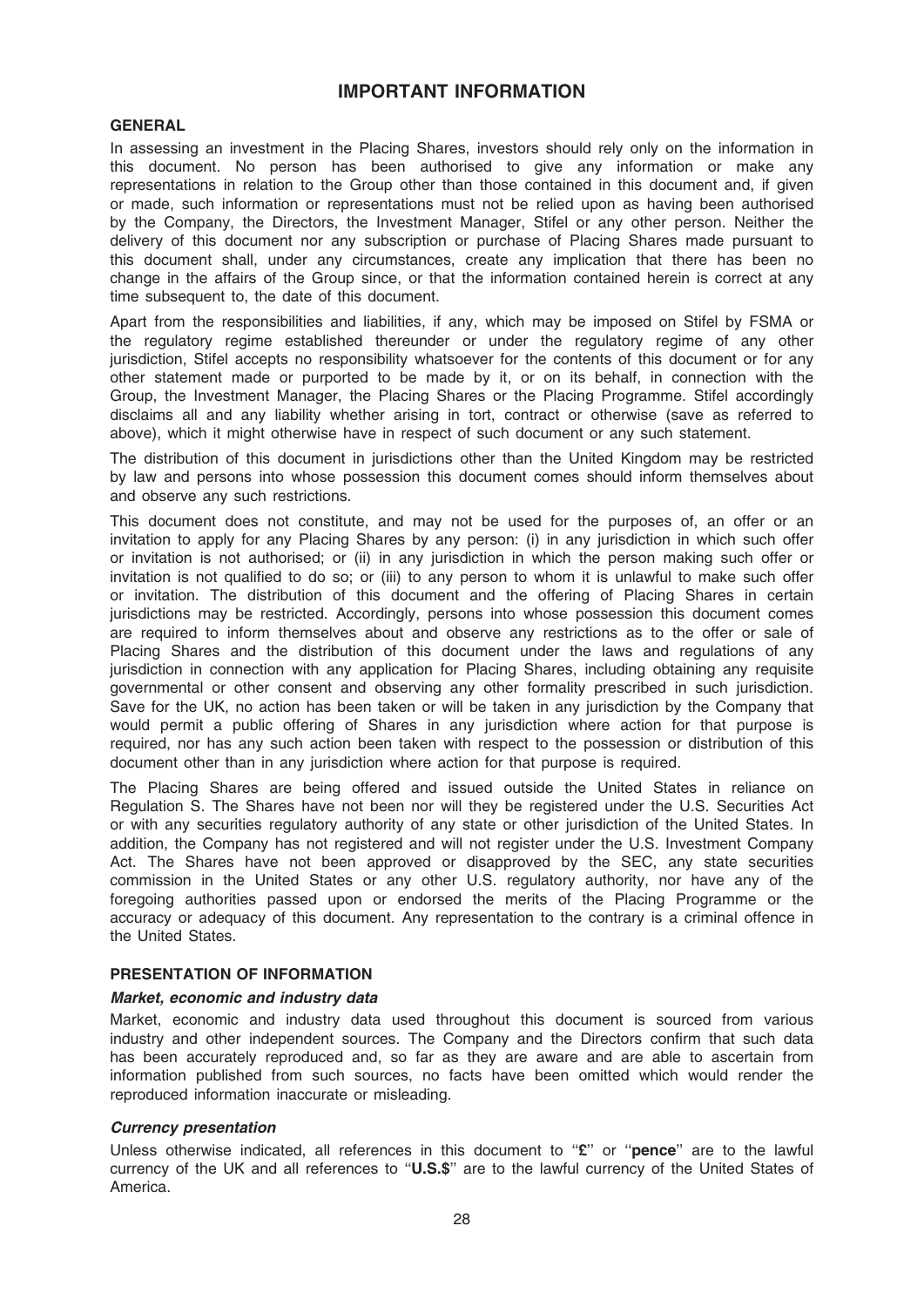### **Definitions**

A list of defined terms used in this document is set out at pages 108 to 114.

#### Governing law

Unless otherwise stated, statements made in this document are based on the law and practice currently in force in England and Wales and are subject to changes therein.

#### Investment considerations

The contents of this document are not to be construed as advice relating to legal, financial, taxation, investment or any other matters. Prospective investors should inform themselves as to:

- the legal requirements within their own countries for the subscription for, purchase, holding, transfer or other disposal of Shares;
- any foreign exchange restrictions applicable to the subscription for, purchase, holding, transfer or other disposal of Shares which they might encounter; and
- the income and other tax consequences which may apply in their own countries as a result of the subscription for, purchase, holding, transfer or other disposal of Shares.

Prospective investors must rely upon their own representatives, including their own legal advisers and accountants, as to legal, tax, investment or any other related matters concerning the Group and an investment in the Placing Shares.

An investment in the Placing Shares should be regarded as a long term investment. There can be no assurance that the Company's investment objective will be achieved.

This document should be read in its entirety before making any investment in the Placing Shares. All Shareholders are entitled to the benefit of, are bound by and are deemed to have notice of, the provisions of the Articles, which investors should review.

#### **WEBSITE**

The contents of the Investment Manager's website insofar as they relate to the Group do not form part of this document. Investors should base their decision whether or not to invest in the Placing Shares on the contents of this document alone.

#### FOR THE ATTENTION OF PROSPECTIVE INVESTORS IN THE EUROPEAN ECONOMIC AREA

In relation to each Relevant Member State, no Placing Shares have been offered or will be offered pursuant to the Placing Programme to the public in that Relevant Member State prior to the publication of a document in relation to the Placing Shares which has been approved by the competent authority in that Relevant Member State, or, where appropriate, approved in another Relevant Member State and notified to the competent authority in that Relevant Member State, all in accordance with the Prospectus Directive, except that offers of Placing Shares to the public may be made at any time under the following exemptions under the Prospectus Directive, if they are implemented in that Relevant Member State:

- to any legal entity which is a "qualified investor" as defined in the Prospectus Directive;
- to fewer than 100, or, if the Relevant Member State has implemented the relevant provision of the 2010 PD Amending Directive (as defined below), 150 natural or legal persons (other than qualified investors as defined in the Prospectus Directive) in such Relevant Member State; or
- in any other circumstances falling within Article 3(2) of the Prospectus Directive,

provided that no such offer of Placing Shares shall result in a requirement for the publication of a document pursuant to Article 3 of the Prospectus Directive or any measure implementing the Prospectus Directive in a Relevant Member State and each person who initially acquires any Placing Shares or to whom any offer is made under the Placing Programme will be deemed to have represented, acknowledged and agreed that it is a "qualified investor" within the meaning of Article 2(1)(e) of the Prospectus Directive.

For the purposes of this provision, the expression an ''offer to the public'' in relation to any offer of Placing Shares in any Relevant Member State means a communication in any form and by any means presenting sufficient information on the terms of the offer and any Placing Shares to be offered so as to enable an investor to decide to purchase or subscribe for the Placing Shares, as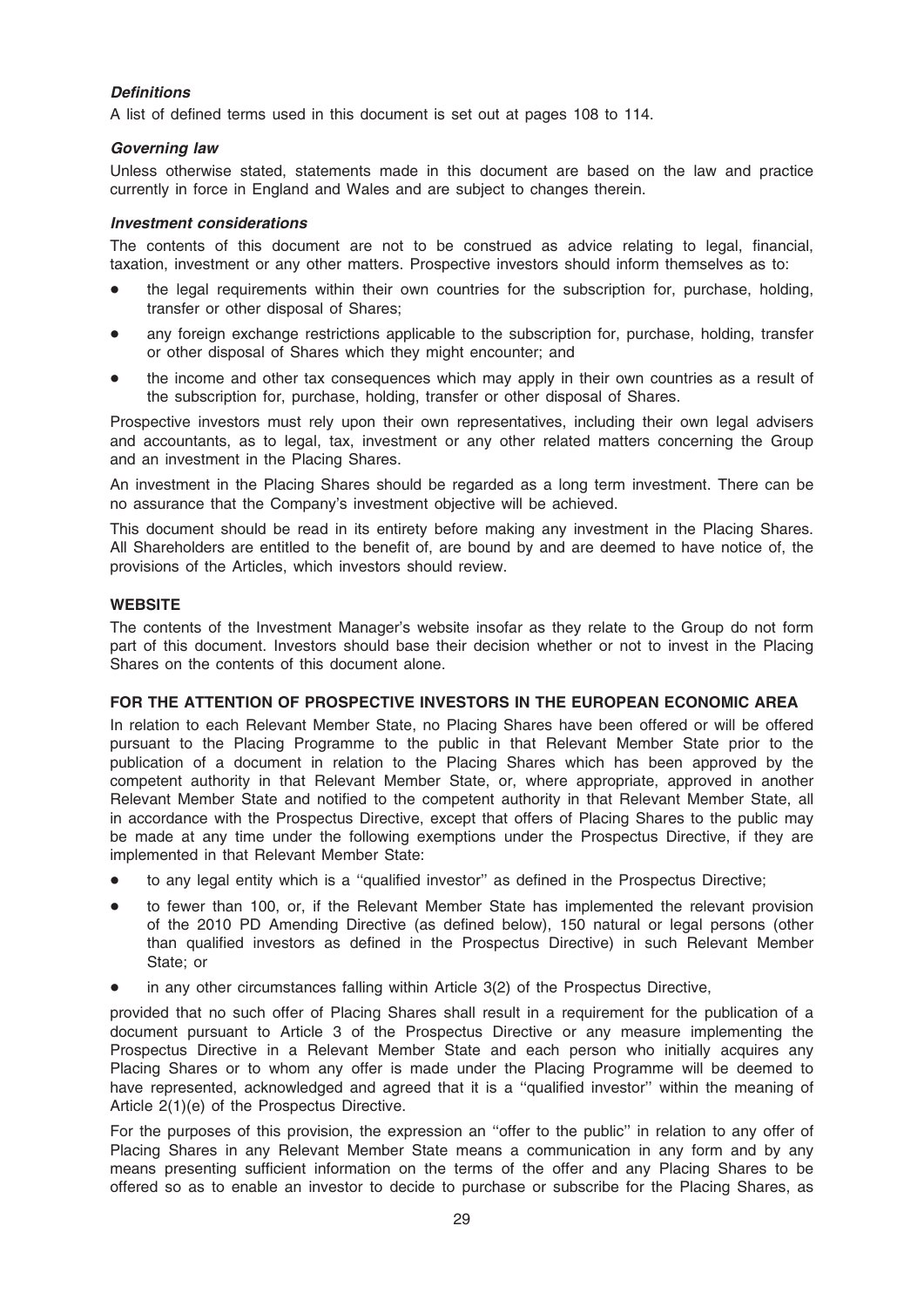the same may be varied in that Relevant Member State by any measure implementing the Prospectus Directive in that Relevant Member State and the expression ''Prospectus Directive'' means Directive 2003/71/EC (and the amendments thereto, including Directive 2010/73/EU) (the ''2010 PD Amending Directive''), to the extent implemented in the Relevant Member State and includes any relevant implementing measure in each Relevant Member State.

#### FOR THE ATTENTION OF PROSPECTIVE INVESTORS IN GUERNSEY

The Placing Shares may only be promoted in or from within the Bailiwick of Guernsey by persons regulated by the Guernsey Financial Services Commission as licensees under the Protection of Investors (Bailiwick of Guernsey) Law, 1987 (as amended). Persons appointed by the Company and not so licensed may not promote the Company in Guernsey to private investors and may only distribute and circulate any document relating to the Placing Shares in Guernsey to persons regulated as licensees under the Protection of Investors (Bailiwick of Guernsey) Law, 1987 as amended, the Banking Supervision (Bailiwick of Guernsey) Law, 1994, the Insurance Business (Bailiwick of Guernsey) Law, 2002 or the Regulation of Fiduciaries, Administration Business and Company Directors, etc. (Bailiwick of Guernsey) Law, 2000, and provided that the provisions of Section 29(1)(cc) of the Protection of Investors (Bailiwick of Guernsey) Law, 1987 (as amended) are satisfied. Promotion of the Placing Shares may not be made in any other way. The Prospectus Rules 2008 do not apply to the offer of the Placing Shares.

#### FOR THE ATTENTION OF PROSPECTIVE INVESTORS IN JERSEY

This document may be circulated in Jersey only by persons who are registered by the Jersey Financial Services Commission in accordance with the FSL for the conduct of financial services business to distribute this document or are either exempt from, or outside the scope of, such registration in accordance with the FSL.

Consent for the circulation of this document in accordance with article 8 of the Control of Borrowing (Jersey) Order 1958, as amended, has not been sought from or given by the Jersey Financial Services Commission. This document may be circulated in Jersey only to persons similar to those to whom, and in a manner similar to that in which, it is for the time being circulated in the United Kingdom.

#### FORWARD-LOOKING STATEMENTS

This document contains forward looking statements, including, without limitation, statements containing the words ''believes'', ''estimates'', ''anticipates'', ''expects'', ''intends'', ''may'', ''will'' or ''should'' or, in each case, their negative or other variations or similar expressions. Such forward looking statements involve unknown risks, uncertainties and other factors which may cause the actual results, financial condition, performance or achievements of the Group, or industry results, to be materially different from any future results, performance or achievements expressed or implied by such forward looking statements.

Given these uncertainties, prospective investors are cautioned not to place any undue reliance on such forward looking statements. These forward looking statements speak only as at the date of this document. Subject to its legal and regulatory obligations (including under the Prospectus Rules), the Company expressly disclaims any obligations to update or revise any forward looking statement contained herein to reflect any change in expectations with regard thereto or any change in events, conditions or circumstances on which any such statement is based unless required to do so by law or any appropriate regulatory authority, including FSMA, the Prospectus Rules and the Disclosure and Transparency Rules.

Nothing in the preceding two paragraphs should be taken as limiting the working capital statement in paragraph 9 of Part 7 of this document.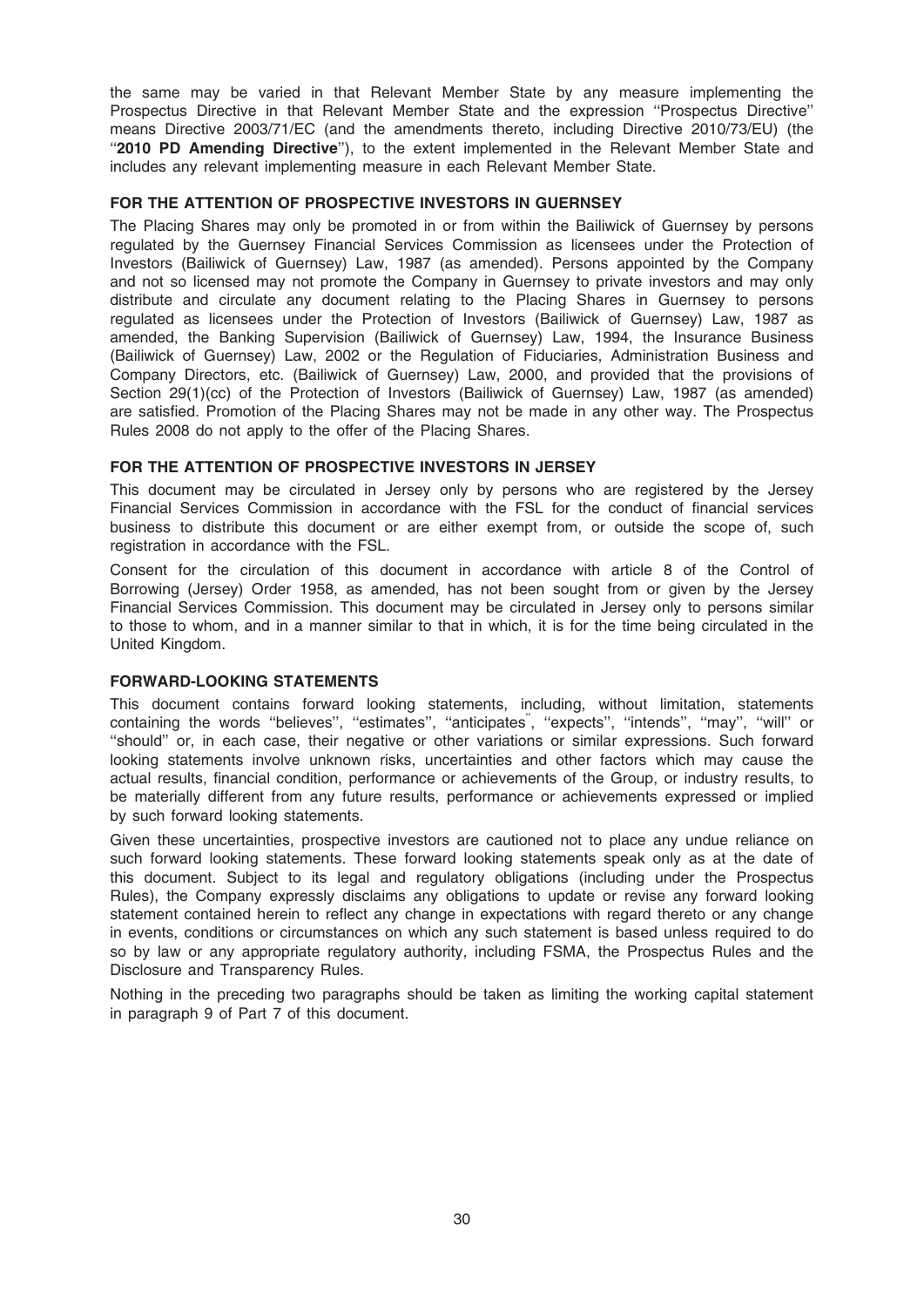### VOLUNTARY COMPLIANCE WITH THE LISTING RULES

The Listing Rules applicable to closed-ended investment companies which are listed on the premium listing segment of the Official List of the UKLA do not apply to the Company. The Company is subject to the admission and disclosure standards of the London Stock Exchange whilst traded on the London Stock Exchange (Specialist Fund Segment). In addition, the Directors have resolved that, as a matter of best practice and good corporate governance, the Company voluntarily complies with the following key provisions of the Listing Rules:

- the Company is not required to comply with the Listing Principles set out at Chapter 7 of the Listing Rules. Nonetheless, the Company complies with these Listing Principles;
- the Company is not required to appoint a listing sponsor under Chapter 8 of the Listing Rules. It has appointed Stifel as broker and financial adviser to guide the Company in understanding and meeting its responsibilities in connection with Admission and the Placing Programme and also for compliance with Chapter 10 of the Listing Rules relating to significant transactions, with which the Company intends to voluntarily comply;
- the Company is not required to comply with the provisions of Chapter 9 of the Listing Rules regarding continuing obligations. The Company complies with the following provisions of Chapter 9 of the Listing Rules: (i) Listing Rule 9.2.7 to Listing Rule 9.2.10 (Compliance with the Model Code); (ii) Listing Rule 9.3 (Continuing obligations: holders); (iii) Listing Rule 9.5 (Transactions); (iv) Listing Rule 9.6.4 to Listing Rule 9.6.21 other than Listing Rule 9.6.19(2) and Listing Rule 9.6.19(3) (Notifications); (v) Listing Rule 9.7A (Preliminary statement of annual results and statement of dividends); and (vi) Listing Rule 9.8 (Annual financial report);
- the Company is not required to comply with the provisions of Chapter 11 of the Listing Rules regarding related party transactions. The Company has adopted a related party policy (in relation to which Stifel, as broker and financial adviser, will guide the Company) which shall apply to any transaction which it may enter into with any Director, the Investment Manager or any of their affiliates which would constitute a ''related party transaction'' as defined in, and to which would apply, Chapter 11 of the Listing Rules. In accordance with its related party policy, the Company shall not enter into any such related party transaction without first obtaining: (i) the approval of a majority of the Directors who are independent of the Investment Manager; and (ii) a fairness opinion or third-party valuation (as appropriate) in respect of such related party transaction from an appropriately qualified independent adviser. This policy may only be modified with Shareholder approval;
- the Company is not required to comply with the provisions of Chapter 12 of the Listing Rules regarding market repurchases by the Company of its shares. Nonetheless, the Company has adopted a policy consistent with the provisions of Listing Rules 12.4.1 and 12.4.2, as more particularly described in paragraph 15 of Part 1 of this document;
- the Company is not required to comply with the provisions of Chapter 13 of the Listing Rules regarding contents of circulars. The Company however complies with the following provisions of Chapter 13 of the Listing Rules: (i) Listing Rule 13.3 (Contents of all circulars); (ii) Listing Rule 13.4 (Class 1 circulars); (iii) Listing Rule 13.5 (Financial information in Class 1 Circulars); (iv) Listing Rule 13.7 (Circulars about purchase of own equity shares); and (v) Listing Rule 13.8 (Other circulars); and
- the Company is not required to comply with the provisions of Chapter 15 of the Listing Rules (Closed-Ended Investment Funds: Premium listing). Nonetheless, the Company complies with the following provisions of Chapter 15 of the Listing Rules: (i) Listing Rule 15.4.2 to Listing Rule 15.4.11 (Continuing obligations); (ii) Listing Rule 15.5 (Transactions); and (iii) Listing Rule 15.6 (Notifications and periodic financial information).

The Company is not required to comply with the Model Code for directors' dealings contained in Chapter 9 of the Listing Rules (the ''Model Code''). However, the Company has adopted a voluntary share dealing code for the Directors pursuant to which the Directors comply with the Model Code. The Board is responsible for taking all proper and reasonable steps to ensure compliance with the share dealing code by the Directors. On 3 July 2016, the EU Market Abuse Regulation (594/2014) (''MAR'') will come into force. From this date, the FCA proposes to introduce new rules requiring companies listed on the premium listing segment of the Official List of the UKLA to have effective systems and controls regarding dealing clearance procedures.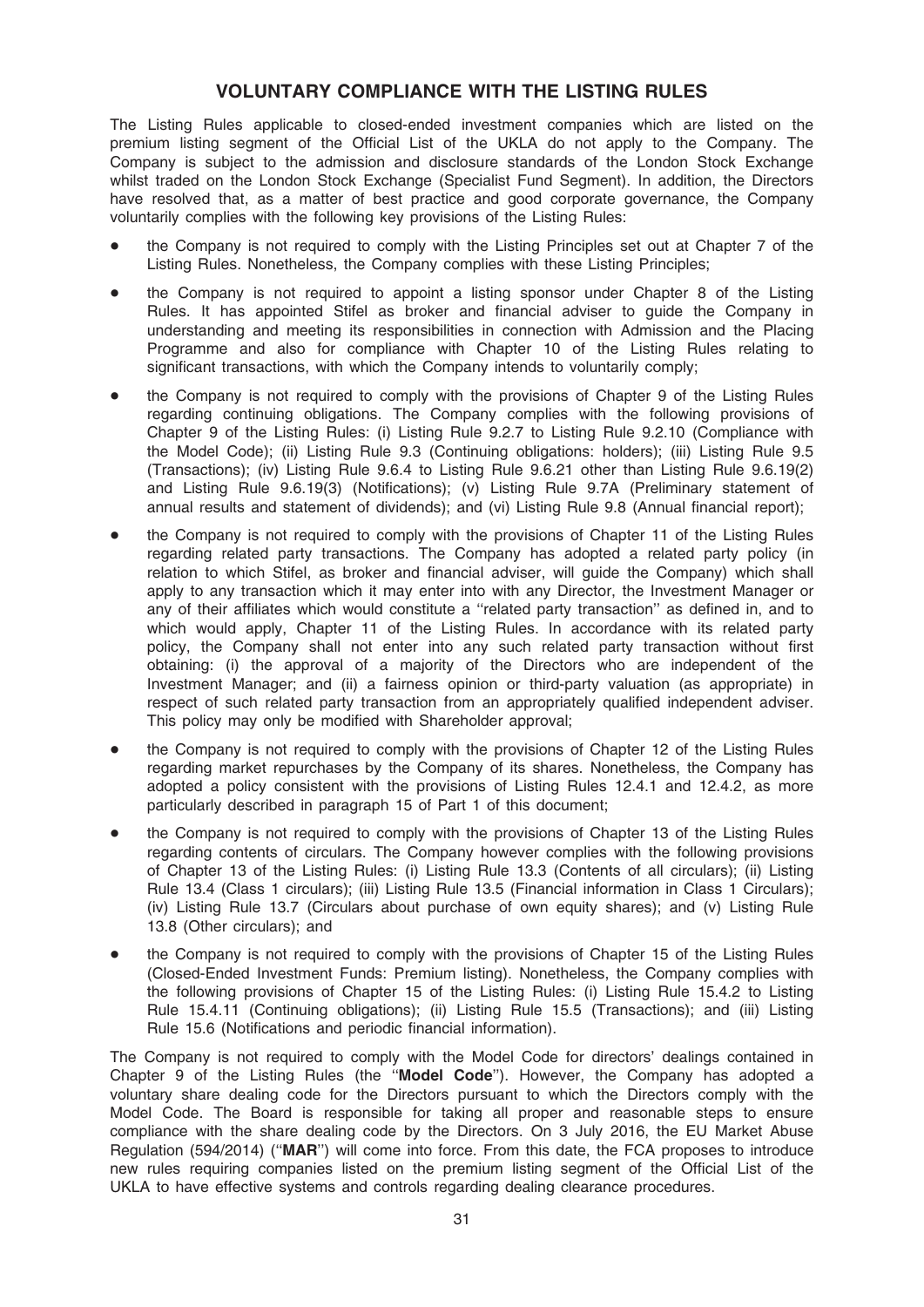The Company will adopt a new share dealing code in compliance with MAR and the FCA's new Listing Rules with effect from 3 July 2016 and, to the extent that the Directors have resolved that the Company will voluntarily comply with a provision of the Listing Rules and such Listing Rule is amended by the FCA in connection with the implementation of MAR or otherwise, it is the Directors' current intention that the Company will also voluntarily comply with any such amendment.

The Specialist Fund Segment is an EU regulated market.

It should be noted that the UKLA does not have the authority to monitor the Company's voluntary compliance with the Listing Rules applicable to closed-ended investment companies which are listed on the premium listing segment of the Official List of the UKLA nor will it impose sanctions in respect of any failure of such compliance by the Company.

FCA-authorised firms conducting designated investment business with retail customers under COB Rules are reminded that securities admitted to trading on the Specialist Fund Segment will be securities that may have characteristics such as: (i) variable levels of secondary market liquidity; (ii) sophisticated corporate structures; (iii) highly leveraged structures; and (iv) sophisticated investment propositions with concentrated risks and are therefore intended for institutional, professional and highly knowledgeable investors. The Company and its advisers not subject to the COB Rules are responsible for compliance with equivalent conduct of business or point of sale rules in the jurisdiction in which they are based or in which they are marketing the securities concerned (if applicable).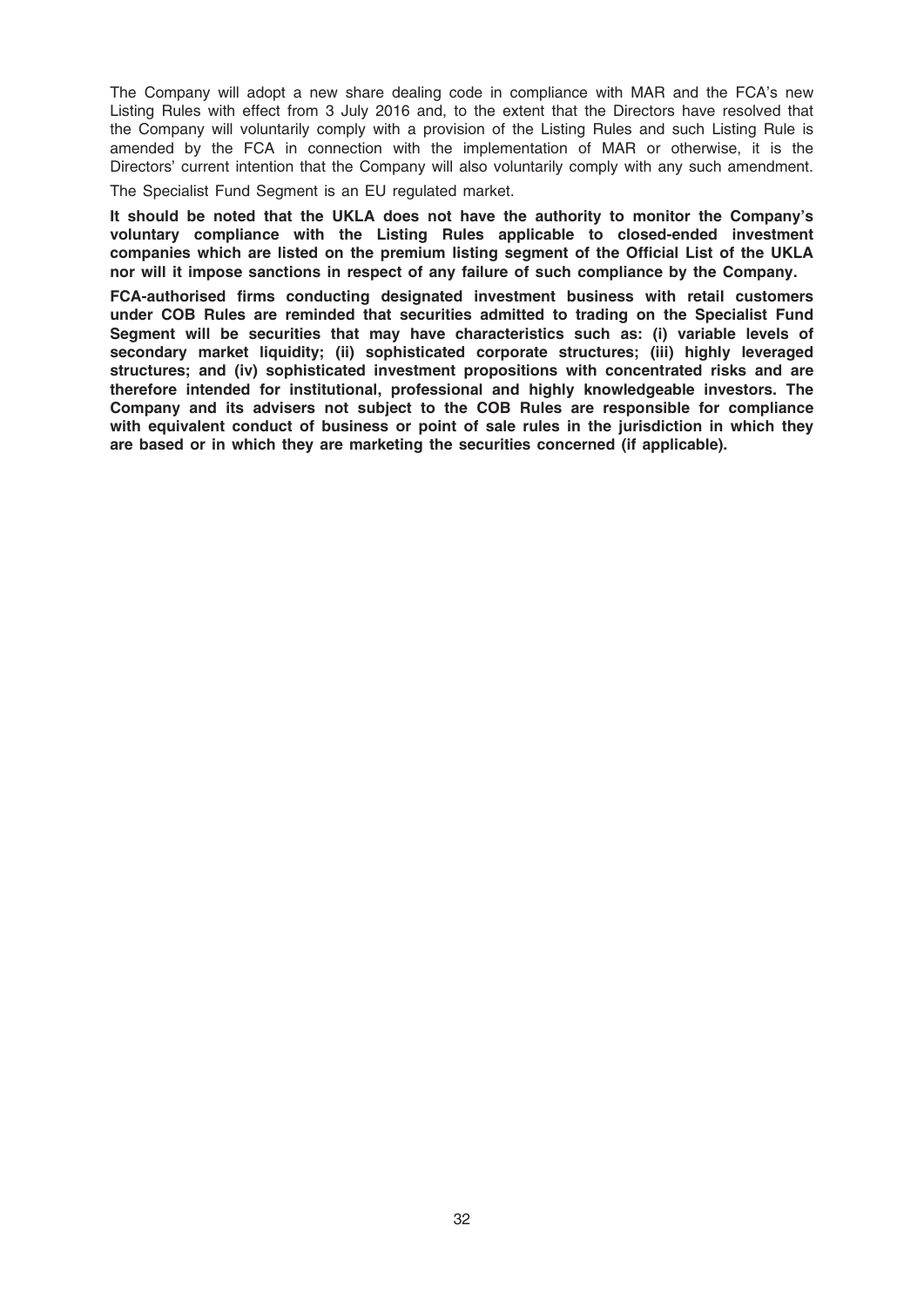# EXPECTED TIMETABLE

| <b>Publication of Prospectus</b>                                                      | 29 April 2016                                                           |
|---------------------------------------------------------------------------------------|-------------------------------------------------------------------------|
| Placing Programme opens                                                               | 29 April 2016                                                           |
| Publication of Placing Price in respect of each Placing                               | As soon as practicable following the<br>closing of each Placing         |
| Admission and crediting of CREST accounts in respect of<br>each Placing               | As soon as practicable following the<br>closing of each Placing         |
| Share certificates in respect of Placing Shares dispatched (if<br>applicable)         | Approximately one week following the<br>Admission of any Placing Shares |
| Last date for Placing Shares to be issued pursuant to the<br><b>Placing Programme</b> | 28 April 2017                                                           |

\* The dates and times specified are subject to change. References to times are London times unless otherwise stated.

## PLACING PROGRAMME STATISTICS

Maximum size of the Placing Programme 65 million Placing Shares

Minimum Placing Price NAV per Share plus a premium intended to at least cover the costs and expenses of the relevant placing of Shares (including, without limitation, any placing commissions)

# DEALING CODES

The dealing codes for the Shares and the Placing Shares are as follows:

ISIN GB00B8460Z43 SEDOL B8460Z4 TICKER DIGS AND THE RESERVE ENGINEERING ON THE RESERVE ENGINEERING ON THE RESERVE ENGINEERING ON THE RESERVE E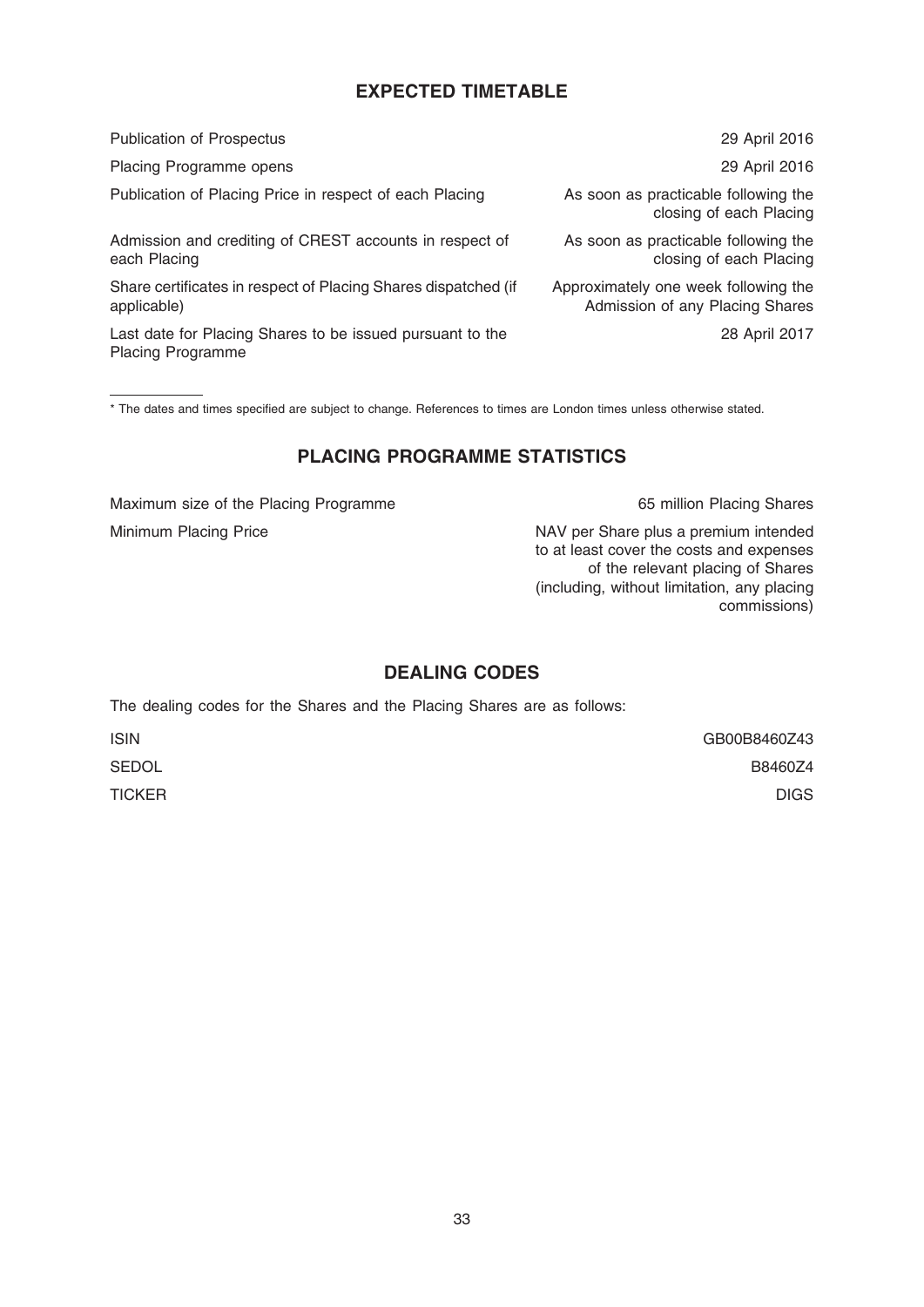# DIRECTORS, MANAGEMENT AND ADVISERS

| <b>Directors</b>                                         | Robert Henry Haldane Peto (Chairman)<br>Robert Malcolm Naish<br>Peter William Dunscombe<br>Marlene Wood        |
|----------------------------------------------------------|----------------------------------------------------------------------------------------------------------------|
|                                                          | all of the registered office below:                                                                            |
| <b>Registered Office</b>                                 | 51 New North Road<br>Exeter<br>EX4 4EP<br>Tel: 01392 477500                                                    |
| Investment Manager and the<br>AIFM                       | <b>Gravis Capital Partners LLP</b><br>53-54 Grosvenor Street<br>London<br>W1K 3HU<br>Tel: 020 7518 1490        |
| Financial Adviser and Placing<br>Agent                   | Stifel Nicolaus Europe Limited<br>4th Floor, 150 Cheapside<br>London<br>EC2V 6ET                               |
| Solicitors to the Company                                | Gowling WLG (UK) LLP<br>4 More London Riverside<br>London<br>SE1 2AU                                           |
| Solicitors to the Financial Adviser<br>and Placing Agent | Stephenson Harwood LLP<br>1 Finsbury Circus<br>London EC2M 7SH<br><b>United Kingdom</b>                        |
| Secretary                                                | Capita Company Secretarial Services Limited<br><b>Beaufort House</b><br>51 New North Road<br>Exeter<br>EX4 4EP |
| Administrator                                            | Capita Sinclair Henderson Limited<br><b>Beaufort House</b><br>51 New North Road<br>Exeter<br>EX4 4EP           |
| Registrar                                                | Capita Asset Services<br>The Registry<br>34 Beckenham Road<br>Beckenham<br>Kent<br>BR3 4TU                     |
| Depositary                                               | Langham Hall UK Depositary LLP<br>5 Old Bailey<br>London<br>EC4M 7BA                                           |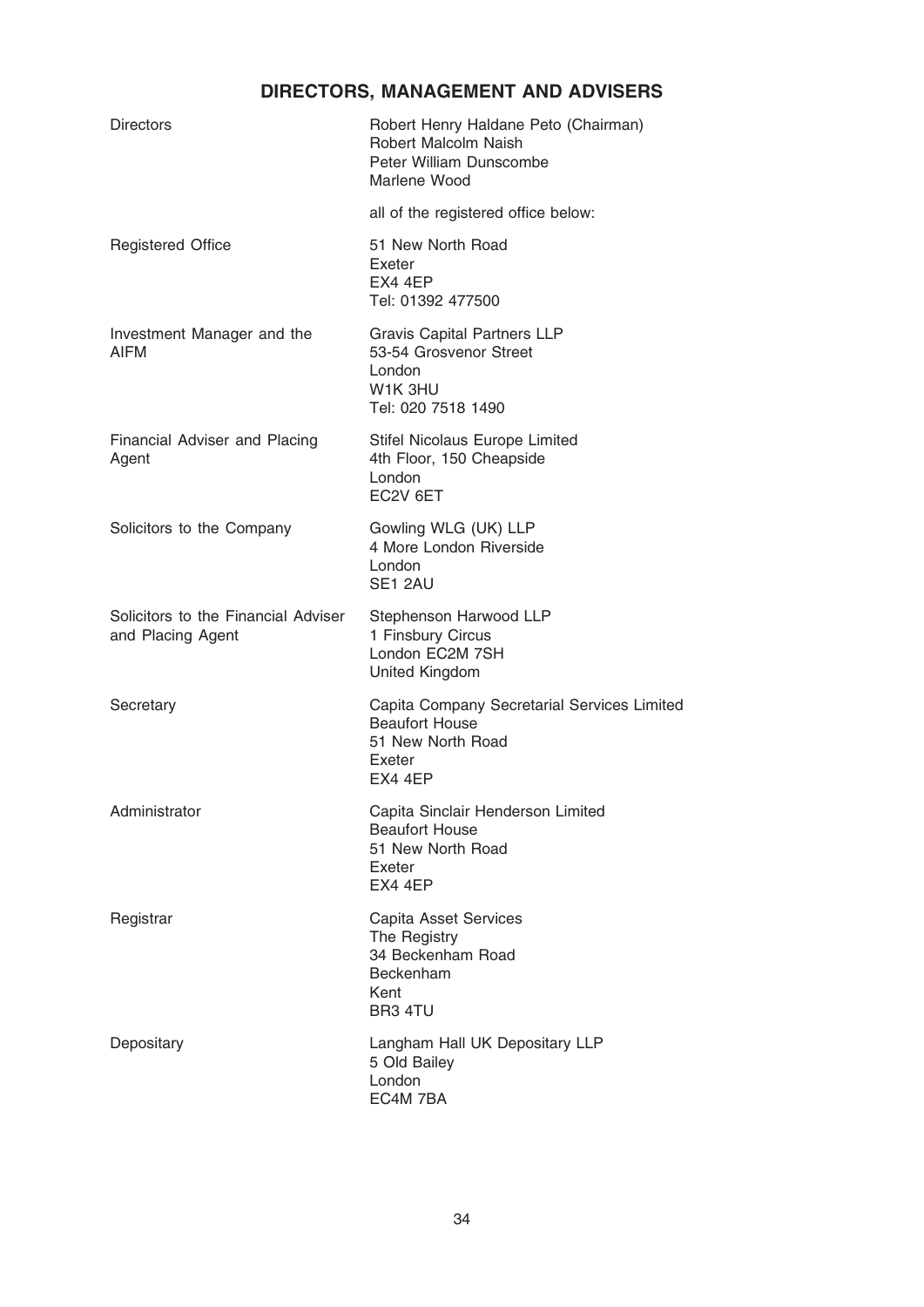| Auditor and Reporting Accountant | Ernst & Young LLP<br>25 Churchill Place<br>Canary Wharf<br>London<br>E14 5EY            |
|----------------------------------|-----------------------------------------------------------------------------------------|
| Valuer                           | Knight Frank LLP<br>55 Baker Street<br>London<br>W <sub>1</sub> U 8AN                   |
| <b>Principal Banker</b>          | Pricoa Mortgage Capital*<br>751 Broad Street, Newark,<br>New York, Jersey<br>07102, USA |

<sup>\*</sup>Pricoa Mortgage Capital is a trading name of The Prudential Insurance Company of America, a company incorporated in New Jersey, USA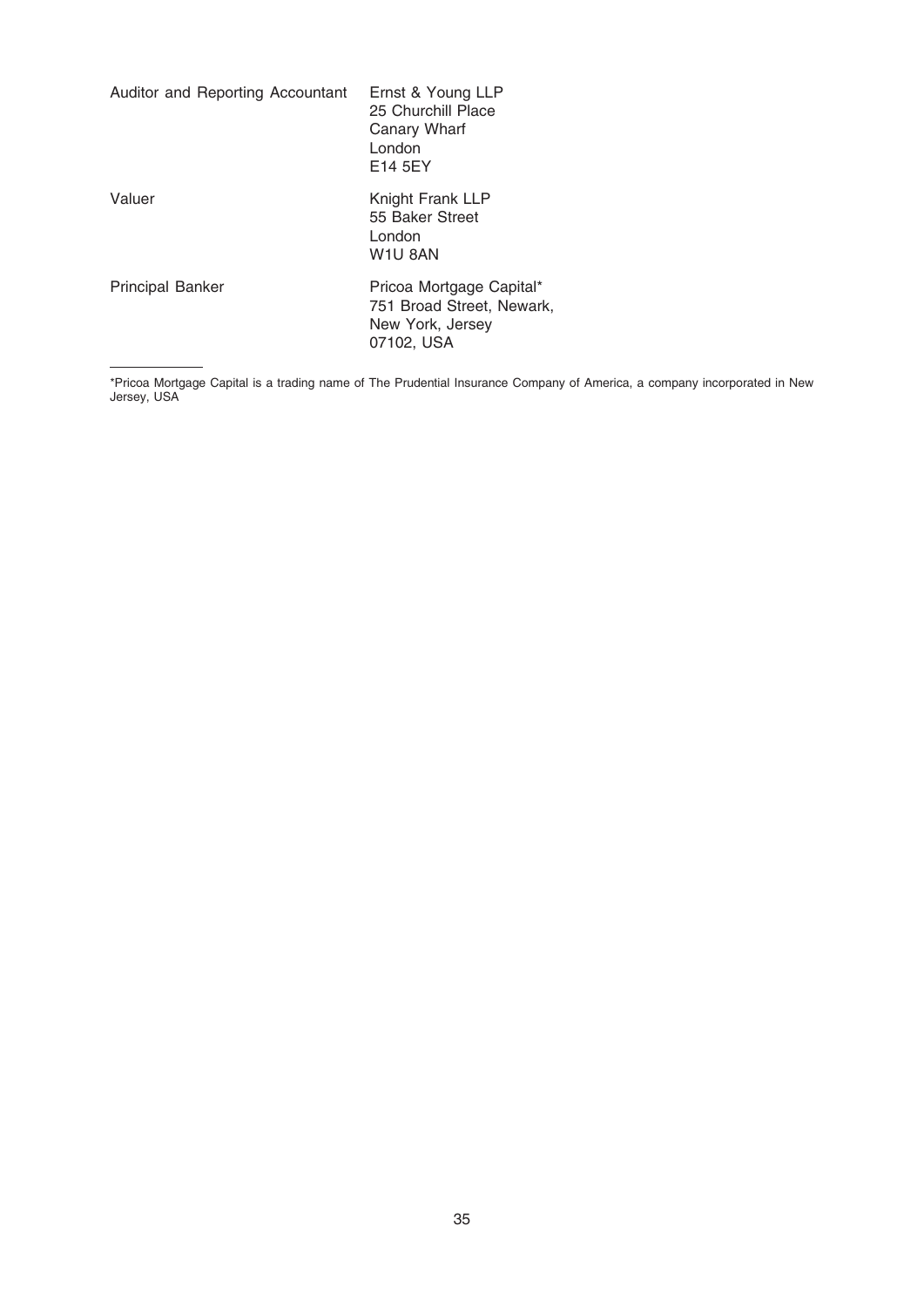### PART 1

### INFORMATION ON THE GROUP

#### 1 INTRODUCTION

The Company is a closed-ended investment company incorporated in England and Wales on 26 February 2013 which carries on business as the principal company of a REIT. Since the Company's admission to the London Stock Exchange (Specialist Fund Segment) on 20 May 2013 to the Latest Practicable Date, the Share price total return (including dividend income reinvested) was 55.2 per cent. As at 31 March 2016, the value of the Group's property portfolio was £420.3 million and the unaudited NAV per Share was 135.47 pence. As at the Latest Practicable Date, the market capitalisation of the Company was £297.7 million.

The Group employs 83 persons to provide asset and facilities management services in relation to the Scape Properties.

The Company's investment manager is Gravis Capital Partners LLP who acts as the Company's AIFM for the purposes of AIFMD. As at 31 March 2016, the Investment Manager had total assets under management with a principal value of c.£1.25 billion, including three London-listed closedended investment companies traded on the London Stock Exchange and which, as at the Latest Practicable Date, all traded at a premium to their respective net asset valuations.

#### 2 OVERVIEW OF THE PLACING PROGRAMME

The Company, through its Investment Manager, continues to see high quality opportunities in the student residential accommodation market which it believes are strongly positioned to benefit from the core supply/demand imbalance characteristics which the Company seeks to identify in potential investments. To provide the Company with the operational flexibility to take advantage of such investment opportunities as and when they arise, whilst also minimising the negative impact of excess cash drag on its returns, the Company announced on 7 April 2016 that it was intending to implement the Placing Programme.

The Company intends, pursuant to the Placing Programme, to issue up to 65 million Placing Shares, in order to take advantage of attractive investment opportunities as and when they arise. In accordance with the authorities granted by Shareholders at a general meeting of the Company held on 27 April 2016 and which expire on 6 May 2017, the Placing Shares will be issued on a non-pre-emptive basis. The net proceeds of the Placing Programme, after providing for the Group's operational expenses, will be used to make investments in accordance with the Company's investment policy, which may include the pipeline assets identified in paragraph 9 of this Part 1 of this document.

Further information in relation to the Placing Programme is set out in Part 3 of this document.

#### 3 INVESTMENT OBJECTIVE

The Company's investment objective is to provide Shareholders with attractive total returns in the longer term through the potential for modest capital appreciation and regular, sustainable, long-term dividends with RPI inflation-linked income characteristics.

#### 4 INVESTMENT POLICY

The Company intends to meet its investment objective through owning, leasing and licensing student residential accommodation and teaching facilities to a diversified portfolio of direct let tenants and HEIs. The Company will mostly invest in modern, purpose built, private student residential accommodation and teaching facilities located primarily in and around London where the Investment Manager believes the Company is likely to benefit from supply and demand imbalances for student residential accommodation. The Company may also invest in development and forwardfunded projects which are consistent with the objective of providing Shareholders with regular, sustainable dividends and have received planning permission for student accommodation, subject to the Board being satisfied as to the reputation, track record and financial strength of the relevant developer and building contractor.

Rental income will predominantly derive from a mix of contractual arrangements including direct leases and/or licences to students ("direct let agreements"), leases and/or licences to students guaranteed by HEIs and/or leases and/or licences directly to HEIs. The Company may enter into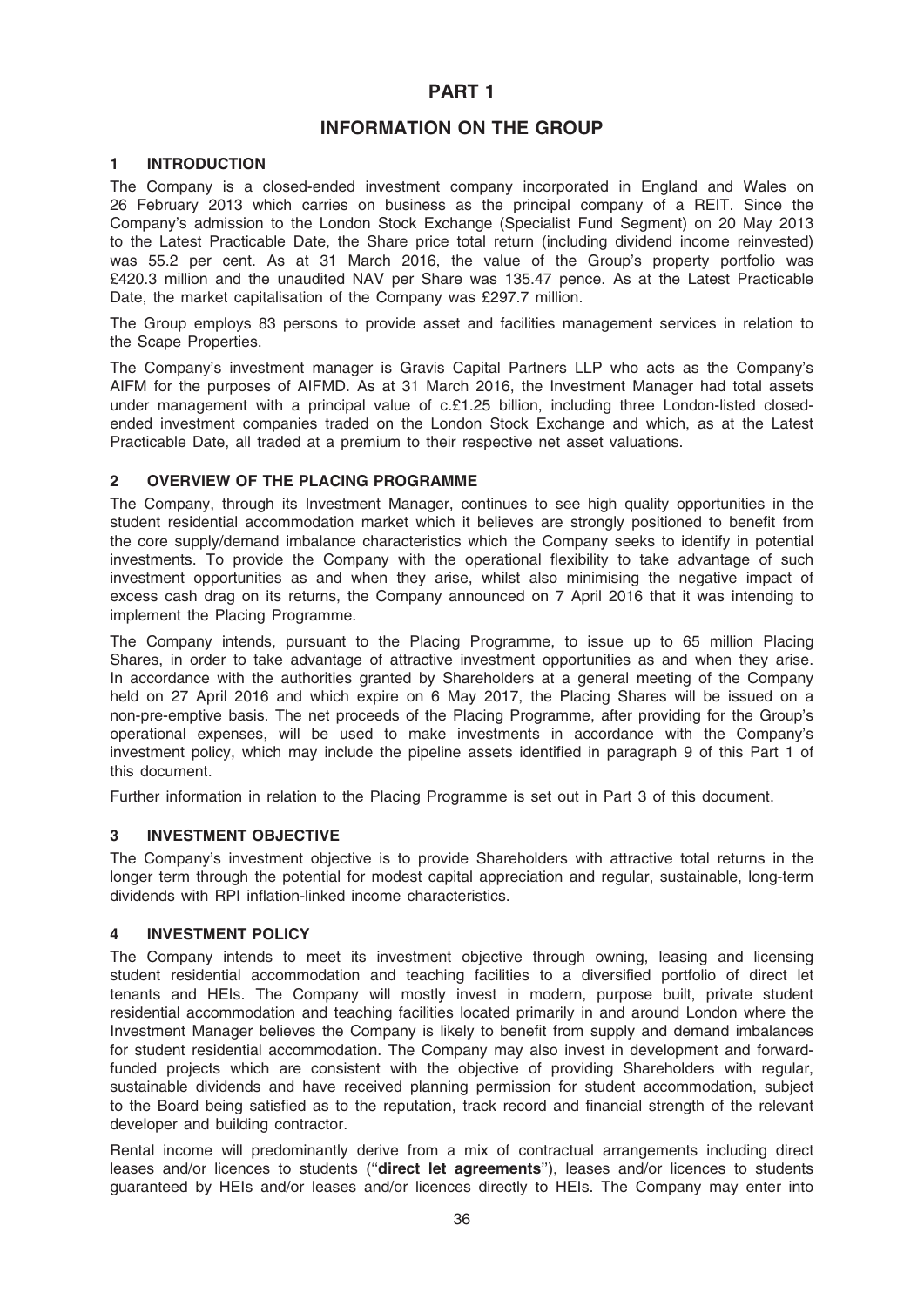soft nominations agreements (pari passu marketing arrangements with HEIs to place their students in private accommodation) or hard nominations agreements (longer term marketing arrangements with HEIs of between two and 30 years in duration). Where the Company invests in properties which contain commercial or retail space it may derive further income through leases of such space. Where the Company invests in development and forward-funded projects, development costs will typically be paid in stages through construction, with a bullet payment at completion.

The Company intends to focus primarily on accommodation and teaching facilities for students studying at Russell Group universities and other leading academic institutions, Regional Universities with satellite teaching facilities in and around London and at specialist colleges.

The Company may invest directly or through holdings in special purpose vehicles and its assets may be held through limited partnerships, trusts or other vehicles with third party co-investors.

#### Borrowing and gearing policy

The Company may seek to use gearing to enhance returns over the long-term. The level of gearing will be governed by careful consideration of the cost of borrowing and the Company may seek to use hedging or otherwise seek to mitigate the risk of interest rate increases. Gearing, represented by borrowings as a percentage of Gross Assets, will not exceed 55 per cent. at the time of investment. It is the Directors' current intention to target gearing of less than 30 per cent. of Gross Assets in the long term and to comply with the REIT condition relating to the ratio between the Group's 'property profits' and 'property finance costs'.

#### Use of derivatives

The Company may invest through derivatives for efficient portfolio management. In particular, the Company may engage in interest rate hedging or otherwise seek to mitigate the risk of interest rate increases as part of the Company's efficient portfolio management.

#### Investment Restrictions

The Company invests and manages its assets with the objective of spreading risk through the following restrictions:

- the Company will derive its rental income from a portfolio of not less than 500 studios;
- at least 90 per cent. by value of the properties directly or indirectly owned by the Company shall be in the form of freehold or long leasehold (over 60 years remaining at the time of acquisition) properties or the equivalent:
- the Company will not (i) invest more than 20 per cent. of its Gross Assets in undeveloped land; and (ii) commit more than 15 per cent. of its Gross Assets to forward-funded projects in respect of such undeveloped land, such commitment to be determined on the basis of the net construction funding requirements (and associated advisory costs) of such projects at the time of commitment up to their completion, in both cases as measured at the time of investment;
- the Company will not invest in completed assets which are not income generative at, or shortly following, the time of acquisition; and
- the Company will not invest in closed-ended investment companies.

The Directors currently intend, at all times, to conduct the affairs of the Company so as to enable it to qualify as the principal company of a REIT for the purposes of Part 12 of the CTA (and the regulations made thereunder).

In the event of a breach of the investment guidelines and restrictions set out above, the Investment Manager shall inform the Directors upon becoming aware of the same and, if the Directors consider the breach to be material, notification will be made to a Regulatory Information Service.

No material change will be made to the investment policy without the approval of Shareholders by ordinary resolution.

## 5 DIVIDEND POLICY AND TARGET RETURNS

The Company pays dividends on a quarterly basis with dividends declared in October, January, April and July and paid in December, March, June and September in each year.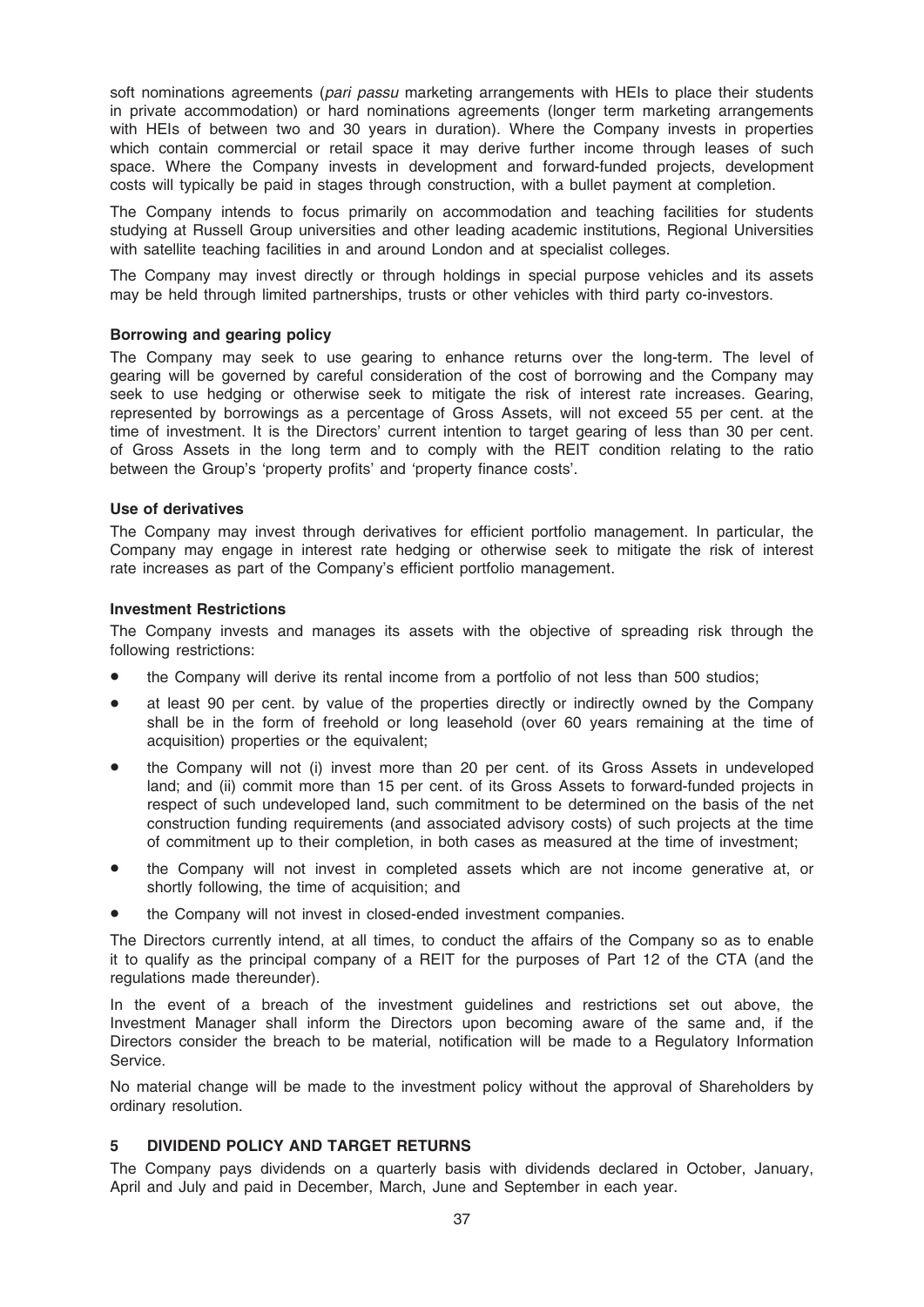In the current financial year, the Company has paid two interim dividends of 2.82 pence per Share in aggregate and declared a third interim dividend of 1.41 pence per Share for the period to 31 March 2016. This equates to an annualised dividend payment of 5.63 pence per Share, reflecting a dividend yield of 4.1 per cent. on the price per Share as at the Latest Practicable Date.

The Company's annualised share price total return (with dividend income reinvested) in the period from IPO Admission to the Latest Practicable Date was 16.1 per cent. which exceeds the annualised target return of 8.0 – 10.0 per cent.

The UK REIT rules require the Group to meet a minimum distribution test for each accounting period that it is a REIT, or otherwise suffer a tax charge. This minimum distribution test requires the Company to distribute 90 per cent. of the income profits of the Property Rental Business for each accounting period, as adjusted for tax purposes.

Investors should note that the targeted annualised total return is a target only and not a profit forecast and there can be no assurance that it will be met or that any dividend or capital growth will be achieved.

#### 6 GROUP BORROWINGS

As at the Latest Practicable Date, the Group's outstanding debt under the Pricoa Debt Facility was £130 million and is repayable in September 2024. As at that date, its average blended cost of borrowing was 3.07 per cent. and the gearing of the Group was approximately 31 per cent. of Gross Assets.

## 7 THE PORTFOLIO

As at 31 March 2016, the property portfolio of the Group was valued by the Valuer at £420.3 million and comprised, inter alia, c.2,000 modern studios and beds across six assets, being the Scape Properties, The Pad and Water Lane Apartments. The Group's property portfolio is fully occupied for the 2015/16 academic year.

The valuation of the Group's property portfolio as at that date is set out in the Valuation Report in Part 5 of this document.

As at 30 June 2015 the Group had total property assets of £177.2 million. The equivalent figure, taken from the Valuation Report contained in Part V of this document, is £420.3 million. The increase of £243.1 million principally consists of an increase of £219.4 million from acquisitions of new property since 30 June 2015 and an increase in value of the Group's property assets, of £23.7 million, as detailed in the Valuation Report.

Details of each property in the portfolio as at the Latest Practicable Date are set out below.

#### Scape East

Scape East was completed in June 2012 under the 'Scape Student Living' brand, which seeks to provide affordable and aspirational hotel-style student accommodation in private purpose built, high specification buildings, and is located in Mile End, directly opposite Queen Mary University of London ("QMUL"). It has 588 studios, approximately 20,000 square feet of teaching facilities and approximately 2,500 square feet of retail units. QMUL is a Russell Group HEI and one of London's leading universities with approximately 21,000 students.

Scape East is fully occupied for the 2015/16 academic year on 51 week lettings with year-on-year rental growth of 3.7 per cent.

For the 2015/2016 academic year, 378 studios were on short-term lease and/or licence agreements of 51 weeks, representing approximately 60 per cent. of total revenues that will be generated by Scape East of £7.9 million.

The remaining 210 studios, representing approximately 32 per cent. of the total revenues that will be generated for the 2015/16 academic year, were let to students pursuant to a hard nominations agreement expiring on 4 September 2025 between the Company and a special purpose vehicle controlled by the founding partner of INTO (see below) pursuant to which it guarantees and underwrites rental income on those studios and accordingly markets those studios to achieve full occupancy (the ''INTO Nominations Agreement'').

Further rental income is generated through a 30 year FRI lease with annual RPI uplifts of teaching facilities to another special purpose vehicle also controlled by the founding partner of INTO which will generate approximately 6 per cent. of total revenues for Scape East for the 2015/16 academic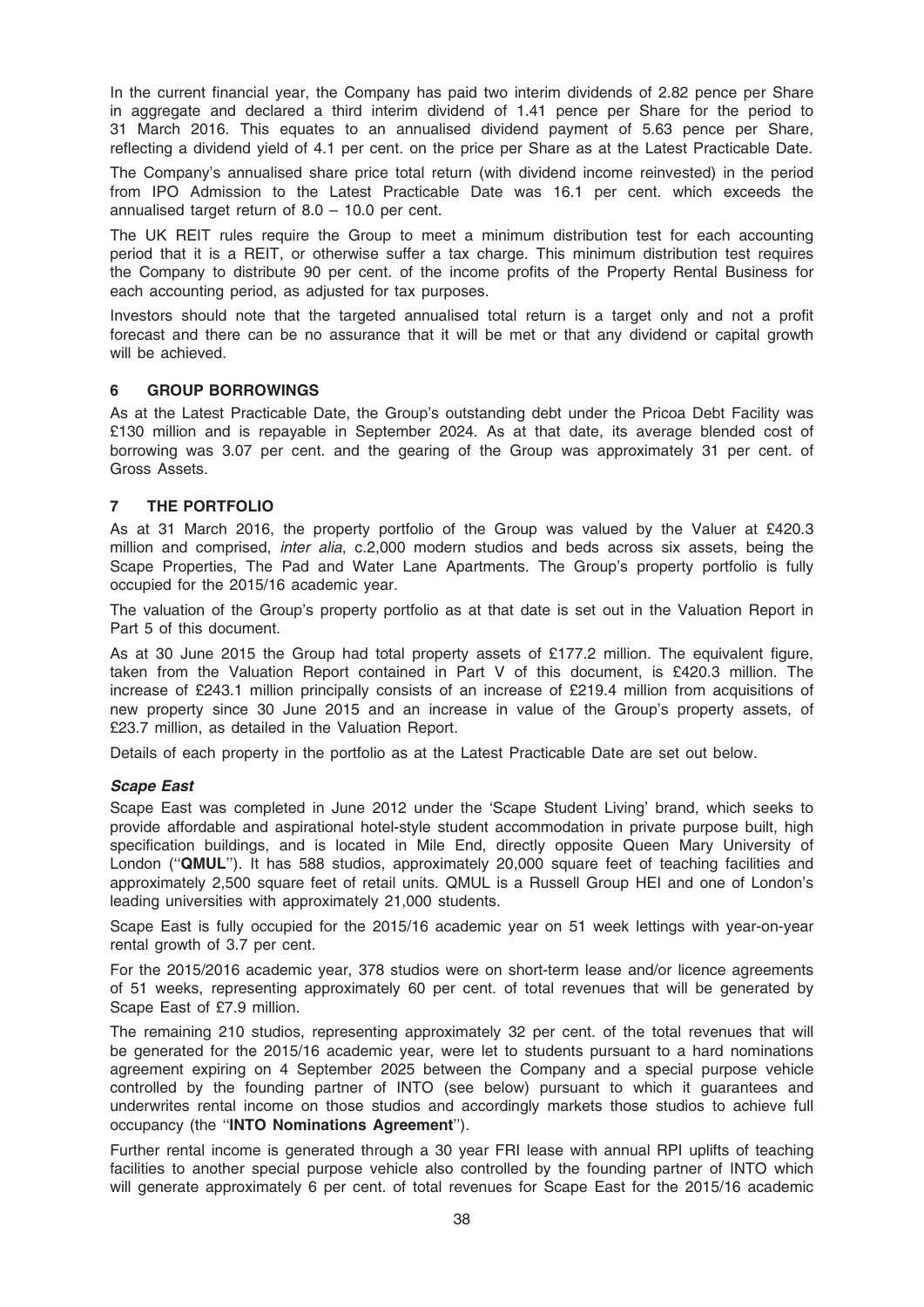year. INTO is a global HEI which, together with universities in the UK, the U.S. and China, has created a network of university-based study and teaching centres which cater specifically for the specialist needs of international students to bring international students and UK universities together to deliver educational services to international students. The Directors, as advised by the Investment Manager, believe that the Group's relationship with INTO (through the Investment Manager and Scape Student Living) enhances the marketability of the Group's assets particularly through enhanced access to non-EU students located in Asia.

The INTO Nominations Agreement was amended by the parties on 23 April 2015. Pursuant to the revised terms, the duration of the INTO Nominations Agreement was extended to the end of the 2024/2025 academic year and for the 2015/2016 academic year 210 studios and each academic year thereafter for the term of the agreement at least 210 studios will be let to students on the basis set out above.

#### Scape Shoreditch

Scape Shoreditch was completed for the 2015/16 academic year under the 'Scape Student Living' brand and is located in a prime London location in Shoreditch, within a five minute walk of Old Street underground station and within a 15 minute walk to the City University (c.18,000 students) and CASS Business School. For the 2015/2016 academic year it will generate total revenues of £8.2 million. The building comprises 541 studios in addition to c.10,000 square feet of communal areas including gym, dance studio, study lounge, games room, cinema, communal kitchen, sun terrace and BBQ terrace. Scape Shoreditch is fully occupied for the 2015/16 academic year on 51 week lettings.

The building also houses c.50,000 square feet of commercial accommodation over the ground and first floor of the property, the majority of which is let to Corsham Tenant Limited (with a guarantee from its US parent company WeWork Companies Inc.) on a 15 year FRI lease. There is a further small office area which is let to Scape Student Living for 15 years with no break at a peppercorn rent.

#### Scape Greenwich

Scape Greenwich was completed in December 2013 under the 'Scape Student Living' brand and is a private student residence comprising 280 studios and beds and approximately 10,000 square feet of communal facilities, kitchens, study areas and break out rooms located on the Greenwich peninsula in a prime London student residential location within 30 minutes of c.75 per cent. of London's HEIs and in close proximity to Ravensbourne College (c.2,000 students), a leading specialist digital media HEI, and the University of Greenwich (c.21,000 students).

For the 2015/2016 academic year, 180 studios were on short-term lease and/or licence agreements of 51 weeks, representing approximately 70 per cent. of total revenues that will be generated by Scape Greenwich of £2.2 million.

The remaining 100 studios, representing 30 per cent. of the total revenues that will be generated for the 2015/16 academic year, were let to students pursuant to a fifteen year RPI-linked hard nominations agreement between Leopard Guernsey Greenwich 2 Limited (one of the Subsidiaries of the Company) and Ravensbourne College pursuant to which it guarantees and underwrites RPIlinked rental income on those studios and accordingly markets those studios to achieve full occupancy.

Ravensbourne College is an accredited UK HEI and one of the UK's leading specialist colleges in digital media and design. Ravensbourne College was established over 50 years ago and offers foundation, undergraduate and postgraduate courses from its purpose built campus on the Greenwich peninsula to domestic and international students.

#### Scape Surrey

Scape Surrey was completed for the 2015/16 academic year under the 'Scape Student Living' brand and is located in Guildford within 100 metres of the south gate to The University of Surrey, close proximity to the University of Law and the Academy of Contemporary Music and five minutes to Guildford train station and town centre. The building comprises 141 bedrooms (c.40 per cent. en-suite bedrooms and c.60 per cent. studios) and c.2,000 square feet of communal space including games room, private study area and cinema room. The University of Surrey is ranked 11th in the Times Good University Guide 2015, and has a high percentage of postgraduates and most significantly international students, at 34.8 per cent. There are currently c.12,000 full time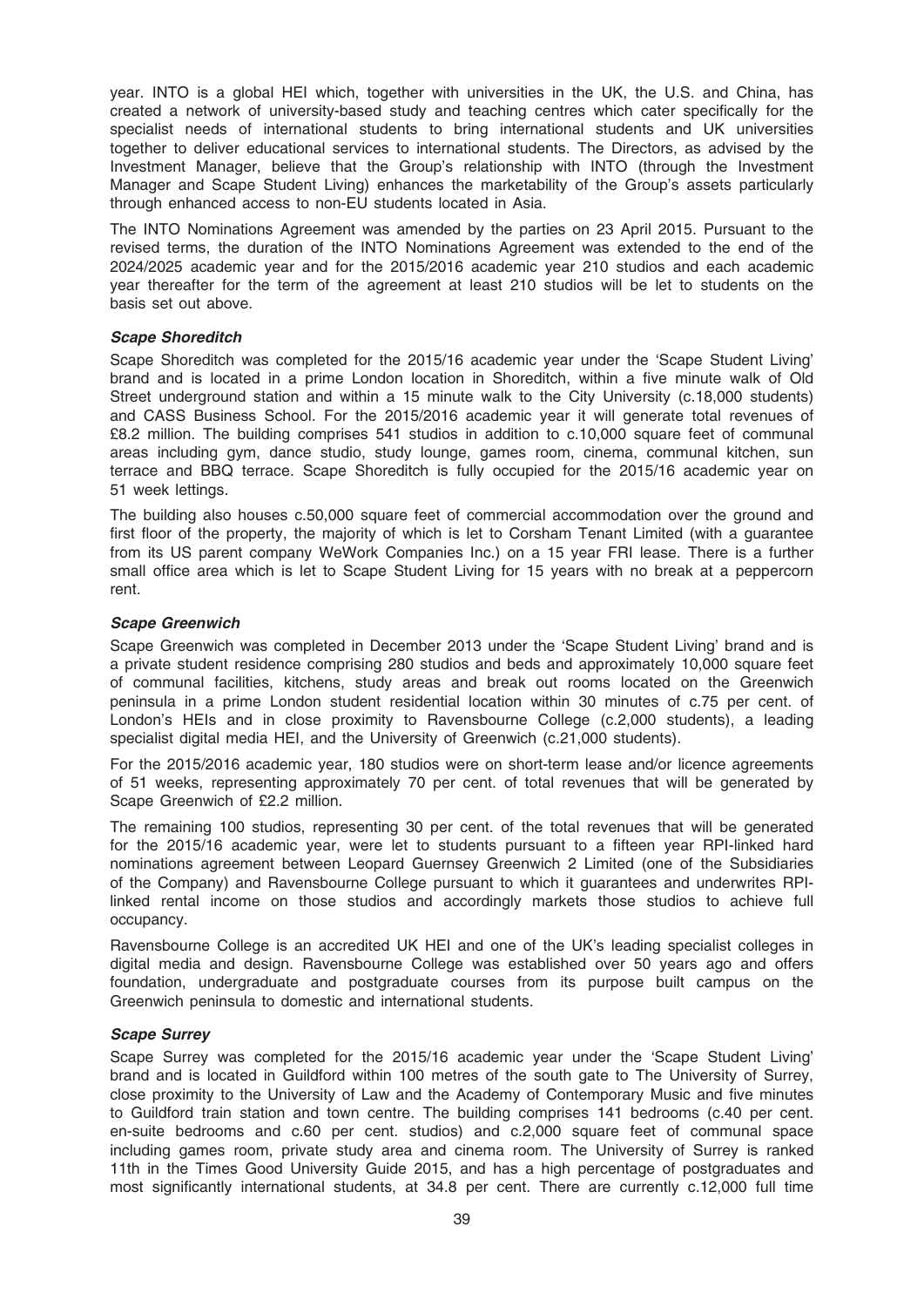students in Guildford of which 6,893 (57.4 per cent.) are unable to access purpose built accommodation.

The University of Law has c.5,000 students in attendance and the Academy of Contemporary Music has c.1,200 students. Neither of these HEIs has any purpose built student accommodation and both are therefore currently reliant on the Guildford residential market.

Scape Surrey is fully occupied for the 2015/16 academic year on 51 week lettings generating total revenues of £1.6 million for the 2015/16 academic year.

#### The Pad

The Pad is a private student residence comprising two buildings completed in summer 2013 and summer 2015 respectively, and together located adjacent to Royal Holloway, University of London in Surrey. The Pad 1 and the Pad 2 together comprise 220 studios and beds with associated communal areas, study spaces and lounge facilities.

Royal Holloway is a Top 30 university in the Times Higher Education World University Rankings category of 'International Outlook', recognising it as a global university, and is placed within the top 1 per cent. of all higher education institutions in the world by The World List of Universities and Other Institutions of Higher Education. Royal Holloway is home to c.9,300 students from over 130 countries (c.22 per cent. from outside the European Union).

The Pad is fully occupied for the 2015/16 academic year on 51 week lettings generating total revenues of £2.5 million for the 2015/16 academic year.

From September 2016, Scape Student Living will take over as the asset and facilities manager in respect of The Pad.

#### Water Lane Apartments

Water Lane Apartments is a private student residence located in a prime city centre location in Bristol and is within walking distance of the main line railway station, city centre shopping and Bristol University. The city of Bristol serves c.49,000 students across both Bristol University and the University of the West of England. The building comprises 153 studios and associated communal areas including a gym, common and study rooms, and a cinema.

Water Lane Apartments is fully occupied for the 2015/16 academic year on 51 week lettings generating total revenues of £1.3 million for the 2015/16 academic year.

The charts below show the Group's portfolio by value, student mix and location.

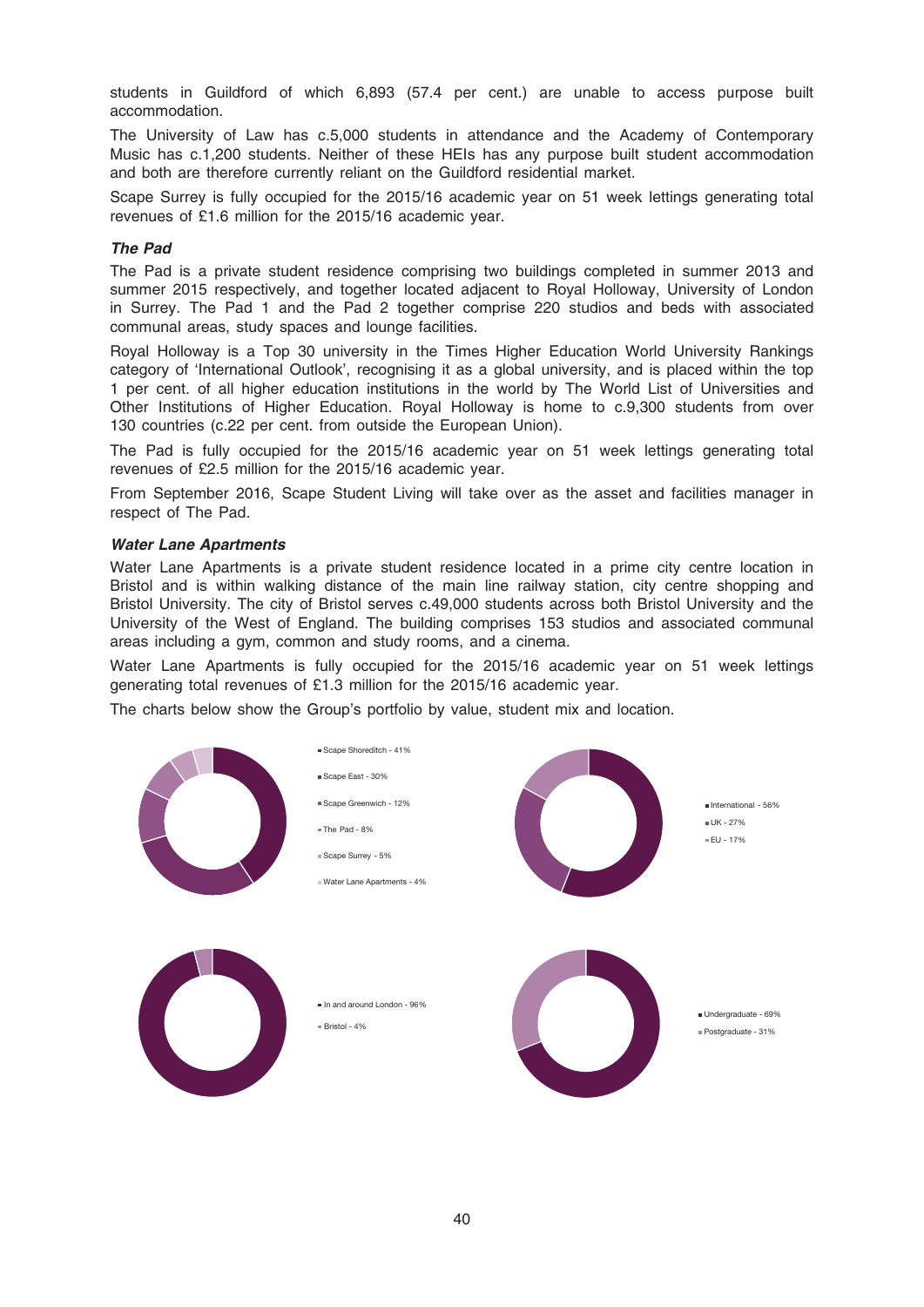## 8 MARKET OUTLOOK

The UK student accommodation investment market experienced a record year in 2015. Circa £5 billion was transacted over the course of the year, which constituted over one quarter of the total privately owned UK purpose built student accommodation stock. These assets were traded to a broad range of investors, many of which the Directors believe are expected to hold their assets long term.

Investment into the sector is forecast to continue through 2016, but at a lower volume as fewer portfolio deals are envisaged. The removal of the student cap for the 2015/16 academic year has contributed to increasing further the supply/demand imbalance in the sector. UCAS undergraduate acceptances increased 3 per cent. year on year to a record c.532,000, with 14 per cent. of students coming from overseas (6 per cent. from the EU and 8 per cent. outside of the EU). Whilst the implications of the European referendum for the Company are currently difficult to determine, the UK higher education sector remains a significant contributor to the UK's economy. Total income across the sector in 2013/14 was £30.7 billion and total expenditure was £29.4 billion. Students have become increasingly globally mobile with, according to the OECD, over 4.5 million students studying abroad in 2012, up from 2 million in 2000, with the UK being the second largest destination of international students. This figure is forecast to reach 8 million by 2025.

There continues to be an undersupply of modern, purpose built student residential accommodation in and around London and other key markets across the UK. On the supply side, the Directors (as advised by the Investment Manager) do not expect to see substantial volumes of new accommodation arising in the Company's core markets in the near term.

The Company, through its Investment Manager, continues to see high quality opportunities in the student residential accommodation market which it believes are strongly positioned to benefit from the core supply/demand imbalance characteristics which the Company seeks to identify in potential investments. The Directors, as advised by the Investment Manager, believe that investor interest in the student accommodation sector will remain strong as a result of its defensive income qualities as well as the potential for continued income growth in those markets which demonstrate solid supply/demand imbalance characteristics, including London.

#### 9 PIPELINE

The Investment Manager is currently conducting due diligence on a number of assets, including those referenced below, totalling c.1,700 beds. The Investment Manager believes these assets may be suitable for the Company's portfolio and are in locations, including London, which it believes will benefit from attractive and sustainable rental growth underpinned by supportive supply/demand characteristics.

The Company is in advanced negotiations with the vendor of a modern student residential accommodation asset comprising 530 modern studios and beds located in a city centre location in close proximity to a globally recognised UK university with high numbers of international students. The asset benefits from a long-term nominations agreement with the university which guarantees underlying rental income.

In addition, the Company is in negotiations with the vendor of a forward funded project which will provide a further 580 studios and beds in London due for completion for the 2017/18 academic year. Should the Directors decide to proceed with the acquisition of this asset, it is currently anticipated such acquisition will become available in the next few months.

On 14 April 2016 the Company entered into a conditional agreement to acquire the Forward Purchase Asset under the terms of the Forward Purchase Agreement. The Forward Purchase Asset is a high specification, purpose-built, private student accommodation residence adjacent to Royal Holloway, University of London.

The property is expected to be completed for the 2017/18 academic year providing approximately 170 beds. The Forward Purchase Asset is in the same locality as The Pad. Further information about the location of The Pad is set out on page 40 above.

The Forward Purchase Agreement is conditional, *inter alia*, on the fulfilment of a number of conditions including practical completion of the building works, expected to be completed for the 2017/18 academic year, receipt of satisfactory building survey and the building achieving bedroom lettings of 75 per cent. or more. In the event that the conditions of the Forward Purchase Agreement are not met, the Group shall be under no obligation to proceed with the acquisition of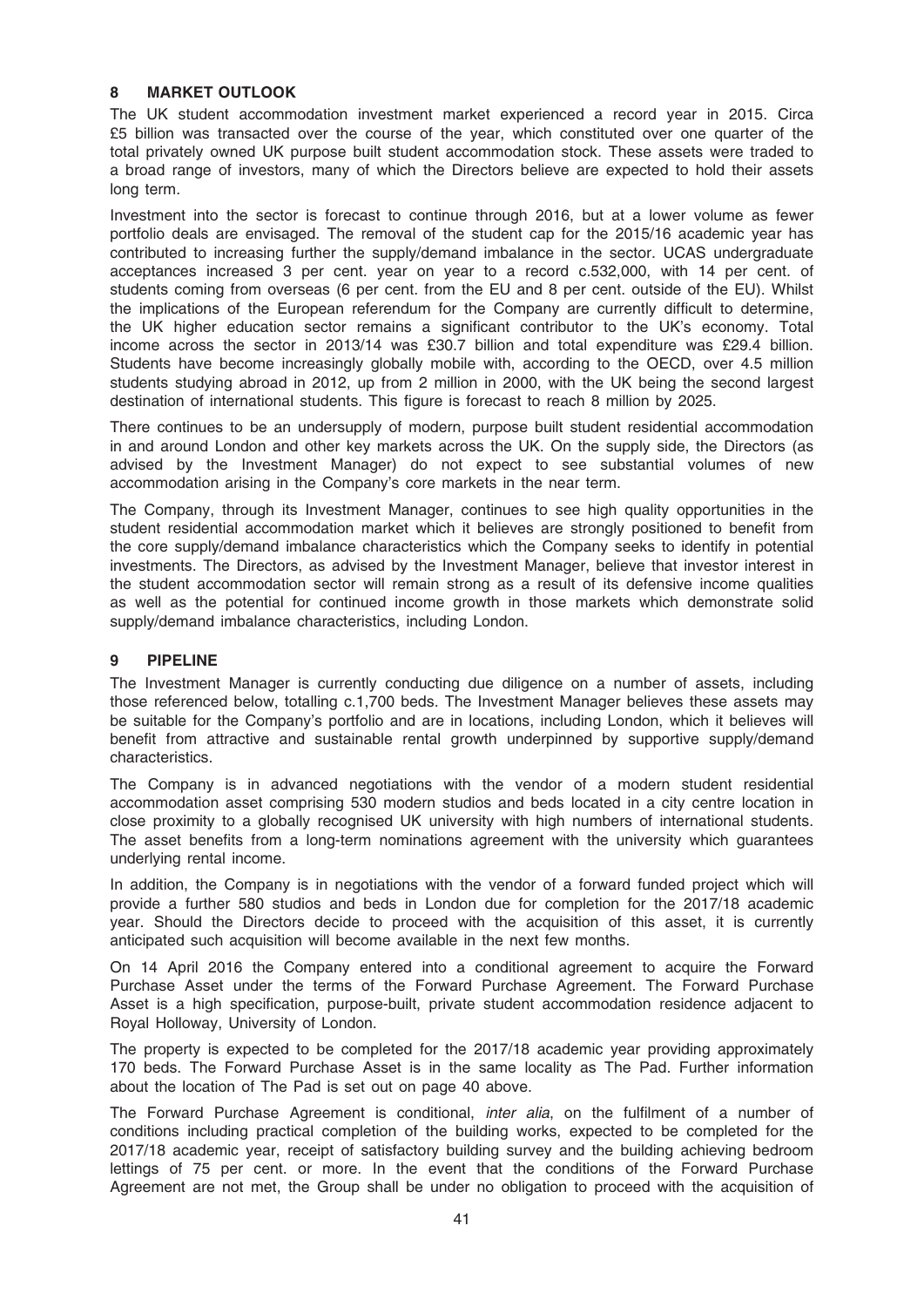the Forward Purchase Asset. As at the date of this document, these conditions have not been met. In the event that the conditions of the Forward Purchase Agreement are met, the Group will be required to proceed with the acquisition of the Forward Purchase Asset within 12 months of the date on which all such conditions have been met. The Board does not currently envisage that the conditions will be satisfied, if they are satisfied, prior to September 2017.

Under the terms of the Pipeline Agreement, Scape Student Living has undertaken to use its reasonable endeavours to ensure that the owner or owners of the next two student residential property developments to be developed, managed or operated by Scape Student Living or any of its affiliates and branded under the 'Scape Student Living' brand enter into right of first offer agreements in respect of such assets as soon as practicable following their practical completion. Subject to the relevant owner or owners entering into a right of first offer agreement and subject to completion of satisfactory due diligence and obtaining an independent third party valuation in accordance with the Company's valuation policy (see paragraph 12 of this Part 1 below), funding, agreement on price and the Investment Manager's recommendation, the Group will seek to acquire those developments that are consistent with the investment objective and investment policy of the Company. Further details of the Forward Purchase Agreement and the Pipeline Agreement are set out at paragraphs 6.3 and 6.8 of Part 7 of this document.

## 10 COMPETITIVE ADVANTAGES

The Directors believe that the Company has a number of competitive advantages including:

- demonstrable total return characteristics: through a combination of increasing property valuations and above-RPI rental income growth from its portfolio, the Company has delivered capital appreciation and growing dividends for its Shareholders, as evidenced by annualised share price total returns (with dividend income reinvested) in the period from IPO Admission to the Latest Practicable Date of 16.1 per cent.;
- London focus: demand for private student accommodation is increasing while supply remains constrained. Furthermore, in 2015 London had the largest number of international students of any city in the world. 56 per cent. of the students in the Company's portfolio assets are international, with 96 per cent. of the portfolio by value in and around London;
- access to investment opportunities: the Investment Manager has access to investment opportunities through established industry contacts and extensive knowledge of the sector and the Company may benefit from the Forward Purchase Agreement and the Pipeline Agreement in relation to the potential acquisition of further student residential properties;
- extensive expertise: the Group has extensive expertise in the construction, design, operation and financing of student residential and educational properties through its relationships with Scape Student Living and the Investment Manager and its relationships with the principals of Grosvenor House Group Limited and Event Investments Limited who provide significant expertise in site finding, land assembly and planning and student residential development and design. Grosvenor House Group Limited has delivered approximately £600 million of UK PFI projects, primarily in the student accommodation and healthcare sectors, over the last 15 years;
- development expertise: Scape Student Living and its senior management team have over 30 years' experience of locating and identifying student residential and educational property sites and student residential developments globally, including in and around London;
- brand power: the Directors believe that the Group benefits from the 'Scape Student Living' brand which is a well-known student accommodation brand with established links to all of London's HEIs and with a growing presence and awareness throughout Asia and the Middle East; and
- access to financing: the Investment Manager and its partners have a track record in securing development funding for numerous projects including the Scape Properties.

#### 11 INVESTMENT PROCESS

The investment process undertaken by the Investment Manager is broadly as follows:

#### 11.1 Sourcing investments

The partners of the Investment Manager have a long background in advising on transactions involving student accommodation and educational assets and have established close relationships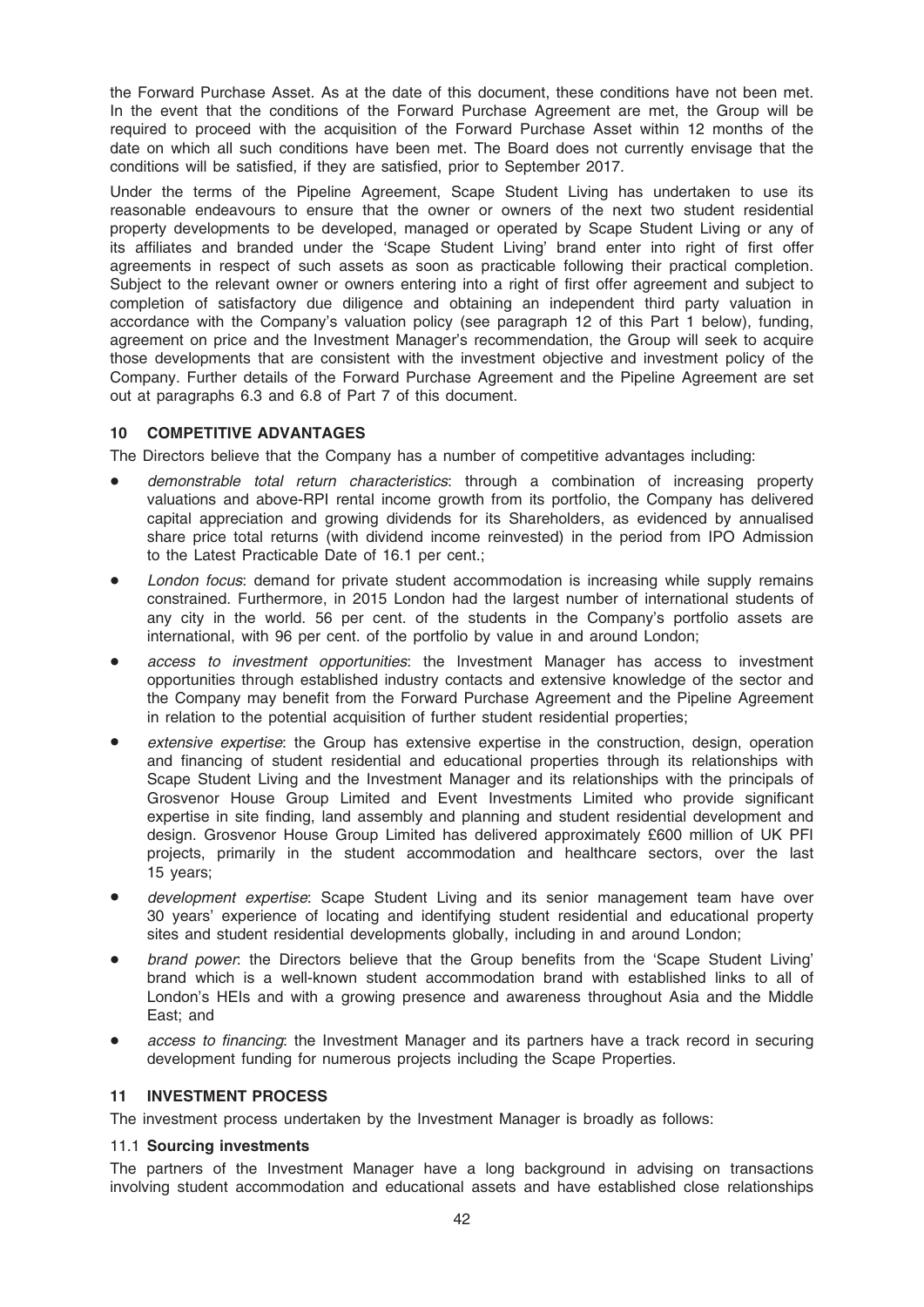with many of the key participants in the UK student residential market, including Scape Student Living, Event Investments Limited and the principals of Grosvenor House Group Limited.

## 11.2 Review and approval

The Investment Manager performs an initial review of all investment opportunities which take into account the following considerations:

- location: focus on assets which benefit from supply/demand imbalances in the purpose built student accommodation ("PBSA") market within close proximity of an HEI and/or major transport hub. Additional consideration given to the suitability of the property to the characteristics of the local student market;
- security of rental income: strong rental protection and growth characteristics driven by student numbers, supply/demand characteristics and/or nominations agreements;
- *inflation linkage:* assets are sought with sufficient inflation linkage potential to provide inflation protection and offer income growth prospects;
- modern build: focus is on modern properties typically with interior designed finishes and hotel style communal facilities and services;
- financing: gearing levels which must be consistent with the Company's policy on borrowings and maturity profile of gearing;
- fit within existing portfolio: any portfolio synergies and impact on dividend yield and long term total return target; and
- overall market conditions: the outlook for the student residential sector taking into account wider market conditions and sentiment in the sector.

Where the Group enters into hard nominations agreements or long term leases and/or licences with HEI counterparties, the Investment Manager conducts financial due diligence on such counterparties to seek to ensure that they are competent and financially stable. Where appropriate, the Investment Manager may complement its analysis through the use of professional third party advisers.

The Investment Manager prepares a transaction proposal which includes an outline term sheet and business plan for the proposed acquisition including details of any potential conflicts of interest. This transaction proposal is submitted to the Directors for approval. The Company is not required to comply with the provisions of Chapter 11 of the Listing Rules regarding related party transactions. Nonetheless, the Company has adopted a related party policy (in relation to which Stifel, as broker and financial adviser, will guide the Company) which applies to any transaction which it may enter into with any Director, the Investment Manager or any of their affiliates which would constitute a ''related party transaction'' as defined in, and to which would apply, Chapter 11 of the Listing Rules.

Based on the transaction proposal, the Directors determine whether detailed financial, legal and technical due diligence should be carried out by the Investment Manager.

#### 11.3 Investment monitoring

The Investment Manager continually monitors the progress of the Group's investments. This includes regular site visits and the Asset and Facilities Managers reporting to the Investment Manager on a property-by-property basis. The Investment Manager updates the Directors on the progress of the Group's investments on a quarterly basis with additional formal contact being made where significant events have occurred which may impact the Group's income, expenditure or asset value.

#### 11.4 Holding and exit strategy

The Company's investment holding period and the exit strategy depends on the underlying properties, current and projected occupancy levels, transaction structure, exit opportunities and size of the Company's investment. While the Directors intend to hold the Company's investments on a long term basis (typically greater than five years), the Company may dispose of investments outside this timeframe should an appropriate opportunity arise where, in the Investment Manager's opinion (with the approval of the Directors), the value that could be realised from such disposal would represent a satisfactory return on the initial investment and/or otherwise enhance the value of the Company, taken as a whole.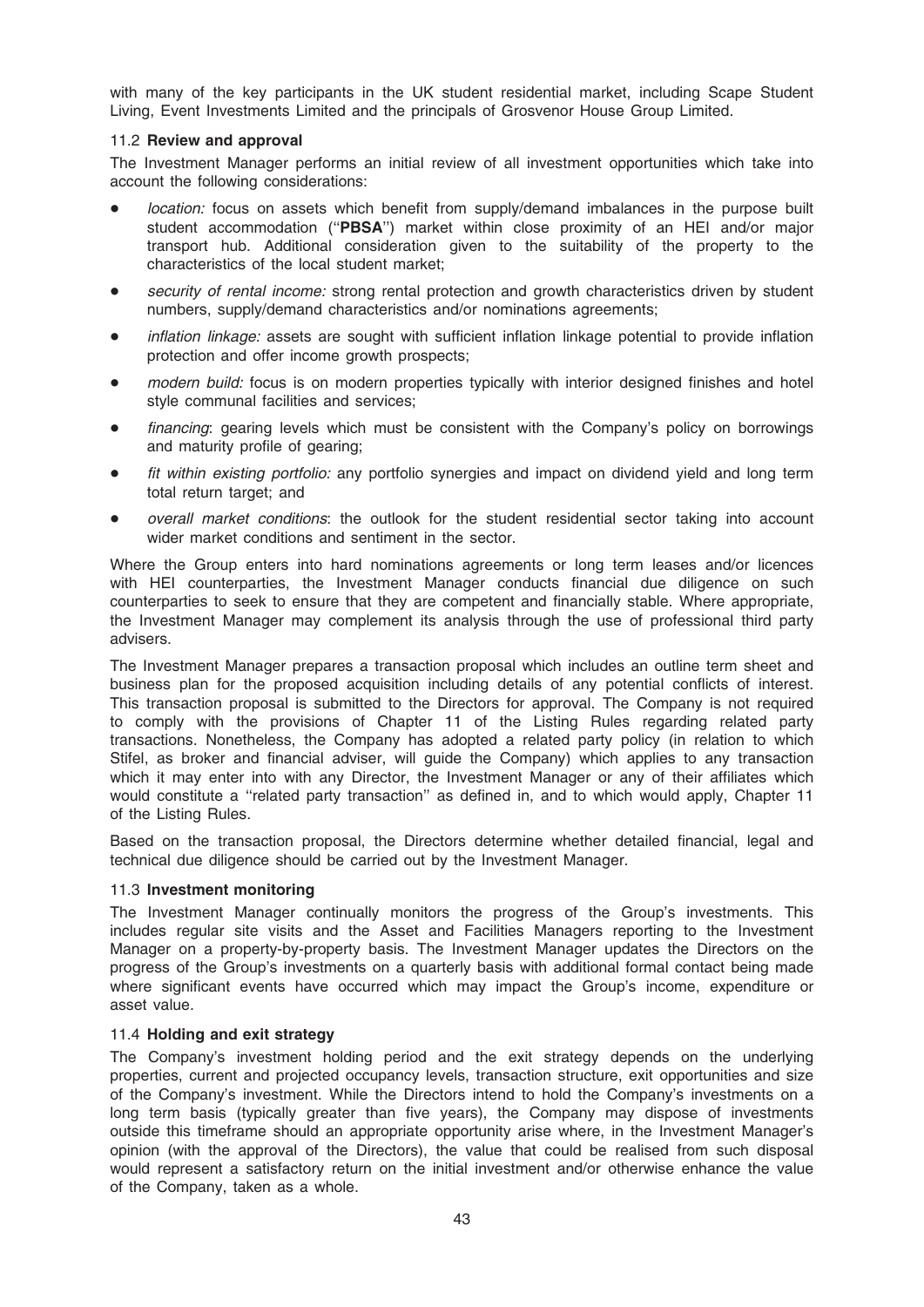## 12 VALUATION

The Directors use the independent Valuer, or another professional independent valuer of equivalent standing, as property valuer to the Group. Full valuations of the Group's properties are conducted annually as at 30 September. Interim desktop valuations are also performed on a quarterly basis. The valuations of the Group's properties are at fair value as determined by the independent Valuer on the basis of market value in accordance with the internationally accepted RICS Appraisal Standards. The Valuer has produced a valuation report in relation to the Group's current property portfolio valuing such portfolio as at 31 March 2016 which is set out at Part 5 of this document.

Details of each quarterly valuation, and of any suspension in the making of such valuations, are announced by the Company on a Regulatory Information Service approved by the FCA as soon as practicable after the end of the relevant quarter.

As at 31 March 2016, the unaudited NAV per Share was 135.47 pence.

## 13 CALCULATION OF NAV

The NAV (and NAV per Share) is calculated quarterly by the Administrator. Calculations are made in accordance with IFRS or as otherwise determined by the Board.

Details of each quarterly valuation, and of any suspension in the making of such valuations, are announced by the Company through a Regulatory Information Service as soon as practicable after the end of the relevant quarter. The calculation of the NAV will only be suspended in circumstances where the underlying data necessary to value the investments of the Group cannot readily, or without undue expenditure, be obtained or in other circumstances (such as a system failure of the Administrator) which prevents the Company from making such calculations. Details of any suspension in making such calculations are announced through a Regulatory Information Service as soon as practicable after any such suspension occurs.

#### 14 MEETINGS, REPORTS AND ACCOUNTS

The audited accounts of the Company are prepared in Sterling under IFRS. The Company's annual report and accounts are prepared up to June each year. Copies of the report and accounts are sent to Shareholders by the end of October each year. The Company also publishes an unaudited half-yearly report covering the six months to December each year.

The Company intends to hold its next annual general meeting during October 2016.

#### 15 PREMIUM AND DISCOUNT MANAGEMENT

The Board has the discretion to seek to manage, on an on-going basis, the premium or discount at which the Shares may trade to their NAV through further issues and buy-backs, as appropriate.

#### 15.1 Discount Control

#### Continuation resolutions

The Articles provide that the Directors are required to propose an ordinary resolution that the Company continues its business as presently constituted (the ''Continuation Resolution'') (i) at the fifth annual general meeting of the Company in 2018; and (ii) at each third annual general meeting of the Company thereafter.

If any Continuation Resolution is not passed, the Directors are required to put proposals for the reconstruction, reorganisation or winding up of the Company to the Shareholders for their approval.

#### Share buy-backs

The Directors will consider repurchasing Shares in the market if they believe it to be in Shareholders' interests as a whole and as a means of correcting any imbalance between supply of and demand for the Shares.

A special resolution has been passed granting the Directors authority to repurchase up to 16,475,573 Shares during the period expiring on the conclusion of the earlier of the Company's next annual general meeting in 2016 and 31 December 2016. Renewal of this buy-back authority will be sought at each annual general meeting of the Company.

The Directors will have regard to the Company's REIT status when making any repurchase and will only make such repurchase through the market at prices (after allowing for costs) below the relevant prevailing NAV per Share and otherwise in accordance with guidelines established from time to time by the Board. Purchases of Shares may be made only in accordance with the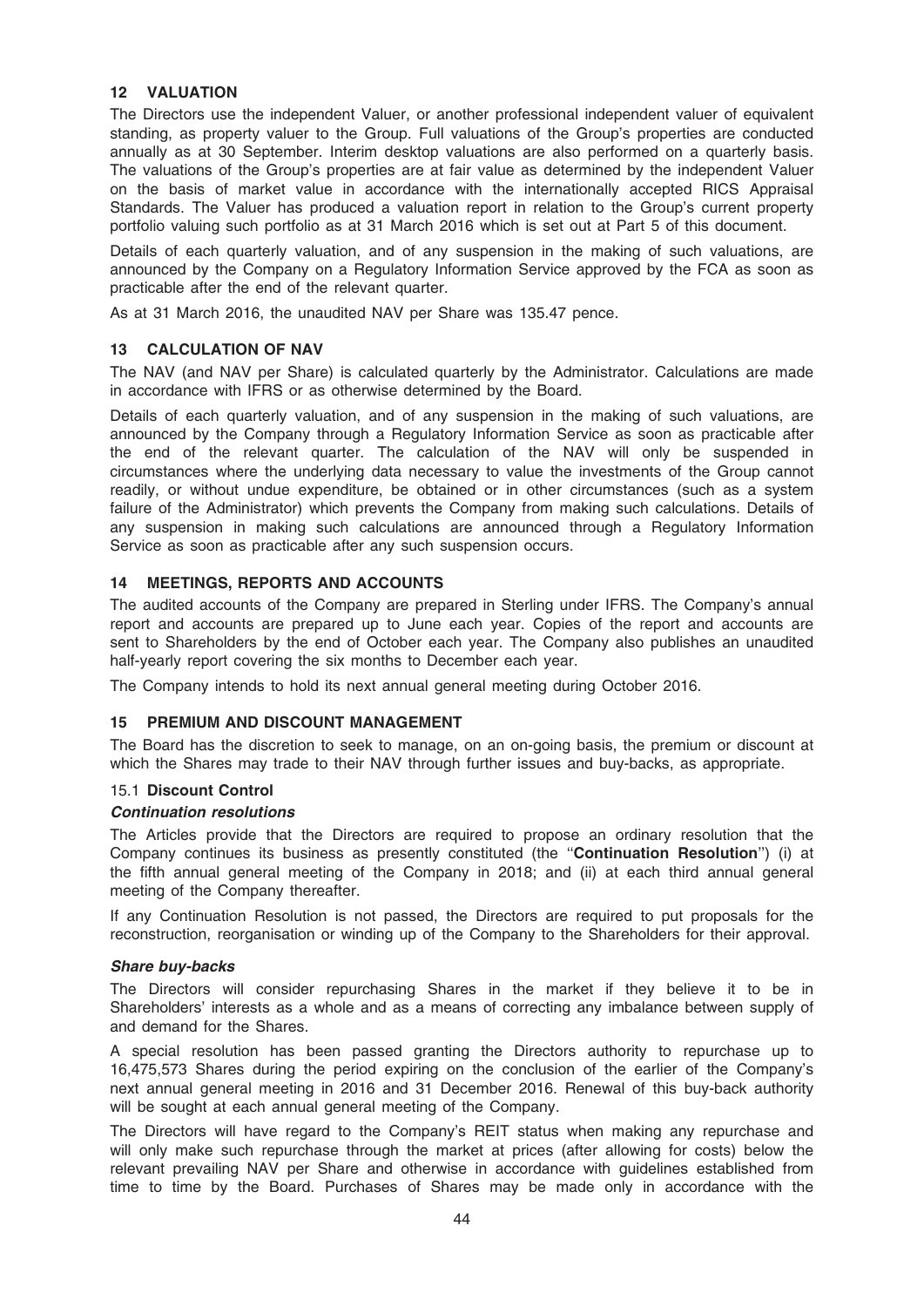Companies Act and the Disclosure and Transparency Rules. Under the current Listing Rules, the maximum price that may be paid by the Company on the repurchase of any Shares pursuant to a general authority is 105 per cent. of the average of the middle market quotations for the Shares for the five Business Days immediately preceding the date of purchase or, if higher, that stipulated by Article 5(1) of the Buy Back and Stabilisation Regulation (EC No 227312003). The minimum price will not be below the nominal value of one pence in respect of the Shares. The Company is not required to comply with the provisions of the Listing Rules regarding market repurchases by the Company of its shares. Nonetheless, the Company voluntarily complies with the provisions set out above.

Shareholders should note that the purchase of Shares by the Company is at the absolute discretion of the Directors and is subject to the working capital requirements of the Company and the amount of cash available to the Company to fund such purchases. Accordingly, no expectation or reliance should be placed on the Directors exercising such discretion on any one or more occasions.

#### 15.2 Premium Management

The Directors have authority to issue up to 65 million Shares on a non-pre-emptive basis pursuant to the Placing Programme. Such authority will expire on 6 May 2017.

The Directors also have authority to issue up to 210,189,573 Shares on a pre-emptive basis. Such authority will expire at the conclusion of, and renewal of such authority will be sought at, the third annual general meeting of the Company.

Investors should note that the issuance of new Shares is entirely at the discretion of the Board, and no expectation or reliance should be placed on such discretion being exercised on any one or more occasions or as to the proportion of new Shares that may be issued.

#### 15.3 Treasury Shares

Any Shares repurchased pursuant to the general authority referred to above may be held in treasury. The Companies Act allows companies to hold shares acquired by way of market purchase as treasury shares, rather than having to cancel them. These shares may be subsequently cancelled or sold for cash. This would give the Company the ability to reissue Shares quickly and cost efficiently, thereby improving liquidity and providing the Company with additional flexibility in the management of its capital base.

The Board currently intends only to authorise the sale of Shares from treasury at prices at or above the prevailing NAV per Share (plus costs of the relevant sale). This should result in a positive overall effect on Shareholders if Shares are bought back at a discount and then sold at a price at or above the NAV per Share (plus costs of the relevant sale).

## 16 CAPITAL STRUCTURE

The Company's capital structure consists of Shares. The rights attaching to the Shares to be issued pursuant to the Placing Programme are set out in the Articles and summarised below.

The Shares carry the right to receive the profits of the Company available for distribution at such times as the Directors may determine in accordance with the Articles.

On a winding-up, the surplus capital and assets of the Company shall be divided amongst the holders of Shares *pro rata* according to the nominal capital paid up on their holdings of Shares.

Holders of Shares have the right to receive notice of, and to attend and vote at, general meetings and class meetings of the Company. Each holder of Shares who is present in person (or, being a corporation, by representative) or by proxy at a general meeting or a class meeting on a show of hands has one vote and, on a poll, every such holder who is present in person (or, being a corporation, by representative) or by proxy has one vote in respect of each Share held by him.

## 17 REIT STATUS AND TAXATION

Potential investors are referred to Part 6 of this document for details of the REIT regime and taxation of the Company and Shareholders in the UK. Investors who are in any doubt as to their tax position or who are subject to tax in jurisdictions other than the UK are strongly advised to consult their own professional advisers immediately.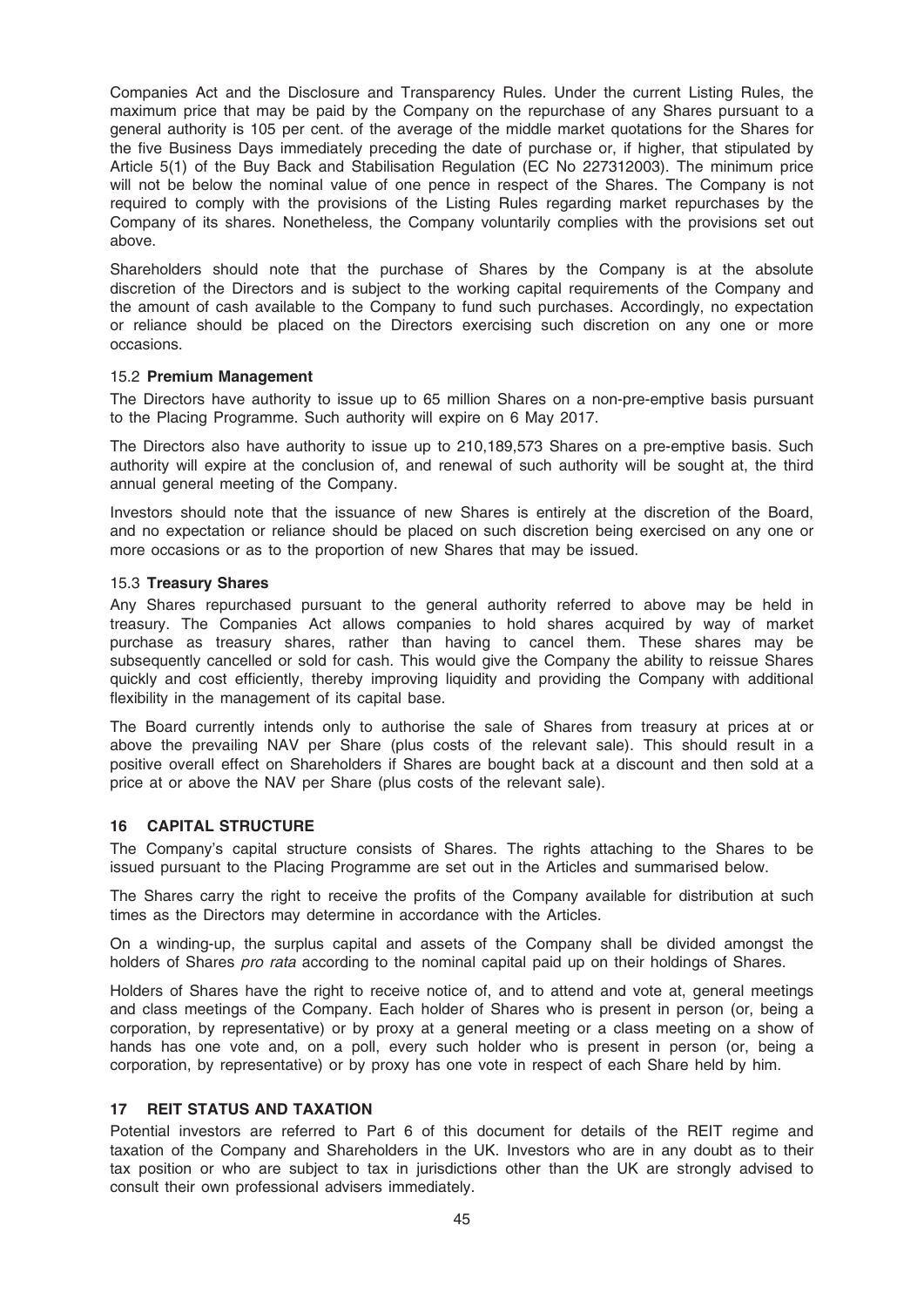## 18 RISK FACTORS

The Company's performance is dependent on many factors and potential investors should read the whole of this document and in particular the section entitled ''Risk Factors'' on pages 16 to 27.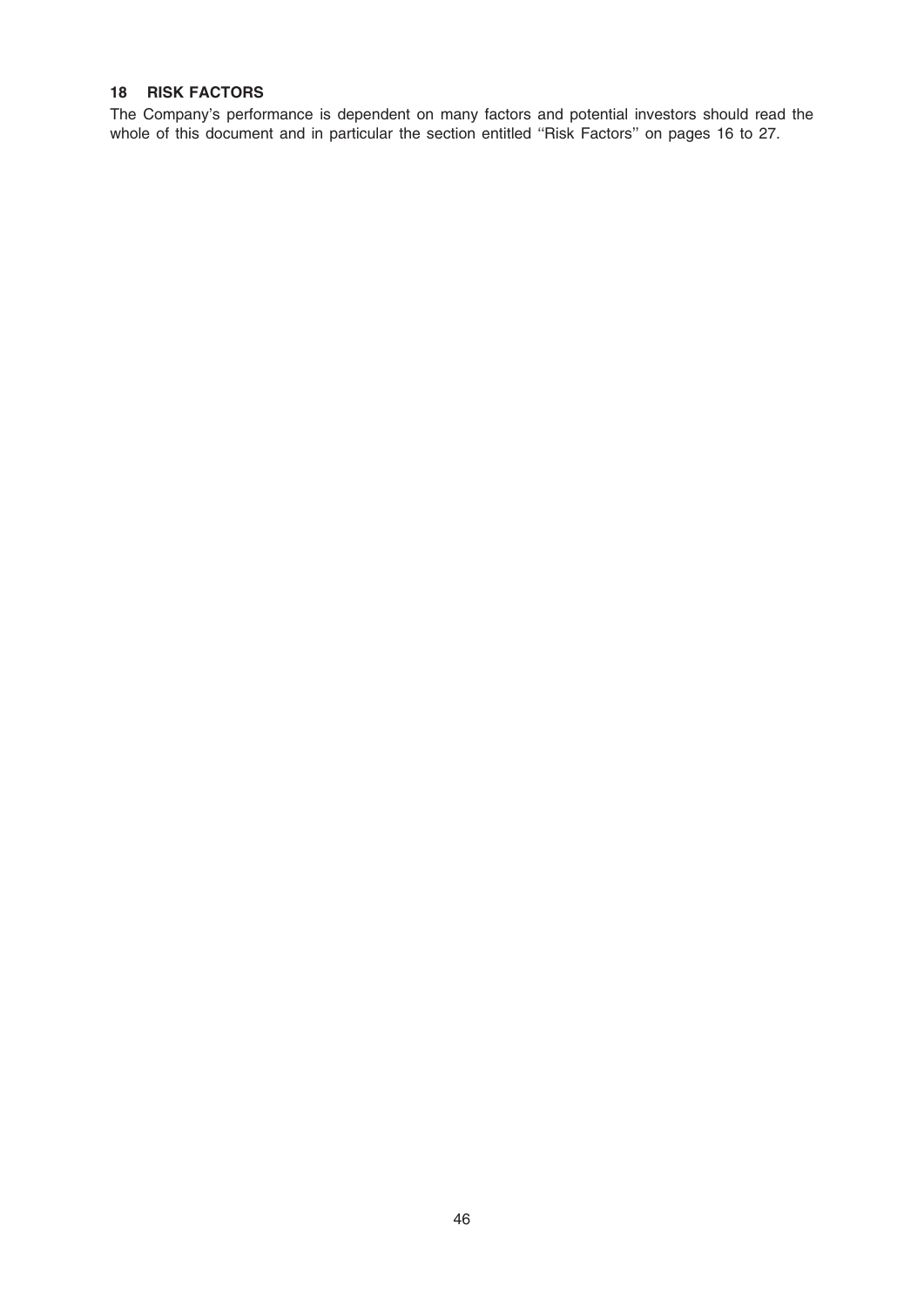# PART 2

# DIRECTORS, MANAGEMENT AND ADMINISTRATION

## 1 DIRECTORS

The Directors are responsible for the determination of the Company's investment policy and strategy and have overall responsibility for the Company's activities including the review of investment activity and performance and the control and supervision of the Investment Manager and the Asset and Facilities Managers. All of the Directors are non-executive and are independent of the Investment Manager and the Asset and Facilities Managers.

The Asset and Facilities Managers are responsible for the day-to-day management of the Group's property portfolio.

The Directors meet at least four times per annum. The audit committee of the Company also meets at least four times per annum.

The Directors are as follows:

#### Robert Henry Haldane Peto (Chairman) (aged 65)

Mr. Peto is part time Chairman of DTZ Investment Management Ltd. In 1992, Mr. Peto founded the real estate investment management arm of DTZ (which now has over £4 billion of assets under management). Mr. Peto chairs a number of investment committees for property funds and is a nonexecutive director of Lend Lease Europe GP Limited (Retail Fund), Western Heritable Investment Company Ltd, Standard Life Investments Property Income Trust Ltd and the commercial subsidiary of the Royal Bath & West Society. Mr. Peto was Global President of RICS in 2010 – 2011, a member of the Bank of England Property Advisory Group from 2007 to 2011, chairman of DTZ UK from 1998 to 2008 and a member of the board of DTZ Holdings Plc from 1998 to 2009.

#### Robert Malcolm Naish (aged 63)

Mr. Naish was head of real estate at Scottish Widows Investment Partnership (''SWIP'') until 2012 with responsibility for a portfolio of commercial property assets spanning the UK, Continental Europe and North America, and SWIP's real estate investment management business. Mr. Naish has over 40 years' experience of working in the real estate industry and qualified as a Chartered Surveyor in 1976. Immediately prior to joining SWIP in 2007 he was director and head of DTZ Investment Management, where he also led new business development in the UK and international markets. He was a founding partner of Jones Lang Wootton Fund Management, and UK Managing Director of LaSalle Investment Management. In 2002, he co-founded Fountain Capital Partners, a pan-European real estate investment manager and adviser. Mr. Naish was also chairman of the Scottish Property Federation for 2010/2011. Mr. Naish now holds a number of non-executive directorships and three roles in the charity sector.

#### Peter William Dunscombe (aged 67)

Mr. Dunscombe is a director of Murray International Trust plc and HgCapital Trust plc. Mr. Dunscombe joined a London firm of stockbrokers in the early 1970s to carry out economic and company research. After five years he joined Imperial Group in their in-house pension fund management team and later became joint managing director of Imperial Investments Limited. Mr. Dunscombe joined BBC Pension Trust Limited where he was Head of Pension Investments until 2011. Mr. Dunscombe is a member of the investment committees of The Pensions Trust, Reed Elsevier Pension Fund, St James's Place plc and the Nuffield Foundation.

#### Marlene Wood (aged 53)

Mrs. Wood is a chartered accountant with a broad range of experience in both private and public sectors. She is currently a non-executive board member for the Scottish Funding Council for Further and Higher Education and also chairs their audit committee and sits on their remuneration committee. She was chair of the audit committee for the University of the Highlands and Islands until 2014. Mrs. Wood spent twenty years with the Miller Group, a major UK property business, predominantly as finance director for Miller Developments, the property development and investment arm, and latterly as group accounting and treasury director. Mrs. Wood is currently nonexecutive director and treasurer for two charities: One Parent Families Scotland and Edinburgh Printmakers.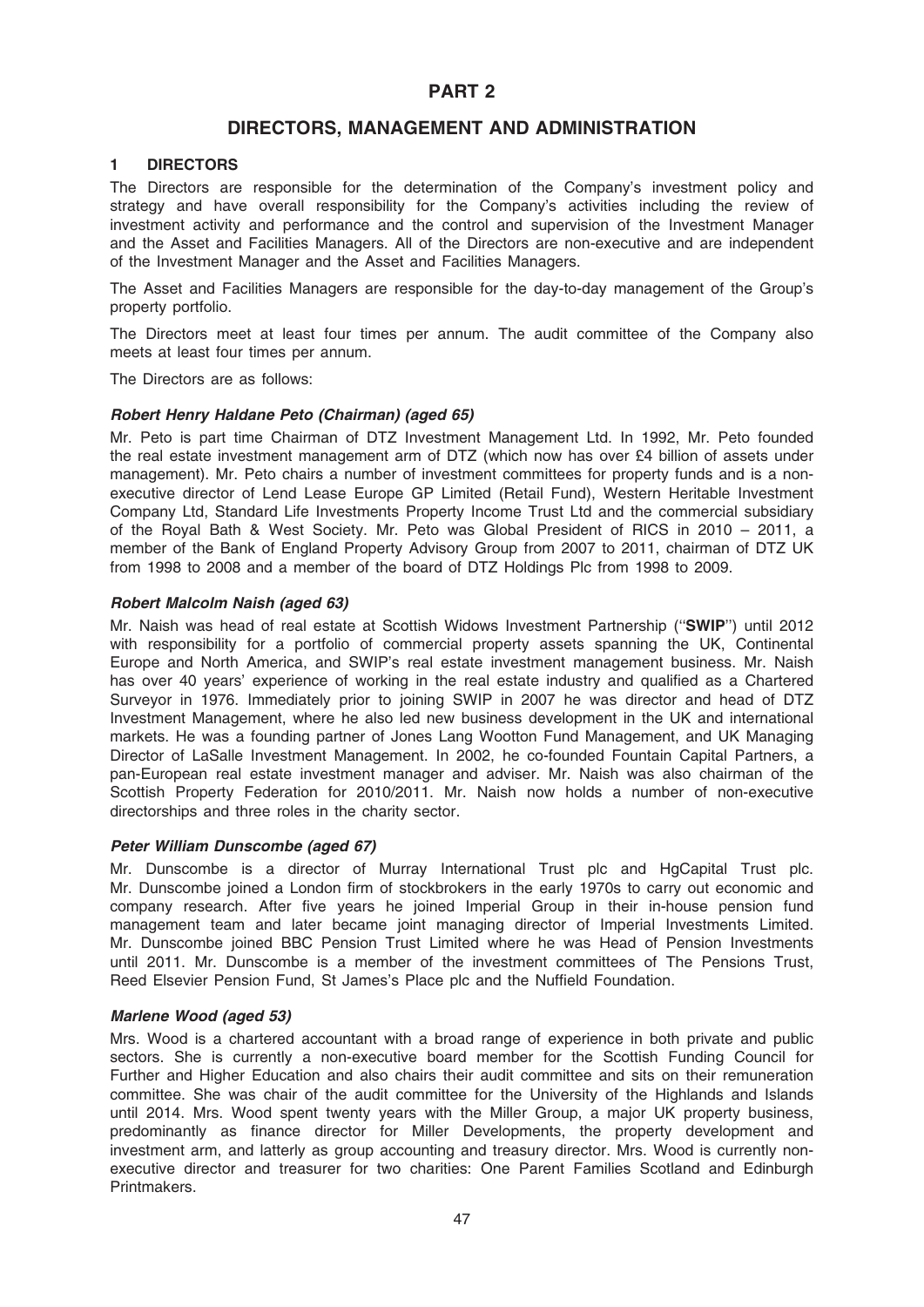#### 2 MANAGEMENT OF THE COMPANY

#### 2.1 Investment Manager

The Company receives investment advice and management services from the Investment Manager, Gravis Capital Partners LLP. The Investment Manager acts as the Company's AIFM for the purposes of the AIFMD. The Investment Manager was incorporated in England and Wales on 14 October 2007 under the Limited Liability Partnership Act 2000 (registered number OC332060) and is authorised and regulated by the FCA (registration number 487393). The Investment Manager has day-to-day responsibility for the control and supervision of the Asset and Facilities Managers.

The Investment Manager was formed with a view to developing a specialist infrastructure advisory boutique. This business model was amended to focus specifically on fund management, principally on income generating defensive sectors central to the UK's social and community infrastructure. The Investment Manager has advised on student accommodation and educational assets since its formation and its senior management team have combined experience of over 30 years in the sector. In the last ten years the partners of the Investment Manager have advised on the financing, development, acquisition and management of student accommodation and educational property assets with a value in excess of £500 million.

As at 31 March 2016, the Investment Manager had total assets under management with a principal value of c.£1.25 billion, including three London-listed closed-ended investment companies traded on the London Stock Exchange and which, as at the Latest Practicable Date, all traded at a premium to their respective net asset valuations.

#### Investment Management Agreement

The Investment Manager has been given, pursuant to the terms of the Investment Management Agreement, sole responsibility for the management of the Group's assets in accordance with the Company's investment policy, subject to the overall control and supervision of the Directors. The Investment Manager acts as the Company's AIFM for the purpose of the AIFMD and has day-today responsibility for the control and supervision of the Asset and Facilities Managers.

The Investment Manager is entitled to receive from the Company: (i) a management fee which is calculated and paid quarterly in arrears at an annual rate of one per cent. of the prevailing NAV; and (ii) a £22,500 per annum fee in relation to the Investment Manager's services provided in its role as the Company's AIFM.

The Investment Management Agreement is terminable by the Company on not less than 12 months' written notice to the Investment Manager at any time, such notice to expire no earlier than six years from 21 September 2015, and is terminable by the Investment Manager on not less than 12 months' written notice to the Company at any time, such notice to expire no earlier than 31 October 2025. If the ordinary resolution to continue the Company's business as presently constituted, to be proposed at the fifth annual general meeting of the Company in 2018, is not passed, then the Investment Management Agreement will be terminable upon 24 months' written notice by either party. The Investment Management Agreement can be terminated at any time in the event of the insolvency of the Company or the Investment Manager.

#### 2.2 The Asset and Facilities Managers

#### Scape Student Living

The Group has appointed Scape Student Living as the asset and facilities manager in relation to the Scape Properties pursuant to which Scape Student Living provides asset and facilities management services in connection with the Scape Properties (including sales, marketing (including social media) and brand and general facilities management). Scape Student Living also has overall responsibility for the supervision and provision of asset management services through the oversight and management of the Group's employees and is responsible for the procurement and supervision of the facilities management services in connection with the Scape Properties.

The Company has agreed to appoint Scape Student Living to act as the asset and facilities manager of any projects that are the subject of the Pipeline Agreement which are acquired by the Group.

Under the terms of the Scape Agreements, Scape Student Living is entitled to a fee which is calculated and paid quarterly in arrears and is equal to one-quarter of the Investment Manager's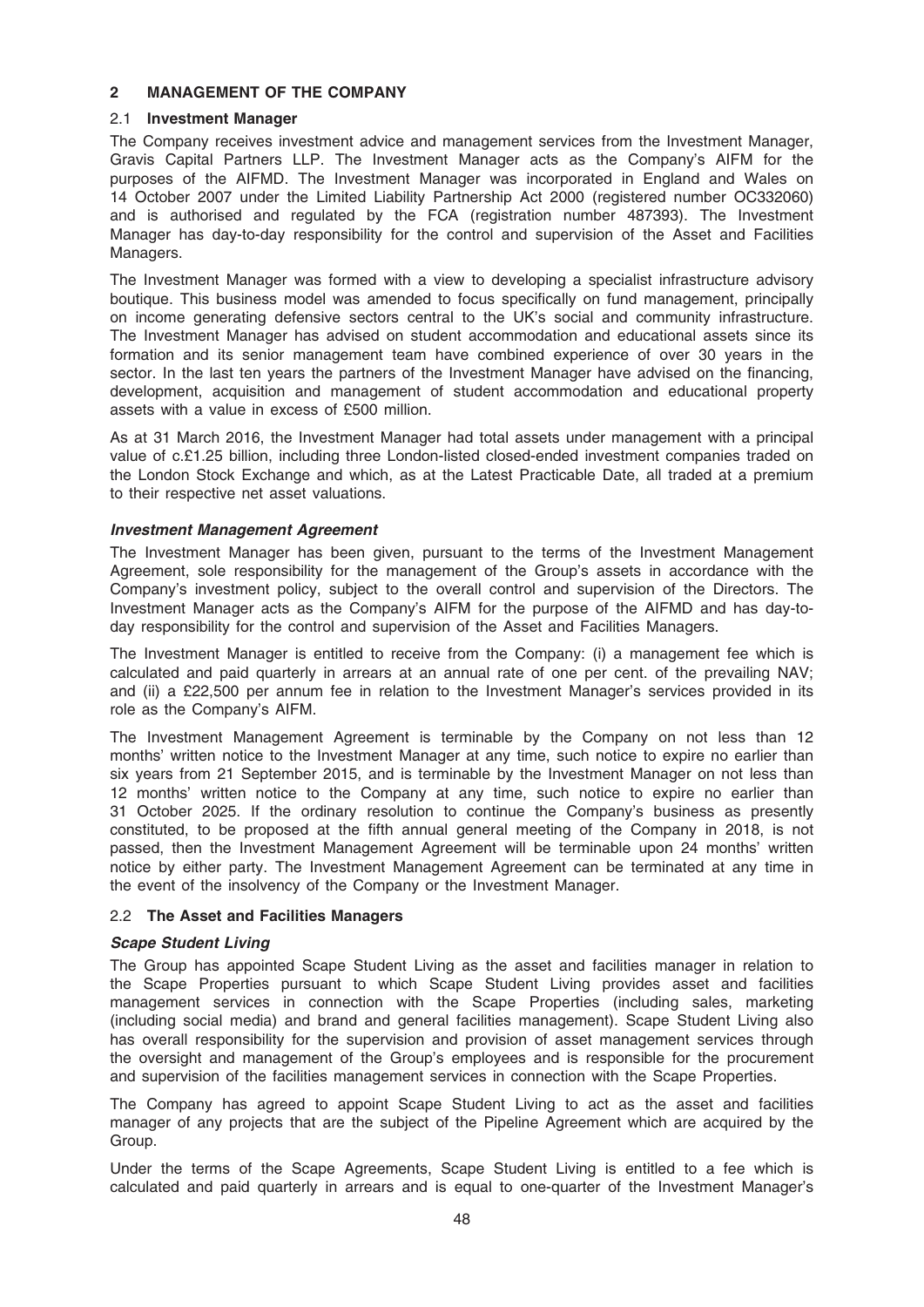management fee attributable to the relevant asset. The Investment Manager is responsible for the payment of fees to Scape Student Living out of its investment management fees.

Scape Student Living has been appointed as the asset and facilities manager of each of the Scape Properties for initial terms of five years from the start of the 2015 academic year, thereafter being terminable upon twelve months' written notice (such notice not to be served prior to the end of the 2019 academic year) and at any time by either party in certain circumstances, including on the part of the Group in the event of the insolvency of Scape Student Living or in the event of a material breach by Scape Student Living of the relevant agreement which, if capable of remedy, is not remedied within 30 days of the Group serving a notice on Scape Student Living detailing the breach and requiring it to be remedied.

Scape Student Living will take over as the asset and facilities manager in respect of The Pad with effect from September 2016. The fees to be paid to Scape Student Living for its services in connection with The Pad will be paid on the same basis as is outlined above, and the term of the engagement will be as outlined above, in respect of each of the Scape Properties.

Scape Student Living has a number of professional accreditations including: Accreditation Network UK, ISO 9001 Certification (Quality Management Standard), ISO 14001 Certification (Environmental Management Standard), National Code, UK Council for International Student Affairs and the Association for Student Residential Accommodation.

Scape Student Living is owned by its senior management (being Adam Brockley and Paul Williams) and certain partners of the Investment Manager. The owners have extensive experience in site finding, land assembly and planning, design, development, financing and operation of student residential and educational property assets.

#### Corporate Residential Management Limited

CRM has been appointed by the Group to provide asset and facilities management services (including sales, marketing, facilities and brand management) in relation to The Pad pursuant to the terms of the CRM Agreement.

CRM is a former division of Savills focused on managing the residential assets of corporate and institutional investors. Its student accommodation management division (CRM Students) has become a leading independent asset manager of purpose built student accommodation in the UK with expertise in both student care and property management. CRM Students is accredited to the National Codes of Standards for Larger Developments and by Accreditation Network UK.

Under the terms of the CRM Agreements, CRM is entitled to an aggregate asset management fee of 5 per cent. of the total rental income of The Pad collected per annum. The CRM Agreements will terminate with effect from September 2016.

#### Collegiate Accommodation Consulting Limited

Collegiate has been appointed by the Group to provide asset and facilities management services (including sales, marketing, facilities and brand management) in relation to Water Lane Apartments pursuant to the terms of the Collegiate Agreement.

Collegiate is a provider and manager of numerous student accommodation locations and facilities throughout the UK.

Under the terms of the Collegiate Agreement, Collegiate is entitled to an asset management fee of 5.5 per cent. of the income collected by Collegiate in respect of Water Lane Apartments. The initial term of the Collegiate Agreement is 16 December 2014 to 1 September 2017, following which, subject to any other right of termination and notice contained in the Collegiate Agreement, it will be renewed on an annual basis in respect of a financial year (being 1 September to 31 August).

#### 3 OTHER ARRANGEMENTS

## 3.1 Administrator

Capita Sinclair Henderson Limited has been appointed as Administrator to the Company. The Administrator provides the day-to-day administration of the Company. The Administrator is also responsible for the Company's general administrative functions, such as the calculation and publication of the NAV and maintenance of the Company's accounting and statutory records. Under the terms of the Administration Agreement, the Administrator is entitled to an administration fee of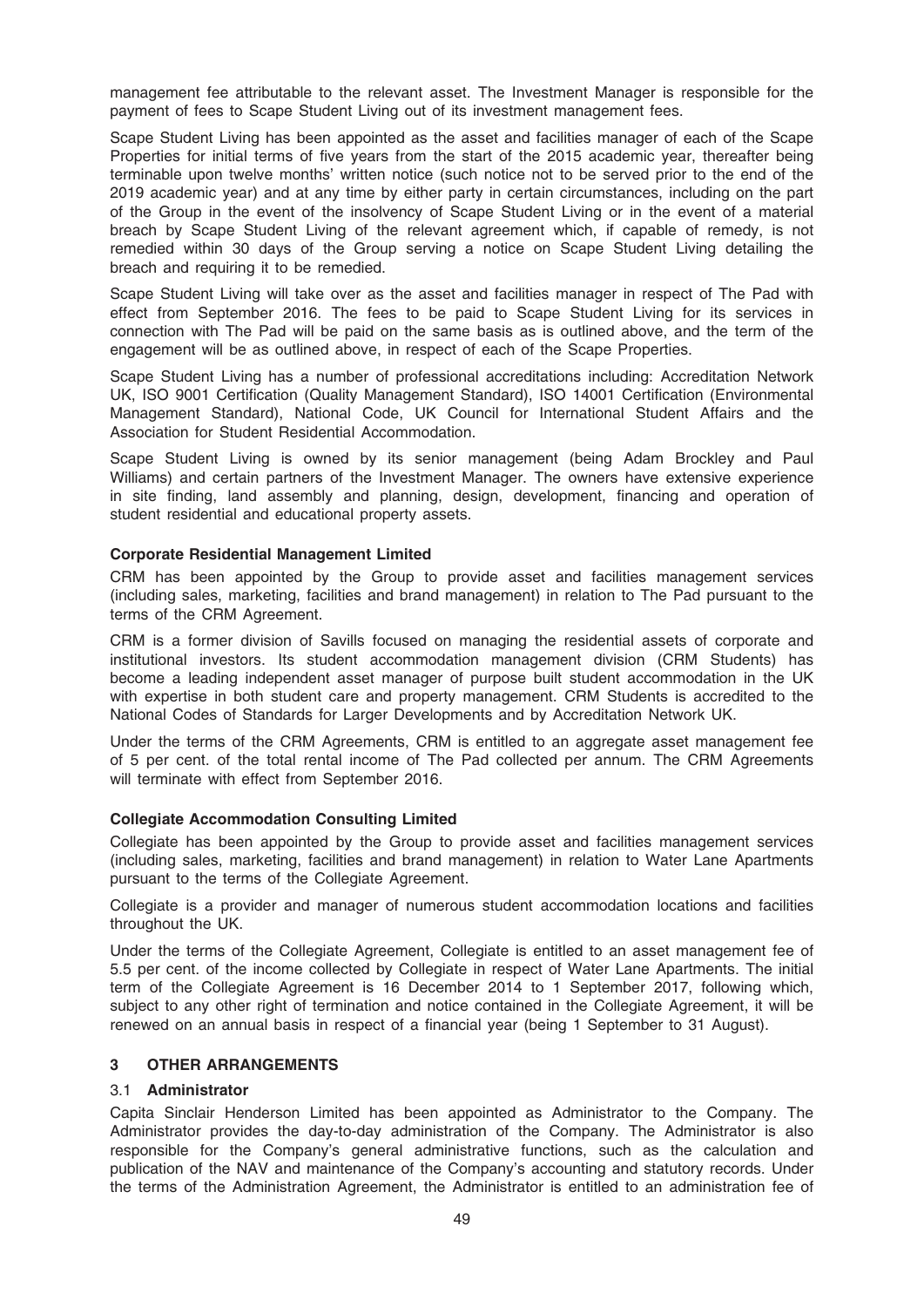£75,000 per annum (exclusive of VAT). The Administration Agreement is terminable upon six months' written notice.

## 3.2 Secretary

Capita Company Secretarial Services Limited has been appointed by the Company to provide company secretarial functions required by the Companies Act. The Company's statutory records are maintained at the Company's registered office. The Secretary is entitled to a company secretary fee of £60,000 per annum (exclusive of VAT). The Secretary Agreement is terminable upon six months' written notice.

#### 3.3 Registrar

The Company utilises the services of Capita Asset Services as registrar in relation to the transfer and settlement of Shares held in uncertificated form. Under the terms of the Registrar Agreement, the Registrar is entitled to an annual maintenance fee of £1.70 per Shareholder account per annum, subject to a minimum fee of £5,156 per annum (exclusive of VAT). The fee is subject to increase in line with RPI. The Registrar is also entitled to activity fees under the Registrar Agreement. The Registrar Agreement may be terminated on six months' notice.

#### 3.4 Depositary

Langham Hall UK Depositary LLP has been appointed as Depositary to the Company pursuant to the terms of the Depositary Agreement. Under the terms of the Depositary Agreement, the Depositary is entitled to receive a fee of £44,000 per annum (exclusive of VAT). The Depositary Agreement is terminable by either the Company and/or the Investment Manager or the Depositary giving to the other not less than six months' written notice.

#### 3.5 Auditor

Ernst & Young LLP provides audit services to the Group. The annual report and accounts are prepared according to accounting standards laid out under IFRS.

## **FEES AND EXPENSES**

On-going annual expenses of the Company will be borne by the Company including fees paid to the Directors and service providers as detailed in paragraphs 3.1 to 3.5 of this Part 2 above, travel, accommodation, printing, audit, finance costs, due diligence and legal fees. Certain reasonable out-of-pocket expenses of the Investment Manager, the Asset and Facilities Managers, the Administrator, the Registrar, the Depositary and the Directors relating to the Group will also be borne by the Company.

#### 5 CONFLICTS OF INTEREST

The Investment Manager, the Asset and Facilities Managers or any associate, director, partner, officer, employee, agent of any of them (each an "Interested Party") may be involved in other financial, investment or other professional activities which may, on occasion, give rise to conflicts of interest with the Group. Whenever such conflicts arise, the Investment Manager shall endeavour to ensure that they are resolved, and any relevant investment opportunities allocated, fairly.

Additionally, the fact that the Interested Parties engage in other business activities may reduce the time the Investment Manager and the Asset and Facilities Managers spend managing the Group's investments. Notwithstanding the Investment Management Agreement and the Asset and Facilities Management Agreements, the Investment Manager's and each of the Asset and Facilities Manager's decision to spend time on other activities besides the management of the Group's investments could be influenced by a variety of factors, including the compensation structure of any other investment vehicles and/or business activities as compared to that of the Group.

The Investment Manager has, pursuant to the terms of the Investment Management Agreement, agreed with the Company that neither it nor, inter alia, any employee of the Investment Manager, may, (while the Investment Management Agreement is in force) without the express prior written consent of the Company act as the adviser, manager or sponsor of any fund or entity that may invest in assets within the scope of the Company's investment policy or engage in any activity which may compete in the same or substantially similar investment area as the Company.

Mr Nigel Taee is Chairman and Mr Tom Ward is the chief operating officer of Scape Student Living.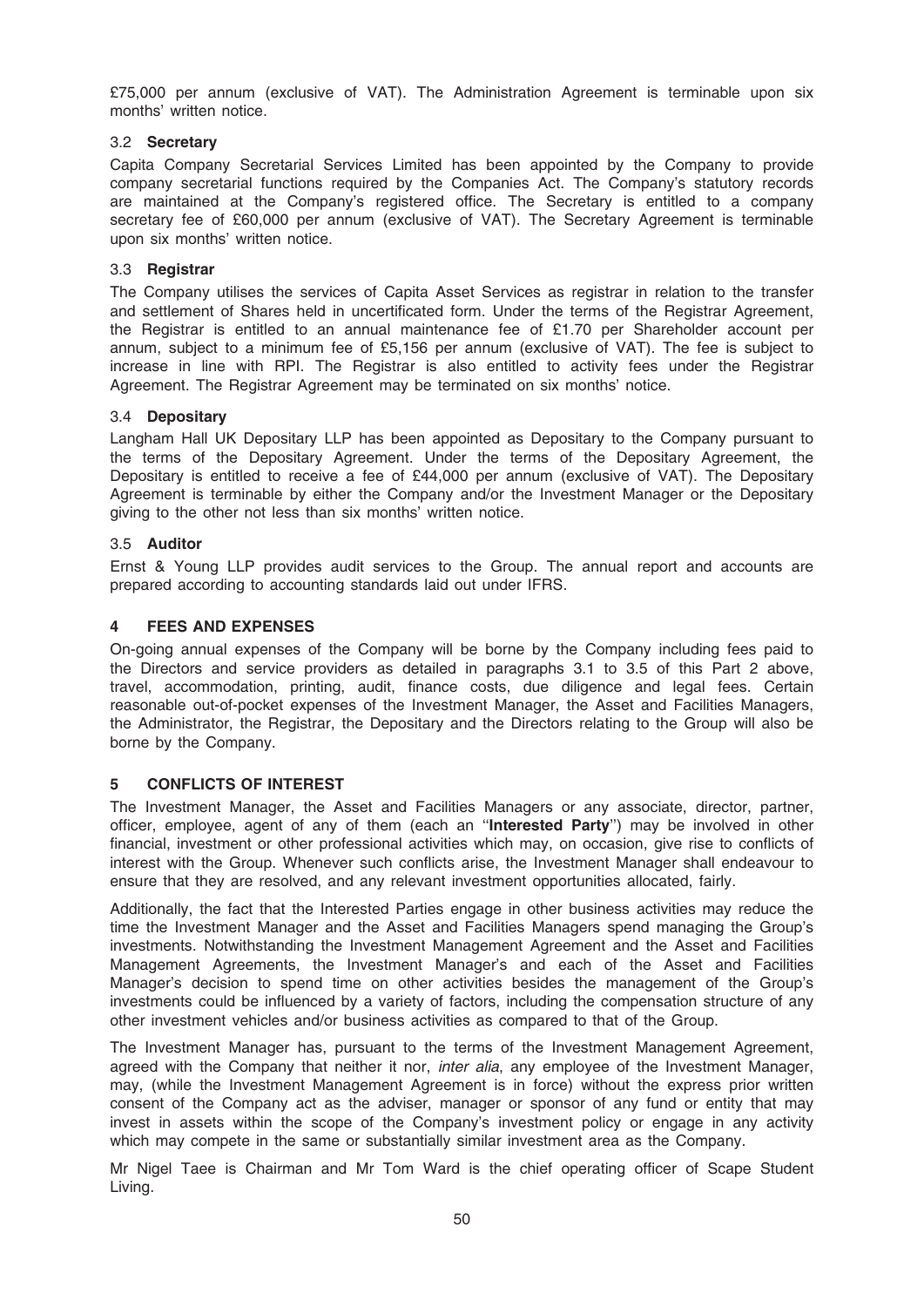The executive partners of the Investment Manager (including Mr Ward) indirectly own, in aggregate, approximately 25 per cent. of Scape Student Living. In addition to this, Mr Taee owns approximately 25 per cent. of Scape Student Living. Mr Taee holds a substantial minority partnership interest in the Investment Manager of whom he is a non-executive partner, and in which capacity he is excluded from any involvement in investment management activities relating to the Company.

Scape Student Living has undertaken, pursuant to the Pipeline Agreement, to use its reasonable endeavours to ensure that the owner or owners of the next two student residential property developments to be developed, managed or operated by Scape Student Living or any of its affiliates and branded under the 'Scape Student Living' brand, enter into right of first offer agreements in respect of such assets as soon as is practicable following their practical completion.

Under the terms of the Scape East Asset and Facilities Management Agreement, it has been agreed that Scape Student Living will act as the asset and facilities manager of those developments, subject to such developments being acquired by the Group, on the same commercial terms as it manages Scape East.

Notwithstanding that any such developments that are acquired by the Group will be acquired on the basis of independent valuations, these circumstances may also lead to conflicts of interest. The Directors have satisfied themselves that the Investment Manager and Scape Student Living have procedures in place to address potential conflicts of interest.

The Investment Manager and the Asset and Facilities Managers have confirmed that they will have regard to their obligations under their respective agreements with the Group and will otherwise act in a manner that they consider fair, reasonable and equitable having regard to their respective obligations to other clients, when potential conflicts of interest arise. Furthermore, the activities of the Investment Manager and the Asset and Facilities Managers in relation to the Group are subject to the overall direction and review of the Directors.

## 6 THE TAKEOVER CODE

The Takeover Code applies to the Company.

## 7 CORPORATE GOVERNANCE

The Disclosure and Transparency Rules require the Company to: (i) make a corporate governance statement in its annual report and accounts based on the code to which it is subject, or with which it voluntarily complies; and (ii) describe its internal control and risk management arrangements. Historically, the Company has voluntarily complied with and reported against the provisions of the UK Corporate Governance Code. The Company has recently become a member of the Association of Investment Companies (''AIC'') and the Board has considered the principles and recommendations of the AIC Code of Corporate Governance (the "AIC Code"), by reference to the AIC Corporate Governance Guide for Investment Companies (the "AIC Guide"). The AIC Code, as explained by the AIC Guide, addresses all the principles set out in the UK Corporate Governance Code, as well as setting out additional principles and recommendations on issues that are of specific relevance to the Company. The Board considers that reporting against the principles and recommendations of the AIC Code, and by reference to the AIC Guide (which incorporates the UK Corporate Governance Code), will provide better information to Shareholders. The Company complies with the recommendations of the AIC Code, the relevant provisions of the UK Corporate Governance Code (except as set out below) and associated disclosure requirements of the Listing Rules (to the extent applicable to and voluntarily adopted by the Company).

The UK Corporate Governance Code includes provisions relating to:

- the role of the chief executive;
- executive directors' remuneration; and
- the need for an internal audit function.

For the reasons set out in the AIC Guide the Board considers these provisions are not relevant to the Company, being an externally managed investment company with an entirely non-executive board. The Company has, therefore, not reported in respect of these provisions.

Peter Dunscombe is the senior independent director of the Company.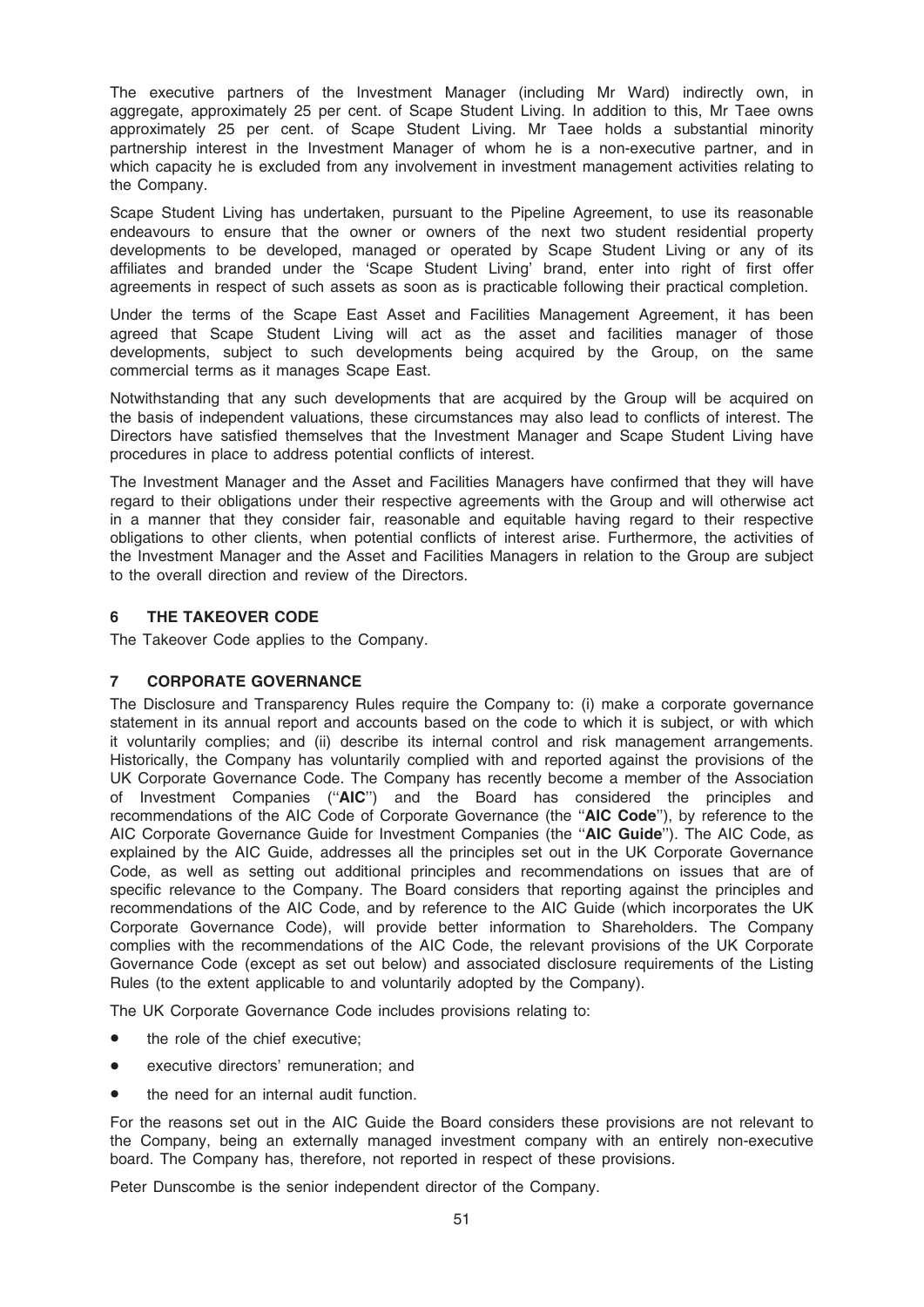The Company's audit committee is chaired by Mrs. Wood and consists of all the Directors and meets at least four times a year. The Board considers that the members of the audit committee have the requisite skills and experience to fulfil the responsibilities of the audit committee. The audit committee examines the effectiveness of the Group's control systems. It reviews the halfyearly and annual reports and receives information from the Investment Manager. It also reviews the scope, results, cost effectiveness, independence and objectivity of the external auditor.

The Company has established a management engagement committee which is chaired by Mr. Naish and consists of all the Directors. The management engagement committee meets at least once a year or more often if required. Its principal duties are to consider the terms of appointment of the Investment Manager, the Asset and Facilities Managers and other service providers of the Company and it annually reviews such appointments and the terms of the Investment Management Agreement, the Asset and Facilities Management Agreements and other service providers' agreements.

#### 8 DIRECTORS' SHARE DEALING

The Company is not required to comply with the Model Code. However, the Company has adopted a voluntary share dealing code for the Directors pursuant to which the Directors comply with the Model Code. The Board is responsible for taking all proper and reasonable steps to ensure compliance with the share dealing code by the Directors. On 3 July 2016, MAR will come into force. From this date, the FCA proposes to introduce new rules requiring companies listed on the premium listing segment of the Official List of the UKLA to have effective systems and controls regarding dealing clearance procedures.

The Company will adopt a new share dealing code in compliance with MAR and the FCA's new Listing Rules with effect from 3 July 2016 and, to the extent that the Directors have resolved that the Company will voluntarily comply with a provision of the Listing Rules and such Listing Rule is amended by the FCA in connection with the implementation of MAR or otherwise, it is the Directors' current intention that the Company will also voluntarily comply with any such amendment.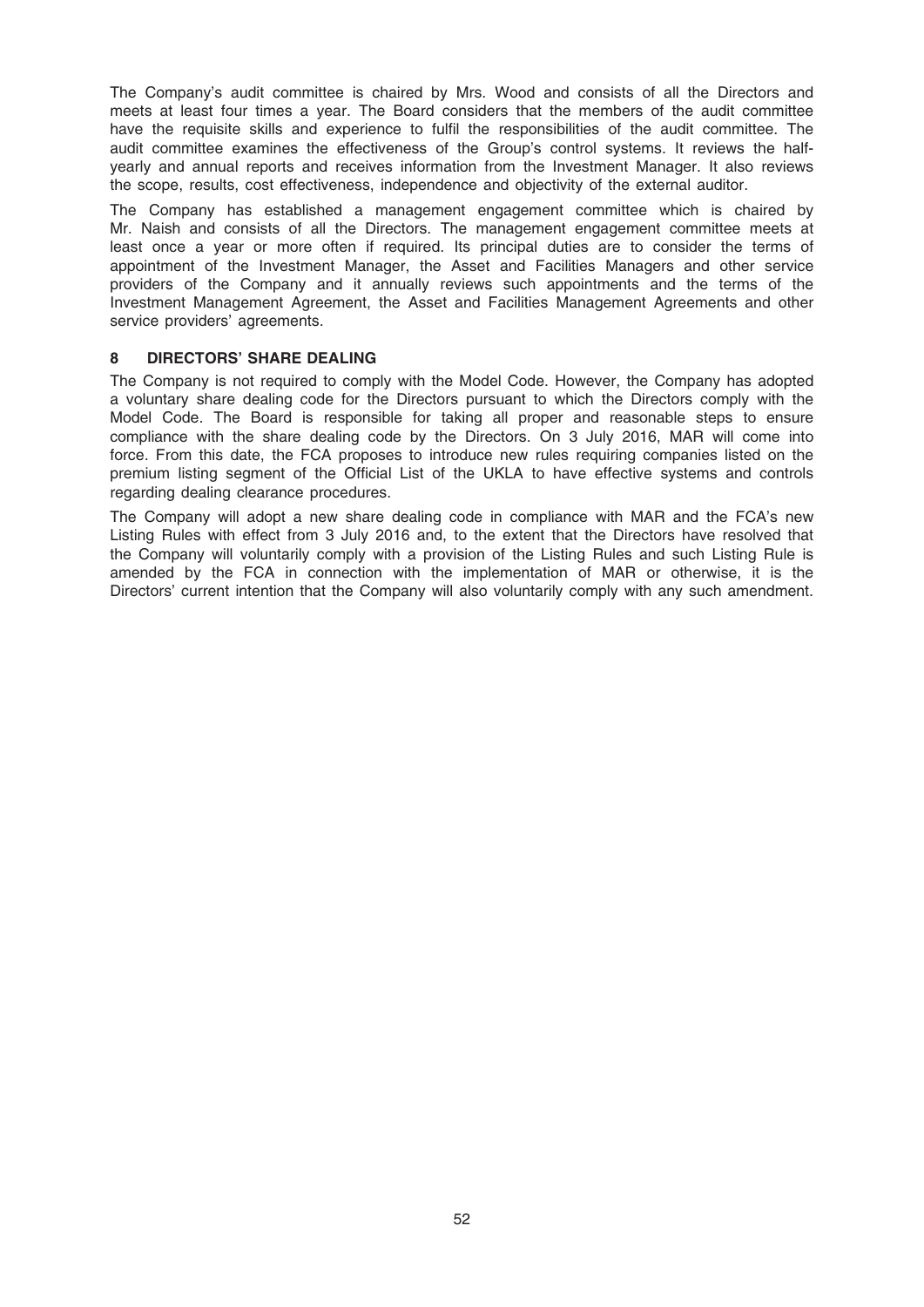# PART 3

# THE PLACING PROGRAMME

## 1 INTRODUCTION

On 27 April 2016, Shareholders approved resolutions to enable the Company to issue up to 65 million Shares (representing approximately 30 per cent. of the issued share capital of the Company as at the Latest Practicable Date) on a non-pre-emptive basis pursuant to the Placing Programme.

The Placing Programme is flexible and may have a number of closing dates in order to provide the Company with the ability to issue Placing Shares on appropriate occasions over a period of time. The maximum number of Placing Shares available under the Placing Programme should not be taken as an indication of the number of Placing Shares finally to be issued. The Placing Shares are being made available under the Placing Programme at the Placing Price as determined from time to time. The terms and conditions that apply to the purchase of Placing Shares under the Placing Programme are set out in Part 9 of this document.

#### 2 BACKGROUND TO AND REASONS FOR THE PLACING PROGRAMME

The Company, through its Investment Manager, continues to see high quality opportunities in the student residential accommodation market which it believes are strongly positioned to benefit from the core supply/demand imbalance characteristics which the Company seeks to identify in potential investments. To provide the Company with the operational flexibility to take advantage of such investment opportunities as and when they arise, whilst also minimising the negative impact of excess cash drag on its returns, the Company announced on 7 April 2016 that it was intending to implement the Placing Programme.

## 3 BENEFITS OF THE PLACING PROGRAMME

The Directors believe that instituting the Placing Programme will have the following benefits for Shareholders:

- the Company will be able to raise additional capital promptly, enabling it to take advantage of current and future investment opportunities, thereby further diversifying the Group's investment portfolio;
- an increase in the market capitalisation of the Company will help to make the Company attractive to a wider investor base;
- it is expected that the secondary market liquidity in the Shares will be further enhanced as a result of a larger and more diversified shareholder base. The Placing Programme will partially satisfy market demand for Shares from time to time and may improve liquidity in the market for Shares; and
- the Company's fixed running costs will be spread across a wider shareholder base, thereby reducing its ongoing charges ratio.

#### 4 PLACING PROGRAMME

The Placing Programme will open on 29 April 2016 and will close on the Final Closing Date. A maximum of 65 million Placing Shares will be issued pursuant to the Placing Programme. Such Placing Shares will, subject to the Company's decision to proceed with an allotment at any given time, be made available at the Placing Price. The allotment and issue of Placing Shares under the Placing Programme is at the discretion of the Directors. Allotments and issuances may take place at any time prior to the Final Closing Date. An announcement of each allotment and issue will be released through a RIS, including details of the number of Placing Shares allotted and issued and the applicable Placing Price for the allotment and issue and the expected Admission date. There is no minimum or maximum subscription in respect of any Placing.

The Placing Programme is not being underwritten and, as at the date of this document, the actual number of Placing Shares to be issued is not known. The number of Placing Shares available should not be taken as an indication of the number of Placing Shares finally to be issued.

Where new Placing Shares are issued, the total assets of the Company will increase by that number of Placing Shares multiplied by the relevant Placing Price less the expenses of such issuance.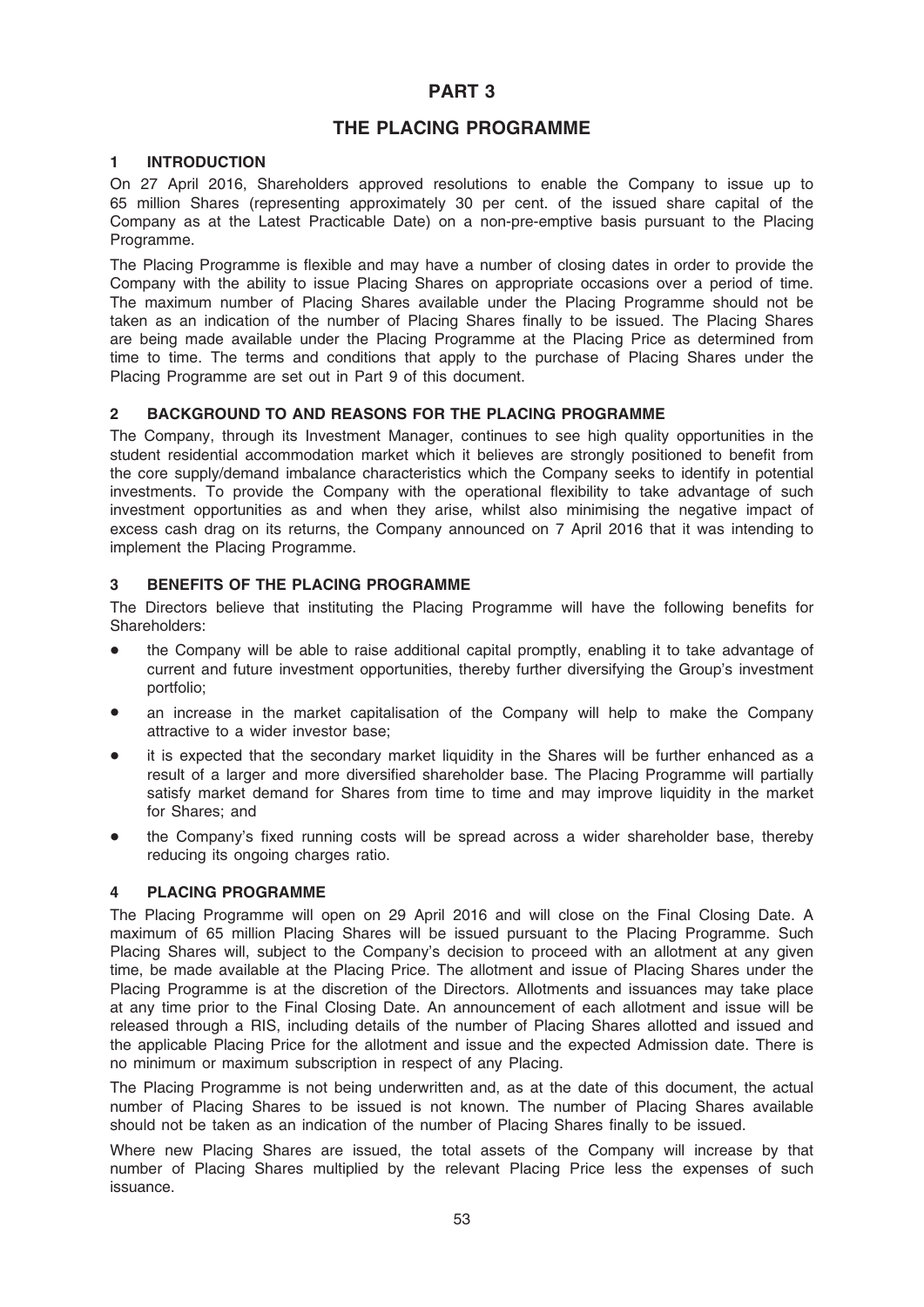It is not expected that there will be any material impact on the earnings and NAV per Share, as the total net proceeds of the Placing Programme, after providing for the Company's operational expenses, will be used to purchase investments in line with the Company's investment policy, which may include the pipeline assets identified in paragraph 9 of Part 1 of this document.

As at the Latest Practicable Date, there were 217,709,783 Shares in issue. If 65 million Shares (being the maximum number of Shares available under the Placing Programme) were to be issued pursuant to the Placing Programme, the issued share capital following the closing of the Placing Programme would have increased by approximately 29.9 per cent. On this basis, if an existing Shareholder did not acquire any Shares in the Placing Programme, his or her proportionate voting interest in the Company would be diluted by approximately 23.0 per cent.

By way of illustration, an existing Shareholder holding Shares representing 5 per cent. of the Company's issued share capital, who does not participate in the Placing Programme, would, following the completion of the Placing Programme, hold Shares representing approximately 3.9 per cent. of the Company's issued share capital.

Further, the Directors have considered the potential impact of issuance pursuant to the Placing Programme on the payment of dividends to Shareholders and will seek to ensure that issuance under the Placing Programme does not result in material dilution to the dividends per Share that the Company may be able to pay to Shareholders from time to time.

So far as the Directors are aware as at the date of this document, no major shareholders or members of the Company's management, supervisory or administrative bodies intend to make a commitment for Placing Shares under the Placing Programme.

Applications will be made to the London Stock Exchange for the Placing Shares to be admitted to trading on the London Stock Exchange (Specialist Fund Segment). All Placing Shares will be allotted and issued subject to the Admission of such Placing Shares occurring. No application will be made for the Placing Shares to be listed or dealt in on any other stock exchange or investment exchange.

The Placing Shares issued pursuant to the Placing Programme will rank pari passu with the Shares then in issue (save for any dividends or other distributions declared, made or paid on the Shares by reference to a record date prior to the allotment and issue of the relevant Placing Shares).

The Placing Programme will be suspended at any time when the Company is unable to issue Placing Shares under any statutory provision or other regulation applicable to the Company or otherwise at the Directors' discretion. The Placing Programme may resume when such conditions cease to exist.

## 5 CONDITIONS

Each allotment of Placing Shares pursuant to the Placing Programme is conditional on:

- Shareholder authority for the disapplication of pre-emption rights in respect of the relevant allotment being in place;
- the Placing Price being not less than the prevailing NAV per Share at the time of allotment together with a premium intended to at least cover the costs and expenses of the relevant placing of Shares (including, without limitation, any placing commissions);
- the Company having a placing agreement or equivalent arrangement in place at the time of the issue;
- a valid supplementary prospectus being published by the Company when required; and
- Admission of the Placing Shares issued pursuant to the allotment.

In circumstances where these conditions are not fully met, the relevant issue of Placing Shares pursuant to the Placing Programme will not take place.

The terms and conditions which apply to any subscriber for Placing Shares under each Placing carried out under the Placing Programme are set out in Part 9 of this document.

## 6 THE PLACING PRICE

The minimum price at which Shares will be issued pursuant to the Placing Programme will be equal to the prevailing published NAV per Share at the time of allotment together with a premium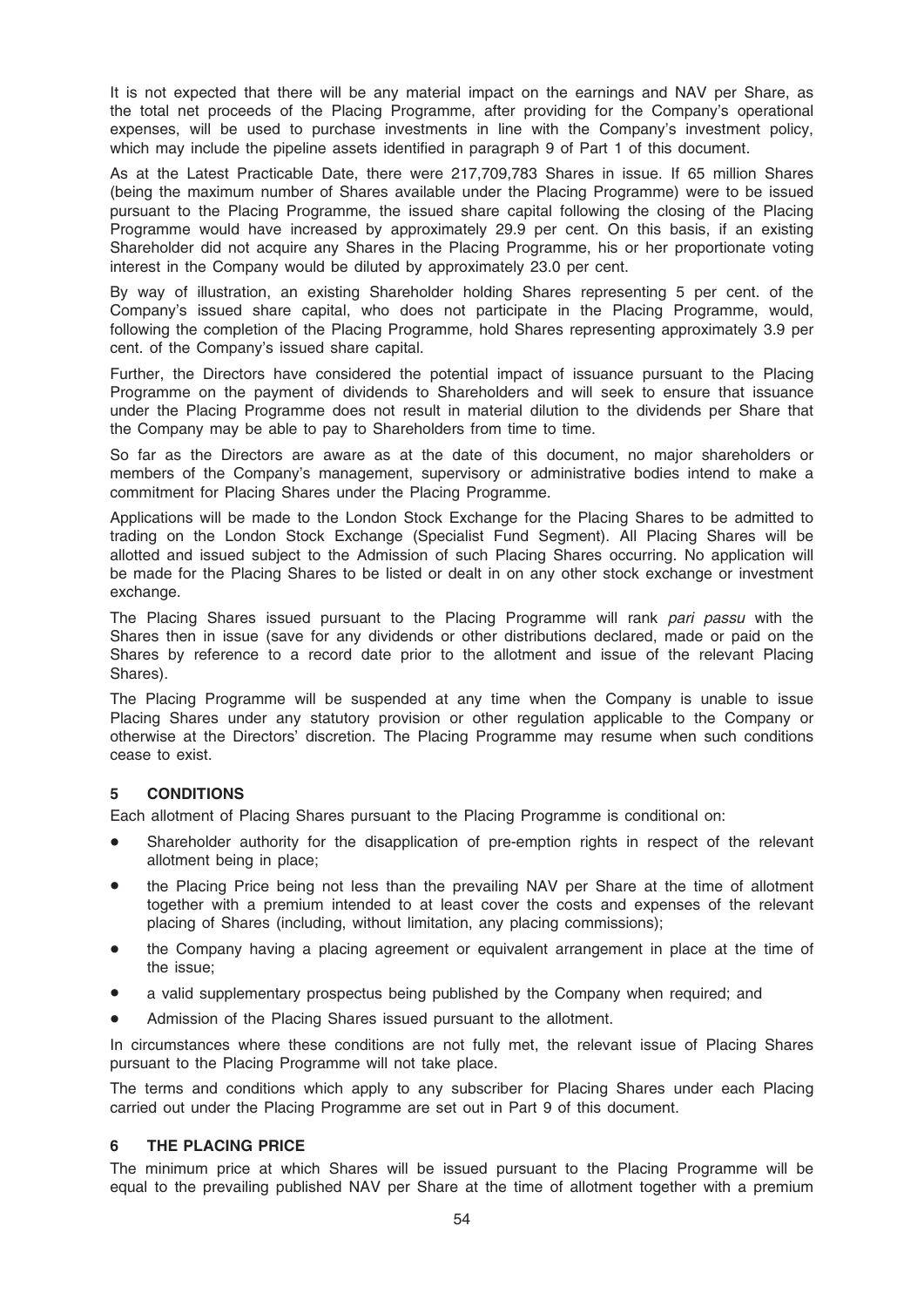intended to at least cover the costs and expenses of the relevant placing of Shares (including, without limitation, any placing commissions).

In accordance with Chapter 15 of the Listing Rules of the UK Listing Authority, with which the Company voluntarily complies, the Company may not issue Shares at a price below the prevailing published NAV per Share.

An announcement of each allotment under the Placing Programme will be released through a RIS, including details of the number of new Shares allotted and the Placing Price for the allotment.

## 7 USE OF PROCEEDS

The net proceeds of the Placing Programme, after providing for the Group's operational expenses, will be used to make investments in accordance with the Company's investment policy, which may include the pipeline assets identified in paragraph 9 of Part 1 of this document.

## 8 COSTS ASSOCIATED WITH THE PLACING PROGRAMME

By issuing Shares at a premium to NAV per Share intended to cover the costs and expenses of the relevant placing (including, without limitation, any placing commissions), such fees and expenses in relation to the Placing Programme will be indirectly borne by subscribers for those Shares. Accordingly, there will be no dilution to the Company's then prevailing NAV arising from the issuance of Shares under the Placing Programme.

The Company will bear the fixed costs incurred in relation to the legal, advisory and regulatory matters arising in connection with the implementation of the Placing Programme, which are estimated to amount to approximately 0.17 per cent. of the Company's prevailing published NAV as at the date of this document.

#### 9 PLACING AGREEMENT

Pursuant to the Placing Agreement, Stifel has agreed to use its reasonable endeavours to procure Placees and the Investment Manager has agreed, *inter alia*, to use its reasonable endeavours to make introductions to potential Placees, each on the terms and subject to the conditions set out in the Placing Agreement.

Under the Placing Agreement, the Company has agreed to pay Stifel and the Investment Manager certain fees and also aggregate commissions equal to £160,000 and 1.5 per cent. of the gross proceeds raised from each Placing under the Placing Programme.

Stifel will be paid from such fees and commissions set out above, a fee of £30,000 for the provision of corporate finance services and a placing commission of 1.20 per cent. of the gross proceeds raised from each Placing under the Placing Programme, together with any applicable VAT. Pursuant to the Placing Agreement, Stifel may rebate any part of its commissions and fees to third parties.

The Board notes the additional resource committed by the Investment Manager in providing its client funds, including the Company, a more comprehensive service which it believes will strengthen the level of transaction and marketing support for the Company, in a cost effective manner, as it seeks to grow.

The Investment Manager will be paid from the fees and commissions set out above a fee of £130,000 in connection with the provision of transaction management and documentation services and a commission of 0.30 per cent. of the gross proceeds raised from each Placing under the Placing Programme, together with any applicable VAT, in connection with marketing and investor introduction services. The Investment Manager has appointed Highland Capital Partners to assist it with its marketing and investor introduction services and will pay any fees due to Highland Capital Partners out of the fees it receives from the Company. Highland Capital Partners is an independent sales, marketing and investor relations business working with brokers and fund management companies to facilitate investor introductions.

The Board further notes that the aggregate corporate advisory costs noted above represent a reduction of approximately £40,000 as against the corporate advisory costs payable pursuant to the Company's fundraising effected in June 2015.

Details of the Placing Agreement are set out in paragraph 6.1 of Part 7 of this document.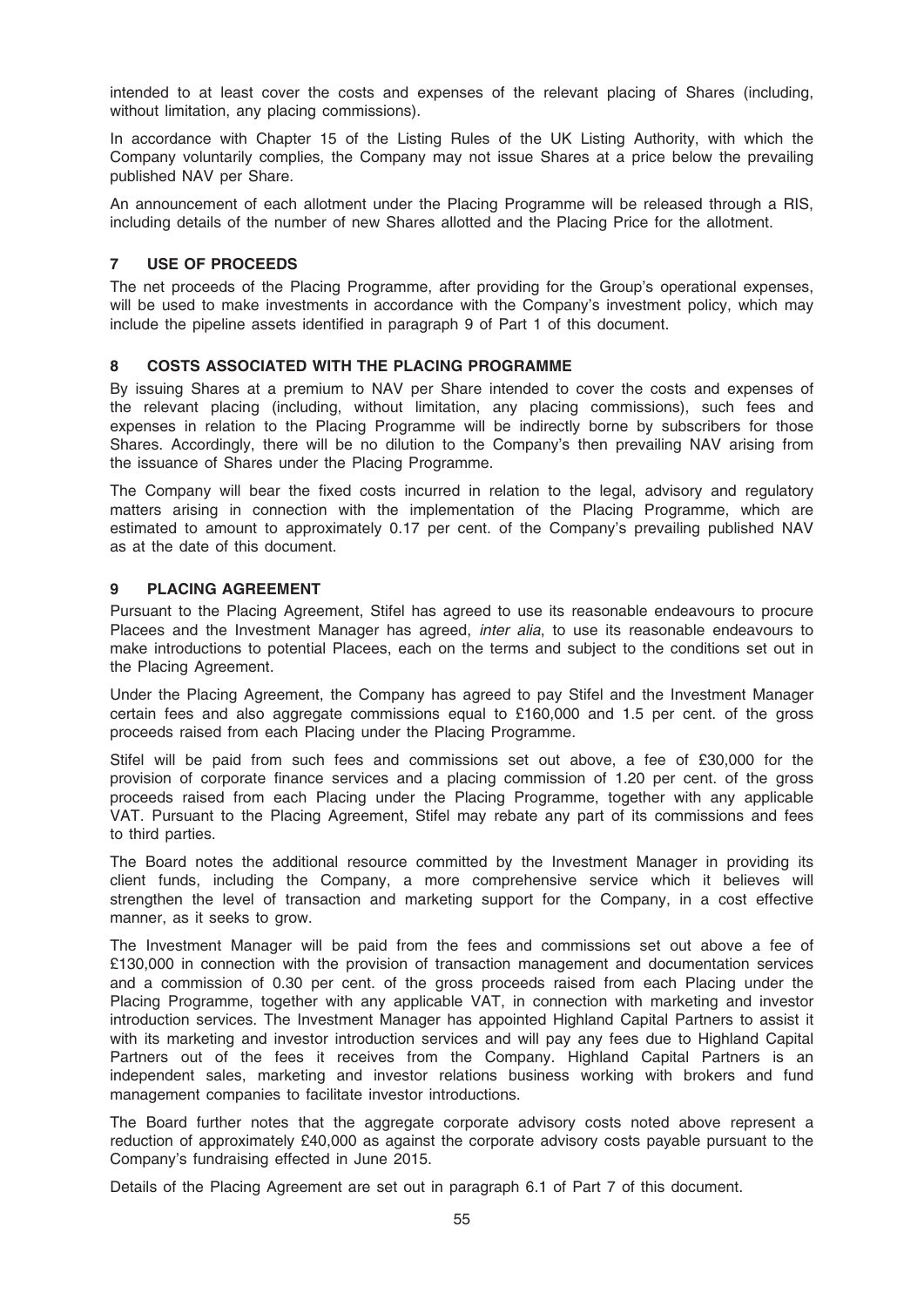## 10 GENERAL

Pursuant to anti-money laundering laws and regulations with which the Company must comply in the UK, the Company (and its agents) may require evidence in connection with any application for Placing Shares, including further identification of the applicant(s), before any Placing Shares are issued.

In the event that there are any significant changes affecting any of the matters described in this document or where any significant new matters have arisen after the publication of this document, the Company will publish a supplementary prospectus. The supplementary prospectus will give details of the significant change(s) or the significant new matter(s).

## 11 CLEARING, SETTLEMENT AND DEALINGS

Payment for the Placing Shares should be made in accordance with settlement instructions to be provided to Placees by or on behalf of the Company or Stifel.

Whilst it is expected that all Placing Shares allotted and issued pursuant to a particular Placing will be issued in un-certificated form and settled through CREST from Admission, if any Placing Shares are issued in certificated form it is expected that share certificates would be dispatched approximately one week after the Admission of the relevant Shares. No temporary documents of title will be issued. Dealings in Placing Shares in advance of the crediting of the relevant stock account shall be at the risk of the person concerned.

The Company does not guarantee that at any particular time market maker(s) will be willing to make a market in the Shares, nor does it guarantee the price at which a market will be made in the Shares. Accordingly, the dealing price of the Shares may not necessarily reflect changes in the NAV per Share. Furthermore, the level of the liquidity in the Shares can vary significantly and typical liquidity on the Specialist Fund Segment is relatively unknown.

#### 12 CREST

CREST is a paperless settlement procedure enabling securities to be evidenced otherwise than by a certificate and transferred otherwise than by written instrument. The Articles permit the holding of Placing Shares within the CREST system. Settlement of transactions in the Placing Shares following Admission may take place within the CREST system if any Shareholder so wishes.

CREST is a voluntary system and Shareholders who wish to receive and retain share certificates will be able to do so. An investor applying for Placing Shares under the Placing Programme may elect to receive Placing Shares in un-certificated form if such investor is a system-member (as defined in the CREST Regulations) in relation to CREST.

#### 13 SCALING BACK AND ALLOCATION

The maximum number of Placing Shares available under the Placing Programme is 65 million. In the event that applications for Placing Shares to be issued pursuant to any Placing were to exceed a level that the Directors determine, in their absolute discretion at the time of closing of that Placing, to be the appropriate maximum size of that issue of Placing Shares and, in any event, if applications under the Placing Programme were to exceed the maximum number of Placing Shares available under the Placing Programme, it would be necessary to scale back applications under the relevant Placing. Stifel reserves the right, after consultation with the Company and the Investment Manager, to scale back applications in such amounts as it considers appropriate. The Company reserves the right to decline in whole or in part any application for Placing Shares.

The Company will notify investors of the number of Placing Shares in respect of which their application has been successful. An announcement of each allotment under the Placing Programme will be released through a RIS, including details of the number of new Shares allotted and the Placing Price for the allotment.

Monies received in respect of unsuccessful applications (or to the extent scaled back) will be returned without interest at the risk of the applicant to the applicant from whom the money was received.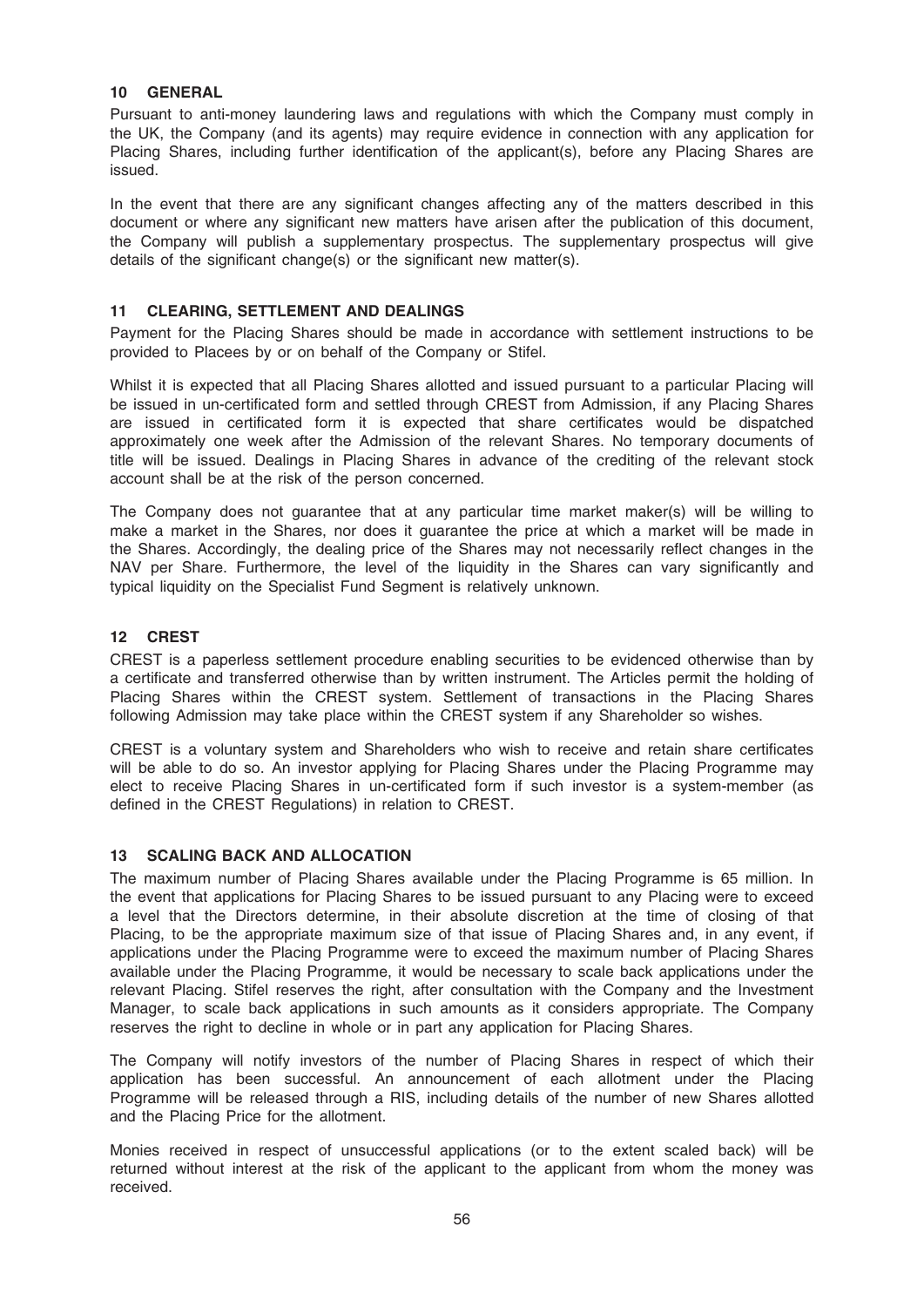## 14 OVERSEAS PERSONS

The attention of potential investors who are Overseas Persons is drawn to the paragraphs below.

The offer of Placing Shares under the Placing Programme to Overseas Persons may be affected by the laws of the relevant jurisdictions. Such persons should consult their professional advisers as to whether they require any government or other consents or need to observe any applicable legal requirements to enable them to obtain Placing Shares under the Placing Programme. It is the responsibility of all Overseas Persons receiving this document and/or wishing to subscribe for Placing Shares under the Placing Programme to satisfy themselves as to full observance of the laws of the relevant territory in connection therewith, including obtaining all necessary governmental or other consents that may be required and observing all other formalities needing to be observed and paying any issue, transfer or other taxes due in such territory.

No person receiving a copy of this document in any territory other than the UK may treat the same as constituting an offer or invitation to him/her, unless in the relevant territory such an offer can lawfully be made to him/her without compliance with any further registration or other legal requirements. Persons (including, without limitation, nominees and trustees) receiving this document may not distribute or send it to any U.S. Person or in or into the United States or any other jurisdiction where to do so would or might contravene local securities laws or regulations. In particular, investors should note that the Company has not, and will not be, registered under the U.S. Investment Company Act and the offer, issue and sale of the Shares have not been, and will not be, registered under the U.S. Securities Act or with any securities regulatory authority of any state or other jurisdiction of the United States.

Accordingly, the Placing Shares are only being offered and only sold outside the United States to non-U.S. Persons in reliance on the exemption from the registration requirements of the U.S. Securities Act provided by Regulation S thereunder. The Shares may not be offered, sold, pledged or otherwise transferred or delivered, directly or indirectly, within the United States or to, or for the account or benefit of, any U.S. Person. Investors should additionally consider the provisions set out under the heading Important Information on page 28 of this document and the terms and conditions of a participation in the Placing Programme contained in Part 9 of this document.

The Company reserves the right to treat as invalid any agreement to subscribe for Placing Shares under the Placing Programme if it appears to the Company or its agents to have been entered into in a manner that may involve a breach of the securities legislation of any jurisdiction.

#### United States transfer restrictions

Each of Stifel and the Investment Manager warranted in the Placing Agreement that it will not offer or sell or procure the offer or sale of the Placing Shares except in compliance with Regulation S. The Shares have not been, and will not be, registered under the U.S. Securities Act or with any securities regulatory authority of any state or other jurisdiction of the United States. Accordingly, investors may not reoffer, resell, pledge or otherwise transfer or deliver, directly or indirectly, any Shares within the United States, or to, or for the account or benefit of, any U.S. Person.

## 15 TYPICAL INVESTOR

An investment in the Placing Shares is only suitable for institutional investors, professionallyadvised private investors and highly knowledgeable investors who understand and are capable of evaluating the merits and risks of such an investment and who have sufficient resources to be able to bear any losses that may result from such an investment. Furthermore, an investment in the Placing Shares should constitute part of a diversified investment portfolio. It should be remembered that the price of securities and the income from them can go down as well as up.

FCA-authorised firms conducting designated investment business with retail customers under COB Rules are reminded that securities admitted to trading on the Specialist Fund Segment will be securities that may have characteristics such as: (i) variable levels of secondary market liquidity; (ii) sophisticated corporate structures; (iii) highly leveraged structures; and (iv) sophisticated investment propositions with concentrated risks and are therefore intended for institutional, professional and highly knowledgeable investors. The Company and its advisers not subject to the COB Rules are responsible for compliance with equivalent conduct of business or point of sale rules in the jurisdiction in which they are based or in which they are marketing the securities concerned (if applicable).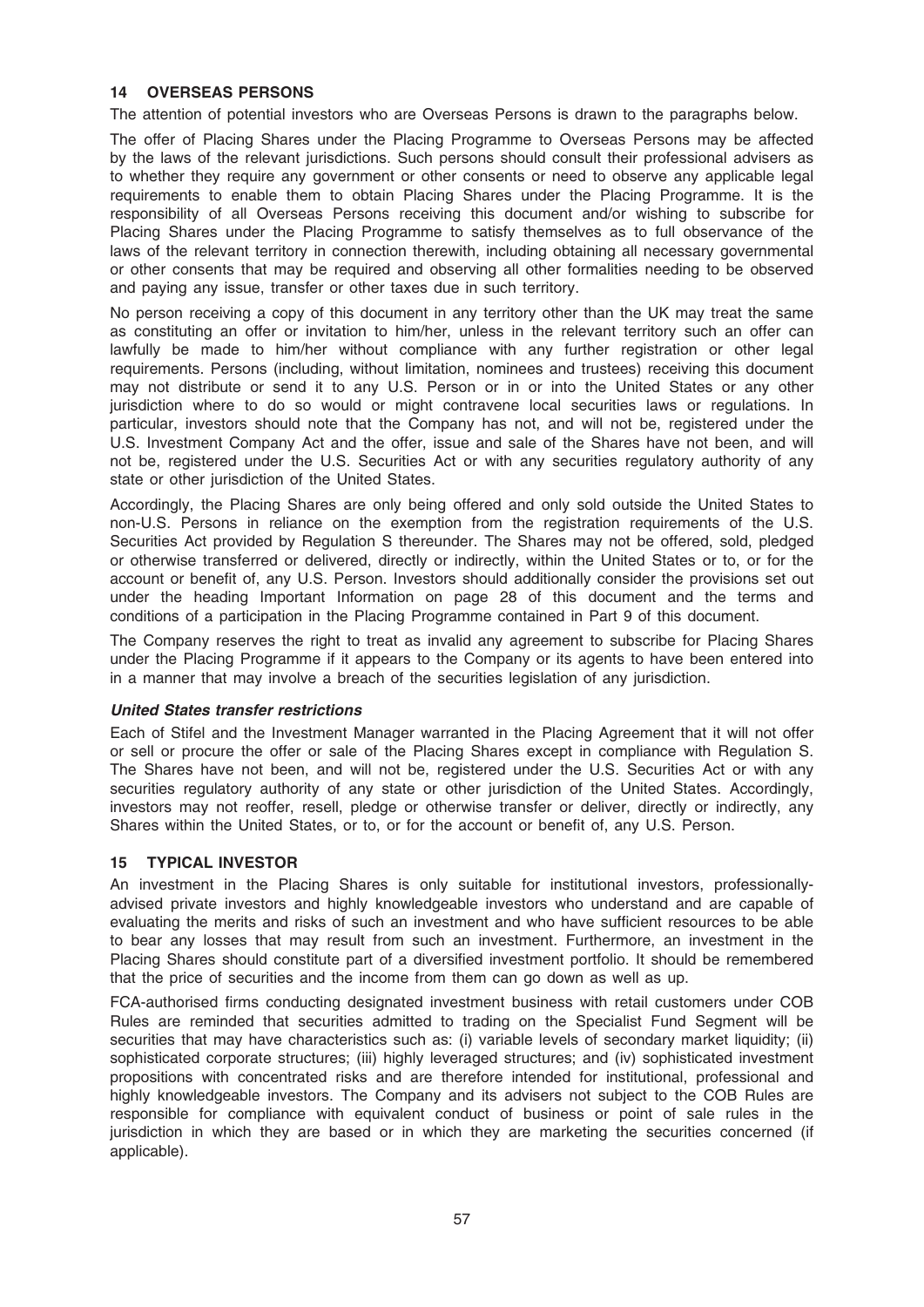## PART 4

## FINANCIAL INFORMATION ON THE GROUP

#### 1 AUDITED CONSOLIDATED FINANCIAL STATEMENTS OF THE GROUP FOR THE FINANCIAL PERIOD FROM THE COMPANY'S INCORPORATION TO 30 JUNE 2014 AND THE FINANCIAL PERIOD FROM 1 JULY 2014 TO 30 JUNE 2015

Audited consolidated financial statements of the Group for the financial period from the Company's incorporation to 30 June 2014 and from 1 July 2014 to 30 July 2015 in respect of which the Company's auditor, Ernst & Young LLP, Chartered Accountants and Statutory Auditor, of 25 Churchill Place, Canary Wharf, London E14 5EY, has given unqualified opinions that the accounts give a true and fair view of the state of affairs of the Group as at 30 June 2014 and 30 June 2015 respectively and its profits for the periods then ended, have been properly prepared in accordance with the Companies Act, have been delivered to Companies House and are incorporated into this document in full by reference to the same.

Save for the historical information of the Group from the Company's incorporation to 30 June 2015 set out below and incorporated by reference, in paragraph 3 of this Part 4, none of the information in this document has been audited. Unless otherwise indicated, all unaudited financial information relating to the Group contained in this document has been sourced, without material adjustment, from the internal accounting records of the Group which are maintained by the Administrator on the Group's behalf on a basis consistent with the Company's accounting policies.

## 2 INTERIM REPORT AND UNAUDITED FINANCIAL STATEMENTS FOR THE FINANCIAL PERIODS ENDED 31 DECEMBER 2014 AND 31 DECEMBER 2015

The Group has published unaudited financial statements in respect of the financial periods from 1 July 2014 to 31 December 2014 and 1 July 2015 to 31 December 2015 prepared using the same accounting policies as for the Company's statutory accounts for the financial period ended 30 June 2015 and International Financial Reporting Standards which are incorporated into this document in full by reference to the same.

#### 3 AUDITED CONSOLIDATED FINANCIAL STATEMENTS OF THE GROUP FOR THE FINANCIAL PERIOD FROM THE COMPANY'S INCORPORATION TO 30 JUNE 2014 AND THE FINANCIAL PERIOD FROM 1 JULY 2014 TO 30 JUNE 2015

#### 3.1 Historical financial information

The audited consolidated financial statements of the Group for the financial period from the Company's incorporation to 30 June 2014 and the financial period ended 30 June 2015, which have been incorporated in this document by reference, include the information specified in the tables below. Where the audited consolidated financial statements of the Group for the financial period from the Company's incorporation to 30 June 2014 and the financial period ended 30 June 2015 make reference to other documents, such other documents are not incorporated into and do not form part of this document.

| <b>Nature of information</b>            | <b>Audited consolidated</b><br>financial statements of<br>the Group for the<br>period from 1 July<br>2014 to 30 June 2015<br>Page no(s) | <b>Audited consolidated</b><br>financial statements of<br>the Group for the<br>period from the<br>Company's<br>incorporation to<br>30 June 2014<br>Page no(s) |  |
|-----------------------------------------|-----------------------------------------------------------------------------------------------------------------------------------------|---------------------------------------------------------------------------------------------------------------------------------------------------------------|--|
| Statements of Comprehensive Income      | 59                                                                                                                                      | 54                                                                                                                                                            |  |
| <b>Statements of Financial Position</b> | 60                                                                                                                                      | 55                                                                                                                                                            |  |
| Statements of Changes in Equity         | 61                                                                                                                                      | 56                                                                                                                                                            |  |
| <b>Statement of Cash Flows</b>          | 62                                                                                                                                      | 57                                                                                                                                                            |  |
| Notes to the Financial Statements       | 64                                                                                                                                      | 58                                                                                                                                                            |  |
| Report of the Independent Auditor       | 56                                                                                                                                      | 51                                                                                                                                                            |  |
| <b>Chairman's Statement</b>             | 4                                                                                                                                       | $\overline{4}$                                                                                                                                                |  |
| Directors' Report                       | 38                                                                                                                                      | 34                                                                                                                                                            |  |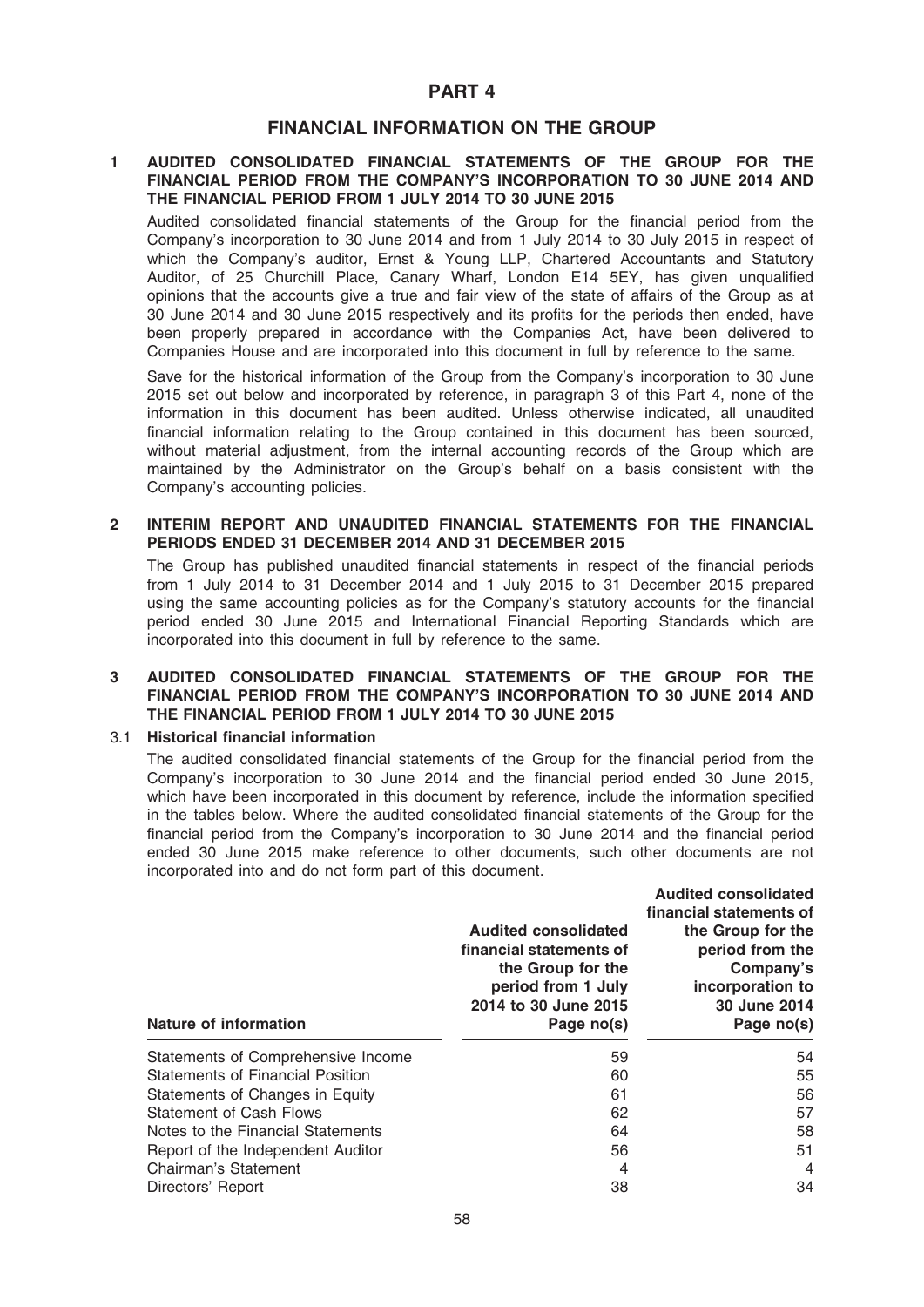## 3.2 Selected financial information

The key audited figures that summarise the Group's financial condition in respect of the financial period from the Company's incorporation to 30 June 2014 and the financial period ended 30 June 2015 which have been extracted directly on a straightforward basis without material adjustment from the historical financial information referred to in paragraph 3.1 of this Part 4, are set out in the following table:

| As at or for the<br>period ended<br>30 June 2015 | As at or for the<br>period ended<br>30 June 2014 |
|--------------------------------------------------|--------------------------------------------------|
| 302,503                                          | 157,507                                          |
| 177,220                                          | 151,560                                          |
| 177,820                                          | 153,267                                          |
| 137,729                                          | 112,855                                          |
| 125.51                                           | 102.64                                           |
| 129.25                                           | 107.75                                           |
| 28.46                                            | 10.50                                            |
| 5.60                                             | 5.47                                             |
|                                                  |                                                  |

#### 3.3 Operating and financial review

The published audited consolidated financial statements of the Group for the financial period from the Company's incorporation to 30 June 2014 and the financial period ended 30 June 2015, which have been incorporated by reference into this document, include, on the pages specified in the table below, descriptions of the Group's financial condition (in both capital and revenue terms), details of the Group's investment activity and portfolio exposure, and changes in its financial condition for the financial period from the Company's incorporation to 30 June 2014 and the financial period ended 30 June 2015:

|                                | As at or for the<br>period ended<br>30 June 2015<br>Page no(s) | As at or for the<br>period ended<br>30 June 2014<br>Page no(s) |
|--------------------------------|----------------------------------------------------------------|----------------------------------------------------------------|
| Chairman's statement           | 4                                                              | 4                                                              |
| Strategic report               | 8                                                              | 6                                                              |
| Strategic review               | 10                                                             | 8                                                              |
| Governance                     | 36                                                             | 32                                                             |
| Review of the financial period | 16                                                             | 14                                                             |
| Company performance            | 19                                                             | 17                                                             |
| Property portfolio             | 20                                                             | 18                                                             |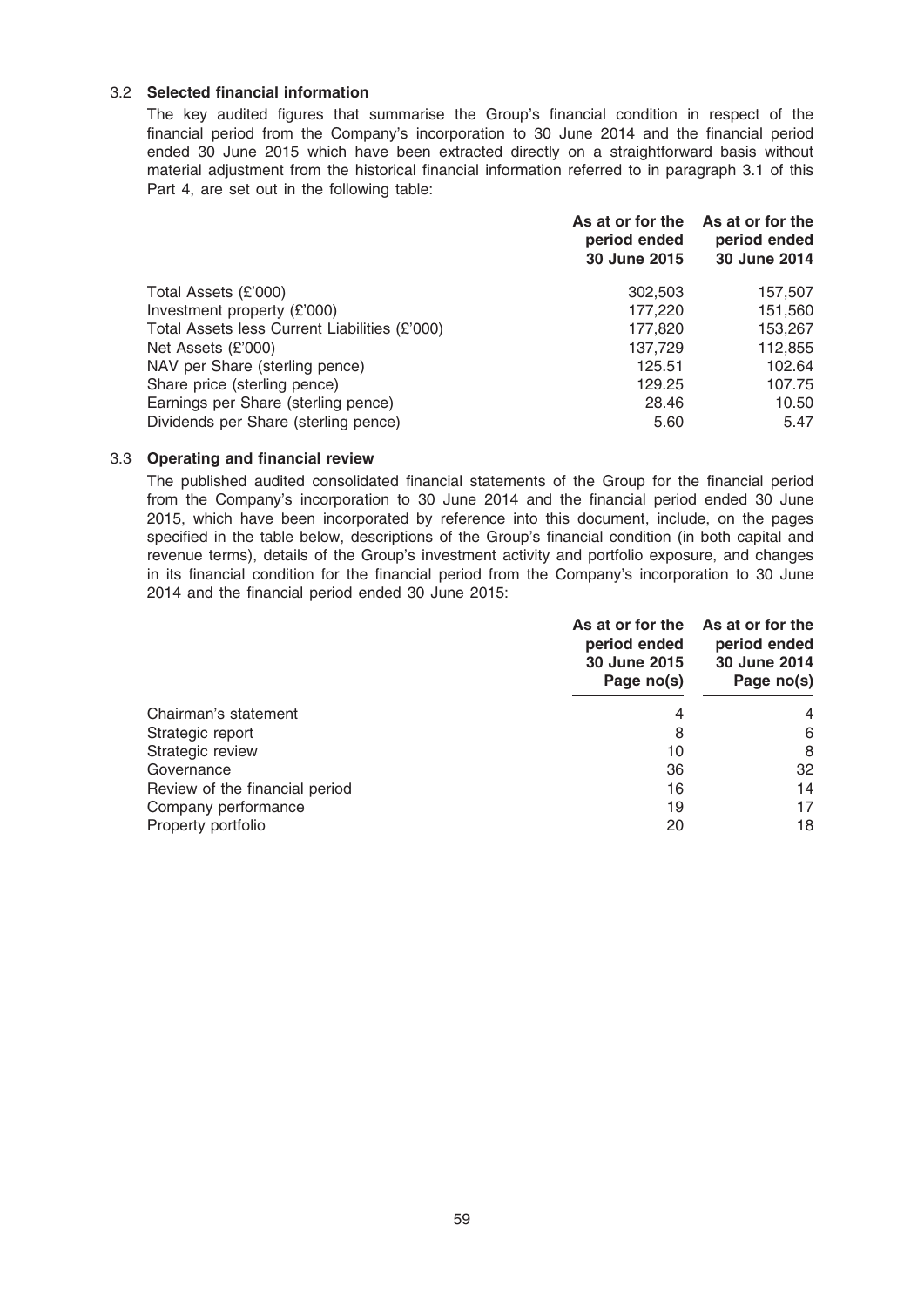## 4 INTERIM REPORT AND UNAUDITED FINANCIAL STATEMENTS FOR THE FINANCIAL PERIODS ENDED 31 DECEMBER 2014 AND 31 DECEMBER 2015

## 4.1 Historical financial information

The interim report and unaudited financial statements for the financial period ended 31 December 2014 and the financial period ended 31 December 2015, which have been incorporated into this document by reference, including the information specified in the tables below. Where the interim report and unaudited financial statements for the financial period ended 31 December 2014 and the financial period ended 31 December 2015 make reference to other documents, such other documents are not incorporated into and do not form part of this document.

|                                                        | Interim report | Interim report |
|--------------------------------------------------------|----------------|----------------|
|                                                        | and unaudited  | and unaudited  |
|                                                        | financial      | financial      |
|                                                        | statements for | statements for |
|                                                        | the financial  | the financial  |
|                                                        | period ended   | period ended   |
|                                                        | 31 December    | 31 December    |
|                                                        | 2015           | 2014           |
| Nature of information                                  | Page no(s)     | Page no(s)     |
| Unaudited Consolidated Income Statement                | 12             | 18             |
| Unaudited Consolidated Statement of Financial Position | 13             | 19             |
| Unaudited Consolidated Statement of Changes in Equity  | 14             | 20             |
| Unaudited Consolidated Cash Flow Statement             | 15             | 21             |
| Notes to the Consolidated Financial Statements         | 16             | 22             |
| Chairman's Statement                                   | 4              | 4              |

## 4.2 Selected financial information

The key unaudited figures that summarise the Group's financial condition in respect of the financial period from 1 July 2014 to 31 December 2014 and the financial period from 1 July 2015 to 31 December 2015, which have been extracted directly on a straightforward basis without material adjustment from the historical financial information referred to in paragraph 4.1 of this Part 4, are set out in the following table:

|                                               | As at or for the<br>financial<br>period from<br>1 July 2015 to<br>31 December<br>2015 | As at or for the<br>financial<br>period from<br>1 July 2014 to<br>31 December<br>2014 |
|-----------------------------------------------|---------------------------------------------------------------------------------------|---------------------------------------------------------------------------------------|
| Total Assets (£'000)                          | 421,110                                                                               | 166,548                                                                               |
| Investment property $(E'000)$                 | 400.470                                                                               | 160,650                                                                               |
| Total Assets less Current Liabilities (£'000) | 405.004                                                                               | 162,222                                                                               |
| Net Assets (£'000)                            | 275,622                                                                               | 121,468                                                                               |
| NAV per Share (sterling pence)                | 135.35                                                                                | 110.77                                                                                |
| Share price (sterling pence)                  | 136.50                                                                                | 115.63                                                                                |
| Earnings per Share (sterling pence)           | 11.89                                                                                 | 10.86                                                                                 |
| Dividends per Share (sterling pence)          | 2.82                                                                                  | 2.80                                                                                  |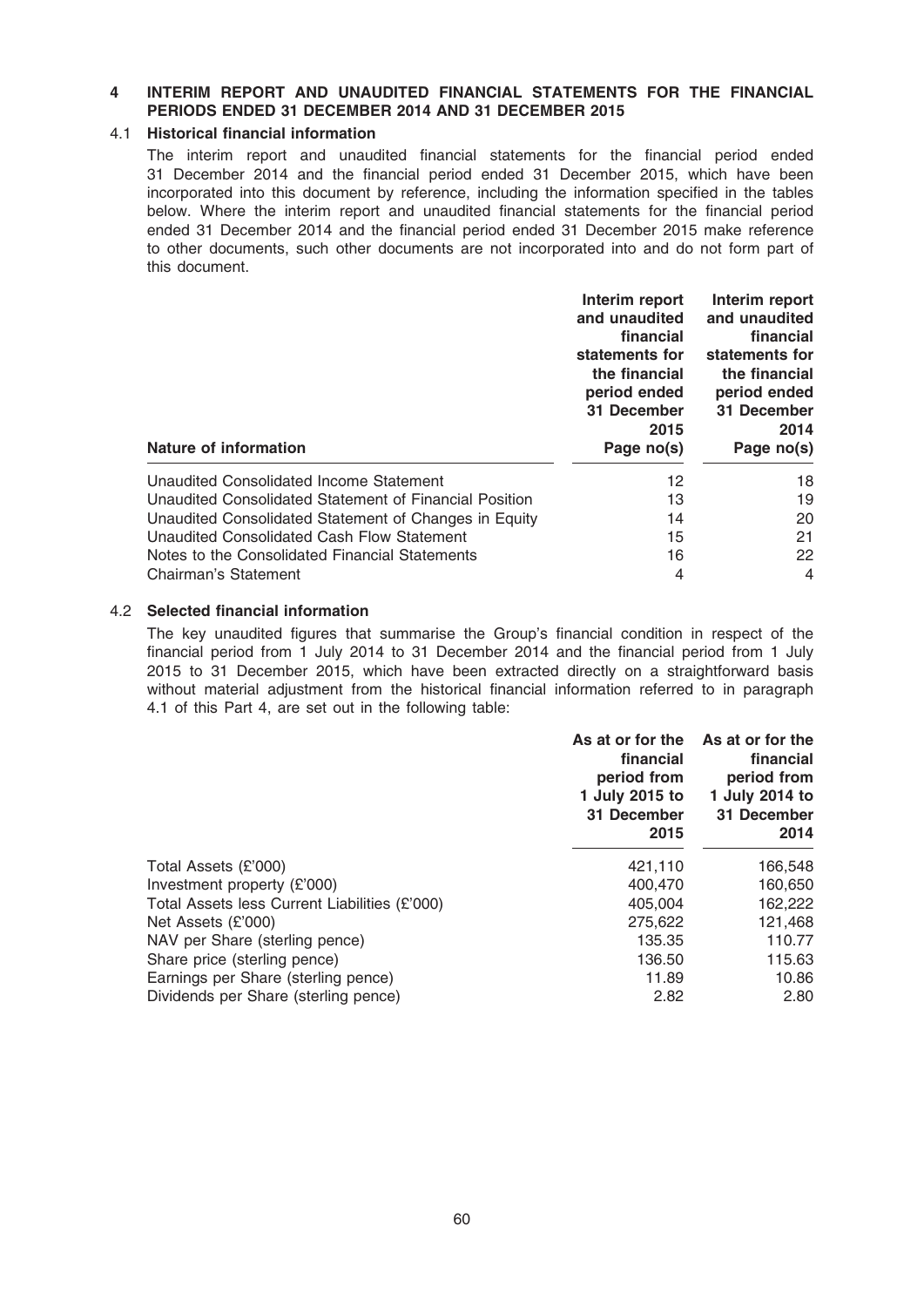## 4.3 Operating and financial review

The interim report and unaudited financial statements for the financial period ended 31 December 2014 and the financial period ended 31 December 2015 which have been incorporated by reference in this document, include, on the pages specified in the table below, descriptions of the Group's financial condition (in both capital and revenue terms), details of the Group's investment activity and portfolio exposure, and changes in its financial condition for that period.

|                             | Interim report | Interim report |
|-----------------------------|----------------|----------------|
|                             | and unaudited  | and unaudited  |
|                             | financial      | financial      |
|                             | statements for | statements for |
|                             | the financial  | the financial  |
|                             | period ended   | period ended   |
|                             | 31 December    | 31 December    |
|                             | 2015           | 2014           |
|                             | Page no(s)     | Page no(s)     |
| Chairman's statement        | 4              | 4              |
| Investment Manager's report | 6              | 8              |
|                             |                |                |

#### 5 AVAILABILITY OF REPORTS AND FINANCIAL STATEMENTS FOR INSPECTION

Copies of the Company's annual report and audited accounts and interim report and unaudited financial statements referred to in paragraphs 3 and 4 of this Part 4 are available online at www.gcpuk.com/gcp-student-living-plc/ and are also available for inspection at the address set out in paragraph 14 of Part 7 of this document. Copies of the documents are also available using the hyperlinks below:

- \* https://www.gcpuk.com/documentdownload.axd?documentresourceid=184
- \* https://www.gcpuk.com/documentdownload.axd?documentresourceid=134
- https://www.gcpuk.com/documentdownload.axd?documentresourceid=218
- \* https://www.gcpuk.com/documentdownload.axd?documentresourceid=155

The non-incorporated parts of the annual reports and audited accounts and interim reports and unaudited financial statements of the Company referred to in this Part 4 are either not relevant to investors or covered elsewhere in this document.

## 6 CAPITALISATION AND INDEBTEDNESS

The following table, sourced from the Company's internal accounting records, shows the Company's unaudited indebtedness (distinguishing between guaranteed and unguaranteed, secure and unsecured indebtedness) as at 31 March 2016 and the Company's unaudited capitalisation as at 31 December 2015.

Save in relation to the issue of 14,074,075 Shares on 10 February 2016 at a price of 135 pence per Share, as further described in Part 7 below, there has been no material change to the unaudited capitalisation of the Company since 31 December 2015 to the date of this document.

| <b>UNAUDITED INDEBTEDNESS AS AT 31 MARCH 2016</b> |         |
|---------------------------------------------------|---------|
| Total current debt                                |         |
| Guaranteed                                        |         |
| Secured                                           |         |
| Unguaranteed/unsecured                            |         |
| Total non-current debt                            | 130,000 |
| Guaranteed                                        |         |
| Secured                                           | 130,000 |
| Unguaranteed/unsecured                            |         |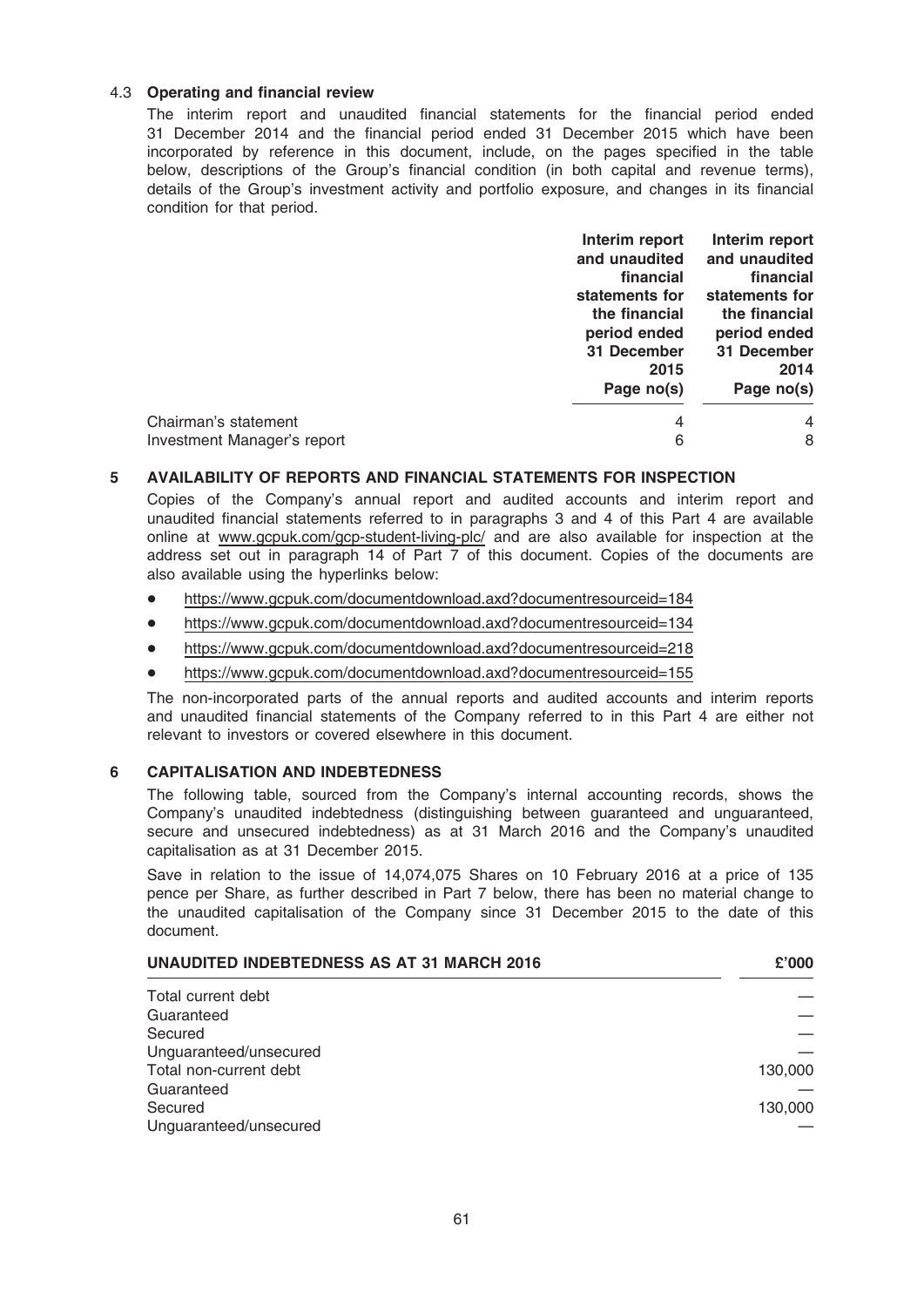| <b>UNAUDITED CAPITALISATION AS AT 31 DECEMBER 2015</b> |         |
|--------------------------------------------------------|---------|
| <b>Shareholder equity</b>                              |         |
| Share capital                                          | 2,036   |
| Legal reserves (excluding revenue reserve)             |         |
| Other reserves (excluding revenue reserve)             | 162,775 |
| Revenue reserve                                        | 110,811 |
| Total                                                  | 275.622 |

The following table shows the Company's unaudited net indebtedness as at 31 March 2016.

|    |                                                  | £'000    |
|----|--------------------------------------------------|----------|
| Α. | Cash                                             | 10,921   |
| В. | Cash equivalent                                  |          |
| C. | <b>Trading securities</b>                        |          |
| D. | Liquidity $(A + B + C)$                          | 10,921   |
| Е. | Current financial receivables                    | 4,548    |
| F. | Current bank debt                                |          |
| G. | Current portion of non-current debt              |          |
| Η. | Other current financial debt                     | 7,510    |
| Ι. | Current financial debt $(F + G + H)$             | 7,510    |
| J. | Net current financial debt $(I - E - D)$         | (7, 959) |
| Κ. | Non-current bank loans                           | 130,000  |
| L. | <b>Bonds Issue</b>                               |          |
| М. | Other non-current loans                          |          |
| N. | Non-current financial indebtedness $(K + L + M)$ | 130,000  |
| O. | Net financial indebtedness $(J + N)$             | 122,041  |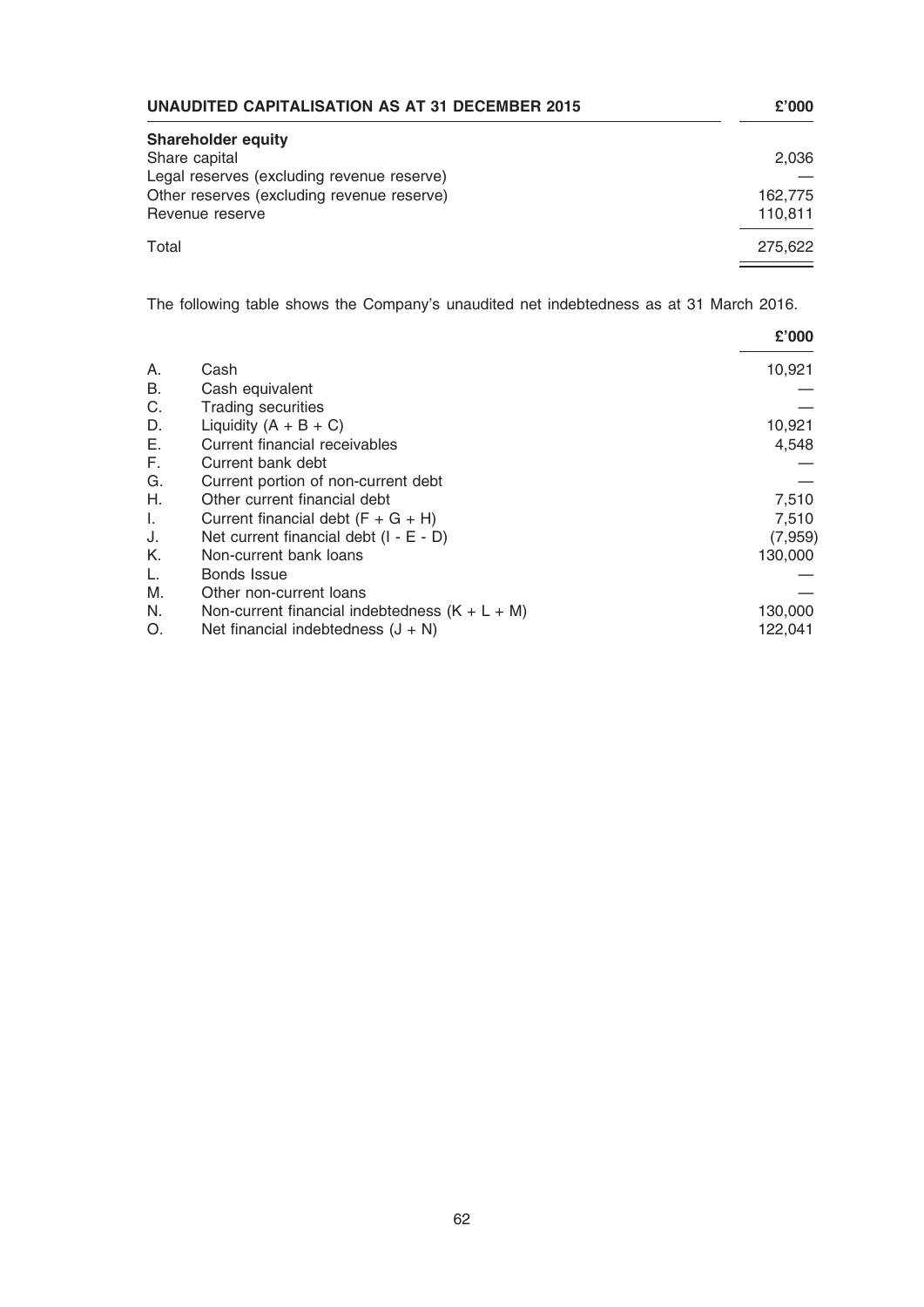# PART 5

# VALUATION REPORT

# **Knight Frank**



GCP Student Living plc 51 New North Road Exeter EX4 4EP Stifel Nicolaus Europe Limited 4th Floor, 150 Cheapside London

29 April 2016

Dear Sirs

EC2V 6ET

## GCP Student Living plc (the ''Company'') Valuation Report as at 31 March 2016 of six property assets

In accordance with the terms of engagement agreed with you, we have the pleasure in reporting as follows:

#### 1 Scope of Instructions

We are instructed to report to you our opinion as to the value of:

- Scape Shoreditch, Corsham Street, London N1 6DP ("Scape Shoreditch")
- \* Scape East, 438 490 Mile End Road, London, E1 4PE (''Scape East'')
- Scape Greenwich, Bear Point, 2 East Parkside, London, SE10 0FQ ("Scape Greenwich"),
- The Pad Phase One and Phase Two, Egham, 57-71 Egham Hill, Egham, TW20 0ER ("The Pad'')
- Scape Surrey, 1 Kernal Court, Walnut Tree Close, Guildford, Surrey, GU1 4BUD ("Scape Surrey''), and
- Water Lane Apartments, Temple Street, Bristol, BS1 6HS ("Water Lane Apartments")

## (the ''Properties'').

The Properties are held by nominee companies:

Scape East is owned by GCP Scape East Limited,

The Pad is owned by GCP RHUL Limited,

Scape Greenwich is owned by Leopard Guernsey Greenwich Limited and Leopard Guernsey Greenwich 2 Limited,

Scape Shoreditch is owned by Leopard Guernsey Old Street Limited and Leopard Guernsey Old Street 2 Limited

Scape Surrey is owned by GCP SG Limited,

Water Lane Apartments is owned by GCP WL Limited

all of which are wholly owned subsidiaries of the Company as at 31 March 2016 (the "Valuation Date").

Our valuation is of the entirety of the interest held by the Company in the Properties.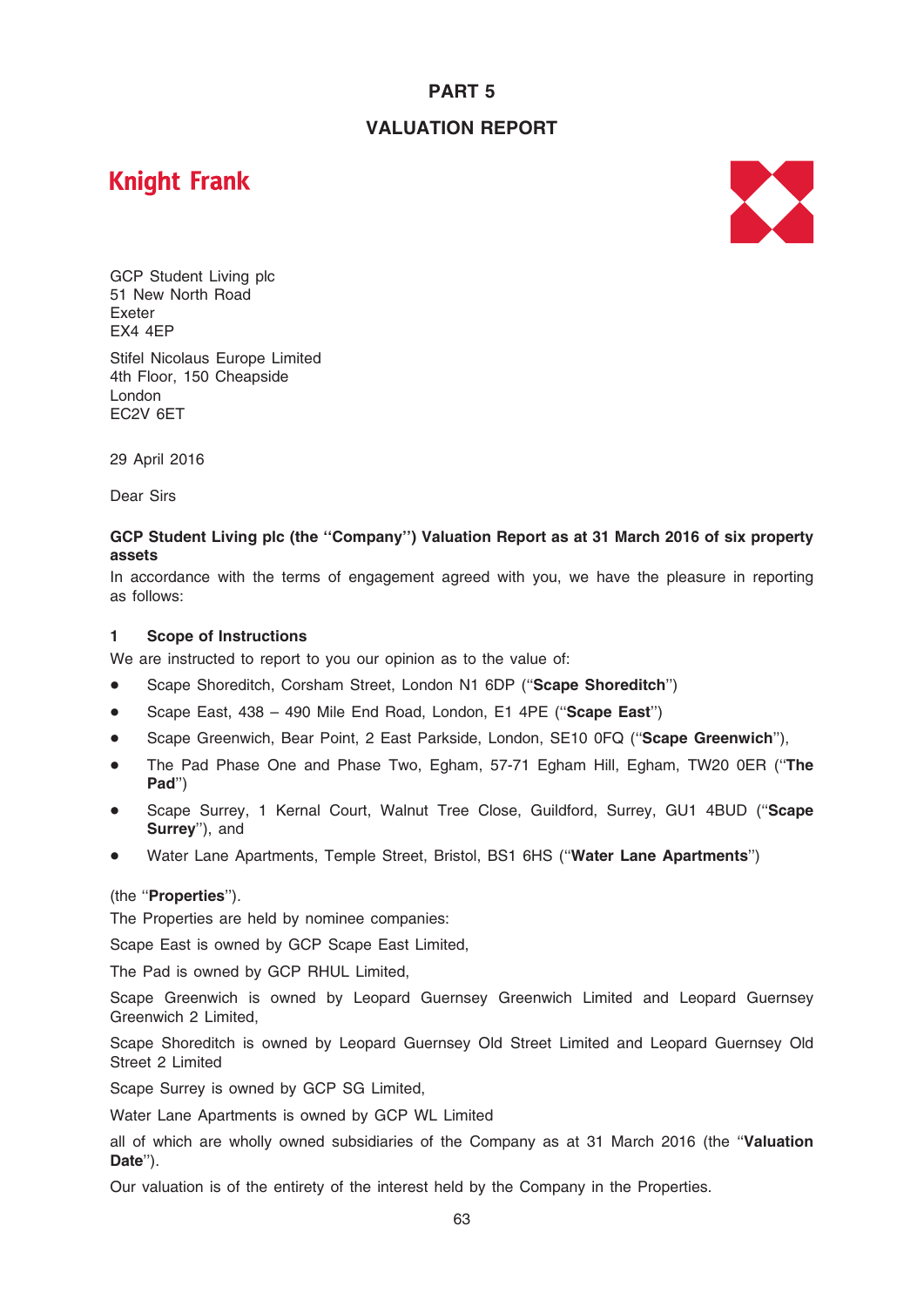## 2 The Purpose of the Valuation

The valuation is required solely for the purpose of financial reporting under IFRS and for use in connection with the placing programme of ordinary shares of one pence each in the capital of the Company (the "Shares") and the admission(s) of the Shares to trading on the London Stock Exchange (Specialist Fund Segment) (together the "**Transaction**") and the prospectus to be issued by the Company in connection with the Transaction (the ''Prospectus'').

## 3 The Properties

Full details of the Properties are included in the appendices to this report.

The properties were inspected on the following dates:

Scape East, London – 18 August 2015

The Pad, Egham – 18 August 2015

Scape Greenwich, Greenwich – 18 August 2015

Scape Shoreditch, London – 18 August 2015

Scape Surrey, Guildford – 18 August 2015

Water Lane Apartments, Bristol – 14 January 2016

## 4 Basis of Valuation

The Properties have been valued on the basis of ''Market Value'' (as defined below) subject to their existing tenancies at the Valuation Date in accordance with the relevant definitions, commentary and assumptions contained in the RICS Valuation – Professional Standards 2014 Global & UK edition (the "Red Book"), including the International Valuation Standards and in accordance with the relevant provisions of the Prospectus Rules issued by the Financial Conduct Authority and the ESMA update of the CESR recommendations for the consistent implementation of Commission Regulation (EU) No. 809/2004 implementing the Prospectus Directive.

The valuation has been undertaken by us as External Valuers (as defined in RICS Valuation – Professional Standards). We confirm that the Valuer meets the requirements of the RICS Valuation – Professional Standards VS 1.6, having sufficient current knowledge of the particular market and the skills and understanding to undertake the valuation competently.

Valuations undertaken on the basis of Market Value under RICS Valuation – Professional Standards adopt the definition and the conceptual framework settled by the International Valuation Standards Council ("IVSC").

''Market Value'' is defined as:

''The estimated amount for which an asset or liability should exchange on the valuation date between a willing buyer and a willing seller in an arm's length transaction after proper marketing and where the parties had each acted knowledgeably, prudently and without compulsion.''

In Section 11 of this report, we also make reference to the valuation of the Properties for financial reporting purposes on the basis of Fair Value (as defined below), in accordance with RICS Valuation – Professional Standards and International Valuation Standards.

''Fair Value'' is defined by the International Accounting Standards Board as:

''The price that would be received to sell an asset, or paid to transfer a liability, in an orderly transaction between market participants at the measurement date''.

## 5 Tenure and Tenancies

We have not been provided with any title documents and we have assumed for the purpose of this valuation that a good and marketable title can be shown and that the Properties are not subject to any onerous restrictions, encumbrances or outgoings. We are providing this valuation on the basis that all documentation has been satisfactorily drawn on institutionally acceptable terms, and that there are no unusual outgoings, planning proposals, onerous restrictions or local authority intentions which affect any of the Properties nor any material litigation pending.

We have been informed that Scape Greenwich is held on a 250 year lease at a peppercorn rent and Scape Shoreditch is held on a 150 year lease from July 2013 at a current passing rent of £311,057. The other properties are held freehold.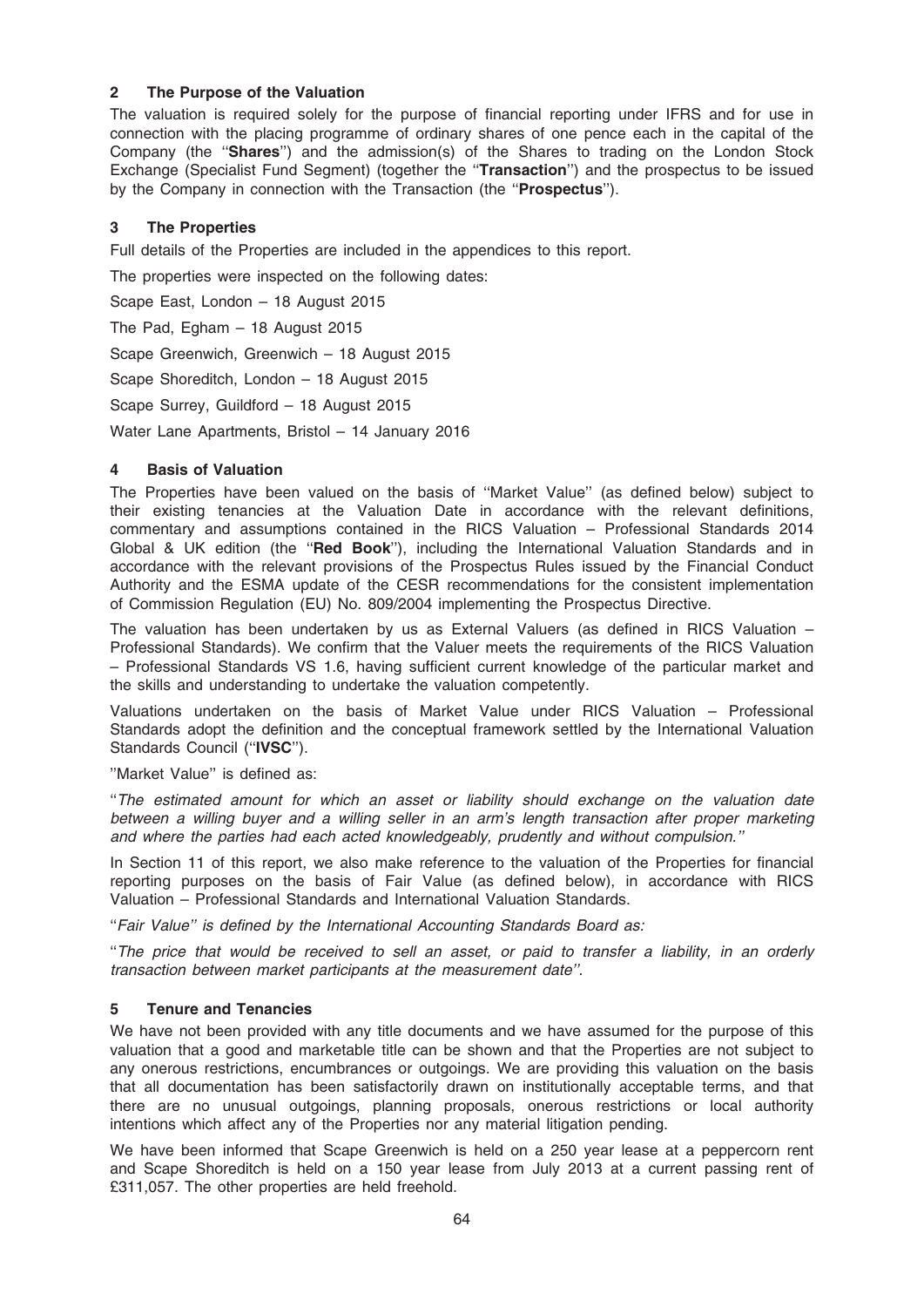Details of the occupation agreements of each of the Properties are contained in the appendices to this report.

## 6 Town Planning

We have not made formal searches in respect of the Properties, but generally relied upon verbal enquiries and any informal information received from the Local Planning Authority, together with information provided by the Company. We have assumed that the Properties have been constructed and are occupied and used in accordance with the appropriate consents and that there are no outstanding statutory notices, consent or other statutory regulations. We assume that all conditions of any Section 106 agreements have been discharged. We assume the Properties comply with all relevant statutory requirements including fire and building regulations.

## 7 Structure and Condition

We have not carried out a building, structural and ground condition survey of the Properties, nor tested any services, plant or machinery. We are therefore not able to give any opinion on the condition of any existing structures and services. During our inspections, no major defects or serious items of disrepair were noted which would be likely to give rise to a substantial capital expenditure in the foreseeable future or which fall outside the scope of the normal annual maintenance programme. Our valuation is on the basis that there were no defects, items of disrepair or other matters that would materially affect our valuation at the Valuation Date.

## 8 Site Condition and Environmental Matters

We have not investigated ground conditions. Our valuation is on the basis that there are no unidentified adverse ground or soil conditions and that the load bearing quality of the sites are sufficient to support the buildings constructed thereon and that the Properties have been constructed having appropriate regard to existing ground conditions.

We have not carried out any scientific investigations or tests to establish the existence or otherwise of any environmental contamination in relation to the Properties, nor do we undertake searches of public archives to seek evidence of past activities which might identify potential for contamination.

Subject to the above, while carrying out our valuation inspection, we have not been made aware of any uses conducted at the Properties that would give cause for concern as to possible environmental contamination. Our valuation is provided on the assumption that the Properties are unaffected.

## 9 Inspection

We inspected the Properties both internally and externally on an annual basis and have inspected the Properties within the last nine months.

## 10 Information Provided

Our valuation is based upon the information (including in relation to tenants and tenancies, tenure, accommodation, floor areas, legal title, planning, ground conditions, and environmental issues) with which we have been supplied by the Company. We have relied upon this as being complete and correct and on there being no undisclosed matters which would affect our valuation.

When considering the covenant strength of individual tenants we did not receive any formal report and did not carry out detailed investigations as to their financial standing, but have liaised with the Company and reflected in our valuation our general understanding of purchasers' likely perception of the tenant's financial status.

We have assumed that there are no significant arrears of payment and that the tenants are capable of meeting their obligations under the terms of leases and agreements.

## 11 Taxation and Costs

In accordance with market practice, we have deducted usual purchaser's costs in arriving at our opinion of Market Value, including liability to UK Stamp Duty Land Tax in accordance with Multiple Dwelling Relief as applicable at the valuation date (on the student accommodation element of the buildings).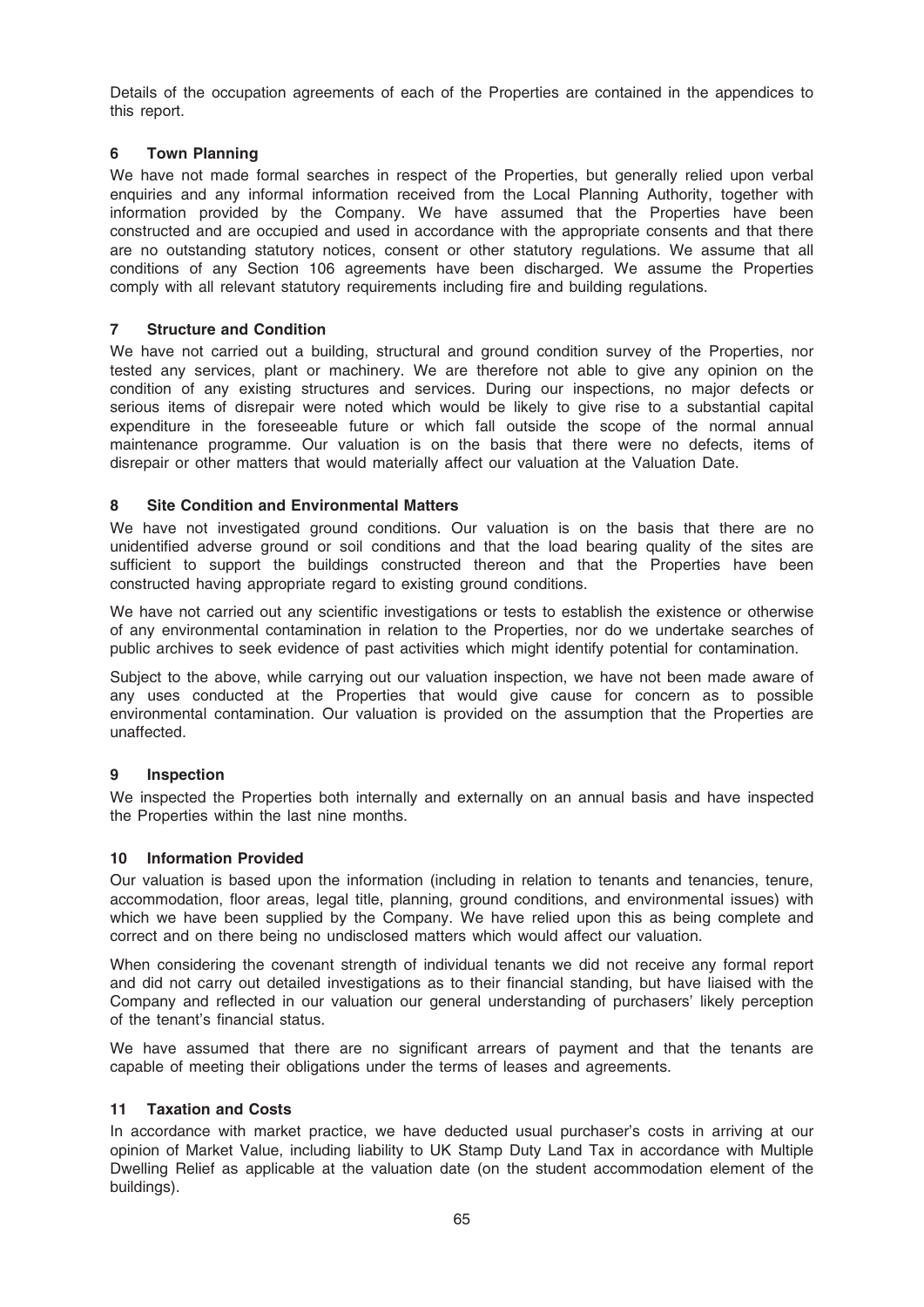No allowances were made for vendor's expenses of realisation or for any taxation liability arising from the sale of the Properties. Our valuations are exclusive of any VAT that may be chargeable. The Properties have been valued disregarding any mortgages or other charges.

## 12 Valuation of the Properties as at 31 March 2016

#### Valuation Methodology

The Market Value for the Properties have been calculated by adopting the gross Market Rent and capitalising the net income having deducted our estimate of operating costs, voids and estimated purchaser's costs.

## Market Value

We are of the opinion that the aggregate Market Value of the freehold and leasehold interests in the Properties subject to their existing occupational agreements as at the Valuation Date is:

## £420,315,000

## (Four Hundred and Twenty Million, Three Hundred and Fifteen Thousand Pounds)

| Freehold       | Long Leasehold * | <b>Short Leasehold **</b> |
|----------------|------------------|---------------------------|
| £199,135,000   | £174.570.000     | £0.                       |
| (4 properties) | (2 properties)   | (0 properties)            |

\* more than 80 years unexpired

\*\* less than 80 years unexpired

Where valuation of assets is required for financial reporting purposes of an entity preparing financial statements in accordance with International Financial Reporting Standards (IFRS) the required basis of value is Fair Value, at the measurement date, in accordance with IFRS13 Fair value measurement issued by the International Accounting Standards Board. You have informed us that the financial statements of the Company will be prepared under IFRS. In our opinion the valuation of the Properties on the Fair Value basis (as defined in Section 3 of this report), at the same date, would not result in any difference to the value stated above on the Market Value basis.

As at 30 June 2015 the Group had total property assets of £177.2 million. The equivalent figure, as set out in this report, is £420.3 million. The increase of £243.1 million principally consists of an increase of £219.4 million from acquisitions of new property since 30 June 2015 and an increase in value of the Group's property assets, of £23.7 million.

The above valuation was dated 31 March 2016 and we confirm that there has been no material change in the value of the Properties as at the date of this report.

The net initial yield based on the aggregate of the individual market values as stated herein equates to 5.19%.

#### 13 Key risks relating to the valuation

- Net income achievable is a variable dependent upon achieving estimated weekly market rents, the occupancy levels and operating costs.
- The student accommodation property sector is a growing specialised investment sector. The market remains characterised by limited transactional activity from which evidence of market levels or trends can be discerned. Accordingly, valuations in this sector rely to a greater extent upon professional judgment.
- Our valuation method involves a high degree of professional judgement. Our three key variables are net initial yields, rents/occupancy and facilities management costs. There are assumptions around each of these.
- The Properties derive their net income from lettings to students, whilst diversified in terms of numbers of individual lettings, are only secured for one year.
- The owner retains liability for operational costs which if in excess of assumed amounts could adversely affect net income receivable. The Properties will need active on-going management.
- Current and proposed new developments added to supply may impact rental growth.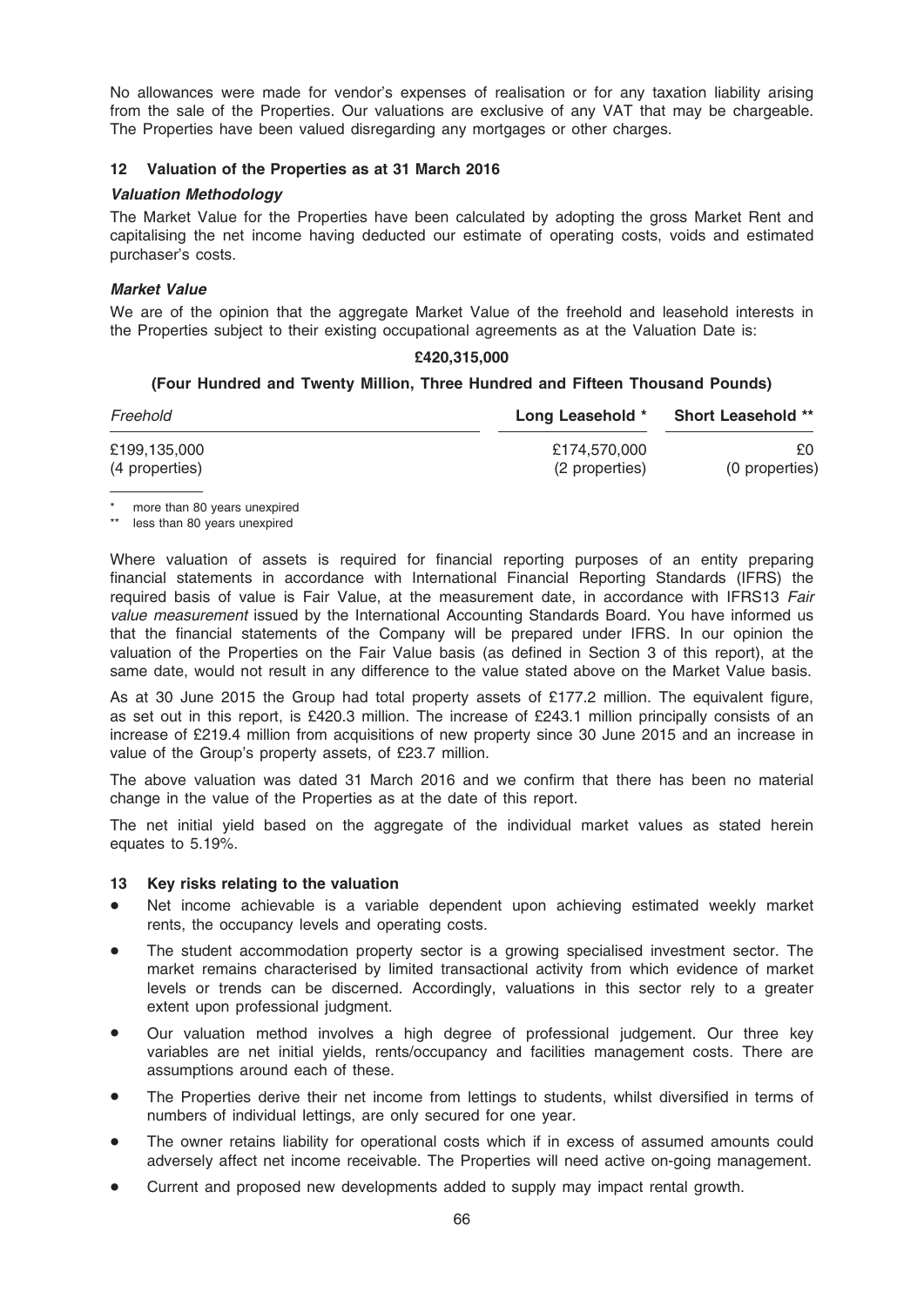The market can be impacted by changes to Government policy and funding to Higher **Education** 

## 14 Disclosure

We confirm that Knight Frank LLP is appointed by the Company and Stifel Nicolaus Europe Limited as External Valuer, as defined in the RICS Valuation Standards as being ''a valuer who, together with any associates, has no material links with the client, an agent acting on behalf of the client, or the subject of the assignment''.

We further confirm that, in relation to Knight Frank LLP's preceding financial year, the proportion of the total fees paid by the Company to the total fee income of Knight Frank LLP was less than 5%. We recognise and support the RICS Rules of Conduct and have established procedures for identifying conflicts of interest.

We disclose that Knight Frank LLP has previously provided valuation advice to the lenders who provided development finance for the Properties. We do not consider that any conflict of interest arises for us in preparing this Valuation Report, and the Company has confirmed to us that it also considers this to be the case.

We confirm that we do not have any material interest in the Company or the Properties.

#### 15 Responsibility

This Valuation Report has been prepared for inclusion in the Prospectus and may not be reproduced or used in connection with any other purpose without our prior consent.

Save for any responsibility arising under Prospectus Rule 5.5.3R(2)(f) to any person as and to the extent there provided, to the fullest extent permitted by law we do not assume any responsibility and will not accept any liability to any other person for any loss suffered by any such person as a result of, arising out of, or in accordance with this Valuation Report or our statement, required by and given solely for the purposes of complying with Annex I item 23.1 of the Prospectus Directive Regulation, consenting to its inclusion in the Prospectus.

For the purpose of Prospectus Rule 5.5.3R(2)(f), we accept responsibility for the information within this Valuation Report and declare that we have taken all reasonable care to ensure that the information contained in this Valuation Report is, to the best of our knowledge, in accordance with the facts and contains no omission likely to affect its import. This declaration is included in the Prospectus in compliance with Annex I item 1.2 of the Prospectus Directive Regulation.

Yours faithfully

Neil Armstrong MRICS James Woolley MRICS

Partner, Student Property **Associate, Student Property** For and on behalf of Knight Frank LLP For and on behalf of Knight Frank LLP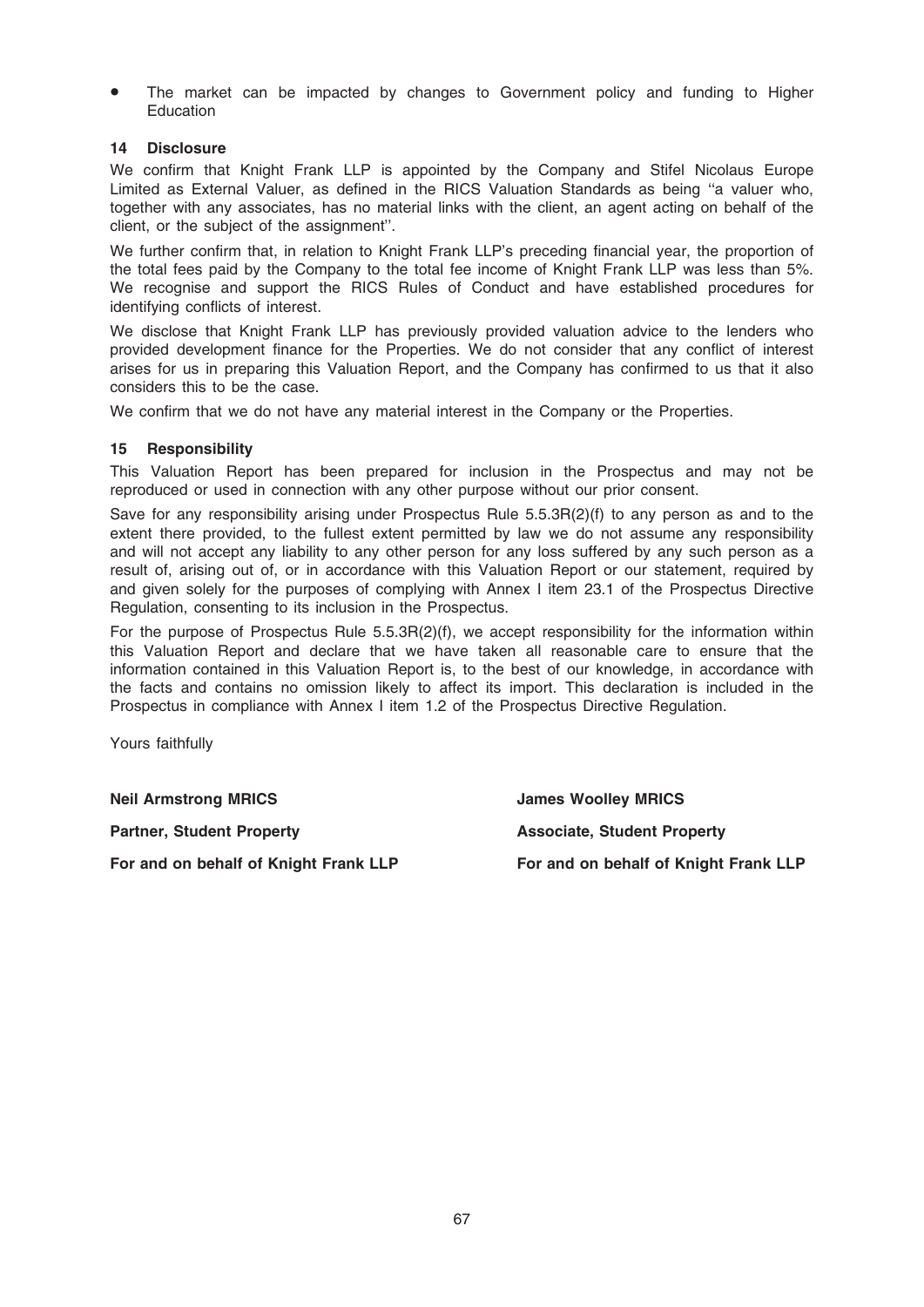| <b>The Properties</b>                          |                                                                                                                                                                                                                                                                                                                                                                                                                                                                                                                                                         |
|------------------------------------------------|---------------------------------------------------------------------------------------------------------------------------------------------------------------------------------------------------------------------------------------------------------------------------------------------------------------------------------------------------------------------------------------------------------------------------------------------------------------------------------------------------------------------------------------------------------|
| <b>Address</b>                                 | Scape Shoreditch, Corsham Street, London N1 6DP ("Scape<br>Shoreditch")                                                                                                                                                                                                                                                                                                                                                                                                                                                                                 |
| Location                                       | The property is located in the London Borough of Hackney, on the<br>southern side of Shoreditch. To the north west of the site is iQ Shoreditch;<br>to the west is a Premier Inn and to the east is Hoxton Square.                                                                                                                                                                                                                                                                                                                                      |
|                                                | In terms of the property's location in relation to higher education<br>institutions within London, it is located in close proximity to City<br>University London, located west of the site. London Metropolitan<br>University and Cass Business School all have campuses nearby.                                                                                                                                                                                                                                                                        |
|                                                | In terms of the property's location in relation to commercial uses, it would<br>be considered a good secondary location close to Old Street roundabout<br>although the building lacks prominence. The planning permission allows<br>for A1 and A3 uses although, in our opinion, this would be considered a<br>secondary location due to a lack of prominence and a lack of footfall past<br>the property.                                                                                                                                              |
| <b>Description and</b><br><b>Accommodation</b> | The property comprises a brand new student accommodation scheme<br>totalling 541 studio bedrooms along with circa 50,000 sq ft of commercial<br>accommodation at ground and first floor levels. The property is arranged<br>over basement, ground and up to nine upper floors. Practical completion<br>was gained on 6 August 2015 in time for the start of the 2015/16 academic<br>year.                                                                                                                                                               |
| <b>Tenure</b>                                  | Leasehold - 150 years from 26 July 2013 at an initial rent of £300,000 per<br>annum. The rent is to be reviewed annually upwards only to RPI (all<br>items). We understand from Gowling WLG (UK) LLP that the initial rent<br>was subject to an RPI review on 26 July 2014 and that the rent was<br>increased to £307,929.51 per annum. We are unsure if the July 2015 rent<br>review has been actioned. We have estimated the ground rent as at the<br>July 2015 rent review to be £311,057 per annum.                                                 |
| <b>Tenancies</b>                               | We understand that the student accommodation is to be let under licences<br>to occupy under the Housing Act 1996. There is additional commercial<br>space which is subject to a lease with Corsham Tenant Limited with a<br>guarantee from WeWork Companies Inc. for a 15 year lease with no break<br>options at a rent of £54.50 per sq ft. There is a further small office area<br>which is to be let to Scape Student Living Limited for 15 years with no<br>break at a peppercorn rent. The property is fully let for the current<br>academic year. |
| <b>Valuation</b><br><b>Considerations</b>      | The site is well located to serve the campuses of London<br>Metropolitan University and City University London, all of which<br>are situated within close proximity. Other higher education<br>institutions in close proximity include Cass Business School, The<br>University of Law (London Moorgate), University of Liverpool in<br>London, City University London and University of the Arts London.                                                                                                                                                |
|                                                | The property is located in an area that is already established as a<br>student location with other schemes in close proximity including iQ<br>Shoreditch and Urbanest Hoxton.                                                                                                                                                                                                                                                                                                                                                                           |
|                                                | The investment market in student accommodation has seen a good<br>$\bullet$<br>volume of transactions which have demonstrated investor sentiment<br>in the sector.                                                                                                                                                                                                                                                                                                                                                                                      |
|                                                | London is a world-leading university city, with numerous higher<br>$\bullet$<br>education institutions, providing a strong supply of students.                                                                                                                                                                                                                                                                                                                                                                                                          |
|                                                | The property has excellent connectivity being within 5 minutes<br>$\bullet$<br>walking distance of Old Street Underground station and numerous<br>bus routes. Liverpool Street train rail and underground station is<br>approximately a 15 minute walk away.                                                                                                                                                                                                                                                                                            |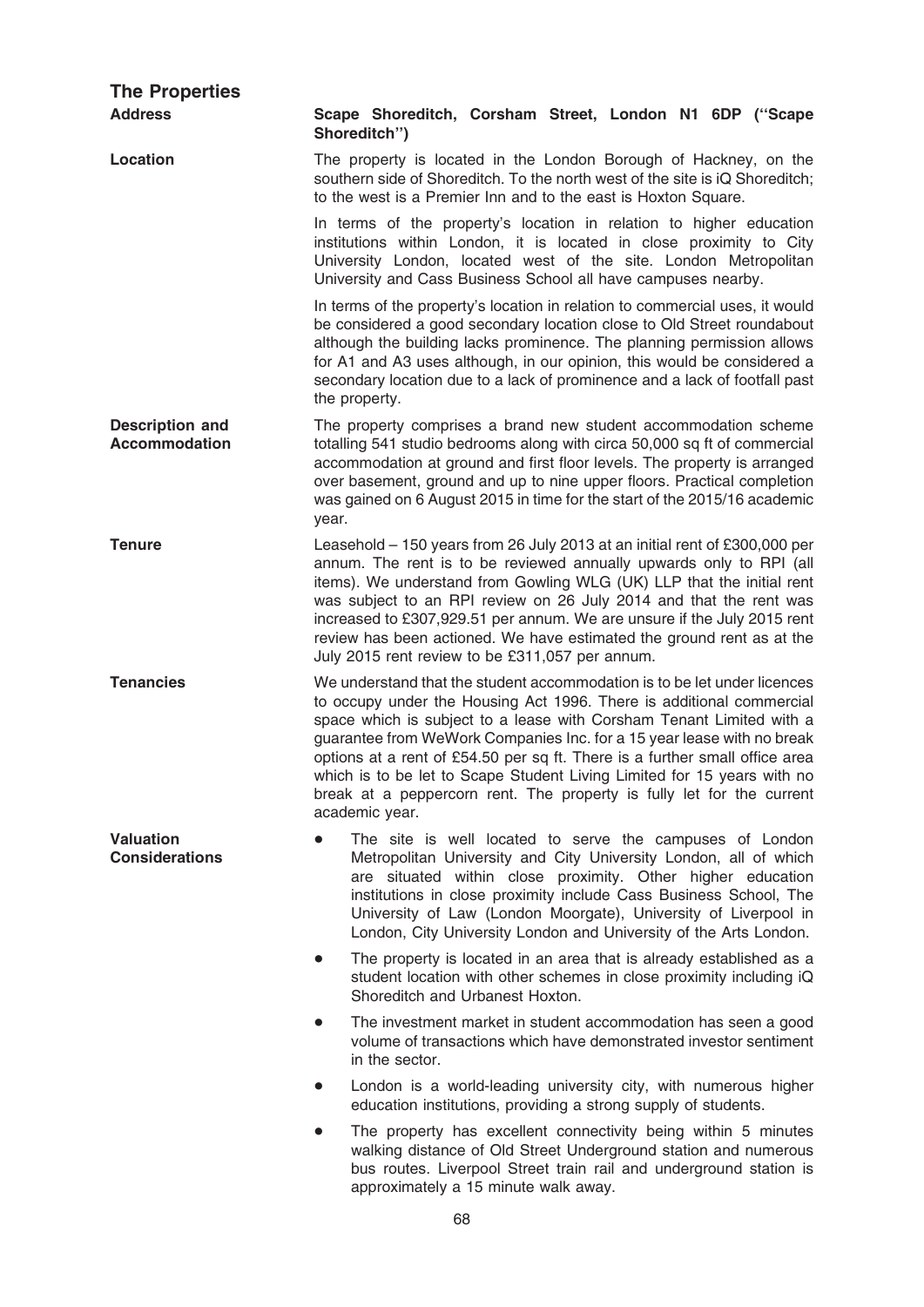- Given the location of the site it will appeal to full-time students studying at institutions across Central London.
- Whilst the standard studios are relatively small, the scheme offers high specification studio accommodation in addition to generous communal study and catering areas.
- The majority of the commercial accommodation is let to a newly formed company called Corsham Tenant Limited with a guarantee from its US based parent company, WeWork Companies Inc.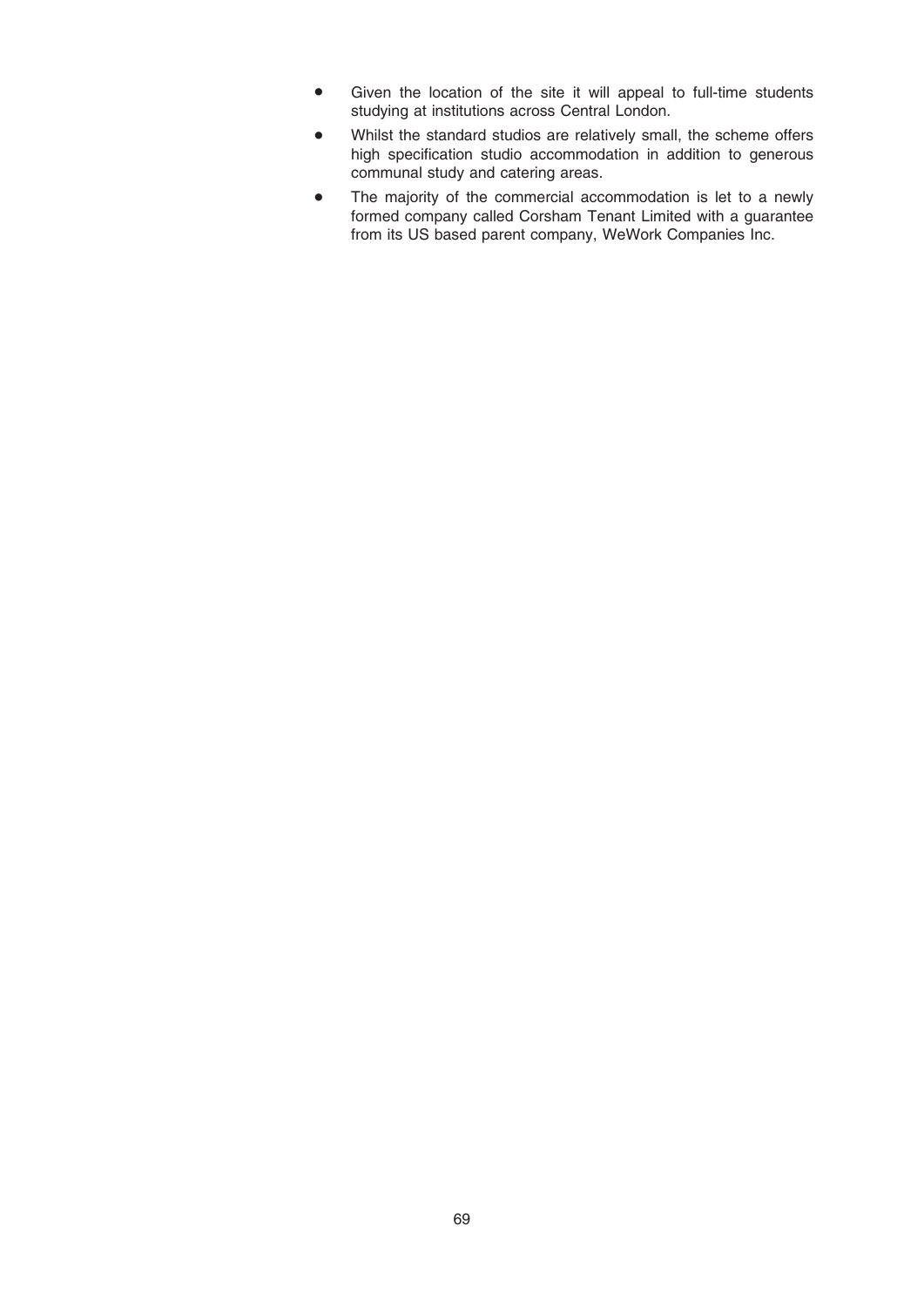| <b>Address</b>                                 | Scape East, 438 - 490 Mile End Road, London, E1 4PE                                                                                                                                                                                                                                                                                                                                                                                                                                                                                                                  |
|------------------------------------------------|----------------------------------------------------------------------------------------------------------------------------------------------------------------------------------------------------------------------------------------------------------------------------------------------------------------------------------------------------------------------------------------------------------------------------------------------------------------------------------------------------------------------------------------------------------------------|
| Location                                       | The property is located in the borough of Tower Hamlets, in the east of<br>London, on the southern side of Mile End Road. To the east and south<br>east of the site are residential properties (which form part of the Ocean<br>Estate); to the south a Council depot and to the west a multi-storey block<br>of student housing. In terms of the property's location in relation to higher<br>education institutions within London, it is located in close proximity to<br>Queen Mary University of London (Mile End campus) which is located<br>opposite the site. |
| <b>Description and</b><br><b>Accommodation</b> | The property was completed in June 2012 and comprises a purpose-built<br>student accommodation scheme of 588 studios together with an<br>education facility (19,758 sq ft NIA) and retail units (2,450 sq ft NIA)<br>arranged over ground and eight upper floors.                                                                                                                                                                                                                                                                                                    |
| <b>Tenure</b>                                  | Freehold                                                                                                                                                                                                                                                                                                                                                                                                                                                                                                                                                             |
| <b>Tenancies</b>                               | Of the 588 studios, 210 in respect of the 2015/16 academic year are<br>subject to a nominations agreement made between Mile End Road<br>Nominee (No.1) Limited and Mile End Road Nominee (No.2) Limited (the<br>"Owner") and Mile End Road 2 Limited ("INTO"). The agreement<br>commenced on 15 September 2012 and expires on 4 September 2025.<br>The remaining studios are let directly to students on short-term lease or<br>licence agreements of one year or less.                                                                                              |
|                                                | The teaching facility is currently let to Espalier Property Project 004<br>Limited on a full repairing and insuring lease at a current annual rent<br>£462,462 for a term of 30 years (rent from September 2015). The retail<br>units are both let on 10-year full repairing and insuring leases for an<br>annual rent of £37,657 per annum. The property is fully let for the current<br>academic year.                                                                                                                                                             |
| <b>Valuation</b><br><b>Considerations</b>      | London is a world-leading university city, with numerous higher<br>education institutions, providing a strong supply of students.                                                                                                                                                                                                                                                                                                                                                                                                                                    |
|                                                | The subject property is purpose built and provides attractive student<br>$\bullet$<br>accommodation in studios.                                                                                                                                                                                                                                                                                                                                                                                                                                                      |
|                                                | The property has excellent connectivity being within 5 minutes<br>$\bullet$<br>walking distance of Mile End Road Underground station and<br>numerous bus routes. The property is positioned opposite Queen<br>Mary University campus.                                                                                                                                                                                                                                                                                                                                |
|                                                | Given the location of the property it will appeal to full-time students<br>$\bullet$<br>studying at institutions across Central London and the London<br>Borough of Tower Hamlets.                                                                                                                                                                                                                                                                                                                                                                                   |
|                                                | The property offers high specification studio accommodation in<br>addition to generous communal study and catering areas.                                                                                                                                                                                                                                                                                                                                                                                                                                            |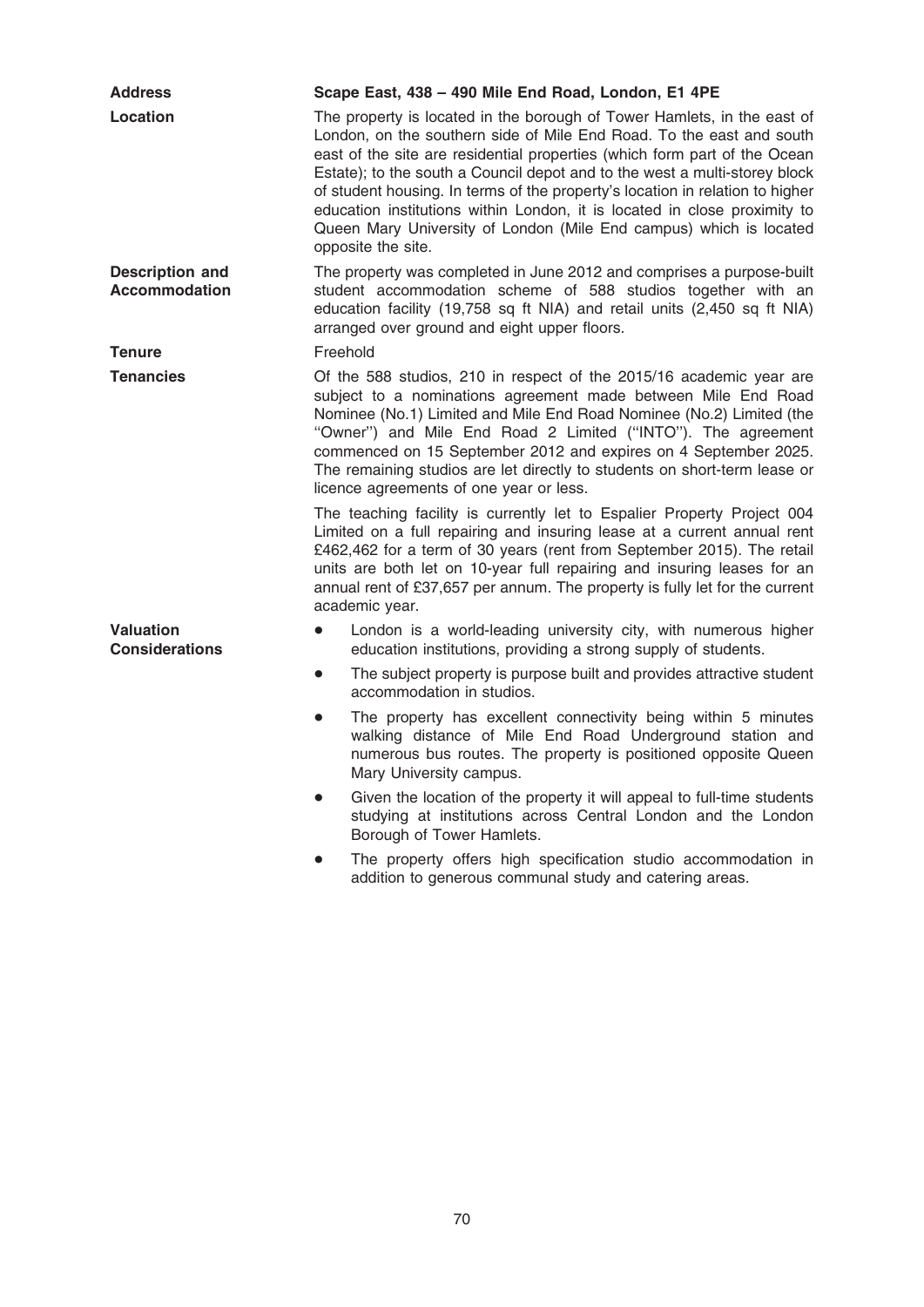| <b>Address</b>                                 | Scape Greenwich, Bear Point, 2 East Parkside, London, SE10 0FQ                                                                                                                                                                                                                                                                                                                              |
|------------------------------------------------|---------------------------------------------------------------------------------------------------------------------------------------------------------------------------------------------------------------------------------------------------------------------------------------------------------------------------------------------------------------------------------------------|
| Location                                       | The site is located at the southeast segment of the Greenwich Peninsular.<br>The Greenwich Peninsular is located within the pinnacle of land of North<br>Greenwich bounded by the River Thames. To the west is Blackwall<br>Tunnel Approach (A102) and to the east is the River Thames along which<br>runs the North Greenwich Pier.                                                        |
| <b>Description and</b><br><b>Accommodation</b> | The property comprises two blocks of nine storey purpose built student<br>accommodation totalling 280 bedrooms. The two blocks are joined by a<br>shared reception area with bike store and common room facilities. Phase<br>one, which completed in September 2013, comprises a total of 152<br>studios. Phase two, which completed in December 2013, comprises a<br>further 128 bedrooms. |
| <b>Tenure</b>                                  | Leasehold (250 years at a peppercorn rent).                                                                                                                                                                                                                                                                                                                                                 |
| <b>Tenancies</b>                               | There are 100 bedrooms that benefit from a nominations agreement to<br>Ravensbourne College for 15 years from September 2013 with full rental<br>guarantees. The rent is to be reviewed to effectively RPI $+$ 1% on an<br>annual basis.                                                                                                                                                    |
|                                                | The remaining 180 bedrooms are to be let on licences or fixed term<br>assured short hold tenancy agreements, under the Housing Act 1996. The<br>property is fully let for the current academic year.                                                                                                                                                                                        |
| <b>Valuation</b><br><b>Considerations</b>      | London is a world-leading university city, with numerous higher<br>education institutions, providing a strong supply of students.                                                                                                                                                                                                                                                           |
|                                                | The subject property is located in the London Borough of Greenwich<br>$\bullet$<br>which has a strong supply / demand imbalance.                                                                                                                                                                                                                                                            |
|                                                | Ravensbourne College are occupying 100 of the 152 bedrooms in<br>$\bullet$<br>Phase one under a nominations agreement for 15 years with rental<br>guarantees. The rent is to be reviewed annually to effectively RPI<br>plus $1\%$ .                                                                                                                                                        |
|                                                |                                                                                                                                                                                                                                                                                                                                                                                             |

• The remaining bedrooms are directly let to students.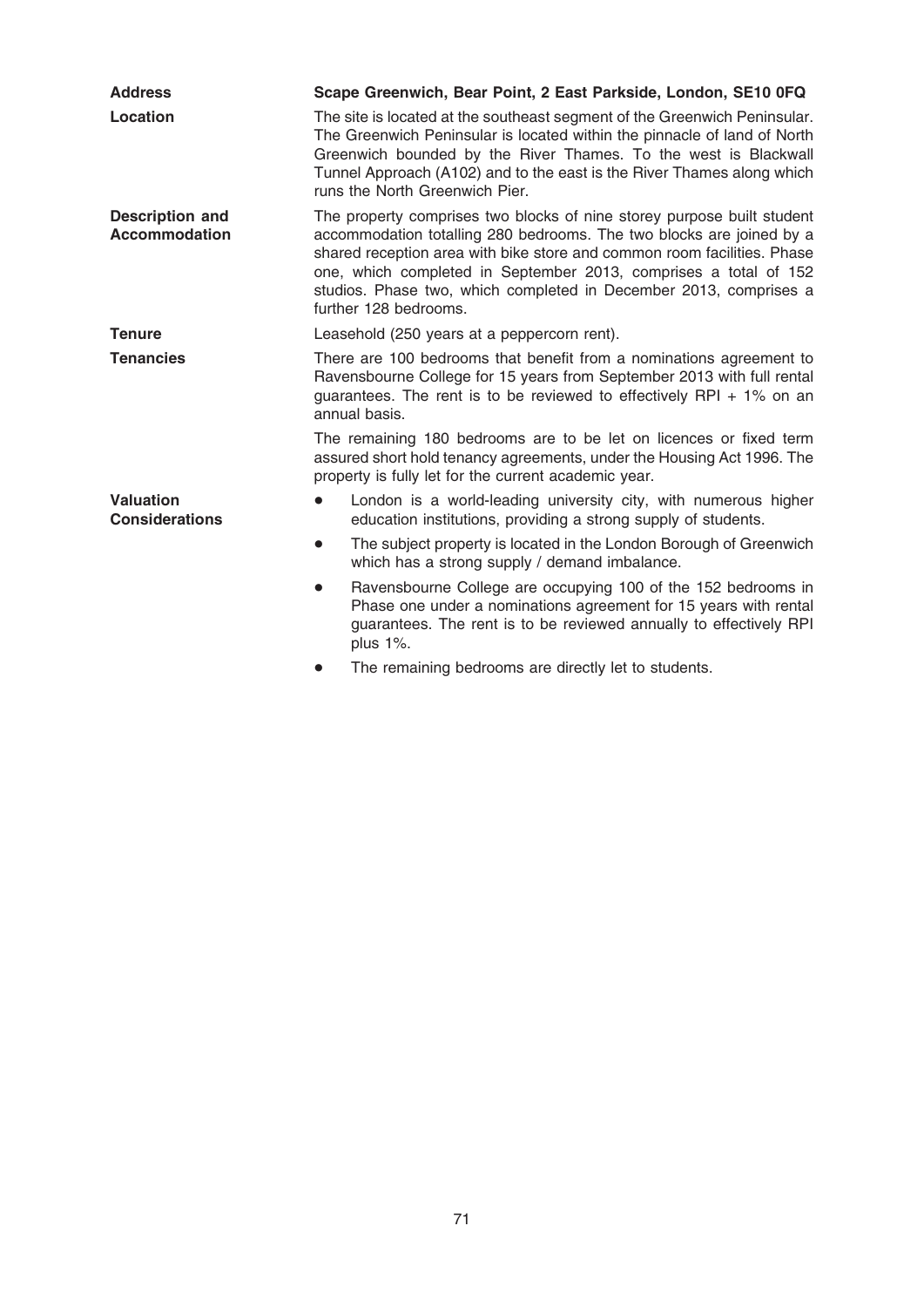| <b>Address</b>                                 | The Pad (Phase One and Two), 53-71 Egham Hill, Egham, TW20 0QE                                                                                                                                                                                                                                                                                                                                                |
|------------------------------------------------|---------------------------------------------------------------------------------------------------------------------------------------------------------------------------------------------------------------------------------------------------------------------------------------------------------------------------------------------------------------------------------------------------------------|
| Location                                       | The subject site is located on Egham Hill adjacent to The Royal Holloway<br>and Bedford College in Egham.                                                                                                                                                                                                                                                                                                     |
| <b>Description and</b><br><b>Accommodation</b> | The property comprises a purpose built student accommodation scheme<br>developed in two phases. Phase One totals 116 bedrooms in a mix of en<br>suite clusters and studio rooms, in three blocks arranged as a "U" and<br>Phase Two 104 bedrooms, all arranged as studios. Phase One of the<br>property opened in time for the 2013/14 academic year, and Phase Two in<br>time for the 2015/16 academic year. |
| <b>Tenure</b>                                  | Freehold                                                                                                                                                                                                                                                                                                                                                                                                      |
| <b>Tenancies</b>                               | We understand that the individual rooms are let to students on a fixed<br>term short-hold assured tenancy agreements, under the Housing Act<br>1996. The property is fully let for the current academic year.                                                                                                                                                                                                 |
| <b>Valuation</b><br><b>Considerations</b>      | The subject property is purpose built and opened in September<br>$\bullet$<br>2013.                                                                                                                                                                                                                                                                                                                           |
|                                                | The property provides attractive student accommodation in a mix of<br>$\bullet$<br>en-suite cluster flats and studios.                                                                                                                                                                                                                                                                                        |
|                                                | The property has been fully let since its first operational year.<br>$\bullet$                                                                                                                                                                                                                                                                                                                                |
|                                                | The property is well located adjacent to the Royal Holloway<br>$\bullet$<br>University of London campus.                                                                                                                                                                                                                                                                                                      |
|                                                | There is very strong demand in Egham for purpose built student<br>$\bullet$<br>accommodation. There are currently circa 8,550 full time students of<br>which 5,550 (65%) are unable to access university or private sector<br>purpose-built accommodation.                                                                                                                                                    |
|                                                | Egham is a good university town, with Royal Holloway University of<br>$\bullet$<br>London ranking in the Top 30 in the Times Higher Education World<br>University Rankings category of 'International Outlook', providing a<br>strong supply of students but is a small market in terms of total size.                                                                                                        |
|                                                | Although there is currently an absence of competitive schemes and<br>$\bullet$<br>good underlying residential values, there remains the risk of<br>competitor incursion which could affect the future letting rental<br>growth prospects.                                                                                                                                                                     |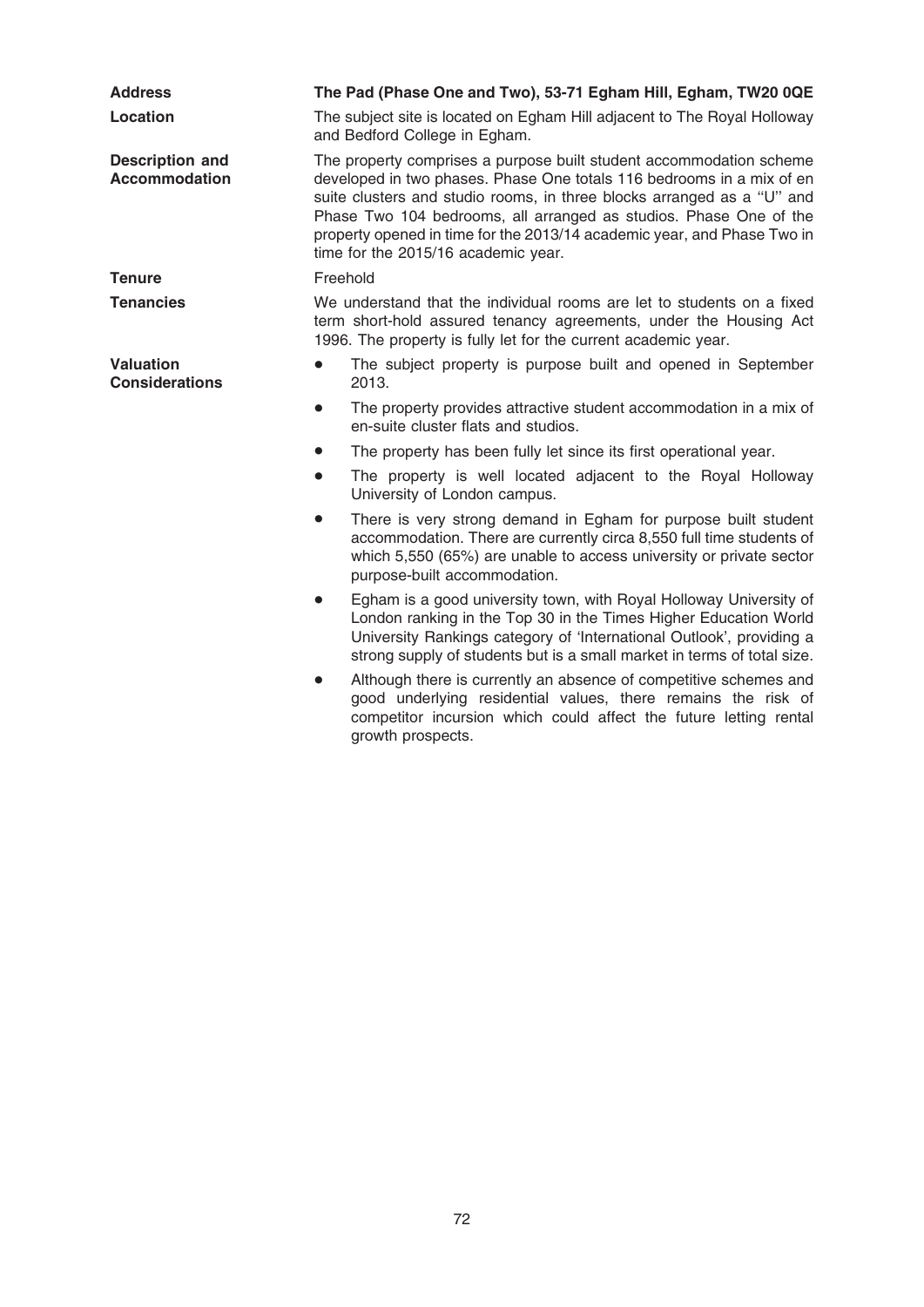| <b>Address</b>                                 | Scape Surrey, 1 Kernal Court, Walnut Tree Close, Guildford, Surrey,<br><b>GU1 4UD</b>                                                                                                                                                                                                                                                                    |
|------------------------------------------------|----------------------------------------------------------------------------------------------------------------------------------------------------------------------------------------------------------------------------------------------------------------------------------------------------------------------------------------------------------|
| <b>Location</b>                                | The property is located on the corner of Kernal Court and Walnut Tree<br>Close in Guildford to the east of the University of Surrey. Walnut Tree<br>Close runs parallel to the River Wey and is situated adjacent to the North<br>Downs Railway Line. To the north of the property via Woodbridge<br>Meadows is the A3 connecting London and Portsmouth. |
| <b>Description and</b><br><b>Accommodation</b> | The property is a purpose built student accommodation scheme new for<br>the 2015/16 academic year. It comprises 141 bedrooms over ground to<br>fourth floor in a mix of studio and en suite clusters.                                                                                                                                                    |
| <b>Tenure</b>                                  | Freehold                                                                                                                                                                                                                                                                                                                                                 |
| <b>Tenancies</b>                               | We understand that all rooms are let on fixed term assured short hold<br>tenancy agreements under the Housing Act 1996. The property is fully let<br>for the current academic year.                                                                                                                                                                      |
| <b>Valuation</b><br><b>Considerations</b>      | The University of Surrey, located in Guildford, is a strong University<br>ranked 11th in the Times Good University Guide 2015, and provides<br>11,525 full time students.                                                                                                                                                                                |
|                                                | The University of Surrey has a high percentage of postgraduates<br>$\bullet$<br>and most significantly international students at 34.8% nearly 10%<br>higher than the national average. These specific groups have<br>experienced strong growth since the last decade.                                                                                    |
|                                                | The subject property provides a high specification student<br>$\bullet$<br>accommodation scheme in close proximity to the University.                                                                                                                                                                                                                    |
|                                                | The key characteristics that typify the Guildford student<br>$\bullet$<br>accommodation market are that there is an acute under supply<br>and limited prospects for a swift rebalancing of the market.                                                                                                                                                   |
|                                                | There is a strong demand in Guildford for purpose built student<br>$\bullet$<br>accommodation. There are currently c.12,000 full time students in<br>Guildford of which 6,893 (57.4%) are unable to access purpose built<br>accommodation.                                                                                                               |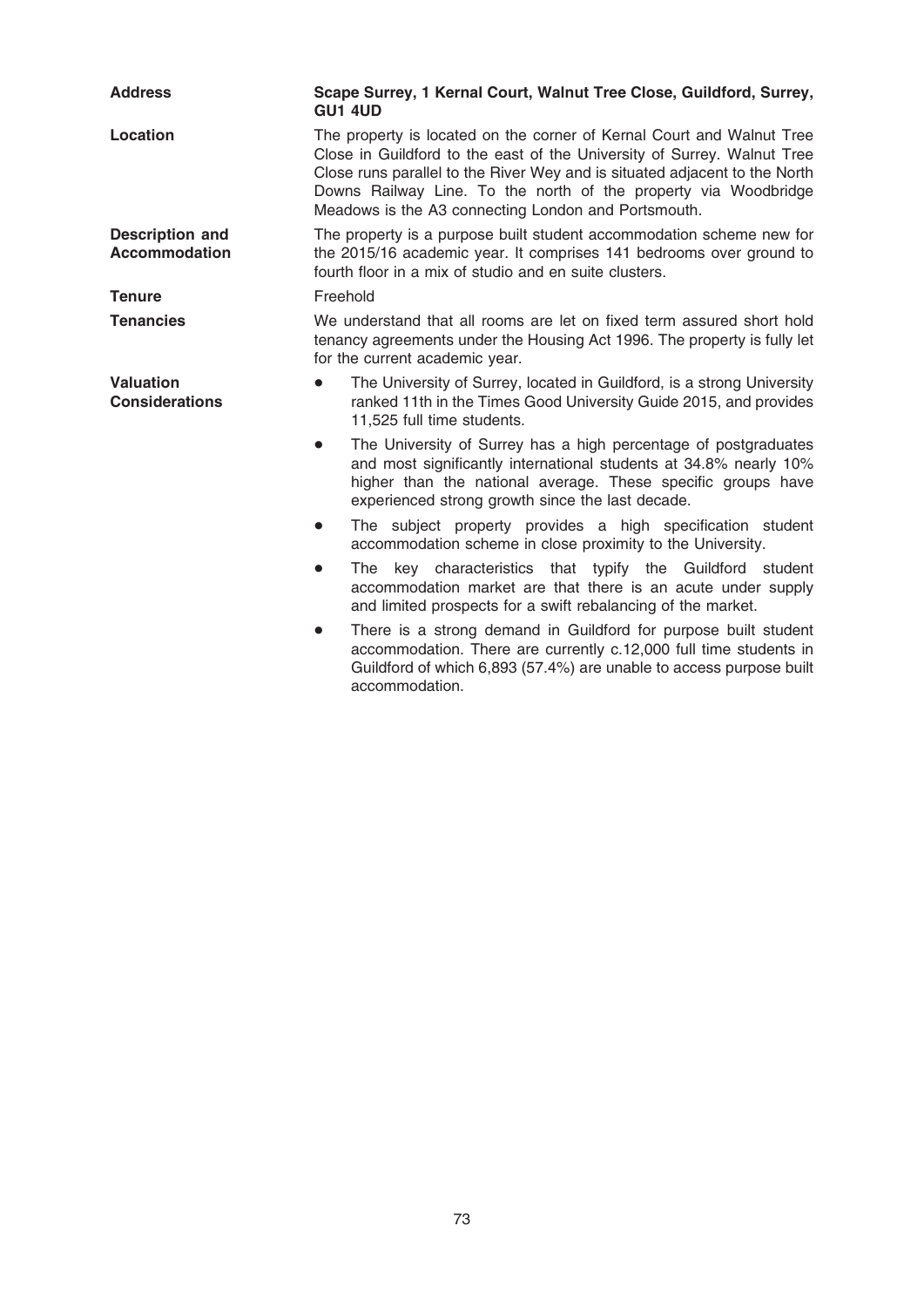| <b>Address</b>                                 | Water Lane Apartments, Temple Street, Bristol, BS1 6HS                                                                                                                                                                                                                                                                         |
|------------------------------------------------|--------------------------------------------------------------------------------------------------------------------------------------------------------------------------------------------------------------------------------------------------------------------------------------------------------------------------------|
| Location                                       | The subject property is situated on Water Lane in Bristol City Centre. It<br>lies just off Temple Way which is a main section of the inner city ring road,<br>connecting Cabot Circus shopping centre to Bristol Temple Meads rail<br>station. The University of Bristol main campus is 1.5km (0.8 mile) to the<br>north west. |
| <b>Description and</b><br><b>Accommodation</b> | The subject property comprises 153 studio bed spaces in a converted<br>office building. The scheme was new for September 2015 and has been<br>finished to a good specification and offers a high level of communal<br>space.                                                                                                   |
| <b>Tenure</b>                                  | Freehold.                                                                                                                                                                                                                                                                                                                      |
| <b>Tenancies</b>                               | We understand that the property is fully let. We understand that all<br>occupied rooms are let on fixed term assured short hold tenancy<br>agreements under the Housing Act 1996. We understand that the<br>property benefits from an open C3 consent and as such nine of the rooms<br>are let to non-students                 |
| <b>Valuation</b><br><b>Considerations</b>      | The property is well connected, being close to a main traffic artery, a<br>$\bullet$<br>national rail station, and the city centre. It is also in close proximity to<br>the city centre and the University of Bristol, though the property is<br>not located within a traditional student area in Bristol.                     |
|                                                | Student numbers at universities in Bristol have risen steadily in the<br>$\bullet$<br>last decade.                                                                                                                                                                                                                             |
|                                                | The specification of the scheme could be regarded as good in<br>$\bullet$<br>relation to competing schemes in Bristol.                                                                                                                                                                                                         |
|                                                | The advertised rents for 2016/17, if achieved, will show rental growth<br>$\bullet$<br>of $6\%$ .                                                                                                                                                                                                                              |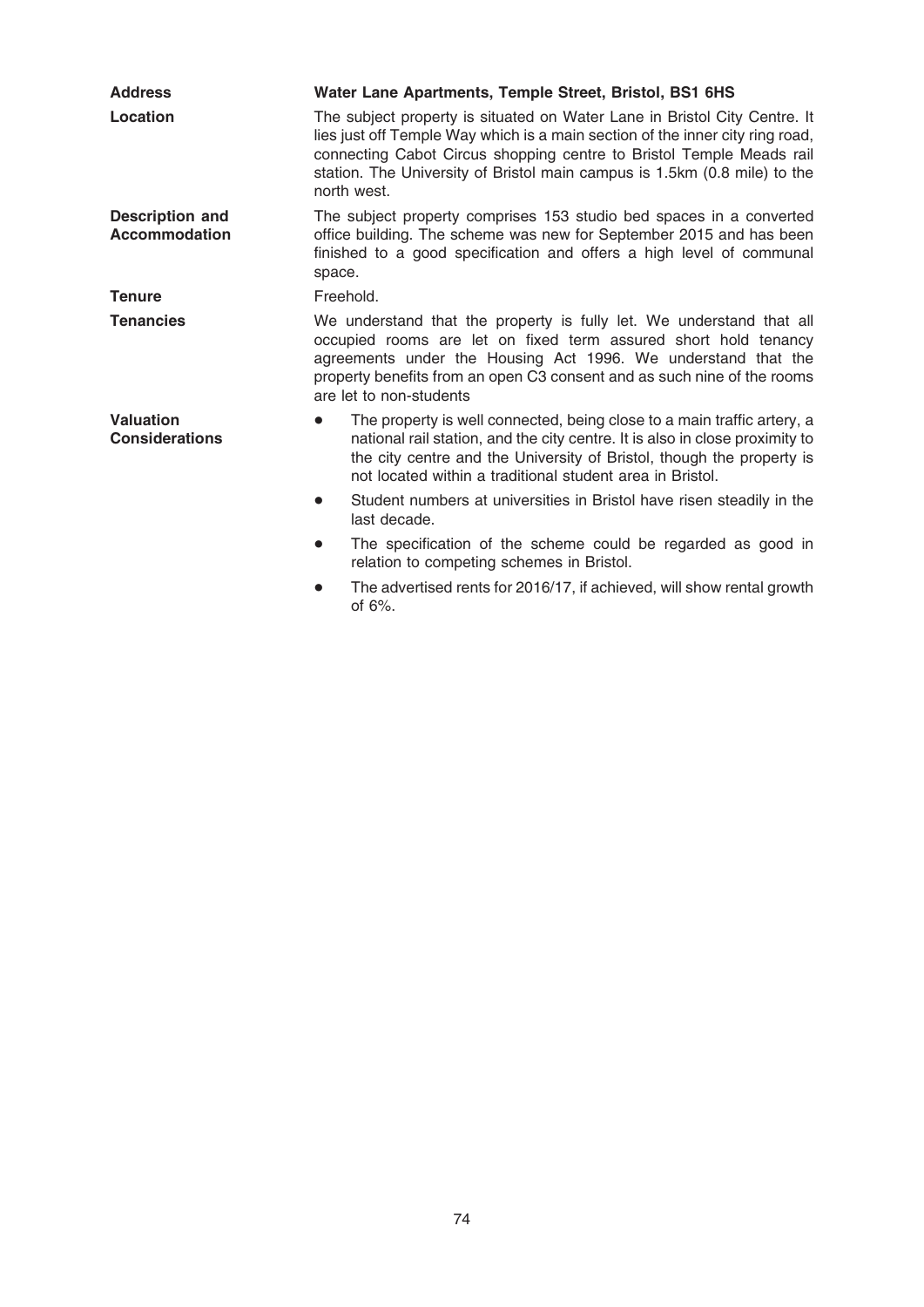# PART 6

# UK REIT STATUS AND TAXATION

The information below, which is of a general nature and which relates only to the United Kingdom, is applicable to the Company and to persons who are resident in the United Kingdom (except where indicated) and who hold Shares as an investment. It is based on existing law and practice and is subject to subsequent changes therein. Any change in the Company's tax status or in taxation legislation in the United Kingdom or any other tax jurisdiction affecting Shareholders or investors could affect the value of the investments held by the Company or affect the Company's ability to achieve its investment objective or alter the post-tax returns to Shareholders.

If you are in any doubt as to your tax position, you should consult your own professional adviser without delay.

## 1 TAXATION OF THE COMPANY AND GROUP

#### 1.1 REIT Status

On the basis that the Group continues to meet the conditions for the Group to remain a REIT in relation to an accounting period, the Group will be exempt from UK corporation tax on profits of the Property Rental Business and gains on disposals of properties used for the purposes of the Property Rental Business in that accounting period. However, UK corporation tax will still be payable in respect of income and gains from any Residual Business of the Group.

#### 2 UNITED KINGDOM TAX TREATMENT OF SHAREHOLDERS UNDER REIT STATUS

#### 2.1 Introduction

The following paragraphs are intended as a general guide only and are based on the Company's understanding of current UK tax law and HMRC practice, each of which is subject to change, possibly with retrospective effect. They do not constitute advice.

The following paragraphs relate only to certain limited aspects of the United Kingdom taxation treatment of PIDs and Non-PID Dividends paid by the Company on the Shares, and to disposals of Shares. Except where otherwise indicated, they apply only to Shareholders who are resident for tax purposes solely in the United Kingdom. They apply only to Shareholders who are the absolute beneficial owners of both their Shares and who hold their Shares as investments. They do not apply to Substantial Shareholders. They do not apply to certain categories of Shareholders, such as dealers in securities or distributions, persons who have or are deemed to have acquired their Shares by reason of their or another's employment, persons who hold their Shares as part of hedging or conversion transactions, or persons who hold their Shares in connection with a UK branch, agency or permanent establishment.

Shareholders who are in any doubt about their tax position, or who are subject to tax in a jurisdiction other than the United Kingdom, should consult their own appropriate independent professional adviser without delay.

#### 2.2 UK taxation of Non-PID Dividends

#### (a) Individual Shareholders

A Shareholder who is an individual resident for tax purposes in the UK and who receives a Non-PID Dividend from the Company will be entitled to a new dividend allowance in the form of a 0 per cent. tax rate on the first £5,000 of dividend income per year. UK resident individual Shareholders will pay tax on any dividends received over the £5,000 allowance at the following rates: 7.5 per cent. on dividend income within the basic rate band, 32.5 per cent. on dividend income within the higher rate band and 38.1 per cent. on dividend income within the additional rate band.

#### (b) Corporate Shareholders

A Shareholder within the charge to UK corporation tax which is a "small company" (for the purposes of UK taxation of dividends) will not generally be subject to tax on Non-PID Dividends from the Company, provided certain conditions are met.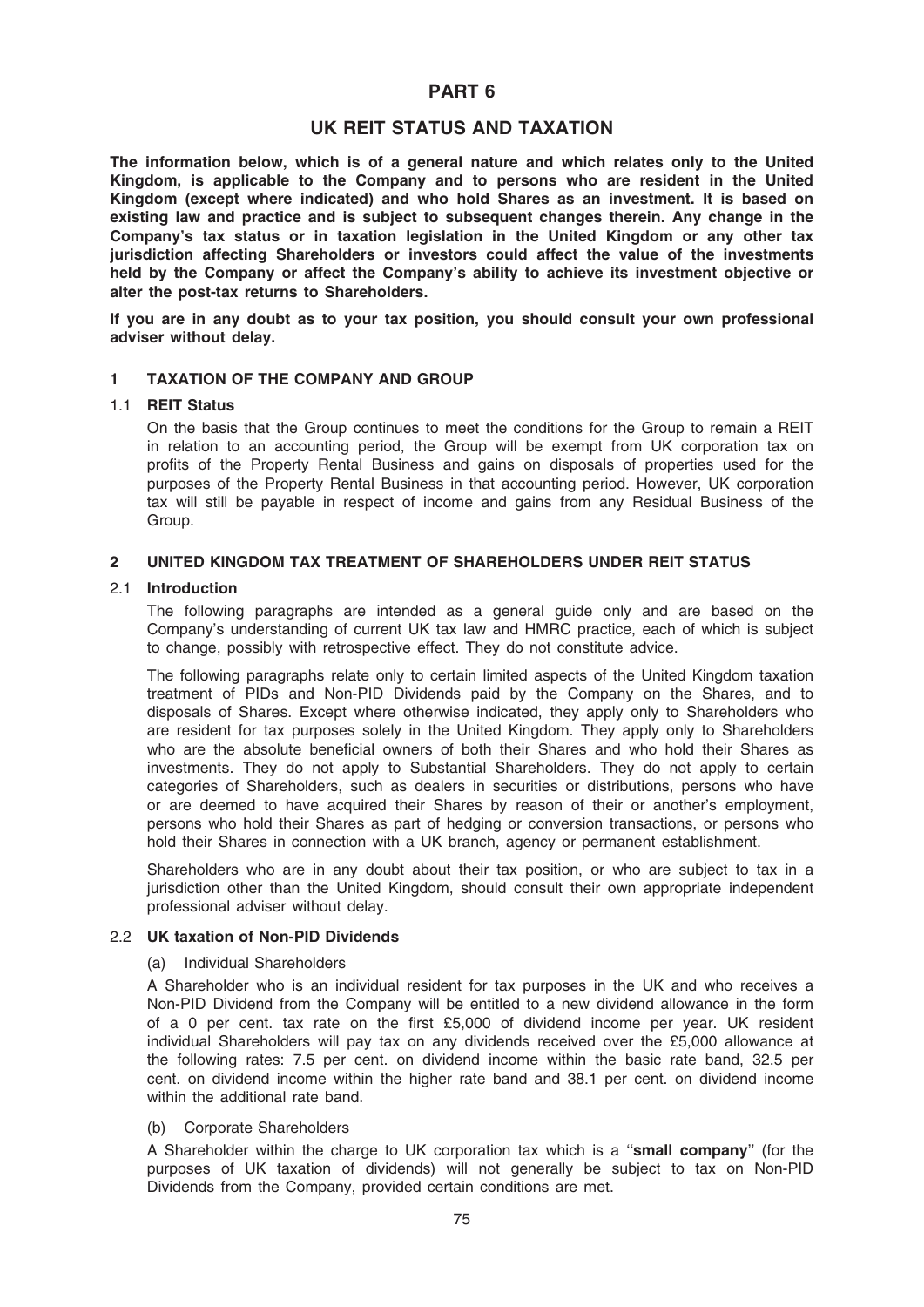Other Shareholders within the charge to UK corporation tax will not be subject to tax on Non-PID Dividends from the Company so long as they fall within an exempt class and do not fall within certain specified anti-avoidance provisions. Examples of dividends that are within an exempt class are dividends paid on "non-redeemable ordinary shares" for UK tax purposes and dividends in respect of portfolio holdings, where the recipient owns less than 10 per cent. of the issued share capital of the payer (or any class of that share capital).

#### 2.3 UK taxation of PIDs

#### (a) UK taxation of individual Shareholders

Subject to certain exceptions, a PID will generally be treated in the hands of Shareholders who are individuals as the profit of a single UK property business (as defined in Section 264 of the Income Tax (Trading and Other Income) Act 2005). A PID is, together with any property income distribution from any other company to which Part 12 of the CTA 2010 applies, treated as a separate UK property business from any other UK property business (a "different UK property business") carried on by the relevant Shareholder. This means that surplus expenses from a Shareholder's different UK property business cannot be offset against a PID as part of a single calculation of the profits of the Shareholder's UK property business.

Please see also paragraph 2.3(d) (Withholding tax) below.

#### (b) UK taxation of corporate Shareholders

Subiect to certain exceptions, a PID will generally be treated in the hands of Shareholders who are within the charge to UK corporation tax as profit of a UK property business (as defined in Section 205 of the Corporation Tax Act 2009). This means that, subject to the availability of any exemptions or reliefs, such Shareholders should be liable to UK corporation tax on income on the entire amount of their PID. A PID is, together with any property income distribution from any other company to which Part 12 of the CTA 2010 applies, treated as a different UK property business carried on by the relevant Shareholder. This means that any surplus expenses from a Shareholder's different UK property business cannot be off-set against a PID as part of a single calculation of the Shareholder's UK property profits.

Please see also paragraph 2.3(d) (Withholding tax) below.

(c) UK taxation of Shareholders who are not resident for tax purposes in the UK

Where a Shareholder who is resident outside the UK receives a PID, the PID will generally be chargeable to UK income tax as profit of a UK property business and this tax will generally be collected by way of a withholding by the Company.

Please see also paragraph 2.3(d) (Withholding tax) below.

(d) Withholding tax

#### **General**

Subject to certain exceptions summarised below, the Company is required to withhold UK income tax at source at the basic rate (currently 20 per cent.) from its PIDs. The Company will provide Shareholders with a certificate setting out the amount of tax withheld.

#### Shareholders solely resident in the UK

Where UK income tax has been withheld at source, Shareholders who are individuals may, depending on their circumstances, either be liable to further tax on their PID at their applicable marginal rate, or be entitled to claim repayment of some or all of the tax withheld on their PID. Shareholders who are companies may, depending upon their circumstances, be liable to pay UK corporation tax on their PID but they should note that, where income tax is (exceptionally) withheld at source, the tax withheld can be set against the Shareholder's liability to UK corporation tax in the accounting period in which the PID is received.

#### Shareholders who are not resident for tax purposes in the UK

It is not possible for a Shareholder to make a claim under a relevant double taxation treaty with the UK for a PID to be paid by the Company gross or at a reduced rate. However, the Shareholder may be able to claim repayment from HMRC of any part of the tax withheld from a PID, depending on the existence and terms of any such double taxation treaty between the UK and the country in which the Shareholder is resident for tax purposes.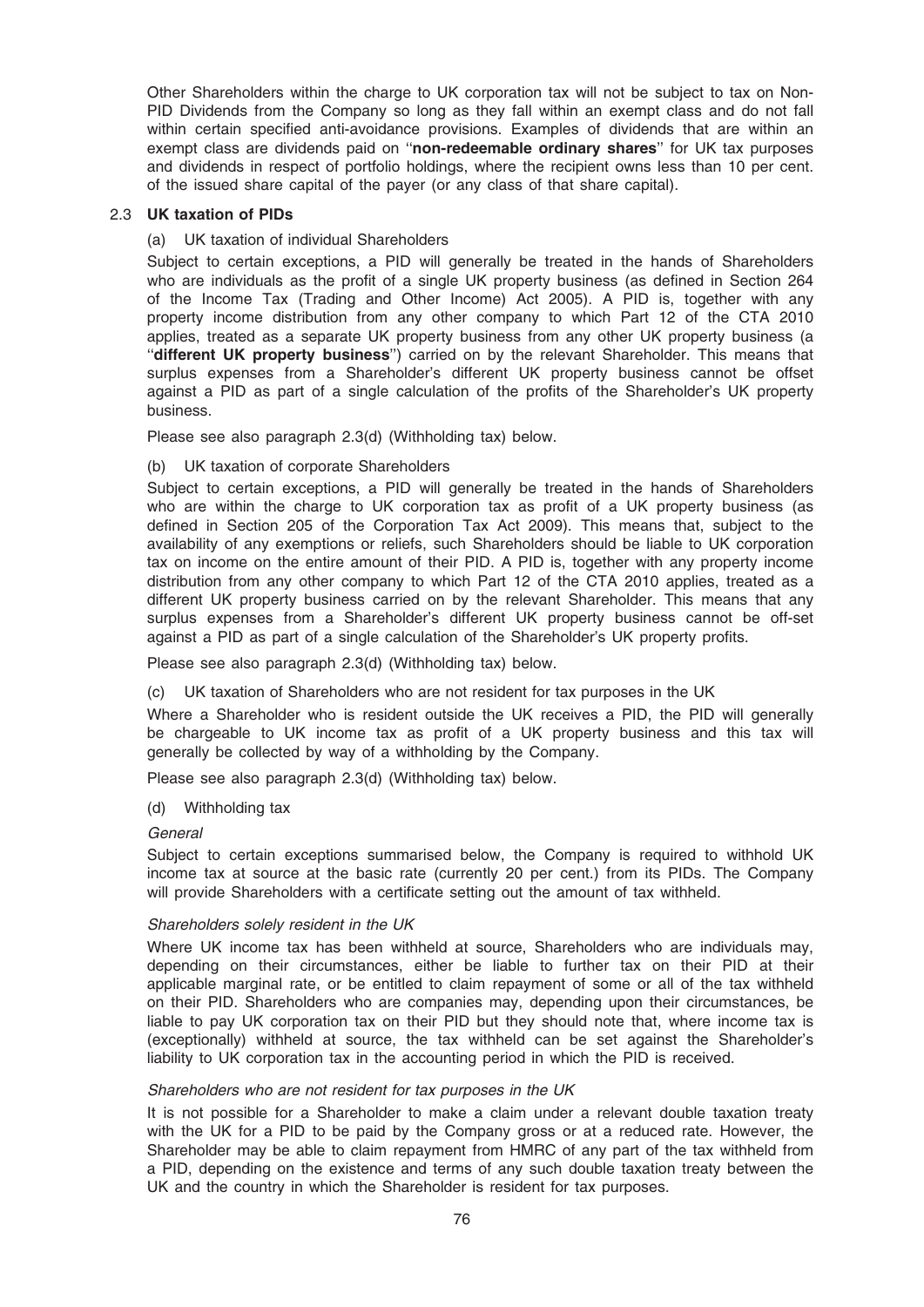#### Exceptions to requirement to withhold income tax

Shareholders should note that in certain circumstances the Company may not be obliged to withhold UK income tax at source from a PID. These include where the Company reasonably believes that the person beneficially entitled to the PID is a company resident for tax purposes in the UK, a charity, or a body mentioned in Section 468 of the CTA 2010 which is allowed the same exemption from tax as a charity. They also include where the Company reasonably believes that the PID is paid to the scheme administrator of a registered pension scheme, or the sub-scheme administrator of certain pension sub-schemes or the account manager of an ISA, provided the Company reasonably believes that the PID will be applied for the purposes of the relevant scheme or account.

The Company will also not be required to withhold income tax at source from a PID where the Company reasonably believes that the body beneficially entitled to the PID is a partnership each member of which is a body described in the paragraph above.

In order to pay a PID without withholding tax, the Company will need to be satisfied that the Shareholder concerned is entitled to such treatment. For that purpose the Company will require such Shareholders to submit a valid claim form.

## 2.4 UK taxation of chargeable gains

Individual Shareholders who are resident in the UK for tax purposes will generally be subject to UK capital gains tax in respect of any gain arising on a disposal of their Shares.

Assuming that the Finance Bill 2016 is enacted in the form ordered to be printed on 22 March 2016, from 6 April 2016, for individual UK Shareholders, capital gains tax at the rate of 10 per cent. (for basic rate taxpayers) or 20 per cent. (for higher or additional rate taxpayers) will be payable on any gain. Individuals may benefit from certain reliefs and allowances (including an annual exemption, which exempts the first £11,100 (tax year 2015/16) of gains from tax) depending on their circumstances. The annual exempt amount is expected to remain at £11,100 for individuals for the tax year 2016/17.

Shareholders who are individuals and who are temporarily non-resident in the UK may, under anti-avoidance legislation, still be liable to UK tax on any capital gain realised (subject to any available exemption or relief).

Corporate Shareholders who are resident in the UK for tax purposes will generally be subject to UK corporation tax on chargeable gains arising on a disposal of their Shares. The indexation allowance may reduce the amount of chargeable gain that is subject to UK corporation tax but may not create or increase any allowable loss.

#### 2.5 UK stamp duty and SDRT

The following comments are intended as a guide to the general stamp duty and stamp duty reserve tax position and do not relate to persons such as market makers, brokers, dealers, intermediaries and persons connected with voluntary arrangements or clearance to whom special rules apply.

No UK stamp duty, or stamp duty reserve tax, will be payable on the issue, allotment and registration of the Shares.

Transfers on sale of Shares will generally be subject to UK stamp duty at the rate of 0.5 per cent. of the consideration given for the transfer. The purchaser normally pays the stamp duty.

An agreement to transfer Shares will normally give rise to a charge to SDRT at the rate of 0.5 per cent. of the amount or value of the consideration payable for the transfer. If a duly stamped transfer in respect of the agreement is produced within six years of the date on which the agreement is made (or, if the agreement is conditional, the date on which the agreement becomes unconditional) any SDRT paid is repayable, generally with interest, and otherwise the SDRT charge is cancelled. SDRT is, in general, payable by the purchaser.

Paperless transfers of Shares within the CREST system will generally be liable to SDRT, rather than stamp duty, at the rate of 0.5 per cent, of the amount or value of the consideration payable. CREST is obliged to collect SDRT on relevant transactions settled within the CREST system. Deposits of Shares into CREST will not generally be subject to SDRT, unless the transfer into CREST is itself for consideration.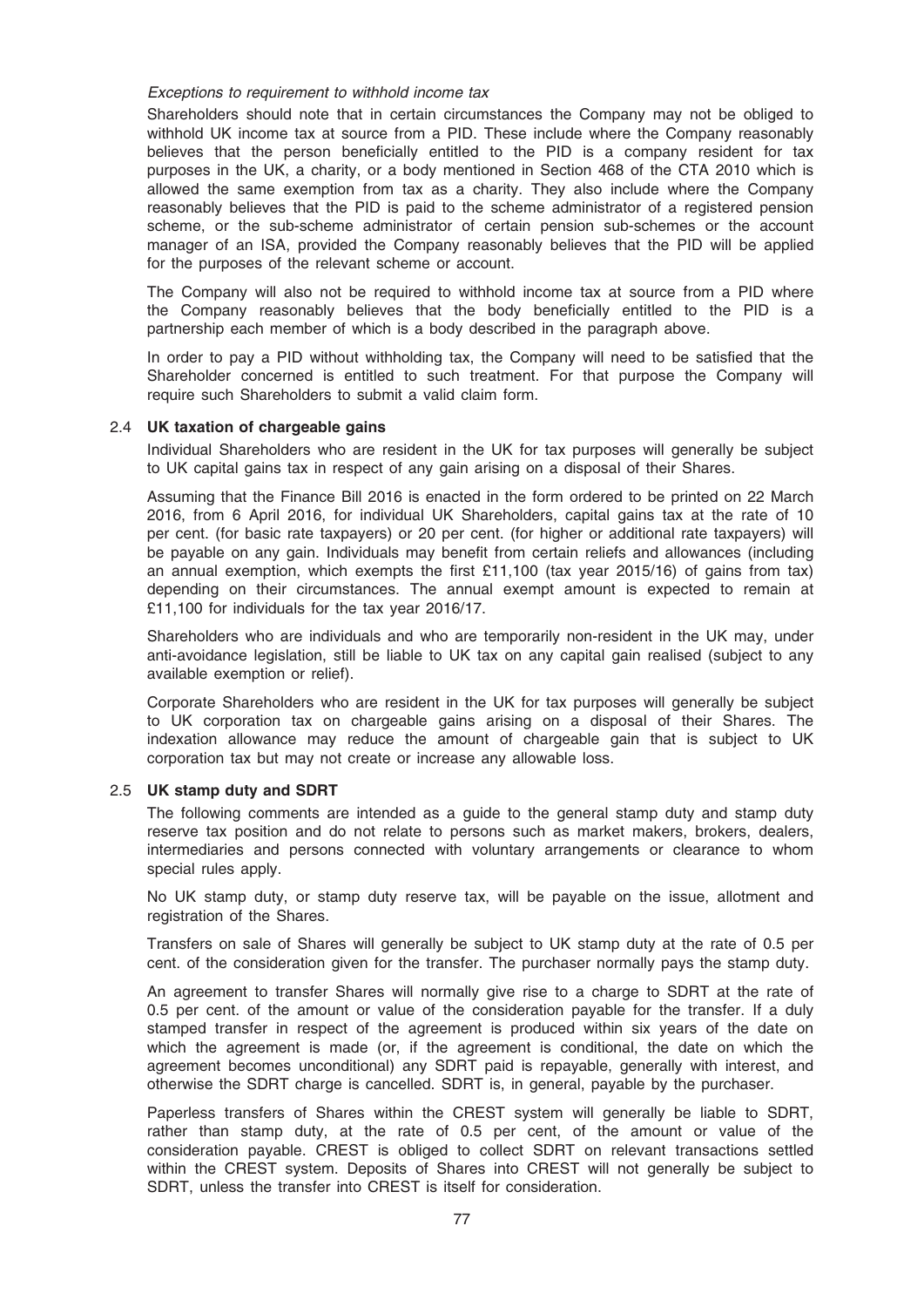## 2.6 ISA, SSAS and SIPP

Shares acquired pursuant to the Placing Programme will not be qualifying investments for inclusion in an ISA. Shares acquired through the secondary market are qualifying investments for inclusion in an ISA.

The Directors have been advised that the Shares should be eligible for inclusion in a SIPP or a SSAS, subject to the discretion of the trustees of the SIPP or the SSAS, as the case may be.

## 3 DESCRIPTION OF THE REIT PROVISIONS INCLUDED IN THE ARTICLES

## 3.1 Introduction

The Articles contain provisions designed to enable the Company to demonstrate to HMRC that it has taken ''reasonable steps'' to avoid paying a dividend (or making any other distribution) to any Substantial Shareholder.

If a distribution is paid to a Substantial Shareholder and the Company has not taken reasonable steps to avoid doing so, the Company would become subject to a UK corporation tax charge.

The Articles contain special articles for this purpose (the "Special Articles"). The text of the Special Articles is set out in paragraph 4 of this Part 6.

The Special Articles:

- provide directors with powers to identify its Substantial Shareholders (if any);
- \* prohibit the payment of dividends on Shares that form part of a Substantial Shareholding, unless certain conditions are met;
- allow dividends to be paid on Shares that form part of a Substantial Shareholding where the Shareholder has disposed of its rights to dividends on its Shares; and
- seek to ensure that if a dividend is paid on Shares that form part of a Substantial Shareholding and arrangements of the kind referred to in the preceding paragraph are not met, the Substantial Shareholder concerned does not become beneficially entitled to that dividend.

The effect of the Special Articles is explained in more detail below.

#### 3.2 Identification of Substantial Shareholders

The share register of the Company records the legal owner and the number of Shares they own but does not identify the persons who are beneficial owners of the Shares or are entitled to control the voting rights attached to the Shares or are beneficially entitled to dividends. While the requirements for the notification of interests in shares provided in Part VI of the Companies Act and the Board's rights to require disclosure of such interests (pursuant to Part 22 of the Companies Act and article 4 of the Articles) should assist in the identification of Substantial Shareholders, those provisions are not on their own sufficient.

Accordingly, the Special Articles require a Substantial Shareholder and any registered Shareholder holding Shares on behalf of a Substantial Shareholder to notify the Company if his Shares form part of a Substantial Shareholding. Such a notice must be given within two business days. The Special Articles give the Board the right to require any person to provide information in relation to any Shares in order to determine whether the Shares form part of a Substantial Shareholding. If the required information is not provided within the time specified (which is seven days after a request is made or such other period as the Board may decide), the Board is entitled to impose sanctions, including withholding dividends (as described in paragraph 3.3 below) and/or requiring the transfer of the Shares to another person who is not, and does not thereby become, a Substantial Shareholder (as described in paragraph 3.6 below).

# 3.3 Preventing payment of a dividend to a Substantial Shareholder

The Special Articles provide that a dividend will not be paid on any Shares that the Board believes may form part of a Substantial Shareholding unless the Board is satisfied that the Substantial Shareholder is not beneficially entitled to the dividend.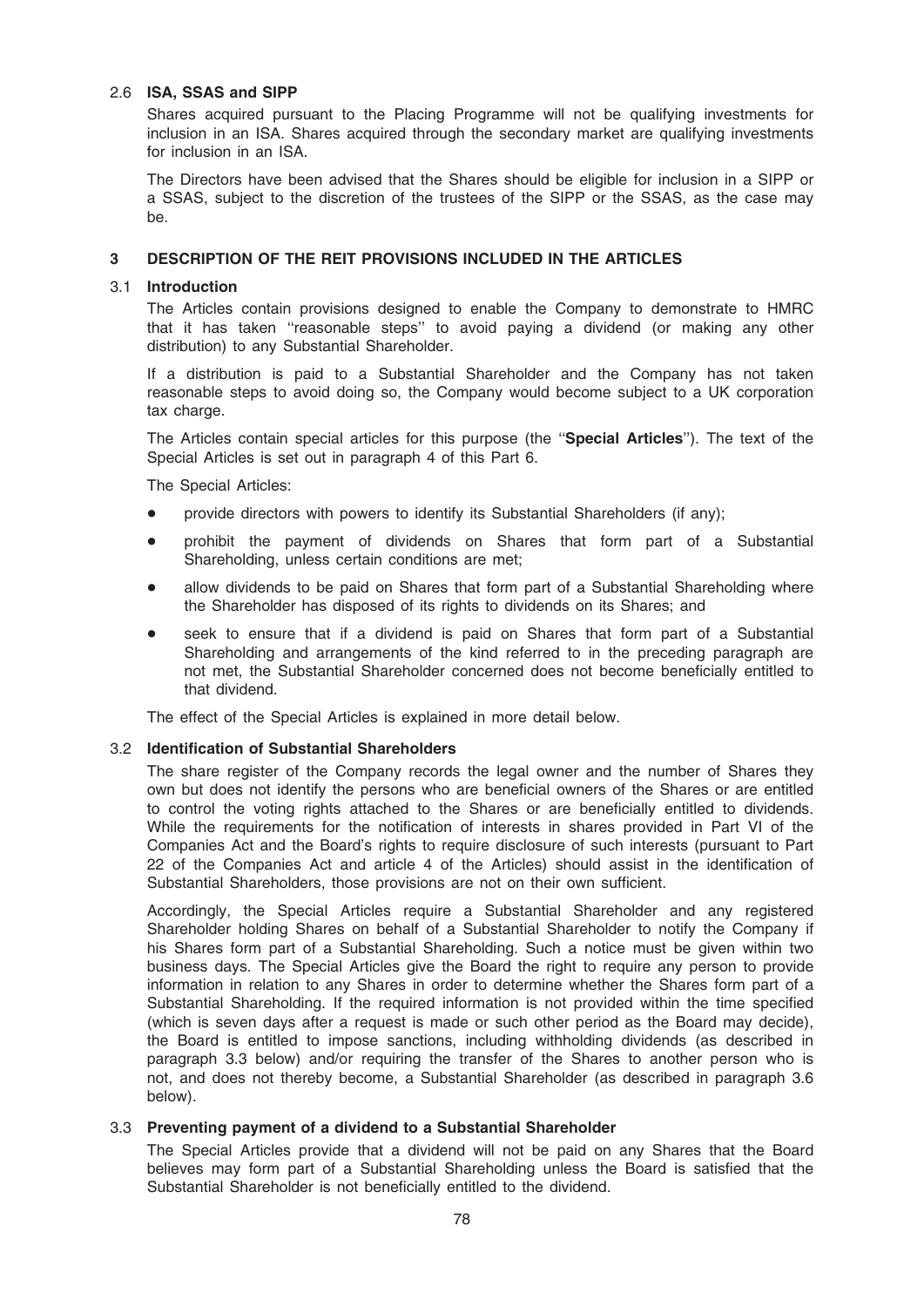If in these circumstances payment of a dividend is withheld, the dividend will be paid subsequently if the Board is satisfied that:

- the Substantial Shareholder concerned is not beneficially entitled to the dividends (see also paragraph 3.4 below);
- the shareholding is not part of a Substantial Shareholding;
- all or some of the Shares and the right to the dividend have been transferred to a person who is not, and does not thereby become, a Substantial Shareholder (in which case the dividends will be paid to the transferee); or
- sufficient Shares have been transferred (together with the right to the dividends) such that the Shares retained are no longer part of a Substantial Shareholding (in which case the dividends will be paid on the retained Shares).

For this purpose references to the ''transfer'' of a Share include the disposal (by any means) of beneficial ownership of, control of voting rights in respect of and beneficial entitlement to dividends in respect of, that Share.

## 3.4 Payment of a dividend where rights to it have been transferred

The Special Articles provide that dividends may be paid on Shares that form part of a Substantial Shareholding if the Board is satisfied that the right to the dividend has been transferred to a person who is not, and does not thereby become, a Substantial Shareholder and the Board may be satisfied that the right to the dividend has been transferred if it receives a certificate containing appropriate confirmations and assurances from the Substantial Shareholder. Such a certificate may apply to a particular dividend or to all future dividends in respect of Shares forming part of a specified Substantial Shareholding, until notice rescinding the certificate is received by the Company. A certificate that deals with future dividends will include undertakings by the person providing the certificate:

- to ensure that the entitlement to future dividends will be disposed of; and
- to inform the Company immediately of any circumstances which would render the certificate no longer accurate.

The Directors may require that any such certificate is copied or provided to such persons as they may determine, including HMRC.

If the Board believes a certificate given in these circumstances is or has become inaccurate, then it will be able to withhold payment of future dividends (as described in paragraph 3.3 above). In addition, the Board may require a Substantial Shareholder to pay to the Company the amount of any tax payable (and other costs incurred) as a result of a dividend having been paid to a Substantial Shareholder in reliance on the inaccurate certificate. The Board may require a sale of the relevant Shares and retain the amount claimed from the proceeds.

Certificates provided in the circumstances described above will be of considerable importance to the Company in determining whether dividends can be paid. If the Company suffers loss as a result of any misrepresentation or breach of undertaking given in such a certificate, it may seek to recover damages directly from the person who has provided it. Any such tax may also be recovered out of dividends to which the Substantial Shareholder concerned may become entitled in the future.

The effect of these provisions is that there is no restriction on a person becoming or remaining a Substantial Shareholder provided that the person who does so makes appropriate arrangements to divest itself of the entitlement to dividends.

## 3.5 Trust arrangements where rights to dividends have not been disposed of by a Substantial **Shareholder**

The Special Articles provide that if a dividend is in fact paid on Shares forming part of a Substantial Shareholding (which might occur, for example, if a Substantial Shareholding is split among a number of nominees and is not notified to the Company prior to a dividend payment date) the dividends so paid are to be held on trust by the recipient for any person (who is not a Substantial Shareholder) nominated by the Substantial Shareholder concerned. The person nominated as the beneficiary could be the purchaser of the Shares if the Substantial Shareholder is in the process of selling down their holding so as not to cause the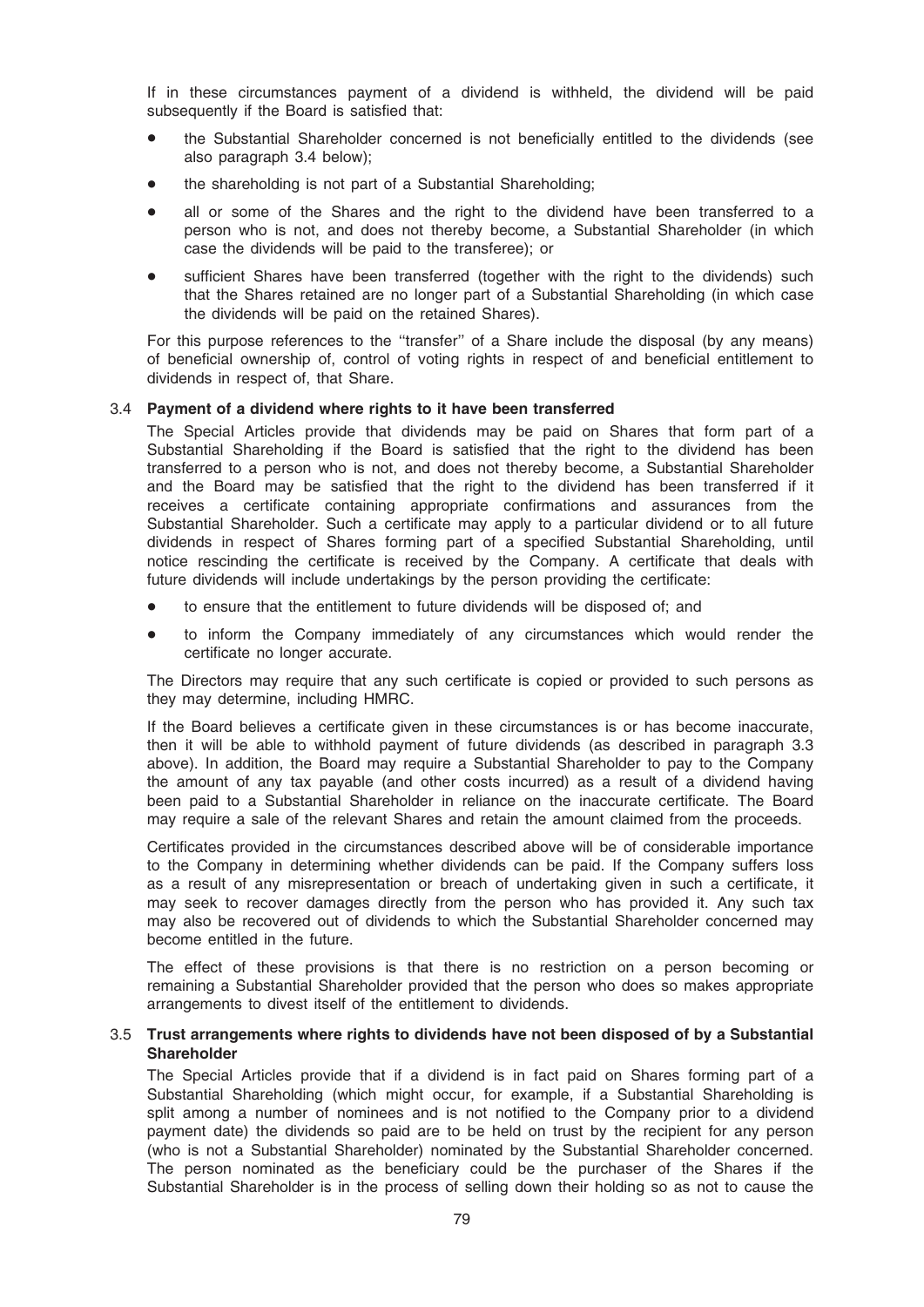Company to breach the Substantial Shareholder rule. If the Substantial Shareholder does not nominate anyone within twelve years, the dividend concerned will be held on trust for the Company or such charity as the Board may nominate.

If the recipient of the dividend passes it on to another without being aware that the Shares in respect of which the dividend was paid were part of a Substantial Shareholding, the recipient will have no liability as a result. However, the Substantial Shareholder who receives the dividend should do so subject to the terms of the trust and as a result may not claim to be beneficially entitled to those dividends.

#### 3.6 Mandatory sale of Substantial Shareholdings

The Special Articles also allow the Board to require the disposal of Shares forming part of a Substantial Shareholding if:

- a Substantial Shareholder has been identified and a dividend has been announced or declared and the Board has not been satisfied that the Substantial Shareholder has transferred the right to the dividend (or otherwise is not beneficially entitled to it);
- there has been a failure to provide information requested by the Board; or
- any information provided by any person proves materially inaccurate or misleading.

In these circumstances, if the Company incurs a charge to tax as a result of one of these events, the Board may, instead of requiring the Shareholder to dispose of the Shares, arrange for the sale of the relevant Shares and for the Company to retain from the sale proceeds an amount equal to any tax so payable.

#### 3.7 Takeovers

The Special Articles do not prevent a person from acquiring control of the Company through a takeover. Such an event may cause the Company to cease to qualify as a REIT.

#### 3.8 Other

The Special Articles also give the Company power to require any Shareholder who applies to be paid dividends without any tax withheld to provide such certificate as the Board may require to establish the Shareholder's entitlement to that treatment.

The Special Articles may be amended by special resolution passed by the Shareholders in the future, including to give powers to the Directors to ensure that the Company is not and does not become a close company and in order that the Group maintains its status as a REIT, which powers may include the ability to arrange for the sale of Shares on behalf of Shareholders.

# 4 THE SPECIAL ARTICLES

# ''REAL ESTATE INVESTMENT TRUST

# 3 CARDINAL PRINCIPLE

It is a cardinal principle that, for so long as the Company qualifies as a REIT or is the principal company of a group REIT for the purposes of Part 12 of the CTA 2010, it should not be liable to pay tax under Section 551 of the CTA 2010 on or in connection with the making of a Distribution to a Substantial Shareholder.

Articles 4 to 8 support such cardinal principle by, among other things, imposing restrictions and obligations on the members and, indirectly, certain other persons who may have an interest in the Company, and shall be construed accordingly so as to give effect to such cardinal principle.

# 4 NOTIFICATION OF SUBSTANTIAL SHAREHOLDER AND OTHER STATUS

- 4.1 Each member and any other relevant person shall serve notice in writing on the Company at the Office on:
	- him becoming a Substantial Shareholder (together with the percentage of voting rights, share capital or dividends he controls or is beneficially entitled to, details of the identity of the member(s) who hold(s) the relevant Substantial Shareholding and such other information, certificates or declarations as the Directors may require from time to time);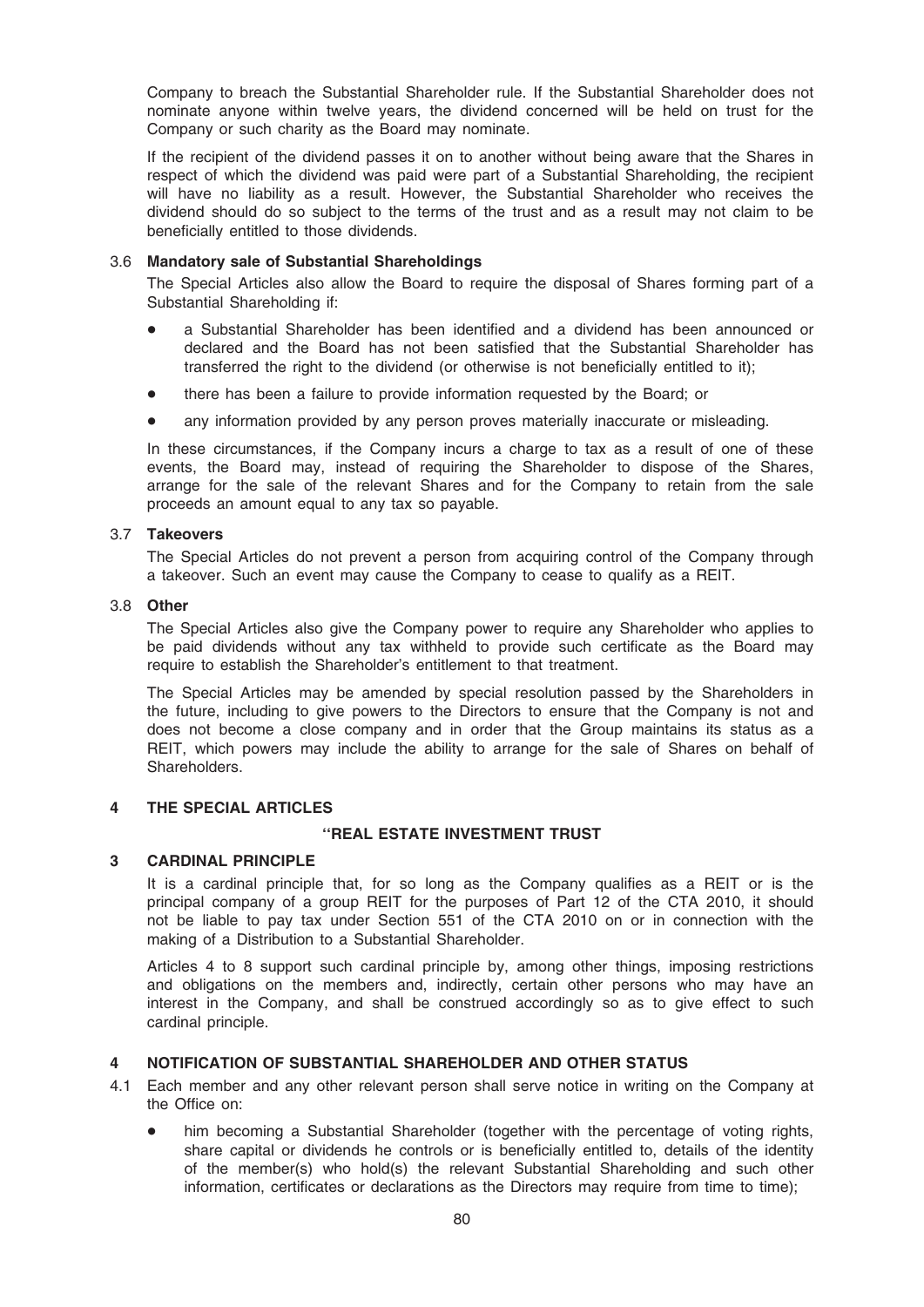- him becoming a Relevant Registered Shareholder (together with such details of the relevant Substantial Shareholder and such other information, certificates or declarations as the Directors may require from time to time); and
- any change to the particulars contained in any such notice, including on the relevant person ceasing to be a Substantial Shareholder or a Relevant Registered Shareholder.

Any such notice shall be delivered by the end of the second Business Day after the day on which the person becomes a Substantial Shareholder or a Relevant Registered Shareholder or the change in relevant particulars or within such shorter or longer period as the Directors may specify from time to time.

4.2 The Directors may at any time give notice in writing to any person requiring him, within such period as may be specified in the notice (being seven days from the date of service of the notice or such shorter or longer period as the Directors may specify in the notice), to deliver to the Company at the Office such information, certificates and declarations as the Directors may require to establish whether or not he is a Substantial Shareholder or a Relevant Registered Shareholder or to comply with any Reporting Obligation. Each such person shall deliver such information, certificates and declarations within the period specified in such notice.

## 5 DISTRIBUTIONS IN RESPECT OF SUBSTANTIAL SHAREHOLDINGS

- 5.1 In respect of any Distribution, the Directors may, if the Directors determine that the condition set out in Article 5.2 is satisfied in relation to any Shares, withhold payment of such Distribution on or in respect of such Shares. Any Distribution so withheld shall be paid as provided in Article 5.3 and until such payment the persons who would otherwise be entitled to the Distribution shall have no right to the Distribution or its payment.
- 5.2 The condition referred to in Article 5.1 is that, in relation to any Shares and any Distribution to be paid or made on and in respect of such Shares:
	- (a) the Directors believe that such Shares comprise all or part of a Substantial Shareholding of a Substantial Shareholder; and
	- (b) the Directors are not satisfied that such Substantial Shareholder would not be beneficially entitled to the Distribution if it was paid, and, for the avoidance of doubt, if the Shares comprise all or part of a Substantial Shareholding in respect of more than one Substantial Shareholder this condition is not satisfied unless it is satisfied in respect of all such Substantial Shareholders.
- 5.3 If a Distribution has been withheld on or in respect of any Shares in accordance with Article 5.1, it shall be paid as follows:
	- (a) if it is established to the satisfaction of the Directors that the condition in Article 5.2 is not satisfied in relation to such Shares, in which case the whole amount of the Distribution withheld shall be paid; and
	- (b) if the Directors are satisfied that sufficient interests in all or some of the Shares concerned have been transferred to a third party so that such transferred Shares no longer form part of the Substantial Shareholding, in which case the Distribution attributable to such Shares shall be paid (provided the Directors are satisfied that following such transfer such Shares concerned do not form part of a Substantial Shareholding); and
	- (c) if the Directors are satisfied that as a result of a transfer of interests in Shares referred to in Article 5.3.2 above the remaining Shares no longer form part of a Substantial Shareholding, in which case the Distribution attributable to such Shares shall be paid.

In this Article 5.3, references to the "transfer" of a Share include the disposal (by any means) of beneficial ownership of, control of voting rights in respect of and beneficial entitlement to dividends in respect of that Share.

5.4 A Substantial Shareholder may satisfy the Directors that he is not beneficially entitled to a Distribution by providing a Distribution Transfer Certificate. The Directors shall be entitled to (but shall not be bound to) accept a Distribution Transfer Certificate as evidence of the matters therein stated and the Directors shall be entitled to require such other information, certifications or declarations as they think fit.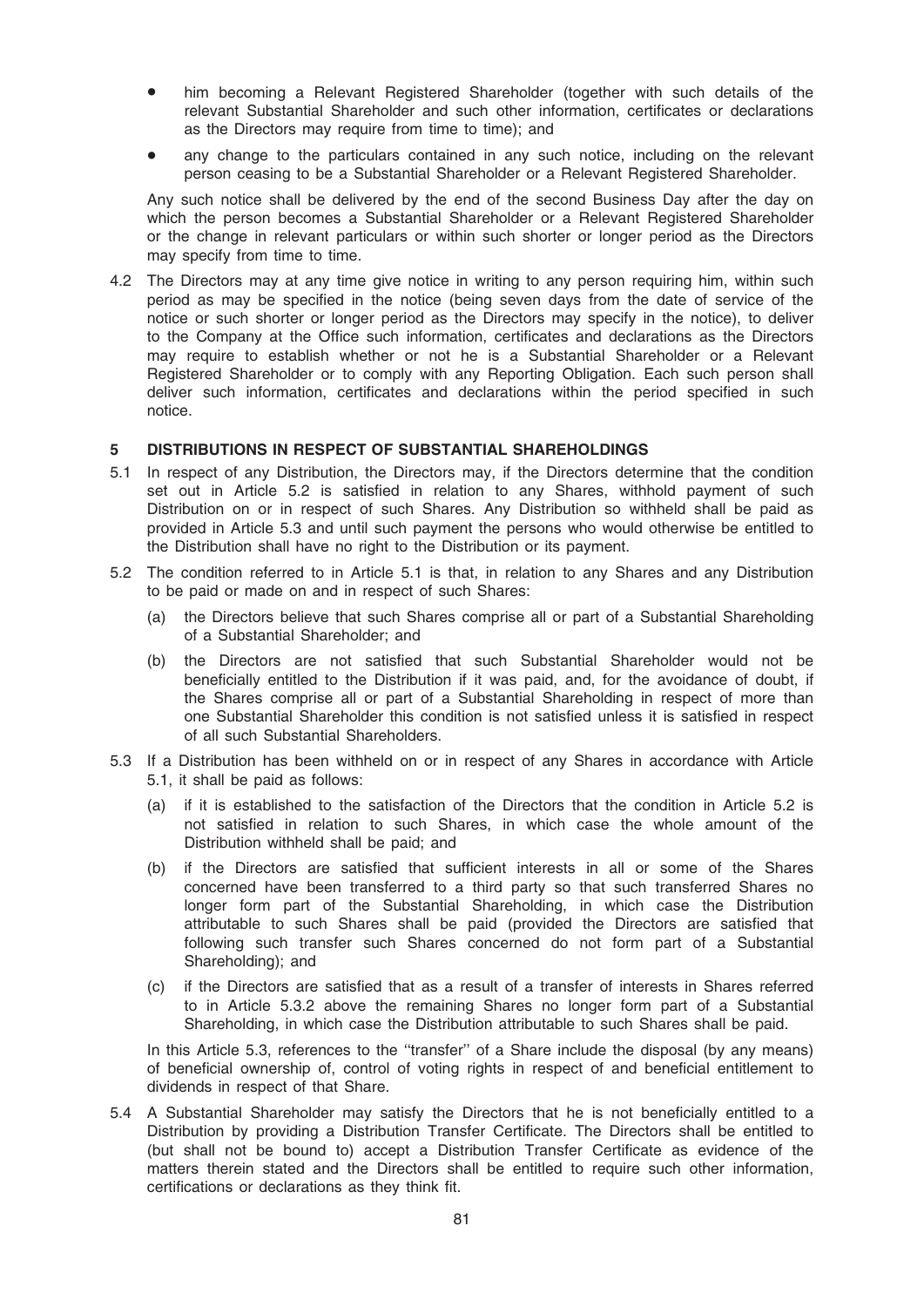- 5.5 The Directors may withhold payment of a Distribution on or in respect of any Shares if any notice given by the Directors pursuant to Article 5.2 in relation to such Shares shall not have been complied with to the satisfaction of the Directors within the period specified in such notice. Any Distribution so withheld will be paid when the notice is complied with to the satisfaction of the Directors unless the Directors withhold payment pursuant to Article 5.1 and until such payment the persons who would otherwise be entitled to the Distribution shall have no right to the Distribution or its payment.
- 5.6 If the Directors decide that payment of a Distribution should be withheld under Article 5.1 or Article 5.5, they shall within seven Business Days give notice in writing of that decision to the Relevant Registered Shareholder.
- 5.7 If any Distribution shall be paid on a Substantial Shareholding and an Excess Charge becomes payable, the Substantial Shareholder shall pay the amount of such Excess Charge and all costs and expenses incurred by the Company in connection with the recovery of such amount to the Company on demand by the Company. Without prejudice to the right of the Company to claim such amount from the Substantial Shareholder, such recovery may be made out of the proceeds of any disposal pursuant to Article 7.2 or out of any subsequent Distribution in respect of the Shares to such person or to the members of all Shares in relation to or by virtue of which the Directors believe that person has an interest in the Company (whether that person is at that time a Substantial Shareholder or not).

## 6 DISTRIBUTION TRUST

- 6.1 If a Distribution is paid in respect of a Substantial Shareholding in circumstances where the Substantial Shareholder is not beneficially entitled to the Distribution, the Distribution and any income arising from it shall be held by the payee or other recipient to whom the Distribution is transferred by the payee on trust absolutely for the persons nominated by the relevant Substantial Shareholder under Article 6.2 in such proportions as the relevant Substantial Shareholder shall in the nomination direct, subject to and in default of such nomination being validly made within twelve years after the date the Distribution is made, for the Company or for such charity as may be nominated by the Directors from time to time.
- 6.2 The relevant Substantial Shareholder of Shares in respect of which a Distribution is paid shall be entitled to nominate in writing any two or more persons (not being Substantial Shareholders) to be the beneficiaries of the trust on which the Distribution is held under Article 6.1 and the Substantial Shareholder may in any such nomination state the proportions in which the Distribution is to be held on trust for the nominated persons, failing which the Distribution shall be held on trust for the nominated persons in equal proportions. No person may be nominated under this Article 6.2 who is or would, on becoming a beneficiary in accordance with the nomination, become a Substantial Shareholder. If the Substantial Shareholder making the nomination is not by virtue of Article 6.1 the trustee of the trust, the nomination shall not take effect until it is delivered to the person who is the trustee.
- 6.3 Any income arising from a Distribution which is held on trust under Article 6.1 shall until the earlier of (i) the making of a valid nomination under Article 6.2 and (ii) the expiry of the period of 12 years from the date when the Distribution is paid be accumulated as an accretion to the Distribution. Income shall be treated as arising when payable, so that no apportionment shall take place.
- 6.4 No person who by virtue of Article 6.1 holds a Distribution on trust shall be under any obligation to invest the Distribution or to deposit it in an interest-bearing account.
- 6.5 No person who by virtue of Article 6.1 holds a Distribution on trust shall be liable for any breach of trust unless due to his own wilful fraud or wrongdoing or, in the case of an incorporated person, the fraud or wilful wrongdoing of its directors, officers or employees.

## 7 OBLIGATION TO DISPOSE

- 7.1 If at any time, the Directors believe that:
	- (a) in respect of any Distribution declared or announced, the condition set out in Article 5.2 is satisfied in respect of any Shares in relation to that Distribution; or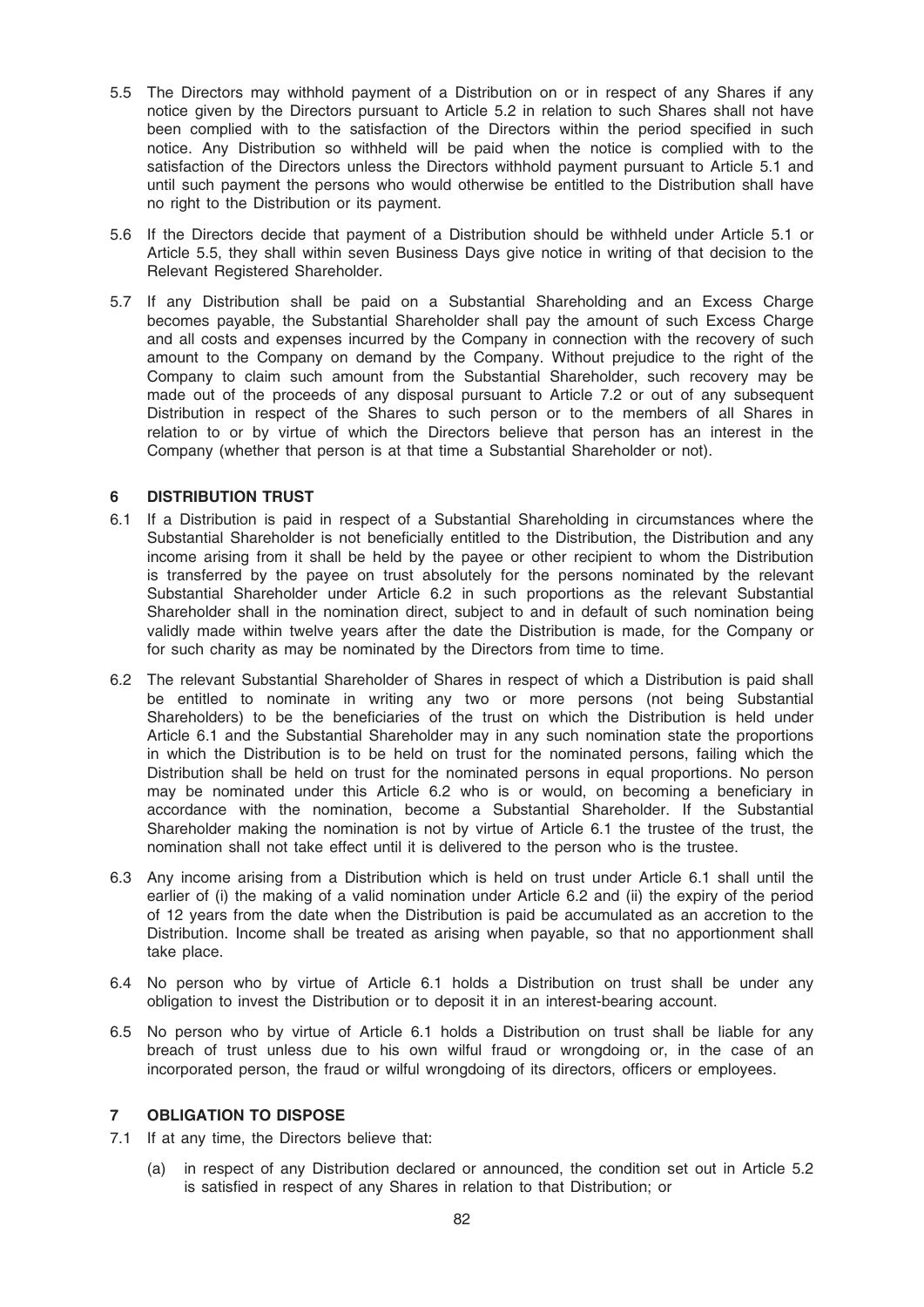- (b) a notice given by the Directors pursuant to Article 4.2 in relation to any Shares has not been complied with to the satisfaction of the Directors within the period specified in such notice; or
- (c) any information, certificate or declaration provided by a person in relation to any Shares for the purposes of this Article 7.1 was materially inaccurate or misleading,

the Directors may give notice in writing (a "Disposal Notice") to any persons they believe are Relevant Registered Shareholders in respect of the relevant Shares requiring such Relevant Registered Shareholders within 21 days of the date of service of the notice (or such longer or shorter time as the Directors consider to be appropriate in the circumstances) to dispose of such number of Shares the Directors may in such notice specify or to take such other steps as will cause the condition set out in Article 5.2 no longer to be satisfied. The Directors may, if they think fit, withdraw a Disposal Notice.

### 7.2 If:

- (a) the requirements of a Disposal Notice are not complied with to the satisfaction of the Directors within the period specified in the relevant notice and the relevant Disposal Notice is not withdrawn; or
- (b) a Distribution is paid on a Substantial Shareholding and an Excess Charge becomes payable,

the Directors may arrange for the Company to sell all or some of the Shares to which the Disposal Notice relates or, as the case may be, that form part of the Substantial Shareholding concerned. For this purpose, the Directors may make such arrangements as they deem appropriate. In particular, without limitation, they may authorise any officer or employee of the Company to execute any transfer or other document on behalf of the holder or holders of the relevant Share and, in the case of Shares in uncertificated form, may make such arrangements as they think fit on behalf of the relevant holder or holders to transfer title to the relevant Share through a relevant system.

- 7.3 Any sale pursuant to Article 7.2 above shall be at the price which the Directors consider is the best price reasonably obtainable and the Directors shall not be liable to the holder or holders of the relevant Share for any alleged deficiency in the amount of the sale proceeds or any other matter relating to the sale.
- 7.4 The net proceeds of the sale of any Share under Article 7.2 (less any amount to be retained pursuant to Article 5.5 and the expenses of sale) shall be paid over by the Company to the former holder or holders of the relevant Share upon surrender of any certificate or other evidence of title relating to it, without interest. The receipt of the Company shall be a good discharge for the purchase money.
- 7.5 The title of any transferee of Shares shall not be affected by an irregularity or invalidity of any actions purportedly taken pursuant to this Article 7.

#### 8 GENERAL

- 8.1 The Directors shall be entitled to presume without enquiry, unless any Director has reason to believe otherwise, that a person is not a Substantial Shareholder or a Relevant Registered Shareholder.
- 8.2 The Directors shall not be required to give any reasons for any decision or determination (including any decision or determination not to take action in respect of a particular person) pursuant to Articles 3 to 8 and any such determination or decision shall be final and binding on all persons unless and until it is revoked or changed by the Directors. Any disposal or transfer made or other thing done by or on behalf of the Board or any Director pursuant to Articles 3 to 8 shall be binding on all persons and shall not be open to challenge on any ground whatsoever.
- 8.3 Without limiting their liability to the Company, the Directors shall be under no liability to any other person, and the Company shall be under no liability to any member or any other person, for identifying or failing to identify any person as a Substantial Shareholder or a Relevant Registered Shareholder.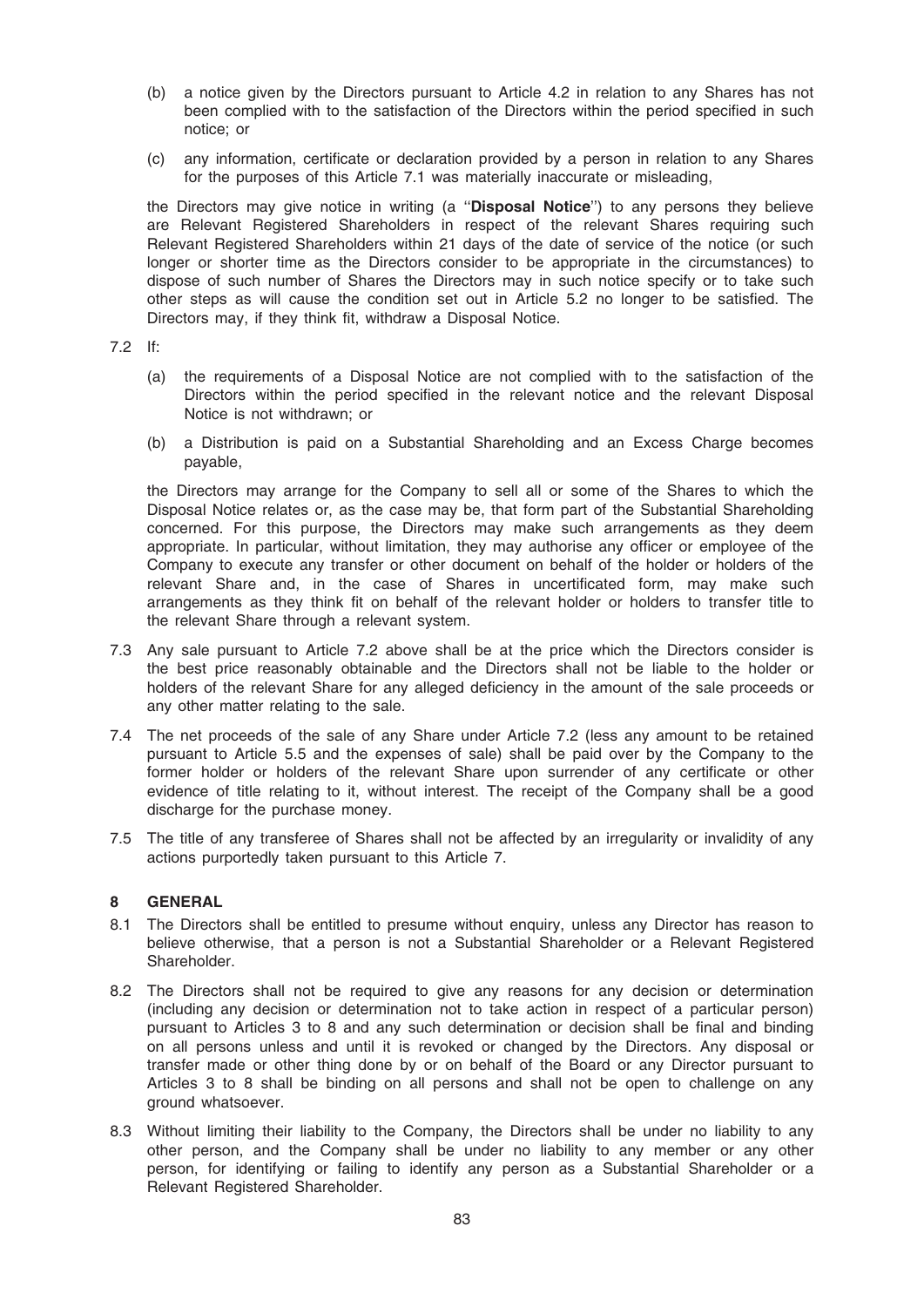- 8.4 The Directors shall not be obliged to serve any notice required under Articles 3 to 8 upon any person if they do not know either his identity or his address. The absence of service of such a notice in such circumstances or any accidental error in or failure to give any notice to any person upon whom notice is required to be served under Articles 3 to 8 shall not prevent the implementation of or invalidate any procedure under Articles 3 to 8.
- 8.5 The provisions of Articles 160 to 165 shall apply to the service upon any person of any notice required by Articles 3 to 8. Any notice required by Articles 3 to 8 to be served upon a person who is not a member or upon a person who is a member but whose address is not within the United Kingdom shall be deemed validly served if such notice is sent through the post in a pre-paid cover addressed to that person or member at the address if any, at which the Directors believe him to be resident or carrying on business or, in the case of a holder of depository receipts or similar securities, to the address, if any, in the register of holders of the relevant securities. Service shall, in such a case be deemed to be effected on the day of posting and it shall be sufficient proof of service if that notice was properly addressed, stamped and posted.
- 8.6 Any notice required or permitted to be given pursuant to Articles 3 to 8 may relate to more than one Share and shall specify the Share or Shares to which it relates.
- 8.7 The Directors may require from time to time any person who is or claims to be a person to whom a Distribution may be paid without deduction of tax under Regulation 7 of the Real Estate Investment Trusts (Assessment and Recovery of Tax) Regulations 2006 to provide such certificates or declarations as they may require from time to time.
- 8.8 Any of Articles 3 to 8 may be amended by special resolution from time to time, including to give powers to the Directors to take such steps as they may require in order to ensure that the Company can satisfy Condition D of Section 528 of the CTA 2010 which relates to close company status, which powers may include the ability to arrange for the sale of Shares on behalf of members.
- 8.9 Where any certificate or declaration may be or is required to be provided by any person (including, without limitation, a Distribution Transfer Certificate) pursuant to any of Articles 3 to 8, such certificate or declaration may be required by the Directors (without limitation):
	- (a) to be addressed to the Company, the Directors or such other persons as the Directors may determine (including HMRC);
	- (b) to include such information as the Directors consider is required for the Company to comply with any Reporting Obligation;
	- (c) to contain such legally binding representations and obligations as the Directors may determine;
	- (d) to include an undertaking to notify the Company if the information in the certificate or declaration becomes incorrect, including prior to such change;
	- (e) to be copied or provided to such persons as the Directors may determine (including HMRC); and
	- (f) to be executed in such form (including as a deed or deed poll) as the Directors may determine.

The provisions of Articles 3 to 8 shall apply notwithstanding any provisions to the contrary in any other Article (including, without limitation, Articles 147 to 159).''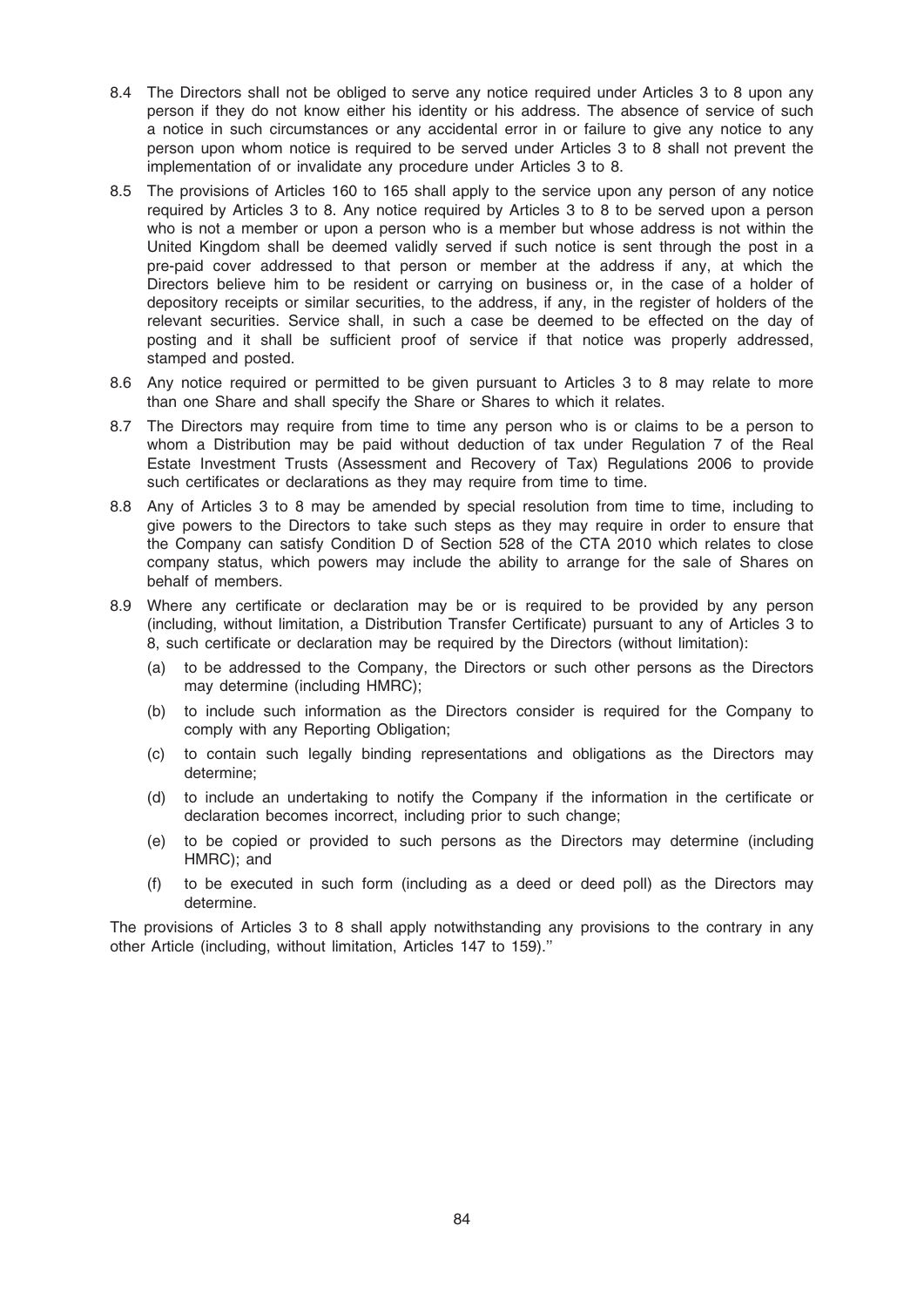# PART 7

# GENERAL INFORMATION

## 1 THE COMPANY

- 1.1 The Company was incorporated in England and Wales on 26 February 2013 with registered number 8420243 as a public company limited by shares under the Companies Act. The Company is domiciled in England and Wales.
- 1.2 The principal place of business and the registered office of the Company is 51 New North Road, Exeter EX4 4EP with telephone number 01392 477500.
- 1.3 The principal legislation under which the Company operates is the Companies Act. The Company is not regulated as a collective investment scheme by the FCA. However, the Shares are admitted to trading on the London Stock Exchange (Specialist Fund Segment).
- 1.4 The Company's accounting period ends on 30 June of each year. The annual report and accounts are prepared in Sterling according to accounting standards laid out under IFRS.
- 1.5 On 2 April 2013, the Company was granted a certificate under Section 761 of the Companies Act entitling it to commence business and to exercise its borrowing powers.
- 1.6 The Company has given notice to the Registrar of Companies of its intention to carry on business as an investment company pursuant to Section 833 of the Companies Act.
- 1.7 The Company is the parent company of the Group. The following table contains a list of the subsidiaries of the Company:

| <b>Name</b>                                         | $%$ of<br>beneficial<br>interest | <b>Field of</b><br>activity             | <b>Country of</b><br>incorporation | <b>Registered Office</b>                        |
|-----------------------------------------------------|----------------------------------|-----------------------------------------|------------------------------------|-------------------------------------------------|
| <b>GCP Topco Limited</b>                            | 100                              | Property<br>investment                  | <b>UK</b>                          | 51 New North Road, Exeter<br>EX4 4EP            |
| <b>GCP Holdco Limited</b>                           | 100                              | Property<br>investment                  | <b>UK</b>                          | 51 New North Road, Exeter<br>EX4 4EP            |
| <b>GCP Scape East</b><br>Limited                    | 100                              | Property<br>investment                  | UK.                                | 51 New North Road, Exeter<br>EX4 4EP            |
| Ternion (Danehurst)<br>Limited                      | 100                              | Property<br>investment                  | UK.                                | 51 New North Road, Exeter<br>EX4 4EP            |
| <b>GCP Operations</b><br>Limited                    | 100                              | Employer of<br>the Group's<br>employees | UK                                 | 51 New North Road, Exeter<br>EX4 4EP            |
| <b>Leopard Guernsey</b><br>Greenwich JV<br>Limited  | 100                              | Property<br>investment                  | Guernsey                           | 1 Le Truchot St Peter Port,<br>Guernsey GY1 1WD |
| <b>Leopard Guernsey</b><br><b>Greenwich Limited</b> | 100                              | Property<br>investment                  | Guernsey                           | 1 Le Truchot St Peter Port,<br>Guernsey GY1 1WD |
| Leopard Guernsey<br>Greenwich 2 Limited             | 100                              | Property<br>investment                  | Guernsey                           | 1 Le Truchot St Peter Port,<br>Guernsey GY1 1WD |
| <b>GCP RHUL Limited</b>                             | 100                              | Property<br>investment                  | <b>UK</b>                          | 51 New North Road, Exeter<br>EX4 4EP            |
| <b>GCP RHUL 2</b><br>Limited                        | 100                              | Property<br>investment                  | <b>UK</b>                          | 51 New North Road, Exeter<br>EX4 4EP            |
| <b>GCP SG Limited</b>                               | 100                              | Property<br>investment                  | UK                                 | 51 New North Road, Exeter<br>EX4 4EP            |
| Old Street<br><b>Acquisitions Limited</b>           | 100                              | Property<br>investment                  | Guernsey                           | 1 Le Truchot St Peter Port,<br>Guernsey GY1 1WD |
| Leopard Guernsey<br>Old Street Limited              | 100                              | Property<br>investment                  | Guernsey                           | 1 Le Truchot St Peter Port,<br>Guernsey GY1 1WD |
| Leopard Guernsey<br>Old Street 2 Limited            | 100                              | Property<br>investment                  | Guernsey                           | 1 Le Truchot St Peter Port,<br>Guernsey GY1 1WD |
| <b>GCP WL Limited</b>                               | 100                              | Property<br>investment                  | UK.                                | 51 New North Road, Exeter<br>EX4 4EP            |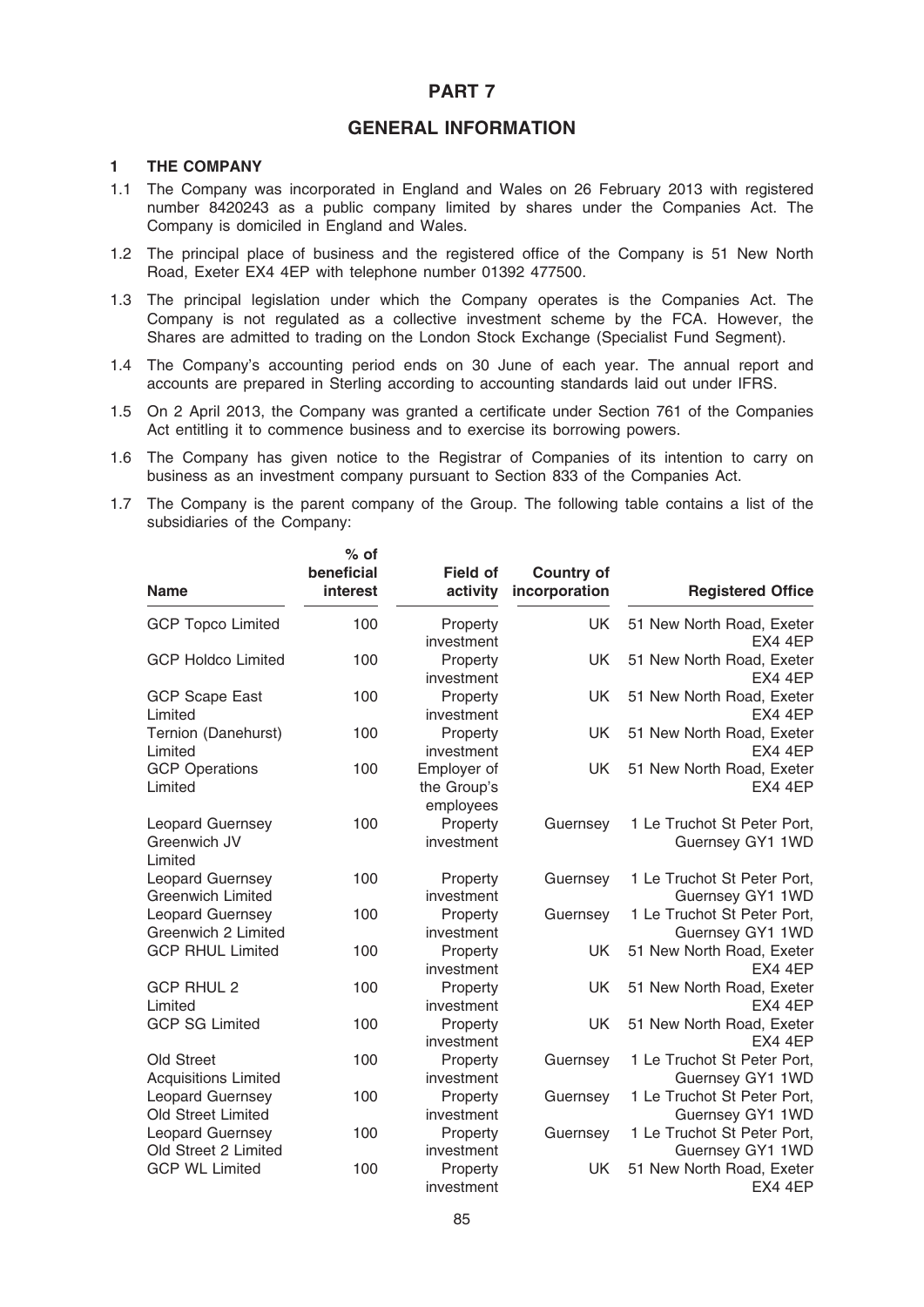## 2 SHARE CAPITAL

2.1 The following table shows the issued share capital as at the date of this document and following completion of the Placing Programme (assuming that 65 million Shares are issued pursuant to the Placing Programme):

|                                               | Aggregate<br>nominal value | <b>Shares</b><br><b>Number</b> |
|-----------------------------------------------|----------------------------|--------------------------------|
| As at the date of this document               | £2.177.097.83              | 217.709.783                    |
| Following completion of the Placing Programme | £2,827,097.83              | 282.709.783                    |

The Company's issued share capital history since its incorporation is as follows:

- (a) on incorporation, one Share was issued at £1.00 (fully paid) for the purposes of incorporation to the subscriber of the Company's memorandum of association;
- (b) on 21 March 2013: (i) 100,001 non-voting redeemable fixed rate preference shares of 50 pence each were issued at par (fully paid) to the Initial Asset Partners; and (ii) a further 100,000 Shares were issued at £1.00 per Share (nil paid) to the Initial Asset Partners;
- (c) on 20 May 2013, the 100,000 Shares issued to the Initial Asset Partners were fully paid up and 70,000,000 Shares were issued fully paid pursuant to a placing and offer for subscription. Simultaneous to the issue of such Shares, the non-voting redeemable fixed rate preference shares of 50 pence each were redeemed and cancelled in accordance with the Articles;
- (d) by an order of the High Court of Justice (Chancery Division) dated 31 July 2013 the cancellation of the Company's share premium account was approved and a statement of capital approved by the High Court of Justice (Chancery Division) in respect of the cancellation was registered by the Registrar of Companies on 31 July 2013;
- (e) on 22 May 2014, following an open offer, placing and offer for subscription by the Company, the Company issued 39,810,427 Shares;
- (f) on 30 June 2015, following an open offer, placing and offer for subscription, the Company issued 120,000,000 C shares of one pence each (''C Shares'') at a price of 100 pence per C Share;
- (g) on 27 October 2015, 93,725,280 C Shares converted into Shares. Each holder of C Shares received 0.781044 Shares for every C Share held by him/her;
- (h) on 27 October 2015, 26,274,720 C Shares were redeemed by the Company; and
- (i) on 12 February 2016, 14,074,075 Shares were issued by the Company at a price of 135 pence per Share.
- 2.2 Save as set out in paragraph 2.1(h) above, the Company has not repurchased or redeemed any shares since its incorporation and no Shares are held in treasury.
- 2.3 By ordinary and special resolutions passed on 21 March 2013, the Directors were given authority to issue up to 210,189,573 Shares on a pre-emptive basis. Such authority will expire at the conclusion of, and renewal of such authority will be sought at, the third annual general meeting of the Company.
- 2.4 By ordinary and special resolutions passed on 3 December 2015:
	- (a) the Company was authorised in accordance with Section 701 of the Companies Act to make market purchases (within the meaning of Section 693(4) of the Companies Act) of Shares provided that the maximum number of Shares authorised to be purchased is 16,475,573 Shares (equivalent to 14.99 per cent. of the Shares in issue as at 30 September 2015). The minimum price which may be paid for a Share is one pence. The maximum price which may be paid for a Share must not be more than the higher of (i) 105 per cent. above the average of the mid-market value of the Shares for the five Business Days before the purchase is made or (ii) the higher of the last independent trade and the highest current independent bid for Shares. Such authority will expire on the earlier of the conclusion of the annual general meeting of the Company to be held in 2016 and 31 December 2016 save that the Company may contract to purchase Shares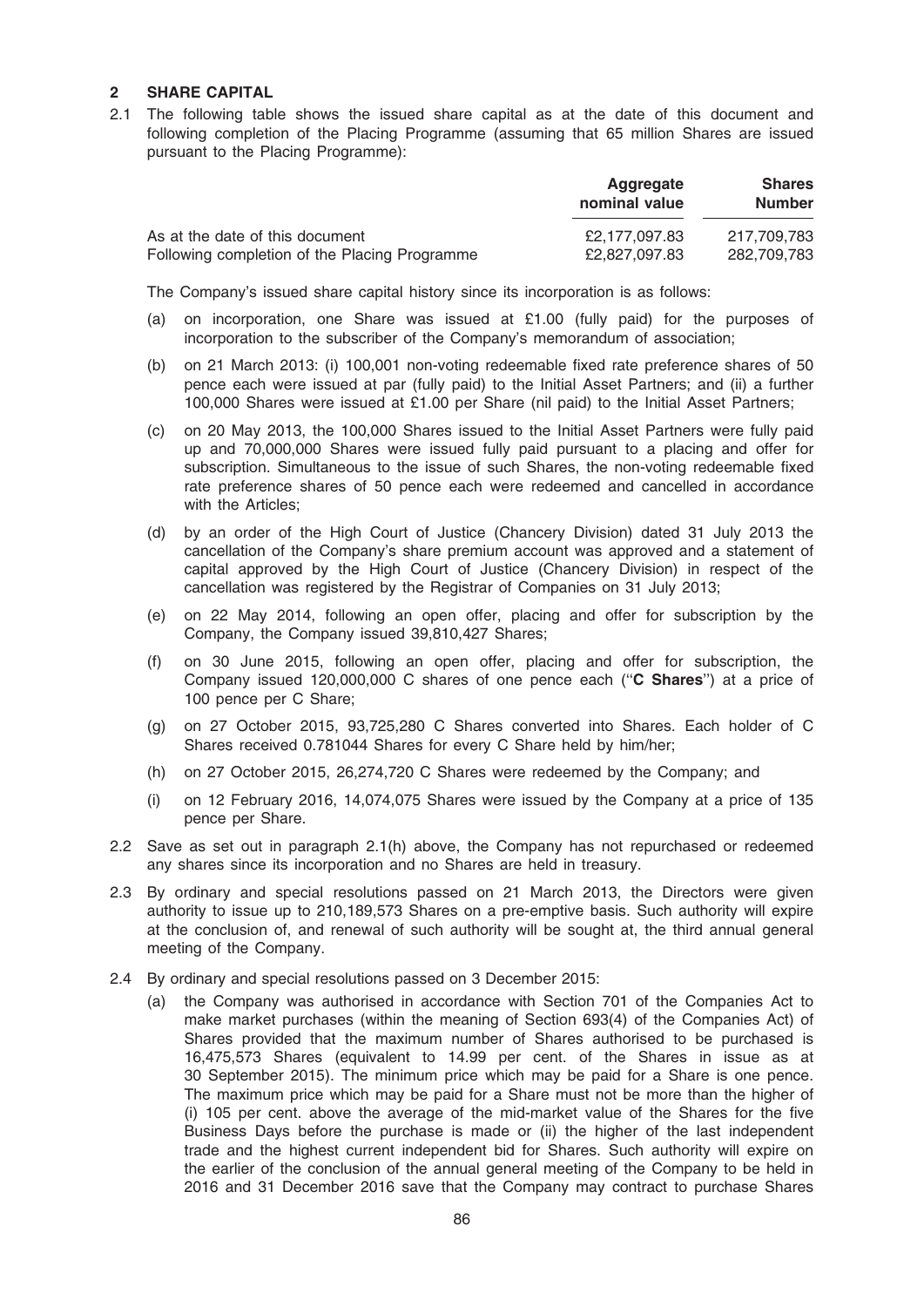under the authority thereby conferred prior to the expiry of such authority, which contract will or may be executed wholly or partly after the expiry of such authority and may purchase Shares in pursuance of such contract; and

- (b) a general meeting of the Company other than an annual general meeting may be called on not less than 14 clear days' notice.
- 2.5 By ordinary and special resolutions passed on 27 April 2016 the Directors have authority to issue up to 65,000,000 Shares on a non-pre-emptive basis pursuant to the Placing Programme, such authority to expire on 6 May 2017 (unless previously renewed, varied or revoked by the Company in general meeting).
- 2.6 In accordance with the power granted to the Directors by the Articles, it is expected that the Placing Shares to be issued pursuant to the Placing Programme will be allotted (conditionally upon the relevant Admission) pursuant to a resolution of the Board to be passed shortly before the relevant Admission in accordance with the Companies Act.
- 2.7 The provisions of Section 561(1) of the Companies Act (which, to the extent not dis-applied pursuant to Sections 570 and 573 of the Companies Act, confer on Shareholders rights of pre-emption in respect of the allotment of equity securities which are, or are to be, paid up in cash) apply to issues by the Company of equity securities save to the extent dis-applied as mentioned in paragraphs 2.3 and 2.5 above.
- 2.8 The Companies Act abolished the requirement for companies incorporated in England and Wales to have an authorised share capital. Furthermore, the Articles do not contain a provision expressly limiting the number of shares that can be issued by the Company.
- 2.9 Save as disclosed in this paragraph 2, no share or loan capital of the Company has since the date of incorporation of the Company been issued or been agreed to be issued, fully or partly paid, either for cash or for a consideration other than cash, and no such issue is now proposed.
- 2.10 The Company has not granted any options over its share or loan capital which remain outstanding and has not agreed, conditionally or unconditionally to grant any such options and no convertible securities, exchangeable securities or securities with warrants have been issued by the Company.
- 2.11 All of the Placing Shares will be in registered form and will be eligible for settlement in CREST. Temporary documents of title will not be issued.

# 3 INTERESTS OF DIRECTORS AND MAJOR SHAREHOLDERS

3.1 Insofar as is known to the Company, the interests of each Director (including any connected person, the existence of which is known to, or could with reasonable diligence be ascertained by, that Director whether or not held through another party) in the share capital of the Company as at the date of this document are:

| <b>Director</b> | Number of<br><b>Shares</b> | % of issued<br>share capital |
|-----------------|----------------------------|------------------------------|
| Robert Peto*    | 41.714                     | 0.019                        |
| Malcolm Naish   | 31.286                     | 0.014                        |
| Peter Dunscombe | 52.144                     | 0.024                        |
| Marlene Wood    | 7.810                      | 0.004                        |

\*The legal and beneficial interest in 50 per cent. of Mr. Peto's Shares are held by Mr. Peto's spouse.

3.2 No Director has a service contract with the Company, nor are any such contracts proposed, each Director having been appointed pursuant to a letter of appointment entered into with the Company. The Directors' appointments can be terminated in accordance with the Articles and without compensation. The Directors are subject to retirement by rotation in accordance with the Articles. There is no notice period specified in the letters of appointment or Articles for the removal of Directors. The Articles provide that the office of Director shall be terminated by, among other things: (i) written resignation; (ii) unauthorised absences from board meetings for six consecutive months or more; or (iii) written request of all of the other Directors.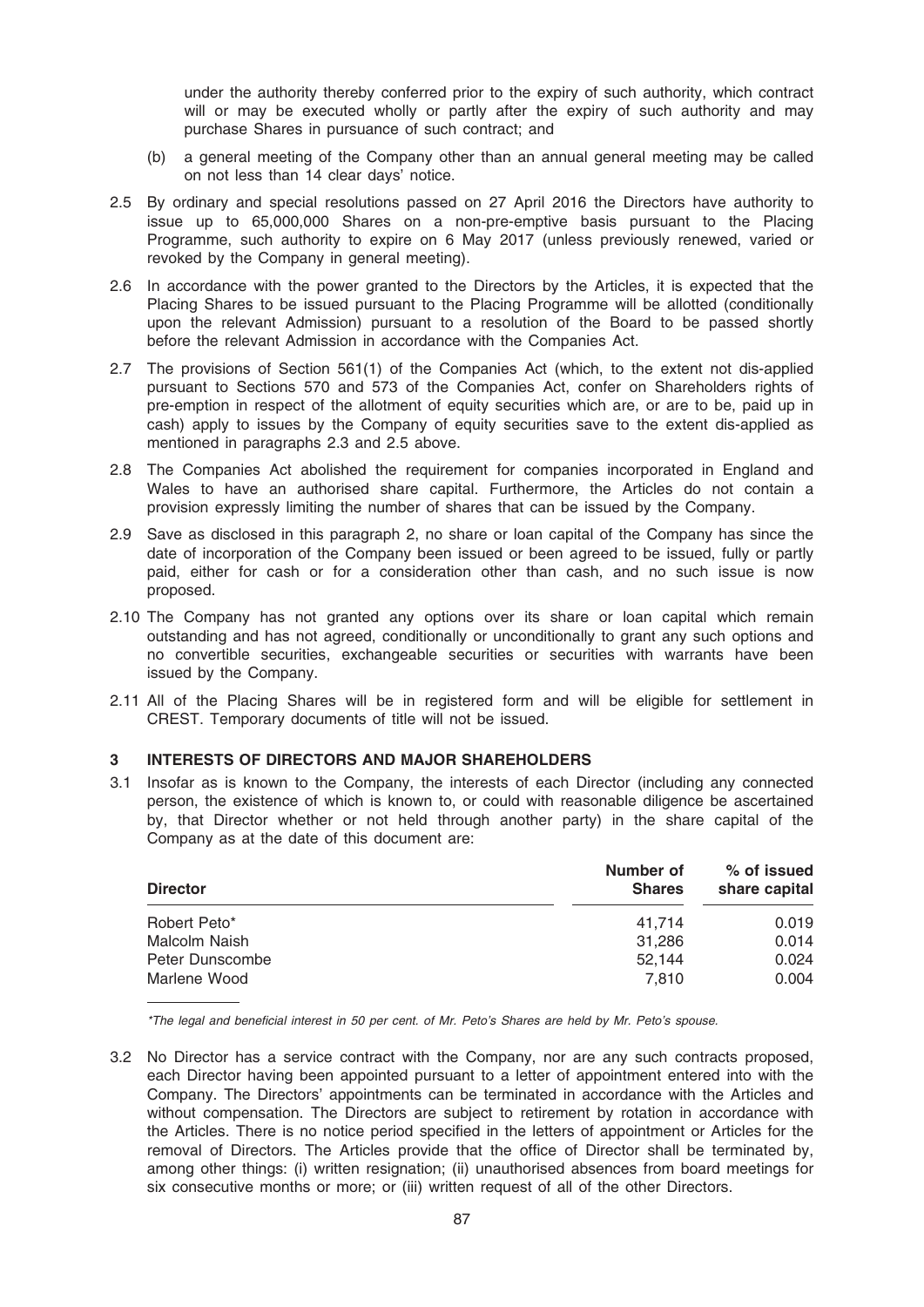- 3.3 Each of the Directors is entitled to receive a fee from the Company at such rate as may be determined in accordance with the Articles. As at 1 July 2015, save for the Chairman of the Board, each Director receives £28,000 per annum. The Chairman receives £34,000 per annum. An additional payment of £3,000 is made to the chairman of the audit committee. The Directors are also entitled to out-of-pocket expenses incurred in the proper performance of their duties. The aggregate remuneration and benefits in kind of the Directors in respect of the Company's accounting period ended on 30 June 2015 were £101,000.
- 3.4 No amount has been set aside or accrued by the Company to provide pensions, retirement or other similar benefits.
- 3.5 None of the Directors has, or has had, an interest in any transaction which is or was unusual in its nature or conditions or significant to the business of the Company or that has been effected by the Company since its incorporation.
- 3.6 The Company has not made any loans to the Directors which are outstanding, nor has it ever provided any guarantees for the benefit of any Director or the Directors collectively.
- 3.7 Over the five years preceding the date of this document, the Directors hold or have held the following directorships (apart from their directorships of the Company and the Subsidiaries) or memberships of administrative, management or supervisory bodies and/or partnerships and its wholly owned subsidiaries:

| Name          | Current                                                                                                                                                                                                                                                                                                                                                                                                                                                                                                                                                                                                                                                                                                                                                                                                                               | Previous                                                                                                                                                                                                                                                                                                      |
|---------------|---------------------------------------------------------------------------------------------------------------------------------------------------------------------------------------------------------------------------------------------------------------------------------------------------------------------------------------------------------------------------------------------------------------------------------------------------------------------------------------------------------------------------------------------------------------------------------------------------------------------------------------------------------------------------------------------------------------------------------------------------------------------------------------------------------------------------------------|---------------------------------------------------------------------------------------------------------------------------------------------------------------------------------------------------------------------------------------------------------------------------------------------------------------|
| Robert Peto   | DTZ Investment Management<br>Limited<br>Lend Lease Europe GP Limited<br>Bath and West Enterprises Limited<br>Base2stay Developments Limited<br>Nadler Hotels Limited<br>The Nadler Kensington Limited<br>The Nadler Soho Limited<br>The Nadler Victoria Limited<br><b>Standard Life Investments Property</b><br><b>Income Trust Limited</b><br><b>Standard Life Investments Property</b><br><b>Holdings Limited</b><br>DTZ IM (SPFS) Limited<br>Mactaggart Heritable Limited<br>Western Heritable Limited<br>Nadler Holdings Limited<br>Standard Life Investment SLIPIT<br>(General Partner) Limited<br>Standard Life Investments (SLIPIT)<br><b>Limited Partnership</b><br>Standard Life Investments (SLIPIT<br>Nominee) Limited<br><b>Ceres Court Properties Limited</b><br>Cushman & Wakefield Corporate<br><b>Finance Limited</b> | Mactaggart Heritable Holdings<br>Limited<br>Western Heritable Investment<br>Company Limited                                                                                                                                                                                                                   |
| Malcolm Naish | Aurora Europe General Partner<br>Limited<br>Ground Rents Income Fund plc<br>Mapledurham Glade Management<br><b>Company Limited</b><br><b>Target Healthcare REIT Limited</b><br>The Charities Property Fund<br><b>Greenwich Hospital</b><br>Canal and River Trust and DEFRA<br><b>GE Common Investment Fund</b><br>(DTZ Investment Management Ltd)                                                                                                                                                                                                                                                                                                                                                                                                                                                                                     | SWAMF (GP) Limited<br>SWAMF Nominee (1) Limited<br>SWAMF Nominee (2) Limited<br>SWIP & CWI Luxembourg (No. 1)<br>Management Company S.A.R.L.<br>SWIP & CWI Luxembourg (No.1)<br>Holding Company S.A.R.L.<br>SWIP Holdings (Luxembourg)<br>S.A.R.L.<br><b>SWIP Islamic SICAV</b><br>SWIP (Luxembourg) S.A.R.L. |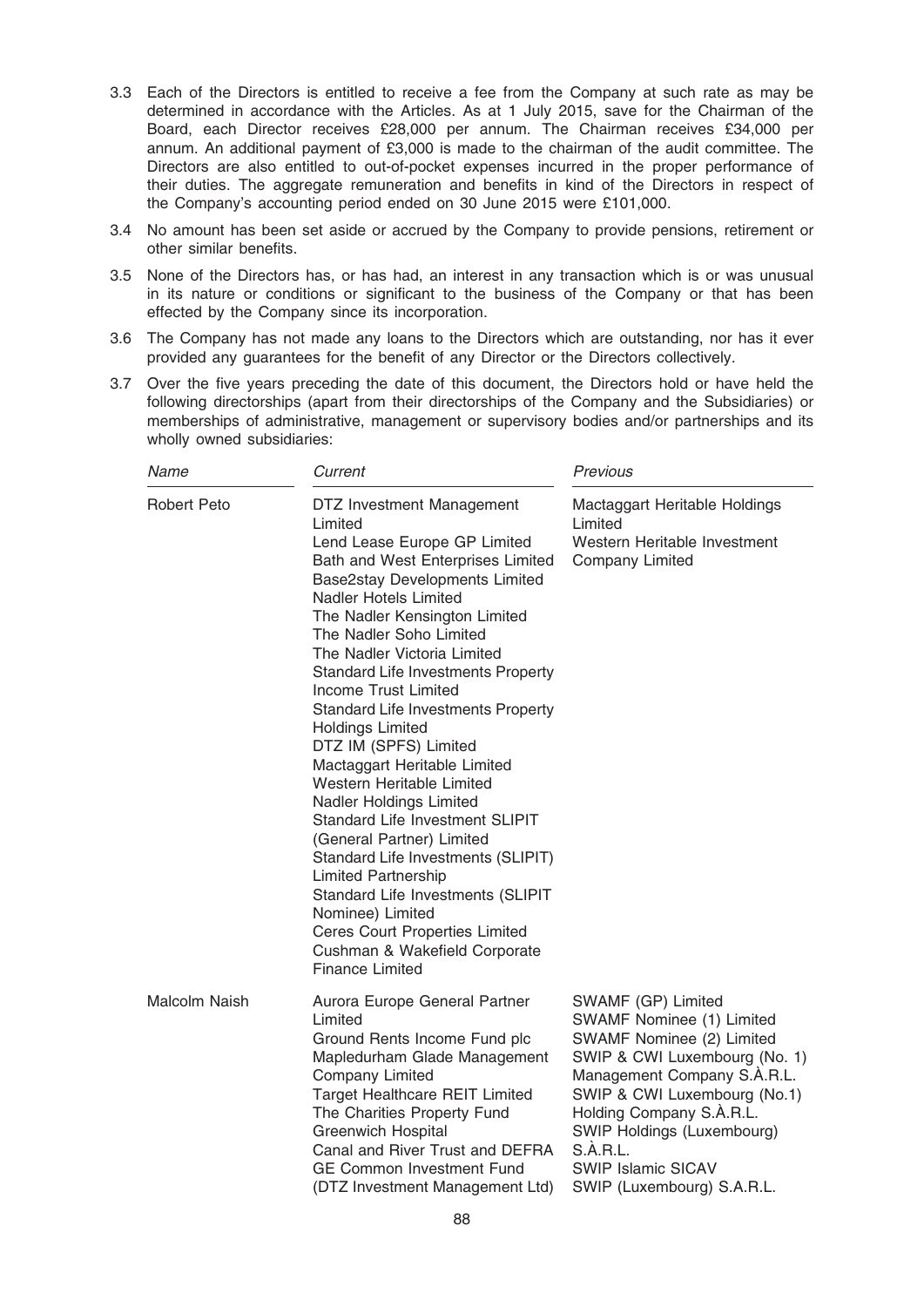| Name            | Current                                                                                                                                                                                                                                                     | Previous                                                                                            |
|-----------------|-------------------------------------------------------------------------------------------------------------------------------------------------------------------------------------------------------------------------------------------------------------|-----------------------------------------------------------------------------------------------------|
|                 |                                                                                                                                                                                                                                                             | Pace Trustees Limited (DTZ<br>Investment Management Ltd)                                            |
| Peter Dunscombe | Sarda House (Freehold) Limited<br>Sarda House Management<br><b>Company Limited</b><br>Murray International Trust plc<br>The Pensions Trust<br>St James Place plc<br><b>Reed Elsevier Pension Fund</b><br><b>Nuffield Foundation</b><br>Hg Capital Trust plc | The Private Equity Investors<br>Association<br>BBC (Monkswood Nominee)<br>Limited                   |
| Marlene Wood    | One Parent Families Scotland<br>2010 Finance Limited<br>Edinburgh Printmakers Limited<br><b>Scottish Funding Council</b>                                                                                                                                    | Sanderson Bros. (Engineering)<br>Limited (members' voluntary<br>liquidation $-$ dissolved 15/03/12) |

- 3.8 The Directors in the five years before the date of this document:
	- (a) do not have any convictions in relation to fraudulent offences;
	- (b) have not been associated with any bankruptcies, receiverships or liquidations of any partnership or company through acting in the capacity as a member of the administrative, management or supervisory body or as a partner, founder or senior manager of such partnership or company; and
	- (c) do not have any official public incrimination and/or sanctions by statutory or regulatory authorities (including designated professional bodies) and have not been disqualified by a court from acting as a member of the administration, management or supervisory bodies of any issuer or from acting in the management or conduct of the affairs of any issuer.
- 3.9 As at the date of this document, none of the Directors has any conflict of interest or potential conflict of interest between any duties to the Company and their private interests and/or other duties.
- 3.10 The Company maintains directors' and officers' liability insurance on behalf of the Directors at the expense of the Company.
- 3.11 So far as is known to the Company by virtue of the notifications made pursuant to the Disclosure and Transparency Rules, as at the Latest Practicable Date the following persons hold directly or indirectly three per cent, or more of the Company's voting rights:

|                                        | Number of<br><b>Shares</b> | % of issued<br>share capital |
|----------------------------------------|----------------------------|------------------------------|
| <b>Bank of Montreal</b>                | 25.064.101                 | 11.51                        |
| <b>CCLA Investment Management Ltd</b>  | 21,430,788                 | 9.84                         |
| Old Mutual plc                         | 15.244.727                 | 7.00                         |
| Investec Wealth and Investment Limited | 12,050,466                 | 5.54                         |

- 3.12 All Shareholders have the same voting rights in respect of the share capital of the Company.
- 3.13 As at the date of this document, the Company and the Directors are not aware of any other person who, directly or indirectly, jointly or severally, exercises or could exercise control over the Company.
- 3.14 The Company and the Directors are not aware of any arrangements, the operation of which may at a subsequent date result in a change in control of the Company.

# 4 THE ARTICLES

In addition to the rights of the holders of the Shares, which are summarised in Part 1 of this document, this paragraph 4 contains a summary of the provisions of the Articles.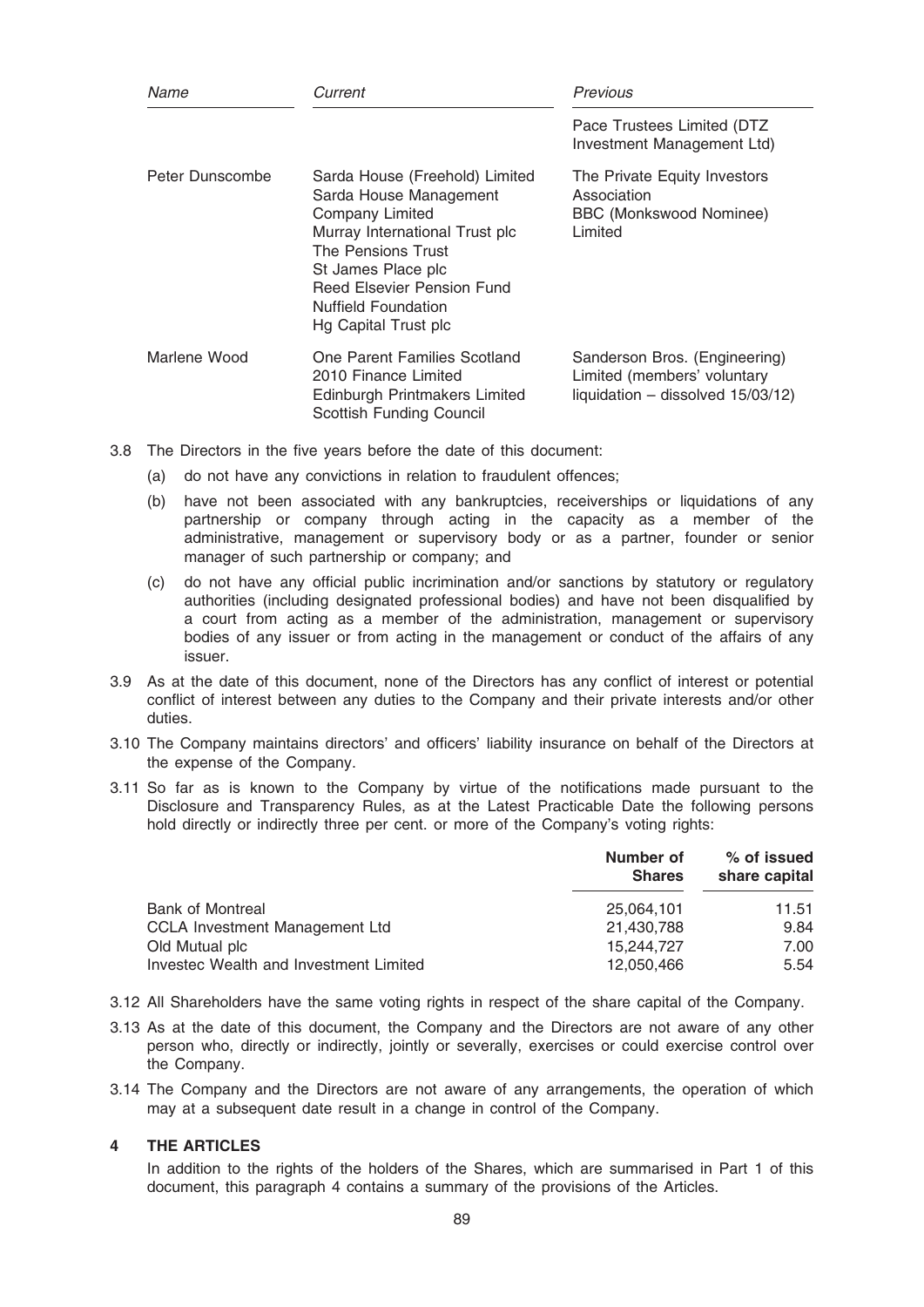## 4.1 Objects/purposes

The Articles do not provide for any objects of the Company and accordingly the Company's objects are unrestricted.

## 4.2 Voting rights

- (a) Subject to the provisions of the Companies Act, to any special terms as to voting on which any shares may have been issued or may from time-to-time be held and to any suspension or abrogation of voting rights pursuant to the Articles, at any general meeting, every member who is present in person shall, on a show of hands, have one vote, every proxy who has been appointed by a member entitled to vote on the resolution shall, on a show of hands, have one vote and every member present in person or by proxy shall, on a poll, have one vote for each share of which he is a holder. A shareholder entitled to more than one vote need not, if he votes, use all his votes or vest all the votes he uses the same way. In the case of joint holders, the vote of the senior who tenders a vote, whether in person or by proxy, shall be accepted to the exclusion of the votes of the other joint holders.
- (b) Unless the Board otherwise determines, no member shall be entitled to be present and vote at a general meeting or a separate general meeting of the holders of any class of shares, either in person or (save as proxy for another member) by proxy, or be reckoned in a quorum, or to exercise any other right or privilege as a member in respect of a share held by him, unless and until he shall have paid all calls for the time being due and payable by him in respect of that share, whether alone or jointly with any other person, together with interest and expenses (if any) payable by him to the Company.

## 4.3 Dividends

- (a) Subject to the provisions of the Companies Act and of the Articles, the Company may by ordinary resolution declare dividends to be paid to members according to their respective rights and interests in the profits of the Company. However, no dividend shall exceed the amount recommended by the Board.
- (b) Subject to the provisions of the Companies Act, the Board may declare and pay such interim dividends (including any dividend payable at a fixed rate) as appears to the Board to be justified by the profits of the Company available for distribution. If at any time the share capital of the Company is divided into different classes, the Board may pay such interim dividends on shares which rank after shares conferring preferential rights with regard to dividends as well as on shares conferring preferential rights, unless at the time of payment any preferential dividend is in arrears. Provided that the Board acts in good faith, it shall not incur any liability to the holders of shares conferring preferential rights for any loss that they may suffer by the lawful payment of any interim dividend on any shares ranking after those preferential rights.
- (c) All dividends, interest or other sums payable and unclaimed for a period of twelve months after having become payable may be invested or otherwise used by the Board for the benefit of the Company until claimed and the Company shall not be constituted a trustee in respect thereof. All dividends unclaimed for a period of twelve years after having become payable shall, if the Board so resolves, be forfeited and shall cease to remain owing by, and shall become the property of, the Company.
- (d) The Board may, with the authority of an ordinary resolution of the Company, direct that payment of any dividend declared may be satisfied wholly or partly by the distribution of assets, and in particular of paid up shares or debentures of any other company, or in any one or more of such ways.
- (e) The Board may also, with the prior authority of an ordinary resolution of the Company and subject to the Articles and such terms and conditions as the Board may determine, offer to holders of shares the right to elect to receive shares of the same class, credited as fully paid, instead of the whole (or some part, to be determined by the Board) of any dividend specified by the ordinary resolution.
- (f) Unless the Board otherwise determines, the payment of any dividend or other money that would otherwise be payable in respect of shares will be withheld by the Company if such shares represent at least 0.25 per cent. in nominal value of their class and the holder, or any other person whom the Company reasonably believes to be interested in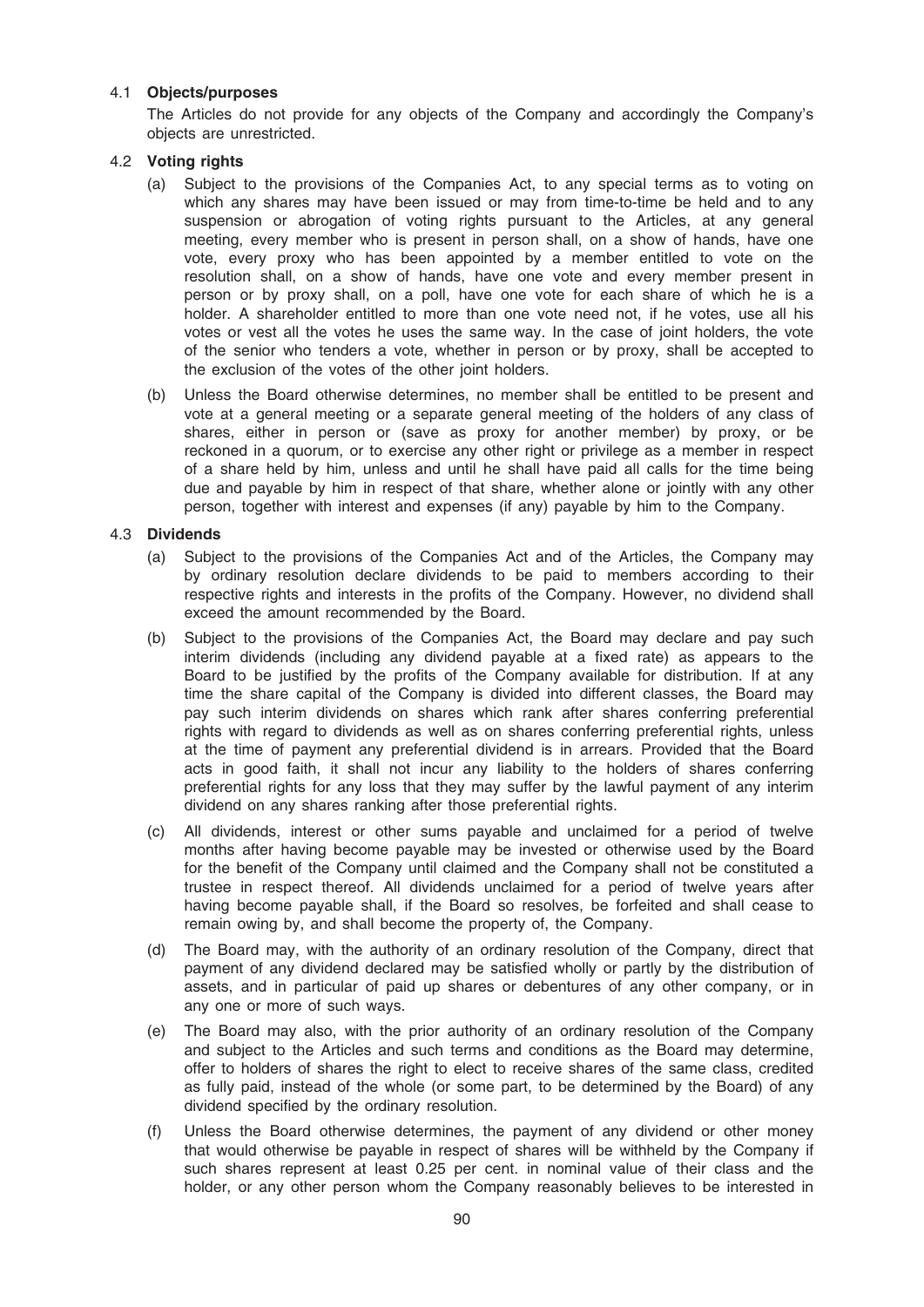those shares, has been duly served with a notice pursuant to the Companies Act requiring such person to provide information about his interests in the Company's shares and has failed to supply the required information within 14 days. Furthermore such a holder shall not be entitled to elect to receive shares instead of a dividend.

## 4.4 Winding up

- (a) If the Company is wound up the liquidator may, with the sanction of a special resolution and any other sanction required by law and subject to the Companies Act, divide among the shareholders in specie the whole or any part of the assets of the Company and may, for that purpose, value any assets and determine how the division shall be carried out as between the shareholders or different classes of shareholders. The liquidator may, with the like sanction, vest the whole or any part of the assets in trustees upon such trusts for the benefit of the shareholders as he may with the like sanction determine, but no shareholder shall be compelled to accept any shares or other securities upon which there is a liability.
- (b) The Directors are also required to propose the Continuation Resolution (i) at the fifth annual general meeting of the Company; and (ii) at each third annual general meeting of the Company thereafter.
- (c) If the Continuation Resolution is not passed, the Directors are required to put proposals for the reconstruction, reorganisation or winding up of the Company to the shareholders for their approval.

# 4.5 Transfer of shares

- (a) Subject to such of the restrictions in the Articles as may be applicable, each member may transfer all or any of his shares which are in certificated form by instrument of transfer in writing in any usual form or in any form approved by the Board. Such instrument shall be executed by or on behalf of the transferor and (in the case of a transfer of a share which is not fully paid up) by or on behalf of the transferee. The transferor shall be deemed to remain the holder of such share until the name of the transferee is entered in the register of members.
- (b) The Board may, in its absolute discretion, refuse to register any transfer of a share in certificated form (or renunciation of a renounceable letter of allotment) unless:
	- (i) it is in respect of a share which is fully paid up;
	- (ii) it is in respect of only one class of shares;
	- (iii) it is in favour of a single transferee or not more than four joint transferees;
	- (iv) it is duly stamped (if so required); and
	- (v) it is delivered for registration to the registered office for the time being of the Company or such other place as the Board may from time-to-time determine, accompanied (except in the case of (a) a transfer by a recognised person where a certificate has not been issued (b) a transfer of an uncertificated share or (c) a renunciation) by the certificate for the share to which it relates and such other evidence as the Board may reasonably require to prove the title of the transferor or person renouncing and the due execution of the transfer or renunciation by him or, if the transfer or renunciation is executed by some other person on his behalf, the authority of that person to do so,

provided that the Board shall not refuse to register a transfer or renunciation of a partly paid share in certificated form on the grounds that it is partly paid in circumstances where such refusal would prevent dealings in such share from taking place on an open and proper basis on the market on which such share is admitted to trading. The Board may refuse to register a transfer of an uncertificated share in such other circumstances as may be permitted or required by the Uncertificated Securities Regulations 2001 (SI 2001 No. 3755) and the relevant electronic system.

(c) Unless the Board otherwise determines, a transfer of shares will not be registered if the transferor or any other person whom the Company reasonably believes to be interested in the transferor's shares has been duly served with a notice pursuant to the Companies Act requiring such person to provide information about his interests in the Company's shares, has failed to supply the required information within 14 days and the shares in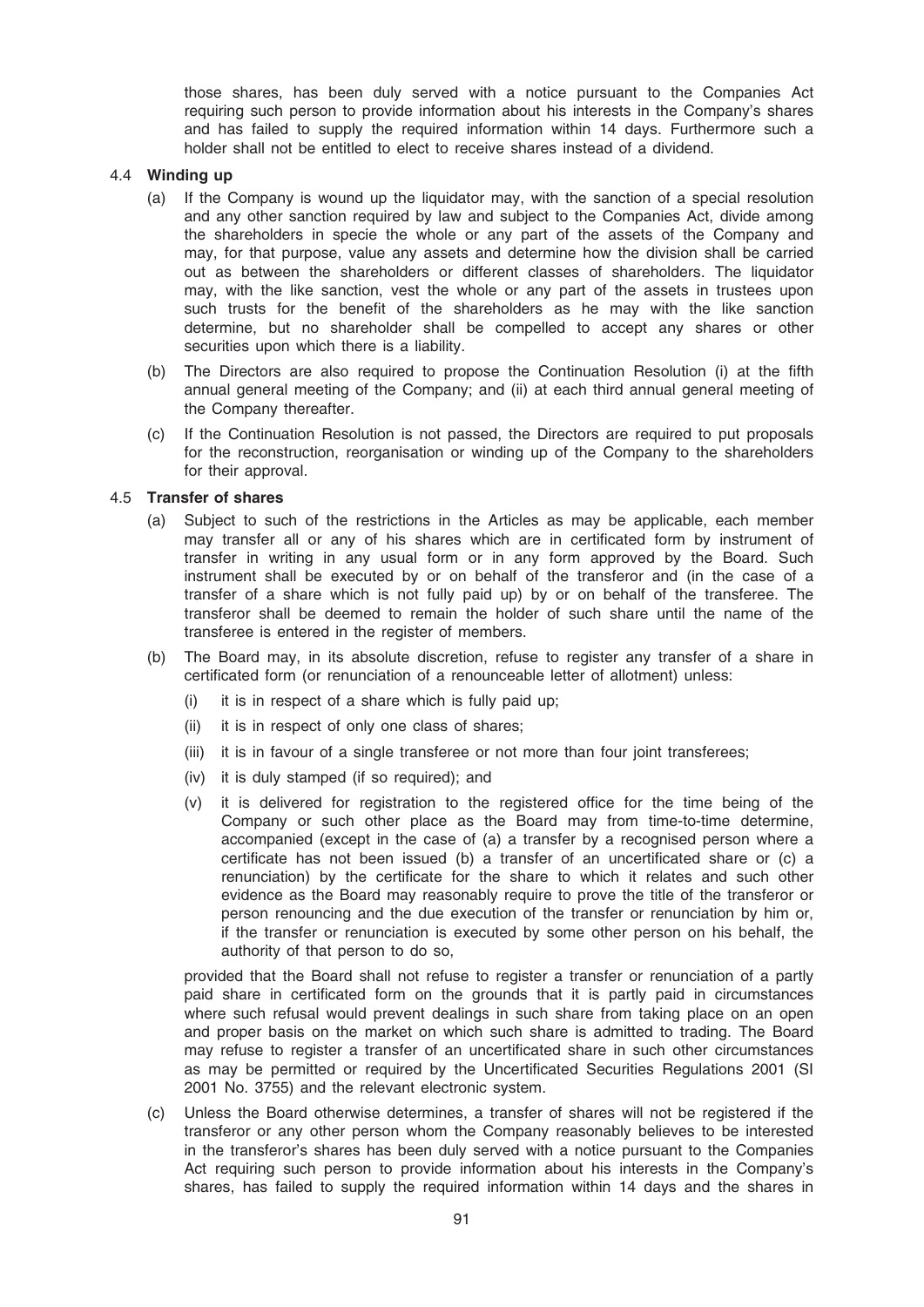respect of which such notice has been served represent at least 0.25 per cent. in nominal value of their class, unless the member is not himself in default as regards supplying the information required and proves to the satisfaction of the Board that no person in default as regards supplying such information is interested in any of the shares the subject of the transfer, or unless such transfer is by way of acceptance of a takeover offer, in consequence of a sale on a recognised investment exchange or any other stock exchange outside the United Kingdom on which the Company's shares are normally traded or is in consequence of a bona fide sale to an unconnected party.

- (d) If the Board refuses to register a transfer of a share, it shall send the transferee notice of its refusal, together with its reasons for refusal, as soon as practicable and in any event within two months after the date on which the transfer was lodged with the Company.
- (e) No fee shall be charged for the registration of any instrument of transfer or any other document relating to or affecting the title to any shares.
- (f) If at any time the holding or beneficial ownership of any shares in the Company by any person (whether on its own or taken with other shares), in the opinion of the Directors (i) would cause the assets of the Company to be treated as ''plan assets'' of any benefit plan investor under Section 3(42) of ERISA or the U.S. Code; or (ii) would or might result in the Company and/or its shares being required to register or qualify under the U.S. Investment Company Act and/or the U.S. Securities Act and/or the U.S. Securities Exchange Act 1934 and/or any laws of any state of the U.S. that regulate the offering and sale of securities; or (iii) may cause the Company not to be considered a ''Foreign Private Issuer'' under the U.S. Securities Exchange Act 1934; or (iv) may cause the Company to be a ''controlled foreign corporation'' for the purpose of the U.S. Code; or (v) creates a significant legal or regulatory issue for the Company under the U.S. Bank Holding Company Act of 1956 (as amended) or regulations or interpretations thereunder, then any shares which the Directors decide are shares which are so held or beneficially owned ("**Prohibited Shares**") must be dealt with in accordance with paragraph  $4.5(q)$ below. The Directors may at any time give notice in writing to the holder of a share requiring him to make a declaration as to whether or not the share is a Prohibited Share.
- (g) The Directors shall give written notice to the holder of any share which appears to them to be a Prohibited Share requiring him within 21 days (or such extended time as the Directors consider reasonable) to transfer (and/or procure the disposal of interests in) such share to another person so that it will cease to be a Prohibited Share. From the date of such notice until registration for such a transfer or a transfer arranged by the Directors as referred to below, the share will not confer any right on the holder to receive notice of or to attend and vote at a general meeting of the Company and of any class of shareholder and those rights will vest in the Chairman of any such meeting, who may exercise or refrain from exercising them entirely at his discretion. If the notice is not complied with within 21 days to the satisfaction of the Directors, the Directors shall arrange for the Company to sell the share at the best price reasonably obtainable to any other person so that the share will cease to be a Prohibited Share. The net proceeds of sale (after payment of the Company's costs of sale and together with interest at such rate as the Directors consider appropriate) shall be paid over by the Company to the former holder upon surrender by him of the relevant share certificate (if applicable).
- (h) Upon transfer of a share the transferee of such share shall be deemed to have represented and warranted to the Company that such transferee is acquiring shares in an offshore transaction meeting the requirements of Regulation S and is not, nor is acting on behalf of: (i) a benefit plan investor and no portion of the assets used by such transferee to acquire or hold an interest in such share constitutes or will be treated as "plan assets" of any benefit plan investor under Section 3(42) of ERISA; and/or (ii) a U.S. Person.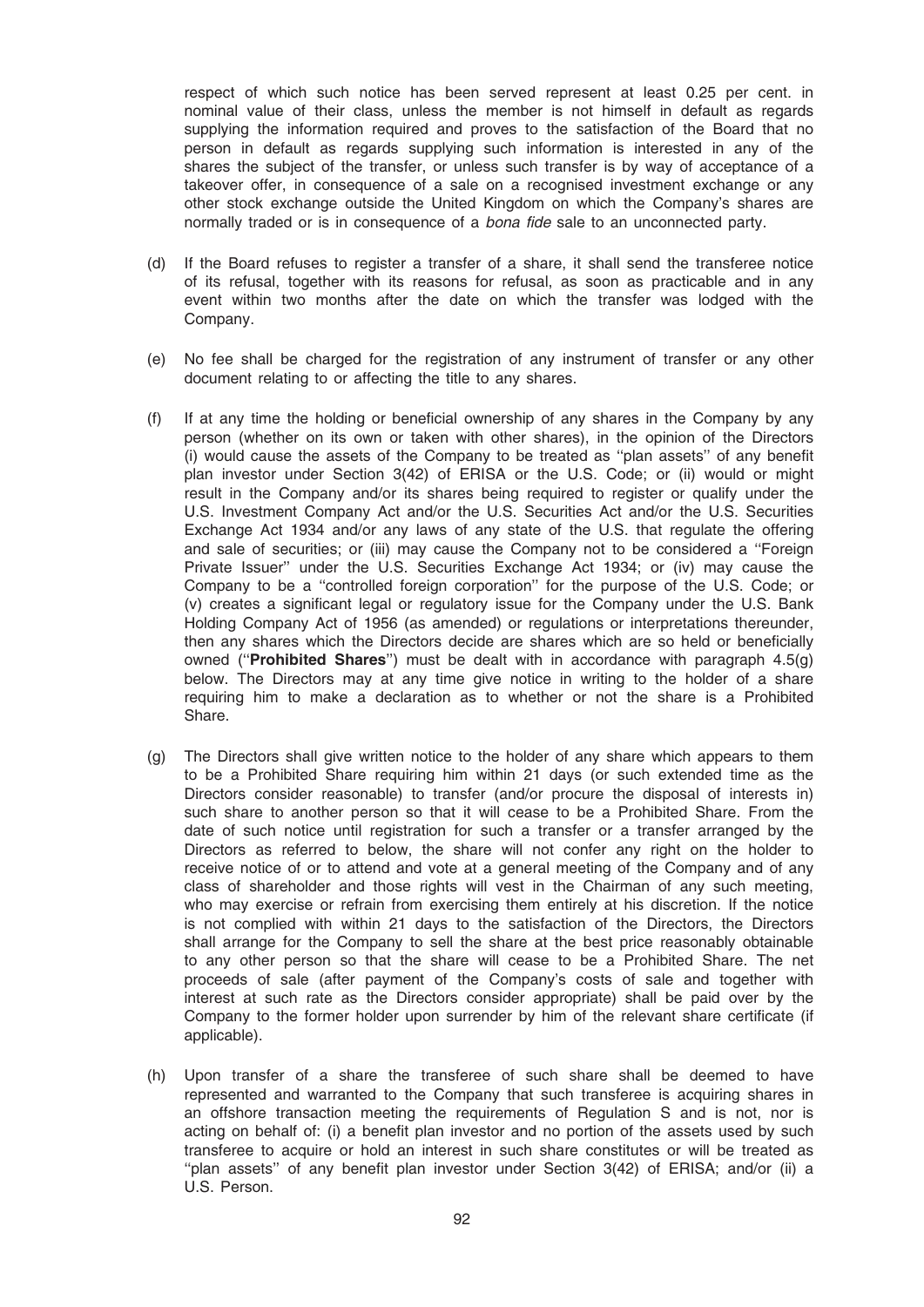## 4.6 Variation of rights

- (a) If at any time the share capital of the Company is divided into shares of different classes, any of the rights for the time being attached to any shares (whether or not the Company may be or is about to be wound up) may from time-to-time be varied or abrogated in such manner (if any) as may be provided in the Articles by such rights or, in the absence of any such provision, either with the consent in writing of the holders of not less than three-quarters in nominal value of the issued shares of the relevant class (excluding any shares of that class held as treasury shares) or with the sanction of a special resolution passed at a separate general meeting of the holders of the class duly convened and held in accordance with the Companies Act.
- (b) The quorum at every such meeting shall be not less than two persons present (in person or by proxy) holding at least one-third of the nominal amount paid up on the issued shares of the relevant class (excluding any shares of that class held as treasury shares) and at an adjourned meeting not less than one person holding shares of the relevant class or his proxy.

## 4.7 Alteration of share capital

The Company may, from time to time, by ordinary resolution:

- (a) authorise the Directors to increase its share capital by allotting new shares;
- (b) consolidate and divide all or any of its share capital into shares of larger nominal amount than its existing shares;
- (c) subject to the provisions of the Companies Act, sub-divide its shares or any of them, into shares of smaller nominal amount and may by such resolution determine that, as between the shares resulting from such a sub-division, one or more of the shares may, as compared with the others, have any such preferred, deferred or other special rights or be subject to any such restrictions, as the Company has power to attach to new shares; and
- (d) redenominate its share capital by converting shares from having a fixed nominal value in one currency to having a fixed nominal value in another currency.

## 4.8 General meetings

- (a) The Board may convene a general meeting (which is not an annual general meeting) whenever it thinks fit.
- (b) A general meeting shall be convened by such notice as may be required by law from time-to-time.
- (c) The notice of any general meeting shall include such statements as are required by the Companies Act and shall in any event specify:
	- (i) whether the meeting is convened as an annual general meeting or any other general meeting;
	- (ii) the place, the day, and the time of the meeting;
	- (iii) the general nature of the business to be transacted at the meeting;
	- (iv) if the meeting is convened to consider a special resolution, the text of the resolution and the intention to propose the resolution as such; and
	- (v) with reasonable prominence, that a member entitled to attend and vote is entitled to appoint one or (provided each proxy is appointed to exercise the rights attached to a different share held by the member) more proxies to attend and to speak and vote instead of the member and that a proxy need not also be a member.
- (d) The notice shall be given to the members (other than any who, under the provisions of the Articles or of any restrictions imposed on any shares, are not entitled to receive notice from the Company), to the Directors and the auditors and to any other person who may be entitled to receive it. The accidental omission to give or send notice of any meeting, or, in cases where it is intended that it be given or sent out with the notice, any other document relating to the meeting including an appointment of proxy to, or the non-receipt of either by, any person entitled to receive the same, shall not invalidate the proceedings at that meeting.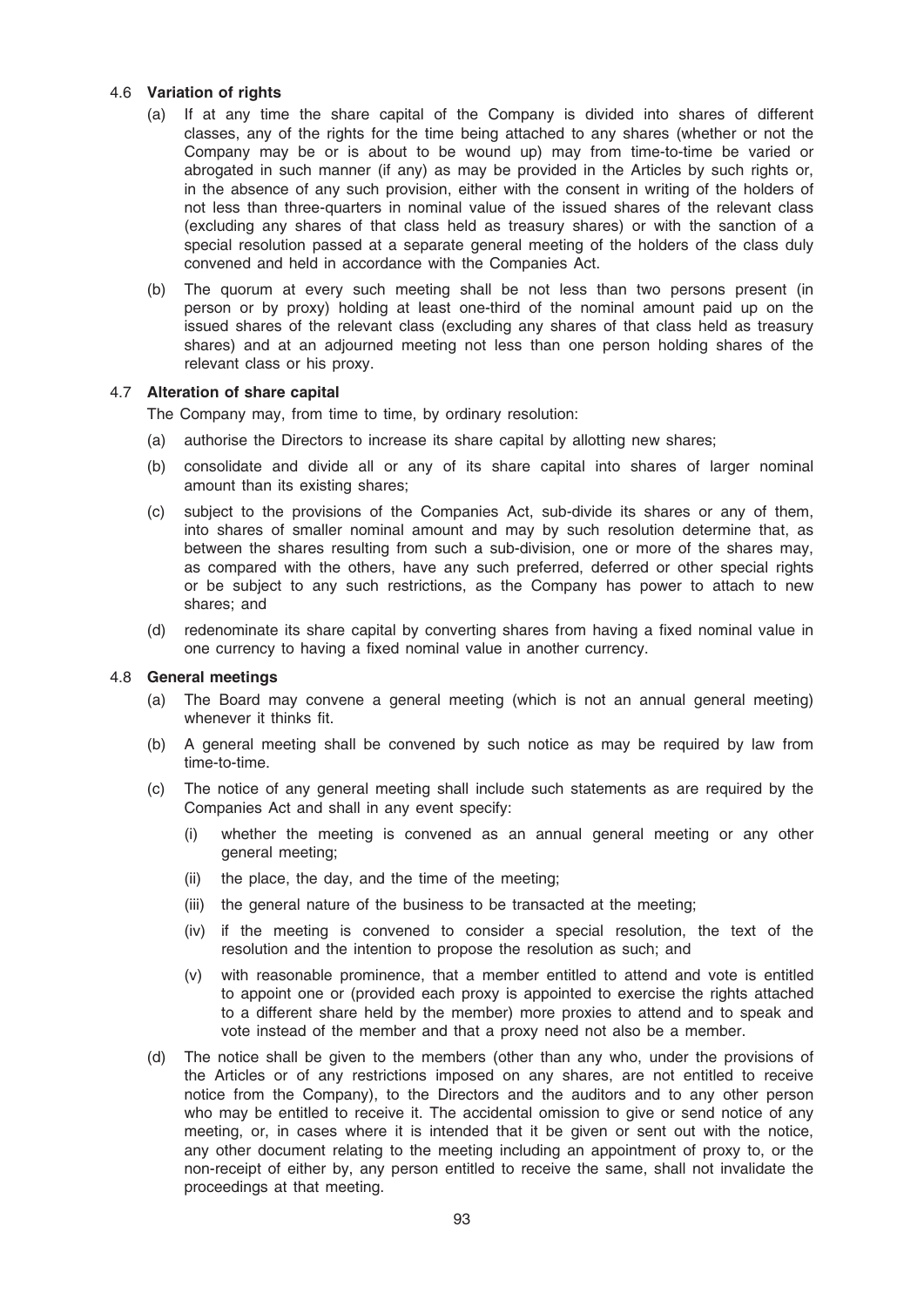- (e) The right of a member to participate in the business of any general meeting shall include without limitation the right to speak, vote, be represented by a proxy or proxies and have access to all documents which are required by the Companies Act or the Articles to be made available at the meeting.
- (f) A Director shall, notwithstanding that he is not a member, be entitled to attend and speak at any general meeting and at any separate meeting of the holders of any class of shares of the Company. The Chairman of any general meeting may also invite any person to attend and speak at that meeting if he considers that this will assist in the deliberations of the meeting.
- (g) No business shall be transacted at any general meeting unless a quorum is present when the meeting proceeds to business. Subject to the Articles, two persons entitled to attend and to vote on the business to be transacted, each being a member so entitled or a proxy for a member so entitled or a duly authorised representative of a corporation which is a member so entitled, shall be a quorum. If, at any time, there is only one person entitled to attend and to vote on the business to be transacted, such person being the sole member so entitled or a proxy for such sole member so entitled or a duly authorised representative of a corporation which is such sole member so entitled, shall be a quorum. The Chairman of the meeting may, with the consent of the meeting at which a quorum is present, and shall, if so directed by the meeting, adjourn the meeting from time-to-time (or indefinitely) and from place to place as the meeting shall determine. Where a meeting is adjourned indefinitely, the Board shall fix a time and place for the adjourned meeting. Whenever a meeting is adjourned for 30 days or more or indefinitely, seven clear days' notice at the least, specifying the place, the day and time of the adjourned meeting and the general nature of the business to be transacted, must be given in the same manner as in the case of the original meeting.
- (h) A resolution put to a vote of the meeting shall be decided on a show of hands unless (before or on the declaration of the result on a show of hands) a poll is duly demanded. Subject to the provisions of the Companies Act, a poll may be demanded by:
	- (i) the chairman of the meeting; or
	- (ii) at least five members having the right to vote on the resolution; or
	- (iii) a member or members representing not less than five per cent. of the total voting rights of all the members having the right to vote on the resolution (excluding any voting rights attached to shares held as treasury shares); or
	- (iv) member or members holding shares conferring the right to vote on the resolution, being shares on which an aggregate sum has been paid up equal to not less than ten per cent. of the total sum paid up on all the shares conferring that right (excluding any voting rights attached to shares in the Company conferring a right to vote on the resolution held as treasury shares).

## 4.9 Borrowing powers

Subject to the provisions of the Companies Act, the Directors may exercise all the powers of the Company to borrow money and to mortgage or charge all or any part of its undertaking, property and assets (present and future) and uncalled capital or any part or parts thereof and to issue debentures and other securities, whether outright or as collateral security for any debt, liability or obligation of the Company or of any third party.

#### 4.10 Issue of shares

- (a) Subject to the provisions of the Companies Act, and to any relevant authority of the Company required by the Companies Act, the Board may allot, grant options over, offer or otherwise deal with or dispose of any new shares or rights to subscribe for or convert any security into shares, at such times and generally on such terms and conditions as the Board may decide.
- (b) Subject to the provisions of the Companies Act and to any rights for the time being attached to any existing shares, any shares may be allotted or issued with or have attached to them such preferred, deferred or other rights or restrictions, whether in regard to dividend, voting, transfer, return of capital or otherwise, as the Company may from time-to-time by ordinary resolution determine or, if no such resolution has been passed or so far as the resolution does not make specific provision, as the Board may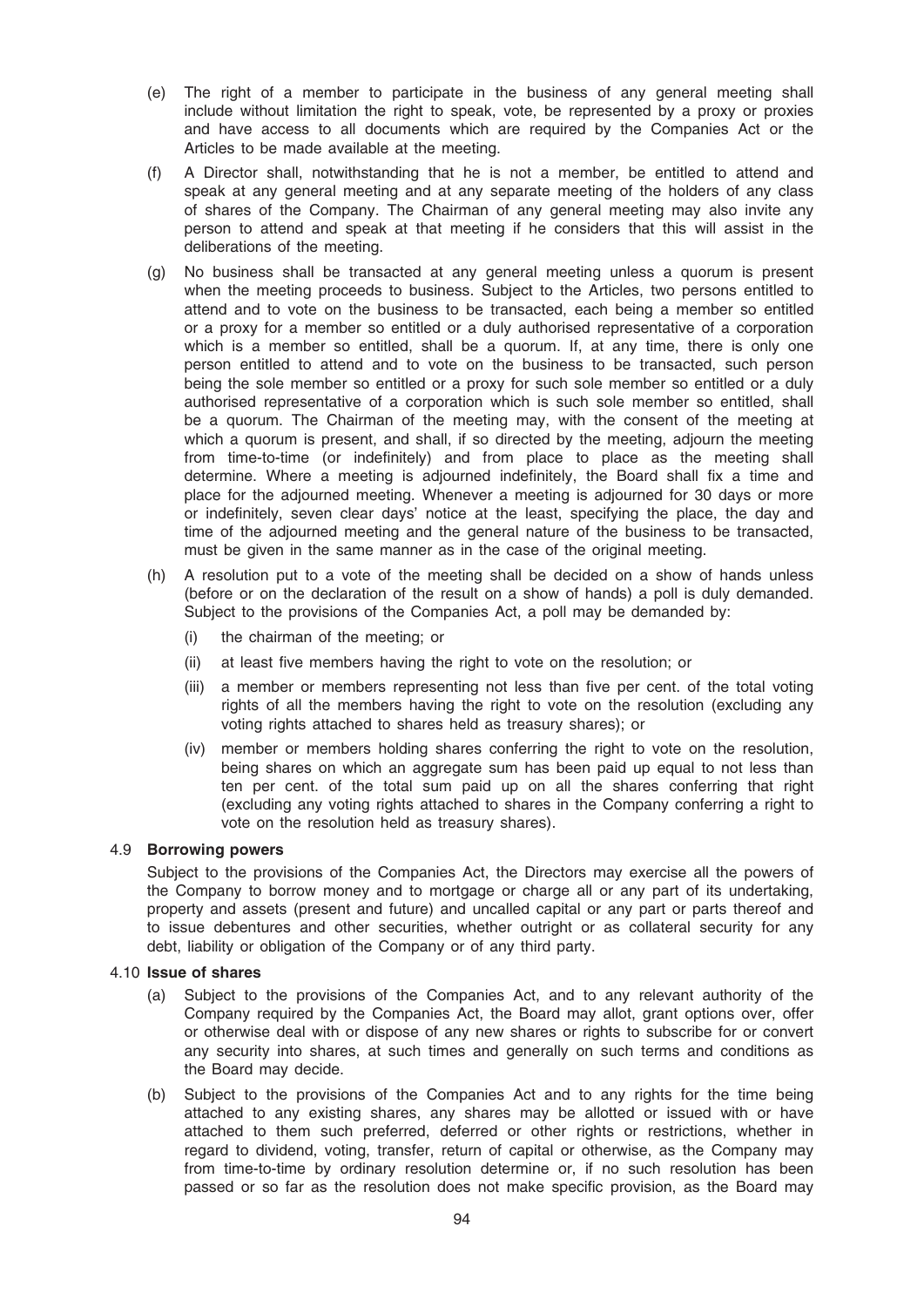determine and any share may be issued which is, or at the option of the Company or the holder of such share is liable to be, redeemed in accordance with the Articles or as the Directors may determine.

## 4.11 General

The business of the Company shall be managed by the Directors who, subject to the provisions of the Companies Act, the Articles and to any directions given by special resolution to take, or refrain from taking, specified action, may exercise all the powers of the Company, whether relating to the management of the business or not. Any Director may appoint any other Director, or any other person approved by resolution of the Directors and willing to act and permitted by law to do so, to be an alternate Director.

## 4.12 Directors' fees

- (a) The Directors (other than alternate Directors) shall be entitled to receive by way of fees for their services as Directors such sum as the Board may from time-to-time determine (not exceeding in aggregate £200,000 per annum or such other sum as the Company in general meeting shall from time-to-time determine). Any such fees payable shall be distinct from any salary, remuneration or other amounts payable to a Director pursuant to any other provision of the Articles or otherwise and shall accrue from day-to-day.
- (b) The Directors are entitled to be repaid all reasonable travelling, hotel and other expenses properly incurred by them in or about the performance of their duties as Directors.

## 4.13 Directors' interests

- (a) The Board may authorise any matter proposed to it in accordance with the Articles which would, if not so authorised, involve a breach by a Director of his duty to avoid conflicts of interest under the Companies Act, including any matter which relates to a situation in which a Director has or can have an interest which conflicts, or possibly may conflict, with the interest of the Company (including the exploitation of any property, information or opportunity, whether or not the Company could take advantage of it but excluding any situation which cannot reasonably be regarded as likely to give rise to a conflict of interest). This does not apply to a conflict of interest arising in relation to a transaction or arrangement with the Company. Any authorisation will only be effective if any quorum requirement at any meeting at which the matter was considered is met without counting the Director in question or any other interested Director and the matter was agreed to without their voting or would have been agreed to if their votes had not been counted. The Board may impose limits or conditions on any such authorisation or may vary or terminate it at any time.
- (b) Subject to having, where required, obtained authorisation of the conflict from the Board, a Director shall be under no duty to the Company with respect to any information which he obtains or has obtained otherwise than as a Director of the Company and in respect of which he has a duty of confidentiality to another person. In particular, a Director shall not be in breach of the general duties he owes to the Company under the Companies Act because he fails to disclose any such information to the Board or to use or apply any such information in performing his duties as a Director, or because he absents himself from meetings of the Board at which any matter relating to a conflict of interest, or possible conflict, of interest is discussed and/or makes arrangements not to receive documents or information relating to any matter which gives rise to a conflict of interest or possible conflict of interest and/or makes arrangements for such documents and information to be received and read by a professional adviser.
- (c) Provided that his interest is disclosed at a meeting of the Board, or in the case of a transaction or arrangement with the Company, in the manner set out in the Companies Act, a Director, notwithstanding his office:
	- (i) may be a party to or otherwise be interested in any transaction or arrangement with the Company or in which the Company is otherwise interested;
	- (ii) may hold any other office or place of profit under the Company (except that of auditor of the Company or any of its subsidiaries);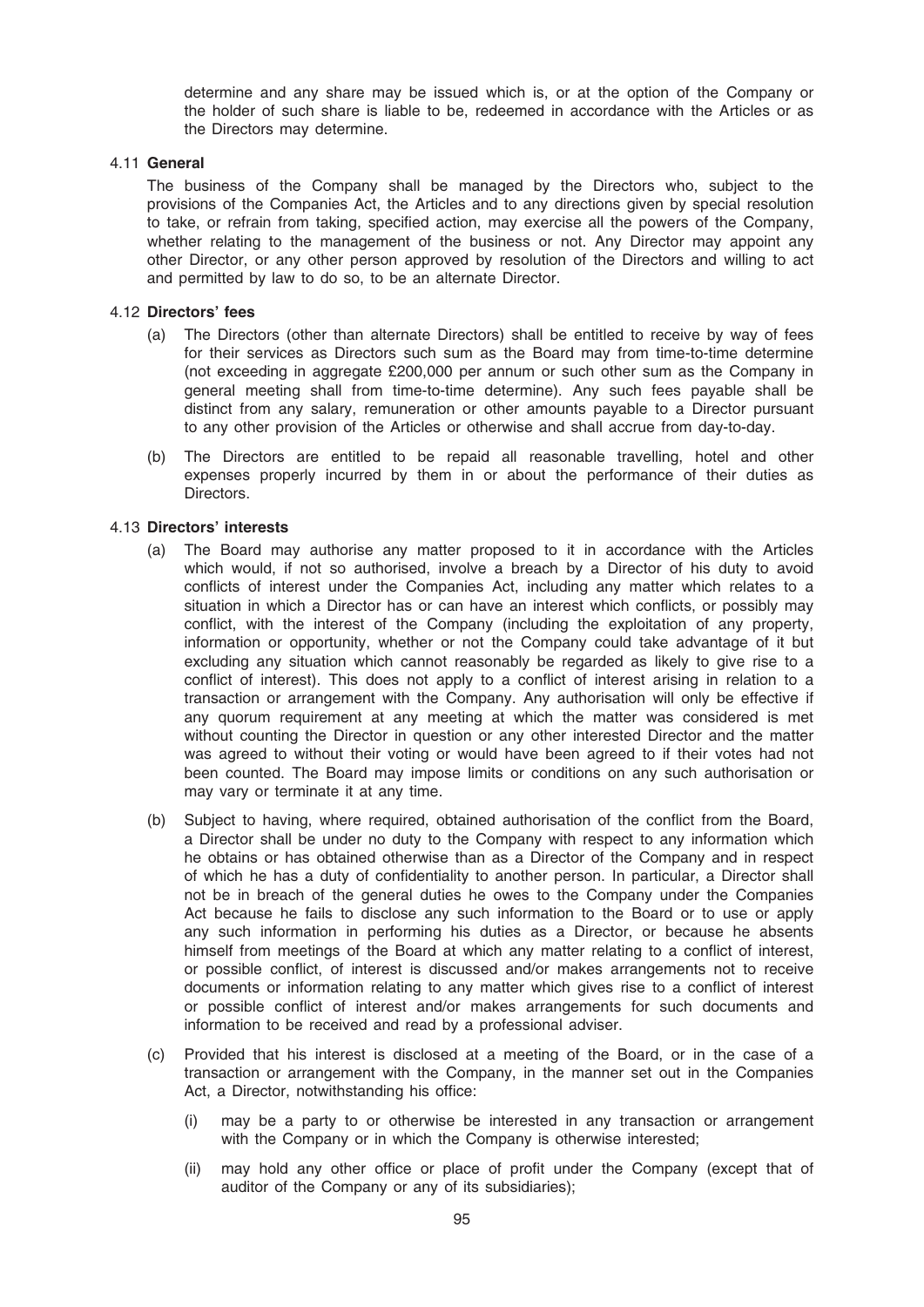- (iii) may act by himself or through his firm in a professional capacity for the Company, and in any such case on such terms as to remuneration and otherwise as the Board may arrange;
- (iv) may be a director or other officer of, or employed by, or a party to any transaction or arrangement with, or otherwise interested in, any company promoted by the Company or in which the Company is otherwise interested or as regards which the Company has any powers of appointment; and
- (v) shall not be liable to account to the Company for any profit, remuneration or other benefit realised by any office or employment or from any transaction or arrangement or from any interest in any body corporate. No such transaction or arrangement shall be liable to be avoided on the grounds of any such interest or benefit nor shall the receipt of any such profit, remuneration or any other benefit constitute a breach of his duty not to accept benefits from third parties.
- (d) A Director need not declare an interest in the case of a transaction or arrangement with the Company if the other Directors are already aware, or ought reasonably to be aware, of the interest or it concerns the terms of his service contract that have been or are to be considered at a meeting of the Directors or if the interest consists of him being a director, officer or employee of a company in which the Company is interested.
- (e) The Board may cause the voting rights conferred by the shares in any other company held or owned by the Company or any power of appointment to be exercised in such manner in all respects as it thinks fit and a Director may vote on and be counted in the quorum in relation to any of these matters.

#### 4.14 Restrictions on Directors voting

- (a) A Director shall not vote on, or be counted in the quorum in relation to, any resolution of the Board or of a committee of the Board concerning any transaction or arrangement in which he has an interest which is to his knowledge a material interest and, if he purports to do so, his vote shall not be counted, but this prohibition shall not apply in respect of any resolution concerning any one or more of the following matters:
	- (i) any transaction or arrangement in which he is interested by means of an interest in shares, debentures or other securities or otherwise in or through the Company;
	- (ii) the giving of any guarantee, security or indemnity in respect of money lent to, or obligations incurred by him or any other person at the request of or for the benefit of, the Company or any of its subsidiary undertakings;
	- (iii) the giving of any guarantee, security or indemnity in respect of a debt or obligation of the Company or any of its subsidiary undertakings for which he himself has assumed responsibility in whole or in part under a guarantee or indemnity or by the giving of security;
	- (iv) the giving of any other indemnity where all other Directors are also being offered indemnities on substantially the same terms;
	- (v) any proposal concerning an offer of shares or debentures or other securities of or by the Company or any of its subsidiary undertakings in which offer he is or may be entitled to participate as a holder of securities or in the underwriting or subunderwriting of which he is to participate;
	- (vi) any proposal concerning any other body corporate in which he does not to his knowledge have an interest (as the term is used in Part 22 of the Companies Act) in one per cent. or more of the issued equity share capital of any class of such body corporate (calculated exclusively of any shares of that class in that company held as treasury shares) nor to his knowledge holds one per cent. or more of the voting rights which he holds as shareholder or through his direct or indirect holding of financial instruments (within the meaning of the Disclosure and Transparency Rules) in such body corporate;
	- (vii) any proposal relating to an arrangement for the benefit of the employees of the Company or any of its subsidiary undertakings which does not award him any privilege or benefit not generally awarded to the employees to whom such arrangement relates;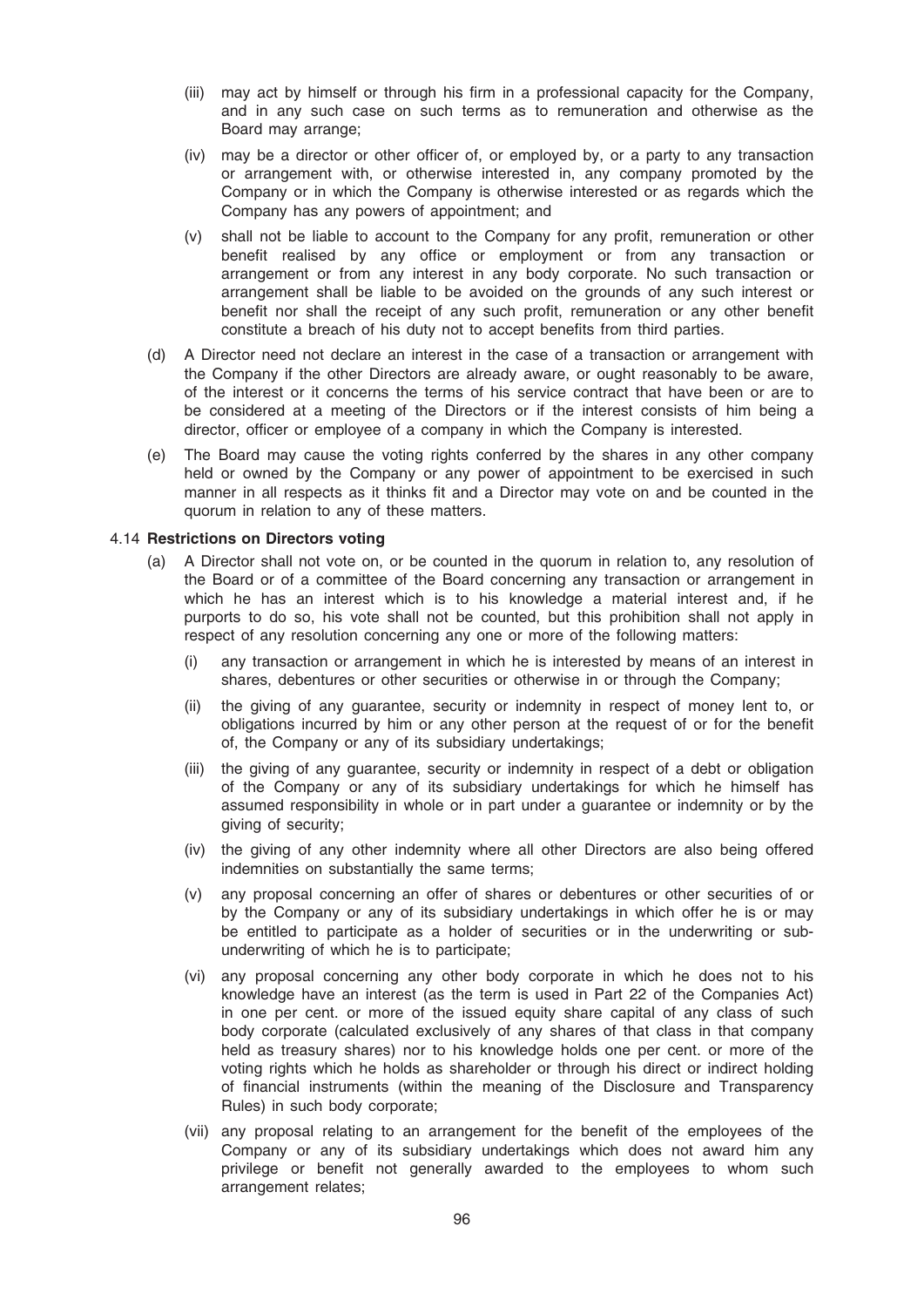- (viii) any proposal concerning insurance which the Company proposes to maintain or purchase for the benefit of Directors or for the benefit of persons who include Directors;
- (ix) any proposal concerning the funding of expenditure by one or more Directors on defending proceedings against him or them, or doing anything to enable such Director or Directors to avoid incurring such expenditure; or
- (x) any transaction or arrangement in respect of which his interest, or the interest of Directors generally has been authorised by ordinary resolution.
- (b) A Director shall not vote or be counted in the quorum on any resolution of the Board or committee of the Board concerning his own appointment (including fixing or varying the terms of his appointment or its termination) as the holder of any office or place of profit with the Company or any company in which the Company is interested.

#### 4.15 Number of Directors

Unless and until otherwise determined by an ordinary resolution of the Company, the number of Directors (other than alternate Directors) shall be not less than two and the number is not subject to a maximum.

## 4.16 Directors' appointment and retirement

- (a) Directors may be appointed by the Company by ordinary resolution or by the Board. If appointed by the Board, a Director shall hold office only until the next annual general meeting and shall not be taken into account in determining the number of Directors who are to retire by rotation.
- (b) At each annual general meeting of the Company, any Directors appointed by the Board since the last annual general meeting shall retire. In addition one-third of the remaining Directors or, if their number is not three or a multiple of three, the number nearest to but not exceeding one-third, shall retire from office by rotation. If there are fewer than three such Directors, one Director shall retire from office.
- (c) At each annual general meeting, any Director who was last elected or last re-elected at or before the annual general meeting held in the third calendar year before the current year shall retire by rotation. If the number of Directors so retiring is less than the minimum number of Directors who are required to retire by rotation, additional Directors up to that number shall retire (namely, those Directors who are subject to rotation but who wish to retire and not offer themselves for re-election and those Directors who have been Directors longest since their appointment or last reappointment (and, as between those who have been in office an equal length of time, those to retire shall, unless they otherwise agree, be determined by lot)).
- (d) Any Director who would not otherwise be required to retire shall also retire if he has been with the Company for a continuous period of nine years or more at the date of the meeting and shall not be taken into account when deciding which and how many Directors should retire by rotation at the annual general meeting.

# 4.17 Notice requiring disclosure of interest in shares

(a) The Company may, by notice in writing, require a person whom the Company knows to be, or has reasonable cause to believe is, interested in any shares or at any time during the three years immediately preceding the date on which the notice is issued to have been interested in any shares, to confirm that fact or (as the case may be) to indicate whether or not this is the case and to give such further information as may be required by the Directors. Such information may include, without limitation, particulars of the person's identity, particulars of the person's own past or present interest in any shares and to disclose the identity of any other person who has a present interest in the shares held by him, where the interest is a present interest and any other interest, in any shares, which subsisted during that three year period at any time when his own interest subsisted to give (so far as is within his knowledge) such particulars with respect to that other interest as may be required and where a person's interest is a past interest to give (so far as is within his knowledge) like particulars for the person who held that interest immediately upon his ceasing to hold it.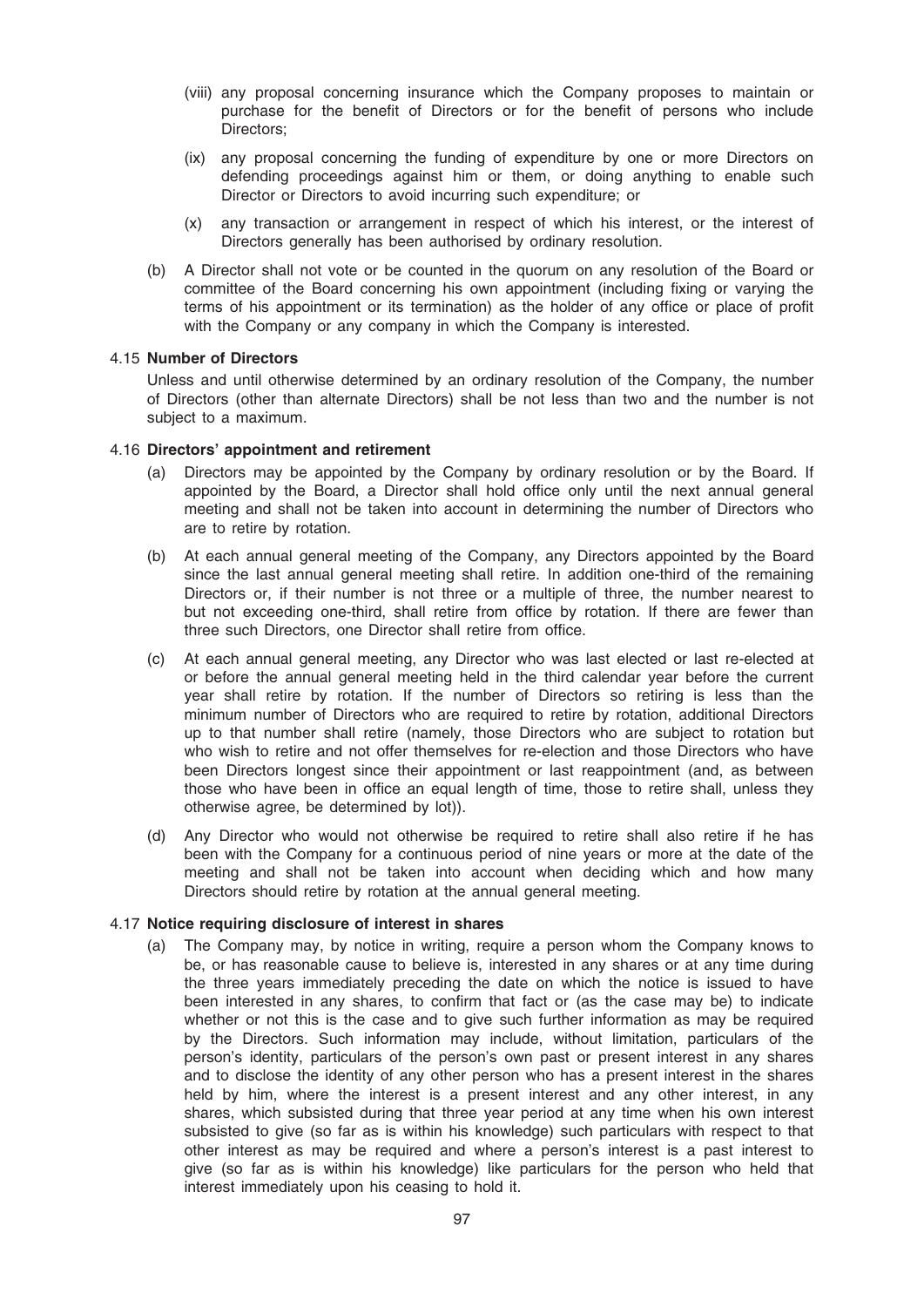(b) If any shareholder is in default in supplying to the Company the information required by the Company within the prescribed period (which is 14 days after service of the notice), or such other reasonable period as the Directors may determine, the Directors in their absolute discretion may serve a direction notice on the shareholder. The direction notice may direct that in respect of the shares in respect of which the default has occurred (the "default shares") the shareholder shall not be entitled to vote in general meetings or class meetings. Where the default shares represent at least 0.25 per cent. in nominal value of the class of shares concerned, the direction notice may additionally direct that dividends on such shares will be retained by the Company (without interest) and that no transfer of the default shares (other than a transfer authorised under the Articles) shall be registered until the default is rectified.

## 4.18 Untraced shareholders

Subject to the Articles, the Company may sell any shares registered in the name of a member remaining untraced for twelve years who fails to communicate with the Company following advertisement of an intention to make such a disposal. Until the Company can account to the member, the net proceeds of sale will be available for use in the business of the Company or for investment, in either case at the discretion of the Board. The proceeds will not carry interest.

#### 4.19 Indemnity of Officers

Subject to the provisions of the Companies Act, but without prejudice to any indemnity to which he may otherwise be entitled, every past or present Director (including an alternate Director) or officer of the Company or a director or officer of an associated company (except the auditors or the auditors of an associated company) may at the discretion of the Board be indemnified out of the assets of the Company against all costs, charges, losses, damages and liabilities incurred by him for negligence, default, breach of duty, breach of trust or otherwise in relation to the affairs of the Company or of an associated company, or in connection with the activities of the Company, or of an associated company, or as a trustee of an occupational pension scheme (as defined in Section 235(6) Companies Act). In addition the Board may purchase and maintain insurance at the expense of the Company for the benefit of any such person indemnifying him against any liability or expenditure incurred by him for acts or omissions as a Director or officer of the Company (or of an associated company).

## 4.20 REIT provisions

A summary of the REIT provisions included in the Articles is set out in paragraph 3 of Part 6 of this document.

### 5 CITY CODE ON TAKEOVERS AND MERGERS

## 5.1 Mandatory bid

The City Code applies to the Company. Under Rule 9 of the City Code, if:

- a person acquires an interest in Shares which, when taken together with Shares already held by him or persons acting in concert with him, carry 30 per cent. or more of the voting rights in the Company; or
- a person who, together with persons acting in concert with him, is interested in not less than 30 per cent. and not more than 50 per cent. of the voting rights in the Company acquires additional interests in Shares which increase the percentage of Shares carrying voting rights in which that person is interested,

the acquirer and, depending on the circumstances, its concert parties, would be required (except with the consent of the Panel on Takeovers and Mergers) to make a cash offer for the outstanding Shares at a price not less than the highest price paid for any interests in the Shares by the acquirer or its concert parties during the previous twelve months.

#### 5.2 Compulsory acquisition

Under Sections 974 – 991 of the Companies Act, if an offeror acquires or contracts to acquire (pursuant to a takeover offer) not less than 90 per cent. of the shares (in value and by voting rights) to which such offer relates it may then compulsorily acquire the outstanding shares not assented to the offer. It would do so by sending a notice to outstanding holders of shares telling them that it will compulsorily acquire their shares and then, six weeks later, it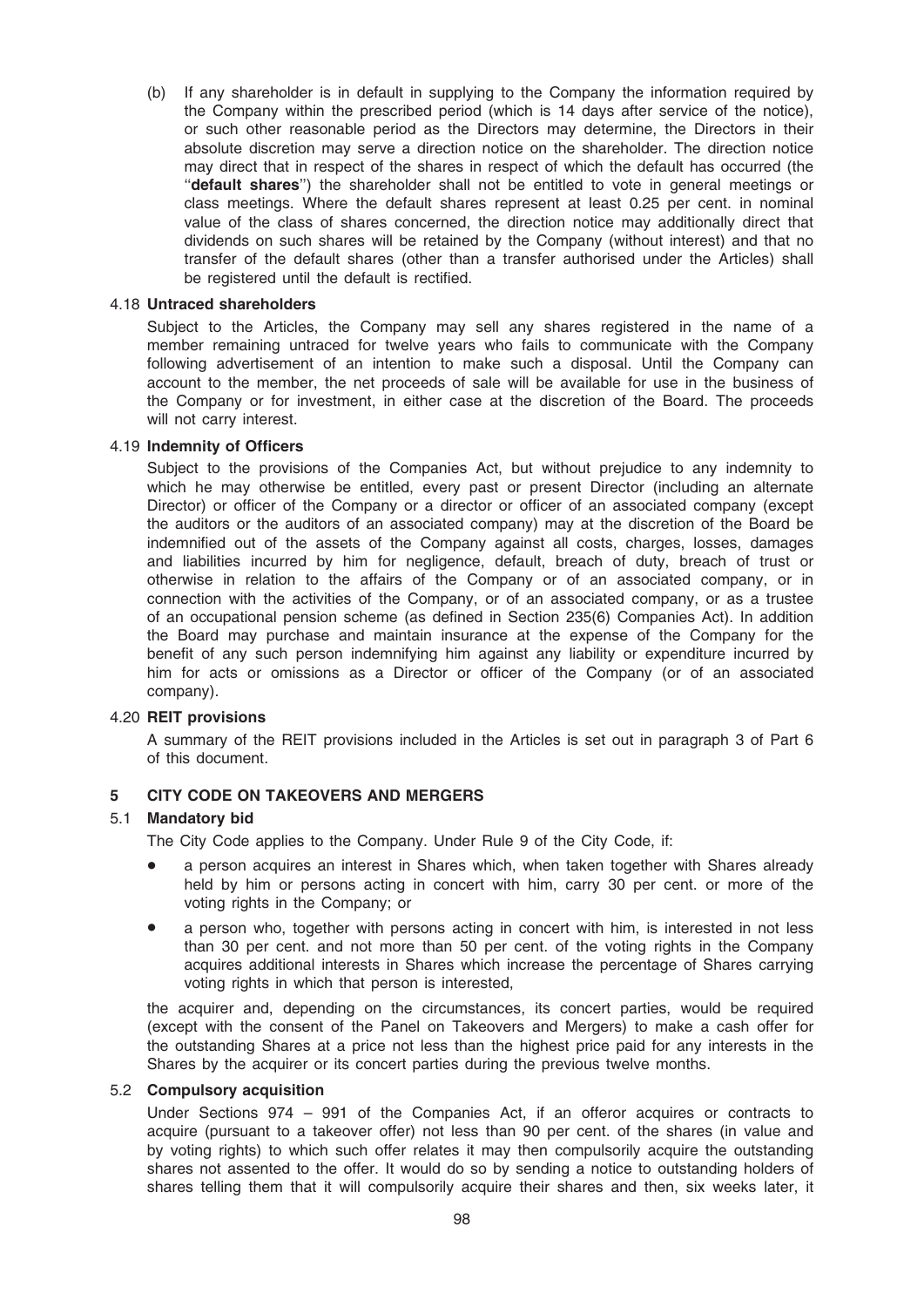would execute a transfer of the outstanding shares in its favour and pay the consideration to the Company, which would hold the consideration on trust for the outstanding holders of Shares. The consideration offered to the holders whose shares are compulsorily acquired under the Companies Act must, in general, be the same as the consideration that was available under the takeover offer.

In addition, pursuant to Section 983 of the Companies Act, if an offeror acquires or agrees to acquire not less than 90 per cent. of the shares (in value and by voting rights) to which the offer relates, any holder of shares to which the offer relates who has not accepted the offer may require the offeror to acquire his shares on the same terms as the takeover offer.

The offeror would be required to give any holder of shares notice of his right to be bought out within one month of that right arising. Sell-out rights cannot be exercised after the end of the period of three months from the last date on which the offer can be accepted or, if later, three months from the date on which the notice is served on the holder of shares notifying them of their sell-out rights. If a holder of shares exercises its rights, the offeror is bound to acquire those shares on the terms of the takeover offer or on such other terms as may be agreed.

## 6 MATERIAL CONTRACTS OF THE GROUP

The following are all of the contracts, not being contracts entered into in the ordinary course of business that have been entered into by the Group in the two years immediately preceding the date of this document and which are, or may be, material or contain any provision under which the Group has any obligation or entitlement which is or may be material to it as at the date of this document:

#### 6.1 The Placing Agreement

The Placing Agreement dated 29 April 2016 between the Company, the Investment Manager and Stifel, pursuant to which, Stifel has agreed to use its reasonable endeavours to procure Placees and the Investment Manager has agreed, *inter alia*, to use its reasonable endeavours to make introductions to potential Placees, each on the terms and subject to the conditions set out in the Placing Agreement.

Under the Placing Agreement, the Company has agreed to pay Stifel and the Investment Manager certain fees and also aggregate commissions equal to £160,000 and 1.5 per cent. of the gross proceeds raised from each Placing under the Placing Programme.

Stifel will be paid from such fees and commissions set out above, a fee of £30,000 for the provision of corporate finance services and a placing commission of 1.20 per cent. of the gross proceeds raised from each Placing under the Placing Programme, together with any applicable VAT. Pursuant to the Placing Agreement, Stifel may rebate any part of its commissions and fees to third parties.

The Investment Manager will be paid from the fees and commissions set out above a fee of £130,000 in connection with the provision of transaction management and documentation services and a commission of 0.30 per cent. of the gross proceeds raised from each Placing under the Placing Programme, together with any applicable VAT, in connection with marketing and investor introduction services. The Investment Manager has appointed Highland Capital Partners to assist it with its marketing and investor introduction services and will pay any fees due to Highland Capital Partners out of the fees it receives from the Company.

The Placing Agreement contains warranties given by the Company and the Investment Manager to Stifel as to the accuracy of the information contained in this document and other matters relating to the Company and its business, and also contains indemnities given by the Company and the Investment Manager to Stifel and indemnities given by the Company to the Investment Manager, each in a form customary for this type of agreement. Stifel is entitled to terminate the Placing Agreement in certain specified circumstances.

The Placing Agreement is governed by the laws of England and Wales.

#### 6.2 Pricoa Facility Agreement

Pursuant to the facility agreement dated 25 September 2015 and made between, amongst others, GCP Holdco Limited (the "Borrower"), the parties listed therein as guarantors (together with the Borrower the ''Obligors'') and The Prudential Insurance Company of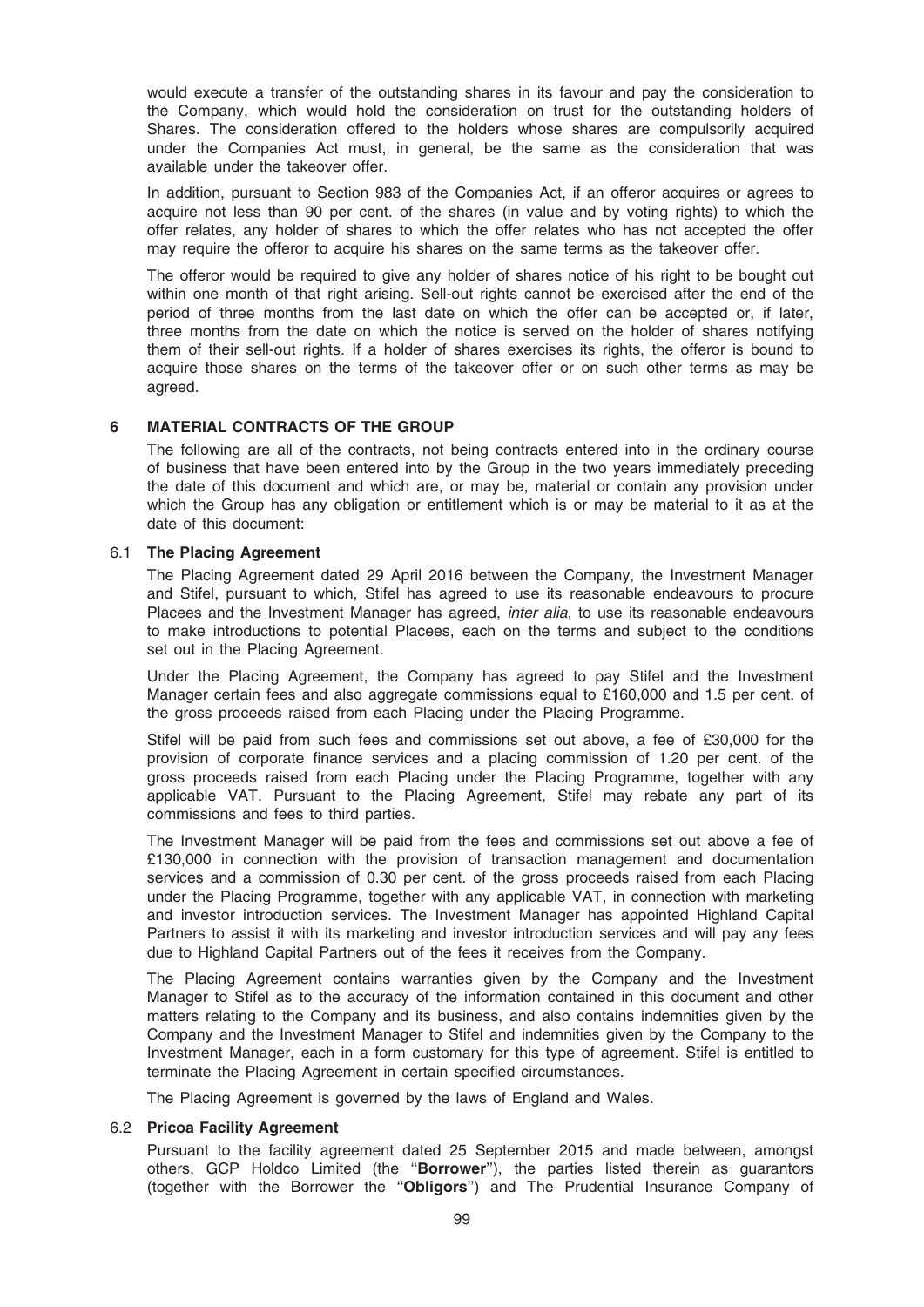America (as arranger, agent, security trustee and original lender) (the "Lender") (the "Pricoa Facility Agreement") the Lender has made available to the Borrower a term loan facility of up to £130,000,000 (the "Pricoa Loan").

The purpose of the Pricoa Loan was/is to (1) refinance certain properties, (2) finance the acquisition of Scape Shoreditch, (3) pay for fees, costs and expenses in connection with the Pricoa Facility Agreement and (4) be used by the Borrower for its working capital/or and general purposes.

The Pricoa Loan is repayable on 30 September 2024 (the "Repayment Date").

Subject to the terms of the Pricoa Facility Agreement, interest is payable on the Pricoa Loan for each interest period at the percentage rate per annum equal to the greater of (i) the aggregate of the margin (being 1.34 per cent. per annum) and the relevant LIBOR swap rate or (ii) 3.02 per cent per annum. The interest payment dates are 20 February, 20 May, 20 August and 20 November and the Repayment Date.

The Pricoa Loan Agreement contains undertakings, representations and warranties customary for a loan of this nature, including:

- (a) a negative pledge not to create or allow to exist any security interest on any assets of the Obligors (this restriction is subject to certain customary exemptions);
- (b) restrictions on the disposal of assets (this restriction is subject to certain customary exemptions); and
- (c) financial covenants concerning loan-to-value and interest service cover.

The Pricoa Loan Agreement includes various events of default customary for a secured facility of this nature, including insolvency events of default. An event of default that is continuing would entitle the Lender to:

- (a) cancel all or part of the total commitments under the Pricoa Loan; and/or
- (b) declare that all or part of the amounts outstanding under the finance documents be immediately due and payable; and/or
- (c) declare that all or part of the Pricoa Loan be payable on demand; and/or
- (d) take or direct the Lender (in its capacity as security trustee) to exercise any or all of the rights, remedies, powers or discretions of the finance parties under the finance documents.

The Pricoa Loan is secured by:

- (a) each first ranking debenture over the assets of an Obligor in favour of the Lender as security trustee;
- (b) each share charge granted in favour of the Lender as security trustee over the entire issued share capital of the Borrower and each guarantor incorporated under English law;
- (c) each share security interest agreement in favour of the Lender as security trustee granting security over the shares of an Obligor under the Pricoa Facility Agreement incorporated in Guernsey;
- (d) each security interest agreement governed by Guernsey law in favour of the Lender as security trustee granted by an Obligor;
- (e) each subordinated debt security assignment granted by a subordinated creditor (as such term is defined in the Pricoa Facility Agreement) in favour of the Lender as security trustee; and
- (f) each receivables security interest agreement governed by Guernsey law granted by an Obligor in favour of the Lender as security trustee.

The Pricoa Loan Agreement is governed and construed in accordance with English law.

#### 6.3 Forward Purchase Agreement

The Forward Purchase Agreement dated 14 April 2016 between Danehurst The Pad 3 Limited, GCP RHUL 2 Limited and the Company pursuant to which the Group committed to acquire the Forward Purchase Asset subject to the fulfilment of certain conditions and the Company agreed to guarantee the performance by GCP RHUL 2 Limited of its obligations under the agreement.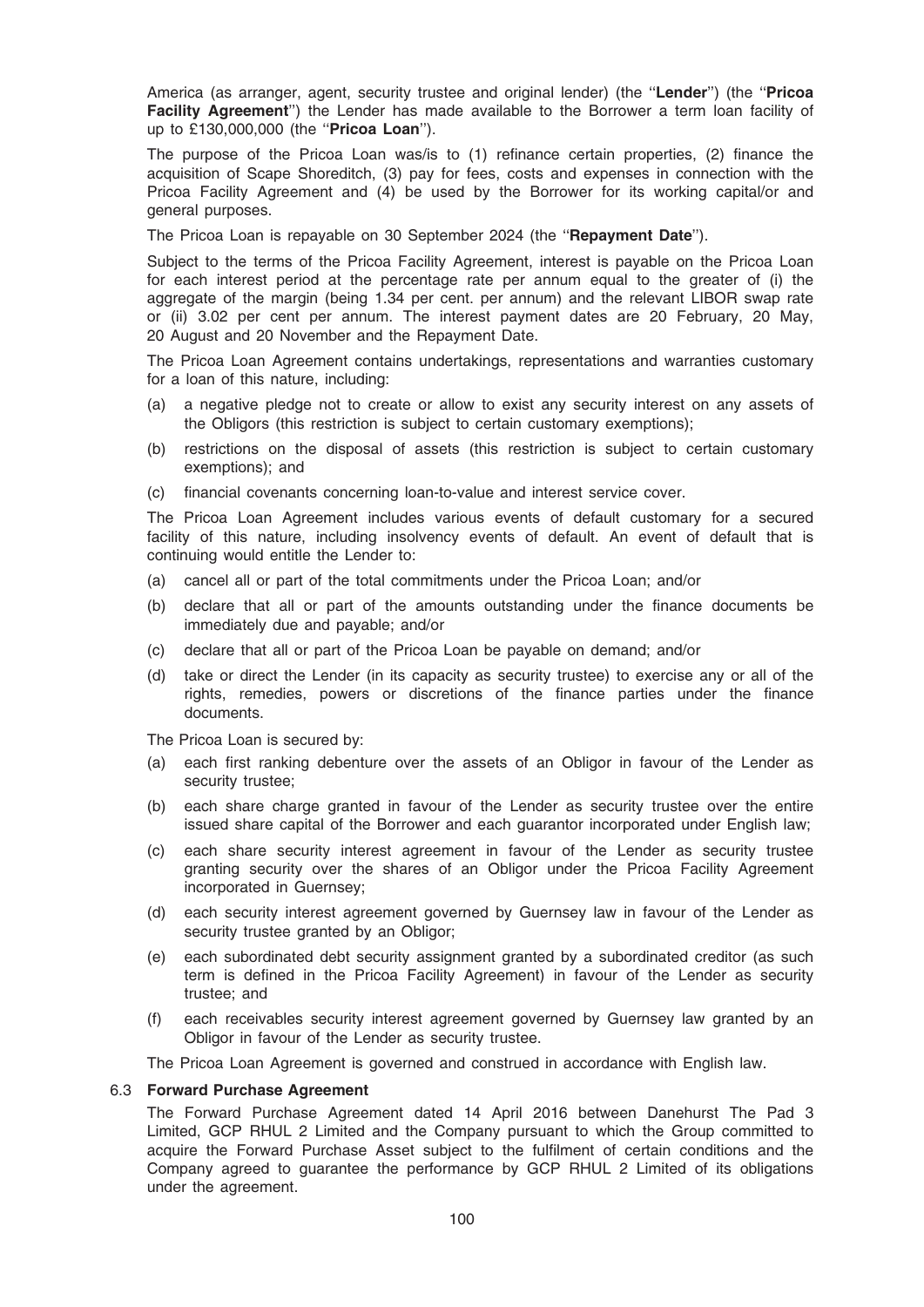The Group is required to acquire the Forward Purchase Asset when, amongst other things, building works have been completed and the development has achieved lettings of 75 per cent. or more of its study bedrooms.

The purchase price to be paid by the Group for the Forward Purchase Asset is based on a multiple of the net income of the Forward Purchase Asset at such time as the development achieves lettings of 75 per cent. or more of its study bedrooms assuming full occupancy. In the event that the development is not fully occupied, the consideration attributable to the net income shortfall will be deducted from the purchase price and held as a retention in an escrow account and on any such unoccupied rooms being let in the relevant academic year, monies will be released to the seller from the retention accordingly.

Pursuant to the terms of the Forward Purchase Agreement, subject to certain exceptions, completion of the acquisition of the Forward Purchase Asset shall take place 30 Business Days after satisfaction of all of the conditions referred to in the Forward Purchase Agreement and subject to an extension of time of 12 months for GCP RHUL 2 Limited to obtain satisfactory funding.

The Forward Purchase Agreement is governed by the laws of England and Wales.

#### 6.4 The Investment Management Agreement

The Investment Management Agreement dated 12 April 2013 and amended and restated on 1 April 2014, 26 January 2015, 29 May 2015 and 25 September 2015 between the Company and the Investment Manager pursuant to which the Investment Manager was appointed as the investment manager to the Company and as the Company's AIFM for the purposes of AIFMD.

Under the Investment Management Agreement, the Investment Manager provides certain investment management services, including recommending and regularly reviewing the Company's investment policy, making investment recommendations to the Board, identifying potential investments for the Company and performing and/or procuring all due diligence in relation to potential investments for the Company. The Company is under no obligation to follow the Investment Manager's advice.

In addition, the Investment Manager is responsible, *inter alia*, for the following:

- maintaining a website showing, *inter alia*, the NAV from time to time of the Shares;
- presenting to meetings of the Board in relation to: (i) performance of existing projects; and (ii) opportunities in relation to new projects;
- monitoring the financial and property market generally;
- maintaining, in conjunction with the Administrator, complete, up to date and accurate accounting records of the Company and submitting such to the Company on a quarterly basis in such form so as to enable the Administrator to calculate the NAV per Share; and
- conducting investor relationship management activities, including making presentations to existing and potential investors and intermediaries.

The Investment Management Agreement is terminable by the Company on not less than 12 months' written notice to the Investment Manager at any time, such notice to expire no earlier than six years from 21 September 2015, and is terminable by the Investment Manager on not less than 12 months' written notice to the Company at any time, such notice to expire no earlier than 31 October 2025. If the ordinary resolution to continue the Company's business as presently constituted, to be proposed at the fifth annual general meeting of the Company in 2018, is not passed, then the Investment Management Agreement will be terminable upon twenty four months' written notice by either party. The Investment Management Agreement can be terminated at any time in the event of the insolvency of the Company or the Investment Manager.

If any key person of the Investment Manager providing services to the Company should die or otherwise become incapacitated or shall retire, resign or otherwise cease to provide services to the Company, the Investment Manager shall have 30 business days to nominate an individual with significant relevant experience as a replacement for approval by the Company and the Company, in its absolute discretion, shall approve or decline the nomination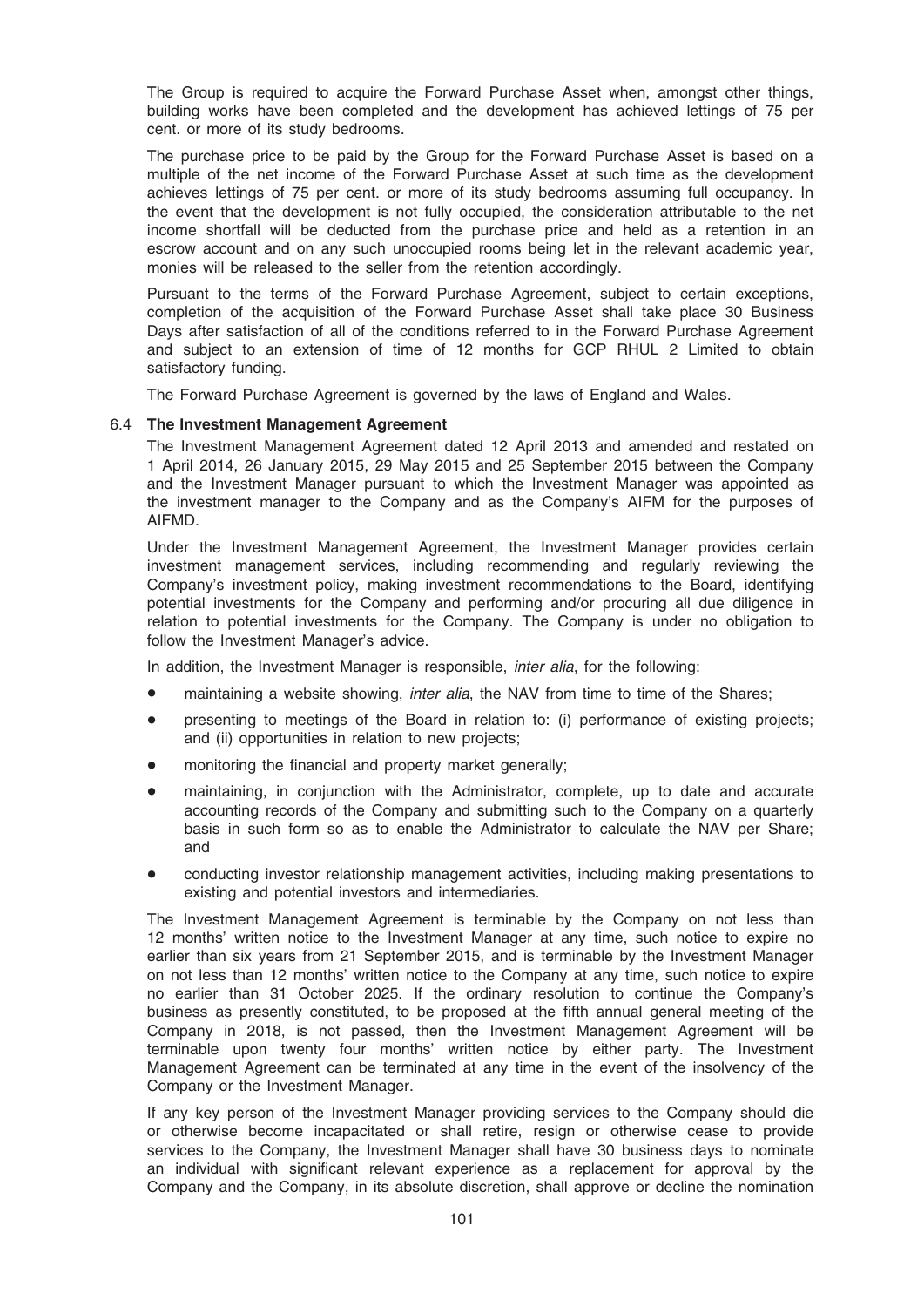within ten business days. If the Company declines the nomination to replace two successive key persons, the Company may terminate the Investment Management Agreement on giving 60 business days written notice to the Investment Manager.

The Investment Manager is entitled to receive from the Company, in respect of its services provided under the Investment Management Agreement, a management fee payable quarterly in arrears calculated at an annual rate of one per cent. of the prevailing NAV. The Investment Manager, is also entitled to a fee in relation to its services provided to the Company in its role as the Company's AIFM comprising: (a) a fee of £15,000 per annum, paid quarterly within 5 Business Days of the publication of the relevant quarter NAV such fee to automatically increase on 1 January each year at the rate of the RPI prevailing at that time; and (b) a fee of £7,500 per annum, paid quarterly within 5 Business Days of the publication of the relevant quarter NAV such fee to be reviewed on 1 September in each year in respect of any increase to be paid in the subsequent year.

The Investment Manager will not, in the absence of fraud, negligence or wilful default on its part or on the part of its employees, be liable for any loss, damage, cost, claim or expenses sustained or suffered by the Company as a result, or in the course of, the discharge of its duties pursuant to the Investment Management Agreement. In addition, the Company has agreed to indemnify the Investment Manager and its employees from and against any and all liabilities, losses, damages, penalties, actions, judgments, suits, costs, expenses or disbursements of any kind or nature whatsoever (other than those resulting from fraud, negligence, or wilful default on the part of the Investment Manager or its employees) incurred in performing their obligations or duties pursuant to the Investment Management Agreement.

The Investment Manager or any associate of the Investment Manager or any directors, officers, employees, agents and affiliates of any of them (each an ''Interested Party'') may be involved in other financial, investment or other professional activities which may, on occasion, give rise to conflicts of interest with the Company, including with regard to the allocation of investment opportunities to different clients. Whenever such conflicts arise, the Investment Manager shall endeavour to ensure that they are resolved, and any relevant investment opportunities allocated, fairly. Each such conflict will be fully disclosed to the Company by the Investment Manager provided that such disclosure does not breach the rules of the FCA.

Neither the Investment Manager nor, *inter alia*, any employee of the Investment Manager, may (while the Investment Management Agreement is in force) without the express prior written consent of the Company act as the adviser, manager or sponsor of any fund or entity that may invest in assets within the scope of the Company's investment policy or engage in any activity which may compete in the same or substantially similar investment area as the Company without the Company's consent.

The Investment Manager will, subject to such insurance being available in the market at commercial rates, maintain, at the cost of the Company, professional indemnity insurance to cover each and every professional liability which may arise under the Investment Management Agreement, with a limit of indemnity of not less than £5 million in aggregate. This professional indemnity insurance will be maintained for a period expiring not less than six years after the winding up of the Company or the termination of the Investment Management Agreement, whichever is the earlier.

The Investment Management Agreement is governed by the laws of England and Wales.

#### 6.5 The placing and offer agreement in relation to an open offer, placing and offer for subscription of C shares ("2015 Issue")

The placing and offer agreement dated 29 May 2015 between the Company, the Investment Manager and Cenkos Securities plc ("Cenkos"), pursuant to which, subject to certain conditions, Cenkos agreed to use reasonable endeavours to procure subscribers for C shares of one pence each in the capital of the Company (''C Shares'') at a price of 100 pence per C Share.

The placing and offer agreement was terminable by Cenkos in certain customary circumstances. The Company appointed Cenkos as financial adviser and placing agent to the Company in connection with the 2015 Issue.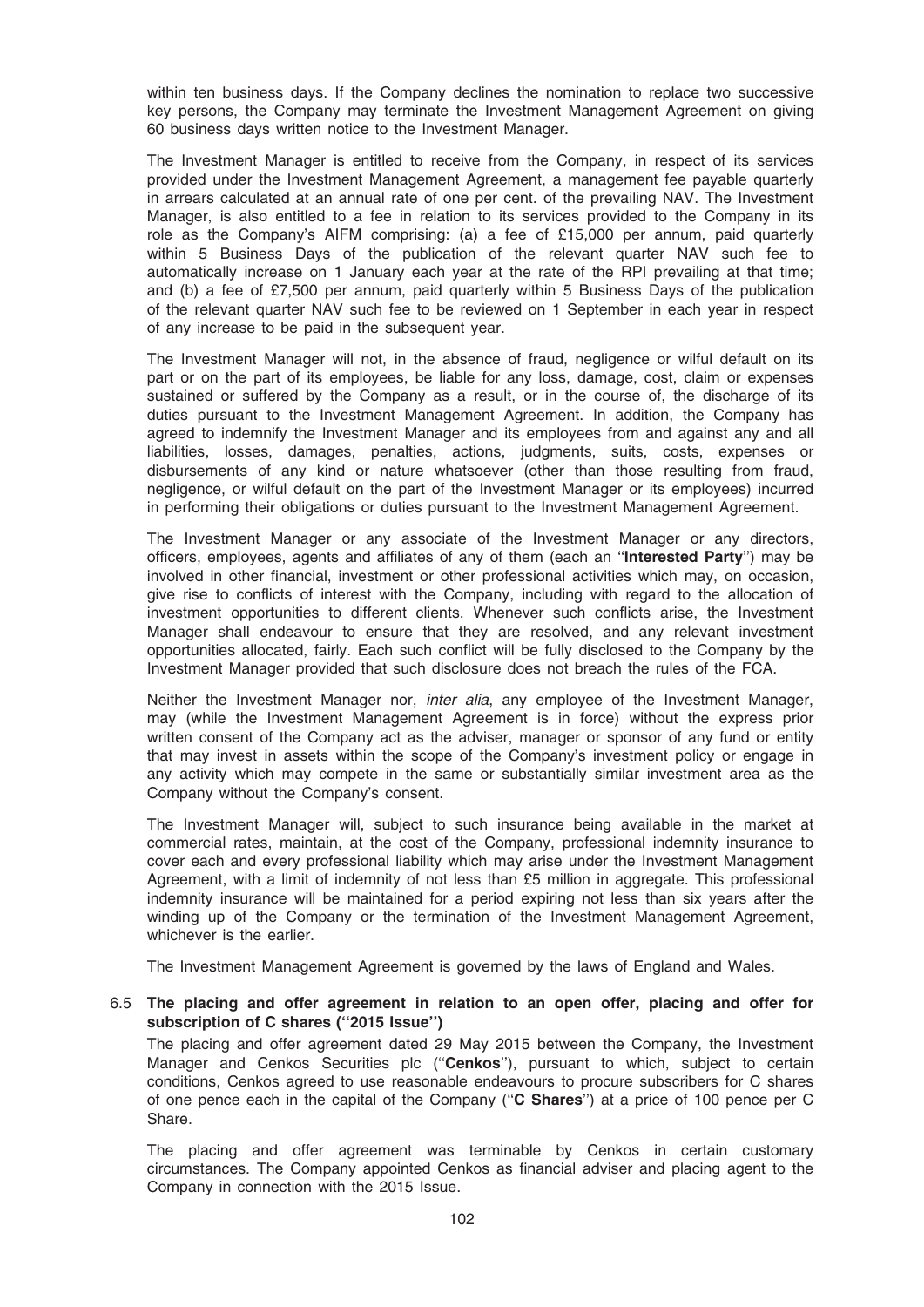In consideration for its services in relation to the 2015 Issue, Cenkos was paid a corporate finance fee and a commission of 1.5 per cent. of the gross proceeds raised pursuant to the 2015 Issue.

The Company and the Investment Manager gave warranties to Cenkos concerning, inter alia, the accuracy of the information contained in the prospectus published by the Company in connection with the 2015 Issue. The Company and the Investment Manager also gave indemnities to Cenkos. The warranties and indemnities given by the Company and the Investment Manager were standard for an agreement of the nature of the placing and offer agreement.

The placing and offer agreement was governed by the laws of England and Wales.

## 6.6 Placing and offer agreement in relation to an open offer, placing and offer for subscription of the Company (''2014 Issue'')

The placing and offer agreement dated 30 April 2014 between the Company, the Investment Manager and Cenkos pursuant to which, subject to certain conditions, Cenkos agreed to use reasonable endeavours to procure subscribers for Shares at a price of 105.5 pence per Share.

The Company appointed Cenkos as financial adviser and placing agent to the Company in connection with the 2014 Issue.

In consideration for its services, Cenkos was paid a corporate finance fee of up to £200,000 and a commission of up to two per cent. of the gross proceeds raised by the Company pursuant to the 2014 Issue.

The Company and the Investment Manager gave warranties to Cenkos concerning, *inter alia*, the accuracy of the information contained in the Company's prospectus published in connection with the 2014 Issue. The Company and the Investment Manager also gave indemnities to Cenkos. The warranties and indemnities given by the Company and the Investment Manager were standard for an agreement of this nature.

The placing and offer agreement is governed by the laws of England and Wales.

#### 6.7 Placing and offer agreement in relation to the initial public offering of the Company

The placing and offer agreement dated 12 April 2013 between the Company, the Investment Manager and Cenkos, pursuant to which, subject to certain conditions, Cenkos agreed to use reasonable endeavours to procure subscribers for Shares at the Company's launch.

In consideration for its services, Cenkos was paid a corporate finance fee of up to £200,000 and a commission of up to two per cent. of the gross proceeds raised by the Company at its launch.

The Company and the Investment Manager gave warranties to Cenkos concerning, inter alia, the accuracy of the information contained in the Company's prospectus published in connection with its launch. The Company and the Investment Manager also gave indemnities to Cenkos. The warranties and indemnities given by the Company and the Investment Manager were standard for an agreement of this nature.

The placing and offer agreement is governed by the laws of England and Wales.

## 6.8 The Pipeline Agreement

The Pipeline Agreement dated 12 April 2013 between Scape Student Living and the Company pursuant to which Scape Student Living has undertaken to use its reasonable endeavours to procure that the owner or owners of the next two student residential property developments to be developed, managed or operated by Scape Student Living or any of its affiliates and branded under the 'Scape Student Living' brand enter into right of first offer agreements in respect of such assets as soon as practicable following completion of their practical completion.

Under the agreement, each party has limited termination rights for material breach and insolvency of the other party.

The Pipeline Agreement is governed by the laws of England and Wales.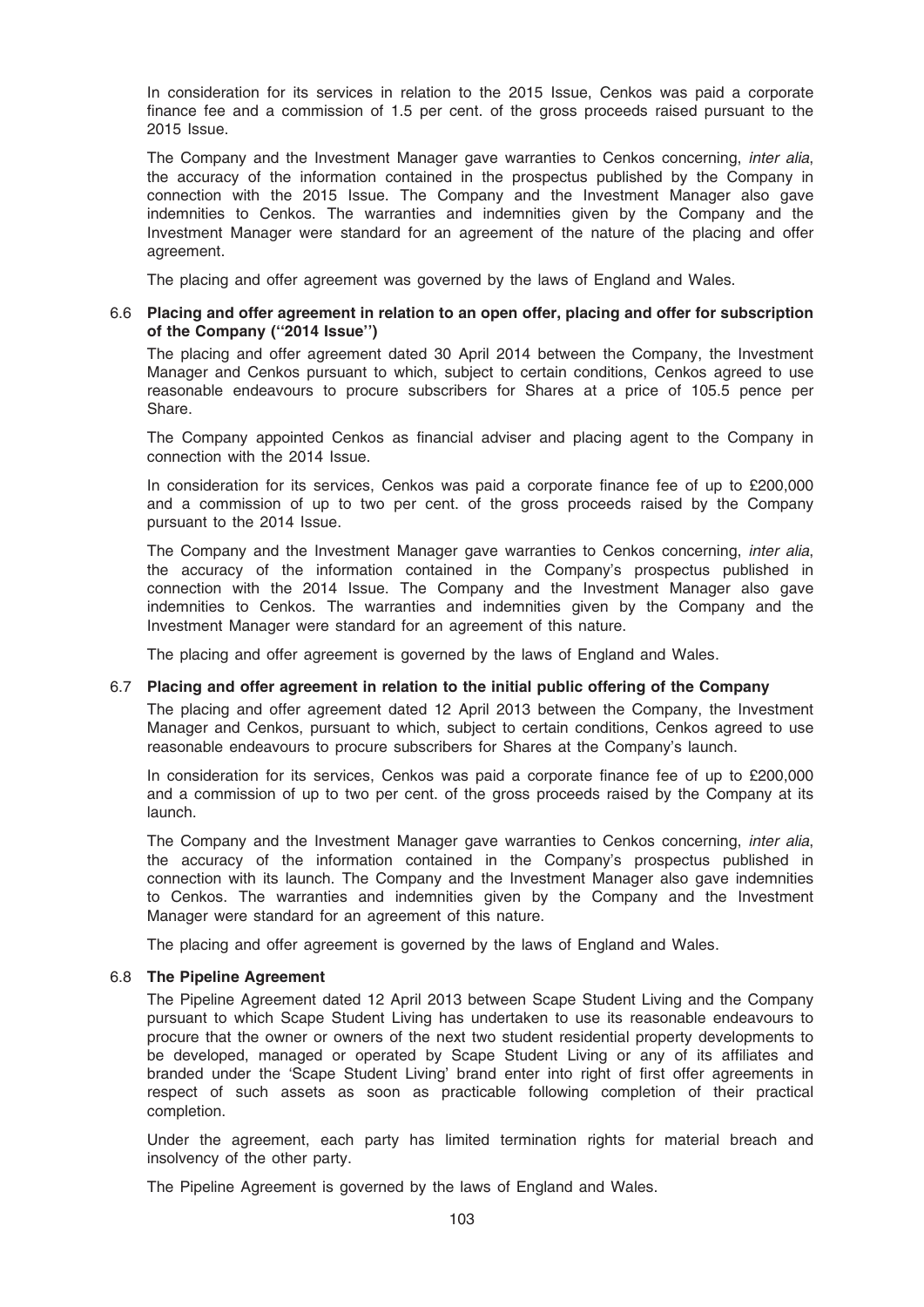## 6.9 The Administration Agreement

The Administration Agreement dated 12 April 2013 between the Company and Capita Sinclair Henderson Limited pursuant to which the Administrator agreed to act as administrator to the Company.

Under the terms of the Administration Agreement, the Administrator is entitled to an administration fee of £75,000 per annum (exclusive of VAT).

The Administration Agreement contains provisions whereby the Company indemnifies and holds harmless the Administrator, its affiliates and their directors, officers, employees and agents from and against any and all losses incurred by such parties resulting or arising from the Administration Agreement except to the extent that any such claims have resulted from the negligence, fraud, breach of the Administration Agreement or wilful default of any such person. Further, the liability of the Administrator to the Company under the Administration Agreement is limited (with certain exceptions) to £1,000,000.

The Administration Agreement is terminable, inter alia, upon six months' written notice. The Administration Agreement is also terminable immediately upon the occurrence of certain events including the insolvency of the Company or the Administrator or a party committing a material breach of the Administration Agreement (where such breach has not been remedied within sixty days of written notice being given).

The Administration Agreement is governed by the laws of England and Wales.

#### 6.10 The Secretary Agreement

The Secretary Agreement dated 10 April 2013 (varied by an addendum agreement dated 3 December 2013) between the Company and Capita pursuant to which the Secretary has been appointed to act as secretary to the Company.

Capita is entitled to a company secretarial fee of £60,000 per annum (exclusive of VAT).

The Secretary Agreement contains provisions whereby the Company indemnifies and holds harmless Capita, its affiliates and their directors, officers, employees and agents from and against any and all losses incurred by such parties resulting or arising from the Secretary Agreement and, in addition, any third party claims relating to or arising from or in connection with the Secretary Agreement or the services contemplated therein except to the extent that any such claims have resulted from the negligence, fraud, breach of the Secretary Agreement or wilful default of any such person. Further, the liability of Capita to the Company under the Secretary Agreement is limited (with certain exceptions) to the lesser of (a) £1,000,000 and (b) an amount equal to ten times the annual fee paid to the Secretary thereunder.

The Secretary Agreement is terminable, inter alia, upon six months' written notice. The Secretary Agreement is also terminable immediately upon the occurrence of certain events including the insolvency of the Company or the Secretary or a party committing a material breach of the Secretary Agreement (where such breach has not been remedied within 45 days of written notice being given).

The Secretary Agreement is governed by the laws of England and Wales.

#### 6.11 The Registrar Agreement

The Registrar Agreement dated 12 April 2013 between the Company and Capita Asset Services pursuant to which the Registrar has agreed to act as registrar to the Company.

Under the terms of the Registrar Agreement, the Registrar is entitled to an annual maintenance fee of £1.70 per Shareholder account per annum, subject to a minimum fee of £5,156 per annum (exclusive of VAT) thereafter. The fee is subject to increase in line with the RPI. The Registrar is also entitled to activity fees under the Registrar Agreement.

The Registrar Agreement may be terminated on six months' notice and is also terminable on three months' notice in the event of breach of the agreement (which has not been remedied within 45 days' written notice of such breach) or insolvency.

The Company has given certain market standard indemnities in favour of the Registrar in respect of the Registrar's potential losses in carrying on its responsibilities under the Registrar Agreement. The Registrar's liability under the Registrar Agreement is limited (with certain exceptions) to the lesser of (a)  $£1,000,000$  and (b) an amount equal to ten times the annual fee paid to the Registrar thereunder.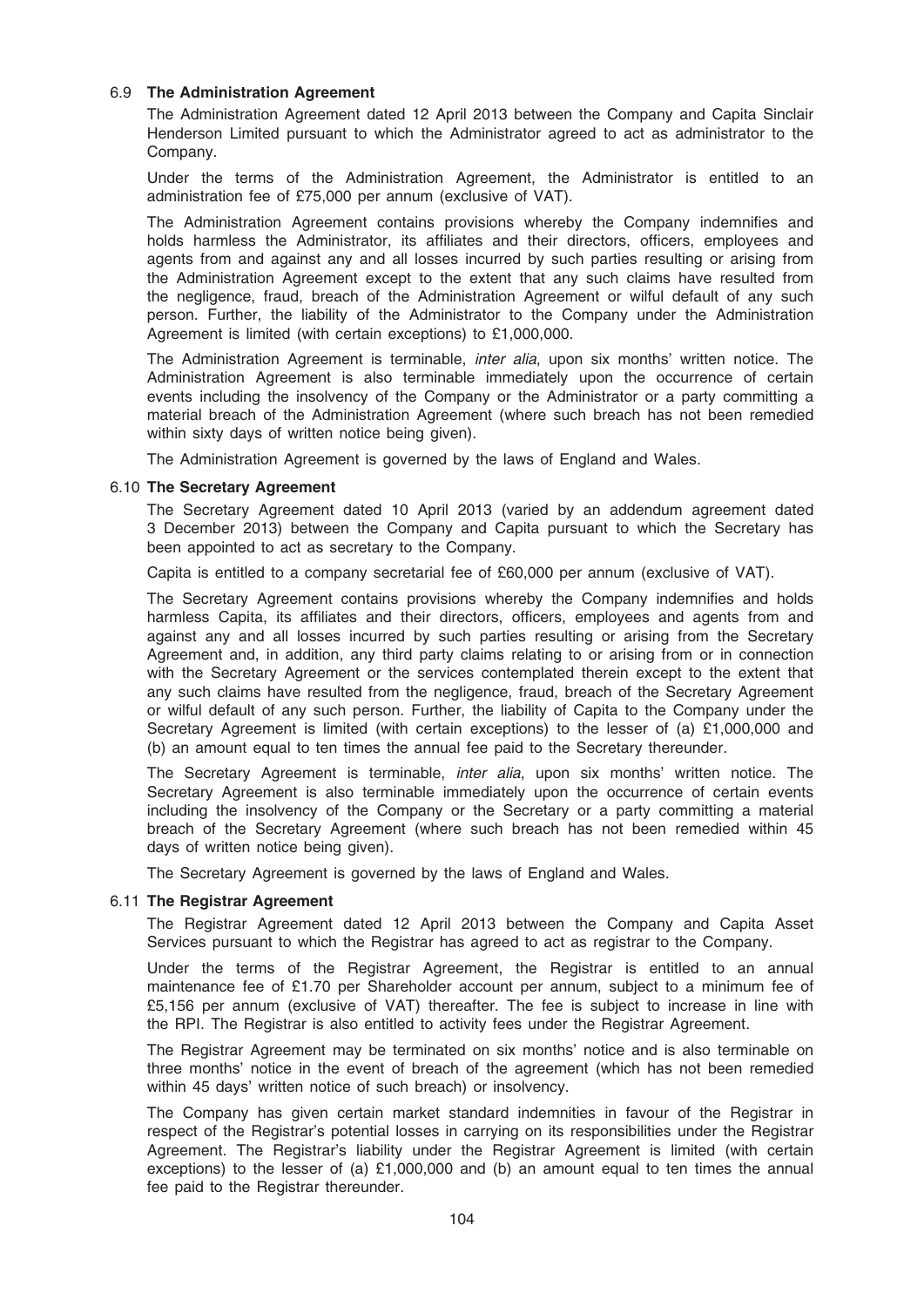The Registrar Agreement is governed by the laws of England and Wales.

## 6.12 The Depositary Agreement

The Depositary Agreement dated 22 July 2014 was entered into between the Company, the Investment Manager and Langham Hall UK LLP and subsequently novated from Langham Hall UK LLP to Langham Hall UK Depositary LLP on 23 April 2015 pursuant to which the Company appointed the Depositary to act as the sole depositary of the Company and be responsible for: (i) ensuring the Company's cash flows are properly monitored; (ii) the safe keeping of Custody Assets and the Non-custody Assets of the Company entrusted to it (which it shall hold on trust for the Company); and (iii) the oversight and supervision of the Investment Manager and the Company.

Under the terms of the Depositary Agreement, the Depositary is entitled to a fee of £44,000 per annum (exclusive of VAT). The fee will be increased in line with RPI on 1 January in each year. The Depositary is entitled to reimbursement of all expenses (exclusive of VAT) properly incurred in connection with its duties.

The Depositary Agreement is terminable by either the Company and/or the Investment Manager or the Depositary giving to the other not less than six months' written notice. The Depositary Agreement may be terminated with immediate effect by either the Company, the Investment Manager or the Depositary on the occurrence of certain events, including inter alia: (i) if the other party has committed a material breach of the terms of the Depositary Agreement and where such breach is capable of being remedied, shall not have been remedied within 30 days after service in writing requiring the same to be remedied; or (ii) in the case of insolvency of either the Depositary, the Investment Manager or the Company.

The Company has given certain market standard indemnities in favour of the Depositary in respect of the Depositary's potential losses in carrying on its responsibilities under the Depositary Agreement.

The Depositary Agreement is governed by the laws of England and Wales.

# 7 RELATED PARTY TRANSACTIONS

Save for entry into the Investment Management Agreement, the Company has not entered into any related party transaction at any time during the period from incorporation to the Latest Practicable Date.

#### 8 LITIGATION

There were no governmental, legal or arbitration proceedings (including any such proceedings which are pending or threatened of which the Company is aware) during the twelve months immediately preceding the date of this document which may have, or have had in the recent past, significant effects on the Company's financial position or profitability.

## 9 WORKING CAPITAL

The Company is of the opinion that, after taking into account existing available facilities to the Group, the working capital available to the Group is sufficient for its present requirements, that is for at least the next twelve months from the date of this document.

## 10 NO SIGNIFICANT CHANGE

Save to the extent disclosed below, as at the date of this document, there has been no significant change in the financial or trading position of the Company or the Group subsequent to the period covered by the historical financial information.

On 3 February 2016, GCP WL Limited, a new wholly owned subsidiary of the Company, was incorporated and on 15 February 2015 the Company acquired Water Lane Apartments for approximately £18.3 million.

The independent Valuer completed a valuation of the Company's property portfolio as at 31 March 2016. Pursuant to such valuation, the independent Valuer valued the Company's property portfolio at £420.3 million compared to the valuation of £400.5 million as at 31 December 2015.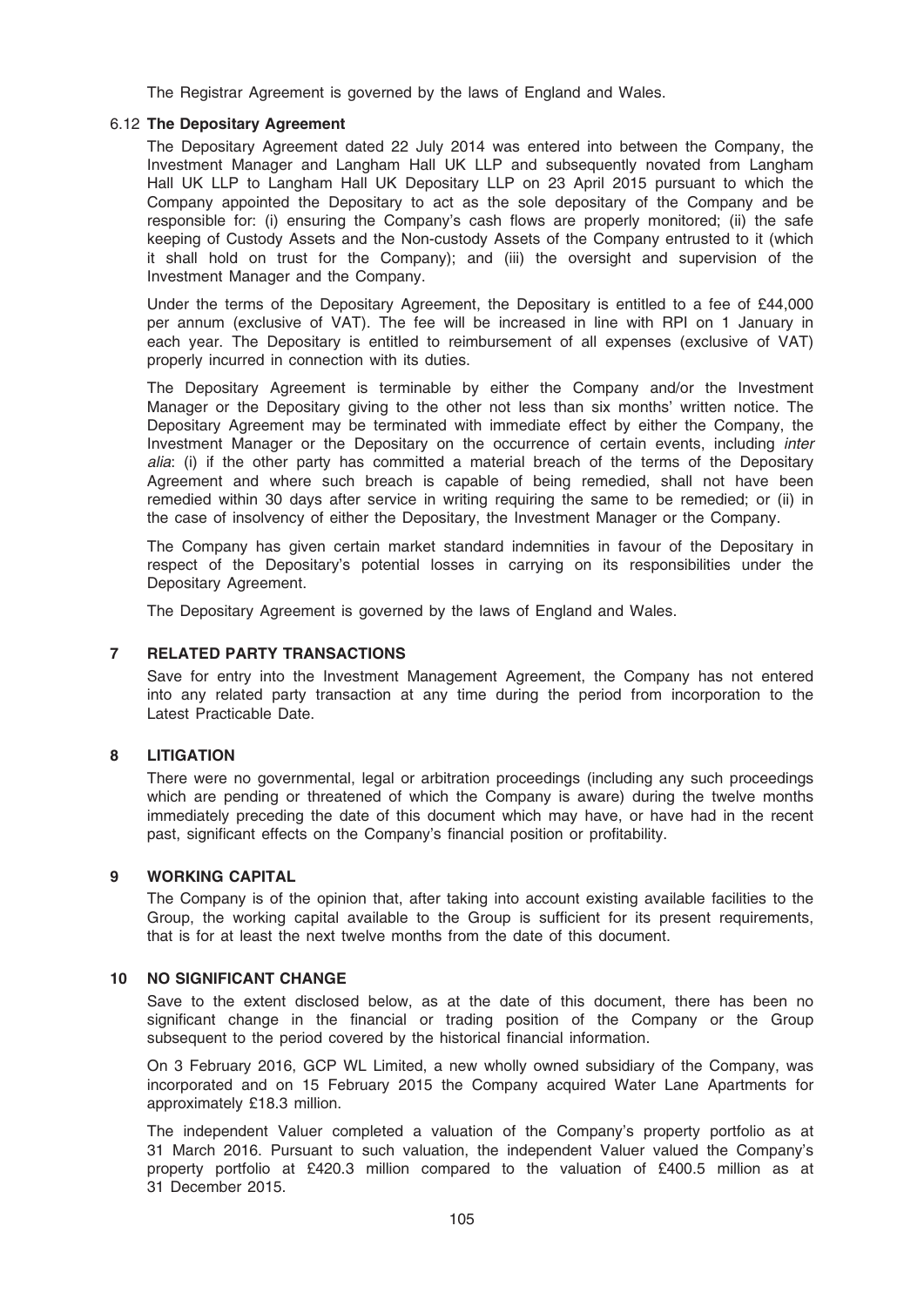On 13 April 2016, GCP RHUL 2 Limited, a new wholly owned subsidiary of the Company was incorporated and on 14 April 2016, GCP RHUL 2 Limited entered into the Forward Purchase Agreement.

The Company has declared and paid on 4 March 2016 a second interim dividend of 1.41 pence per Share in respect of the period ended 31 December 2015. The Company has also declared a third interim dividend of 1.41 pence per Share in respect of the period ended 31 March 2016. The third interim dividend will be paid on 6 June 2016.

## 11 EMPLOYEES

As at the Latest Practicable Date, the Group employed 83 persons.

## 12 GENERAL

- 12.1 No Director has any interest in the promotion of, or in any property acquired or proposed to be acquired by, the Company.
- 12.2 No application is being made for the Shares to be dealt with in or on any stock exchange or investment exchange other than the London Stock Exchange (Specialist Fund Segment) (being the exchange on which the Shares are currently traded).
- 12.3 Stifel is acting as financial adviser and placing agent to the Placing Programme. Stifel has given and not withdrawn its written consent to the inclusion in this document of references to its name in the form and context in which it appears.
- 12.4 Ernst & Young LLP of 25 Churchill Place, Canary Wharf, London E14 5EY are the reporting accountants and statutory auditor of the Group and have been the only auditors of the Company since its incorporation. Ernst & Young LLP is a member of the Institute of Chartered Accountants of England and Wales. Ernst & Young LLP holds no Shares in the Company and has no right to subscribe (or to nominate any person to subscribe) for Shares.
- 12.5 The Valuer has given and not withdrawn its written consent to the inclusion in this document of references to its name in the form and context in which it appears and has authorised the contents of the report for the purposes of Prospectus Rule 5.5.3R(2)(c). The Valuer accepts responsibility for the Valuation. To the best of the knowledge and belief of the Valuer (who has taken all reasonable care to ensure that such is the case), the information contained in the Valuation Report is in accordance with the facts and does not omit anything likely to affect the import of such information. The Valuer was incorporated in England and Wales on 3 November 2003 under the Limited Liability Partnership Act 2000 (registered number OC305934). The Valuer holds no Shares in the Company and has no right to subscribe (or to nominate any person to subscribe) for Shares.
- 12.6 The Company confirms that there has been no material change in the valuation of the Company's properties since the date of the Valuation Report.
- 12.7 The Company's current properties are, and future properties will be, held via subsidiaries of the Company. No custodian, trustee or other fiduciary is appointed in respect of the Company's properties.
- 12.8 The Investment Manager has given and not withdrawn its written consent to the inclusion in this document of references to its name in the form and context in which they appear.
- 12.9 Where third party information has been referenced in this document, the source of that third party information has been disclosed. All information in this document that has been sourced from third parties has been accurately reproduced and, as far as the Company is aware and able to ascertain from information published by such third parties, no facts have been omitted which would render the reproduced information inaccurate or misleading.

#### 13 AVAILABILITY OF THIS DOCUMENT

Copies of this document are available, for inspection only from the date of this document from the National Storage Mechanism (www.morningstar.co.uk/uk/nsm) and may be obtained from the date of this document until the Final Closing Date from the registered office of the Company.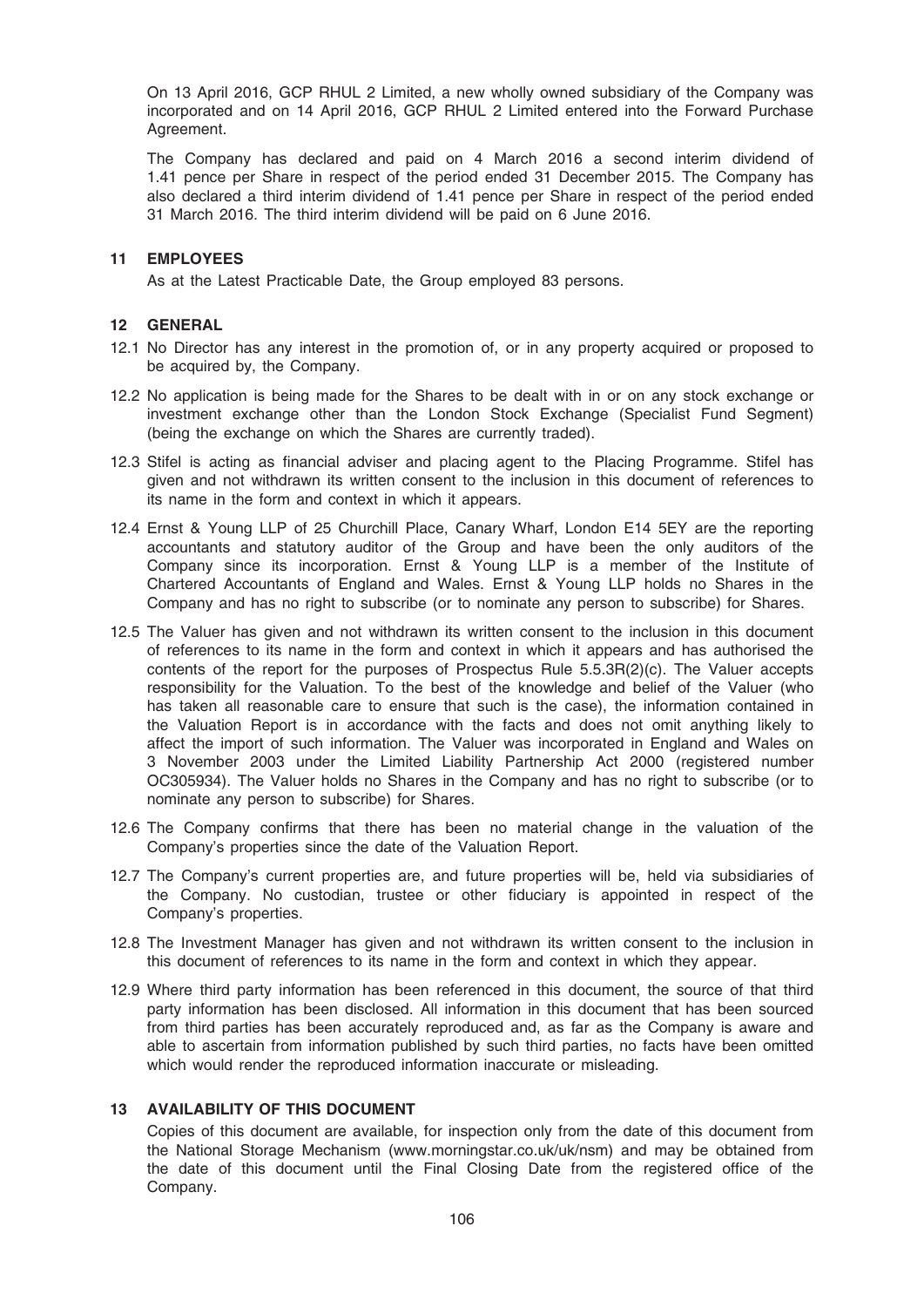## 14 DOCUMENTS AVAILABLE FOR INSPECTION

- 14.1 Copies of the following documents will be available for inspection at the registered office of the Company during normal business hours on any weekday (Saturdays, Sundays and public holidays excepted) from the date of this document until the Final Closing Date:
	- (a) the memorandum of association of the Company and the Articles;
	- (b) the Valuation Report;
	- (c) the consolidated financial statements of the Group for the financial period from incorporation to 30 June 2014;
	- (d) the consolidated financial statements of the Group for the financial period from 1 July 2014 to 30 June 2015;
	- (e) the half-yearly report and the consolidated financial statements for the financial period from 1 July 2014 to 31 December 2014;
	- (f) the half-yearly report and the consolidated financial statements for the financial period from 1 July 2015 to 31 December 2015; and
	- (g) this document.

Dated: 29 April 2016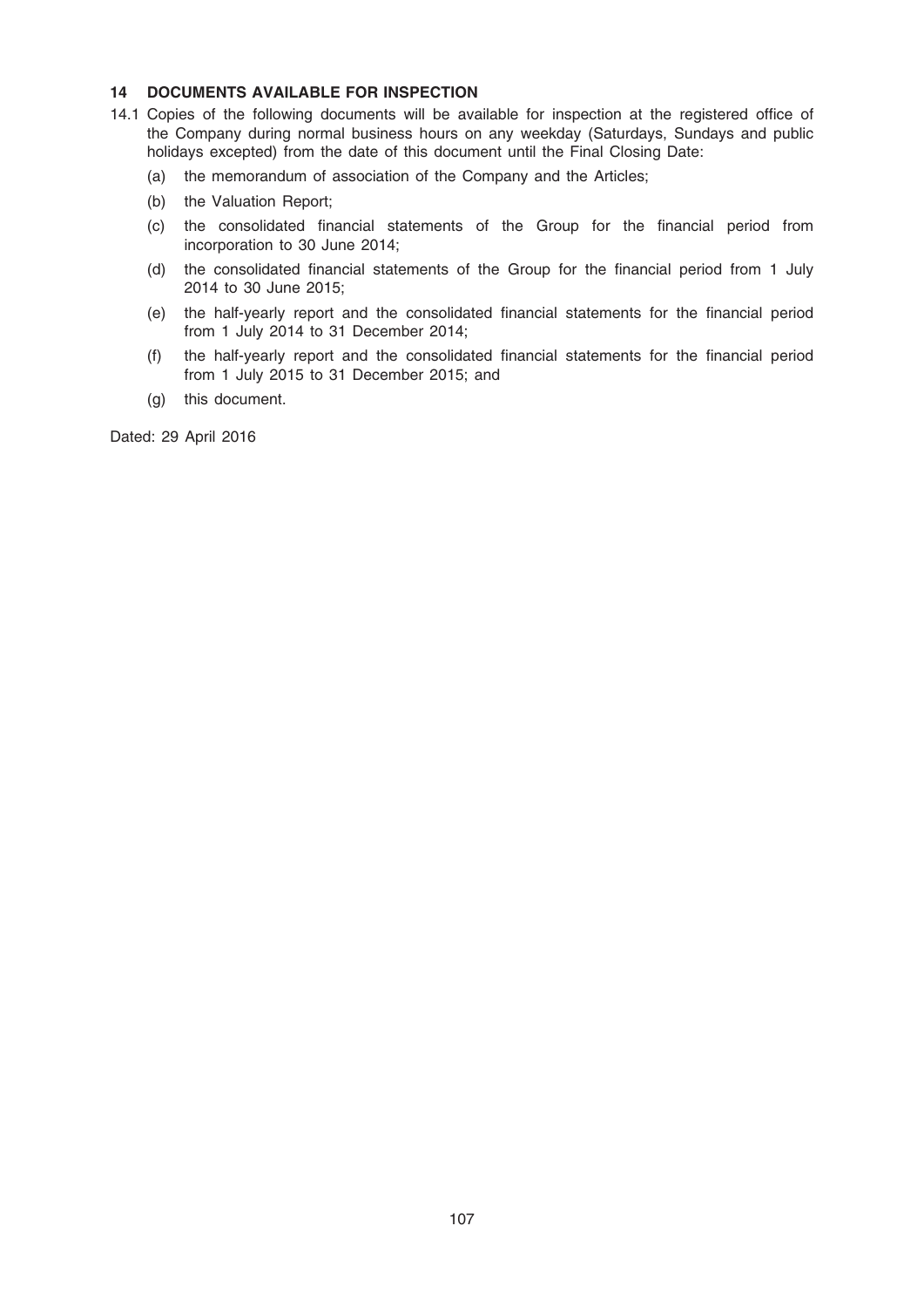# PART 8

# DEFINITIONS AND GLOSSARY

The following definitions apply throughout this document unless the context requires otherwise:

| <b>Administration Agreement</b>                             | the administration agreement between the Company and the<br>Administrator, a summary of which is set out in paragraph 6.9 of<br>Part 7 of this document                                          |
|-------------------------------------------------------------|--------------------------------------------------------------------------------------------------------------------------------------------------------------------------------------------------|
| <b>Administrator</b>                                        | Capita Sinclair Henderson Limited, in its capacity as the<br>Company's administrator                                                                                                             |
| <b>Admission</b>                                            | any admission of the Placing Shares to be issued pursuant to the<br>Placing Programme to trading on the London Stock Exchange<br>(Specialist Fund Segment)                                       |
| <b>AIC</b>                                                  | Association of Investment Companies                                                                                                                                                              |
| <b>AIC Code</b>                                             | the AIC Code of Corporate Governance                                                                                                                                                             |
| <b>AIC Guide</b>                                            | the AIC Corporate Governance Guide for Investment Companies                                                                                                                                      |
| <b>AIFM</b>                                                 | an alternative investment fund manager                                                                                                                                                           |
| <b>AIFMD</b>                                                | Directive 2011/61/EU on Alternative Investment Fund Managers                                                                                                                                     |
| <b>Articles</b>                                             | the articles of association of the Company                                                                                                                                                       |
| <b>Asset and Facilities Managers</b>                        | Scape Student Living, CRM and Collegiate                                                                                                                                                         |
| <b>Asset and Facilities</b><br><b>Management Agreements</b> | the Scape Agreements, the CRM Agreements and the Collegiate<br>Agreement and Asset and Facilities Management Agreement<br>shall be construed accordingly                                         |
| <b>Business Day</b>                                         | any day which is not a Saturday or Sunday, Christmas Day, Good<br>Friday or a bank holiday in the City of London                                                                                 |
| <b>Capita Asset Services</b>                                | a trading name of Capita Registrars Limited                                                                                                                                                      |
| capital gains tax or CGT                                    | UK taxation of capital gains or corporation tax on chargeable<br>gains, as the context may require                                                                                               |
|                                                             |                                                                                                                                                                                                  |
| certificated or in certificated<br>form                     | not in uncertificated form                                                                                                                                                                       |
| <b>City Code</b>                                            | the City Code on Takeovers and Mergers                                                                                                                                                           |
| <b>COB Rules</b>                                            | the Conduct of Business Rules contained in the FCA Handbook                                                                                                                                      |
| Collegiate                                                  | <b>Collegiate Accommodation Consulting Limited</b>                                                                                                                                               |
| <b>Collegiate Agreement</b>                                 | the agreement between GCP WL Limited and Collegiate dated<br>16 December 2014 in relation to the provision of asset and<br>facilities management services in respect of Water Lane<br>Apartments |
| <b>Companies Act or Act</b>                                 | the Companies Act 2006 and any statutory modification or re-<br>enactment thereof for the time being in force                                                                                    |
| Company                                                     | <b>GCP Student Living plc</b>                                                                                                                                                                    |
| <b>Continuation Resolution</b>                              | has the meaning given to it in paragraph 15 of Part 1 of this<br>document                                                                                                                        |
| <b>CREST Manual</b>                                         | the compendium of documents entitled "CREST Manual" issued<br>by Euroclear from time-to-time                                                                                                     |
| <b>CREST</b>                                                | the computerised settlement system operated by Euroclear which<br>facilitates the transfer of title to shares in uncertificated form                                                             |
| <b>CRM</b>                                                  | Corporate Residential Management Limited                                                                                                                                                         |
| <b>CRM Agreements</b>                                       | the asset and facilities management agreements between,<br>amongst others, GCP RHUL Limited and CRM<br>dated<br>3 December 2013 and 30 September 2015 respectively                               |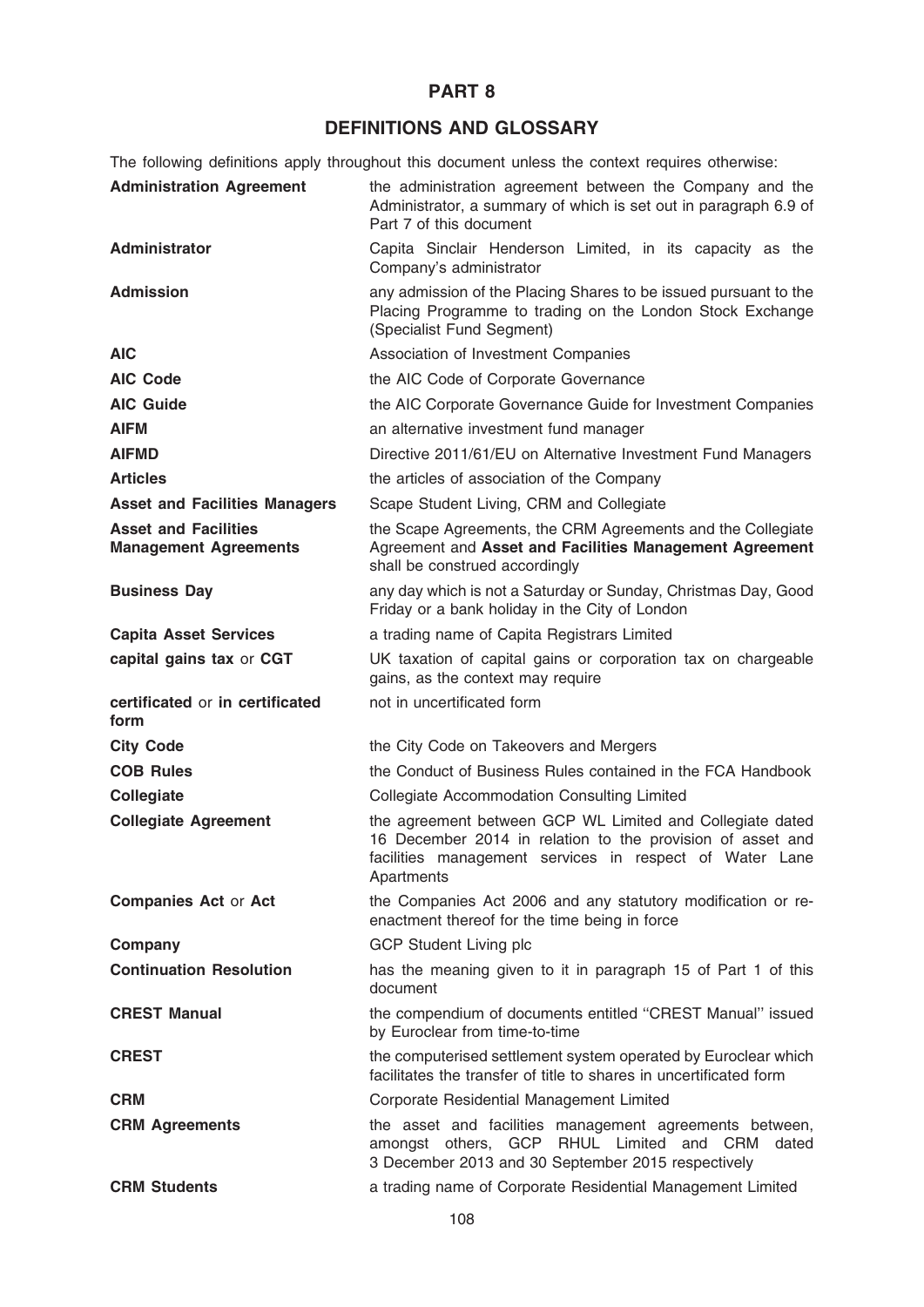| <b>CRS</b>                                         | the Common Reporting Standard developed by the OECD, as<br>implemented by the International Tax Compliance Regulations<br>2015                                                                                                                                                                                                                                                                                                                                                                                                                                          |
|----------------------------------------------------|-------------------------------------------------------------------------------------------------------------------------------------------------------------------------------------------------------------------------------------------------------------------------------------------------------------------------------------------------------------------------------------------------------------------------------------------------------------------------------------------------------------------------------------------------------------------------|
| <b>CTA 2010</b>                                    | Corporation Tax Act 2010 and any statutory modification or re-<br>enactment thereof for the time being in force                                                                                                                                                                                                                                                                                                                                                                                                                                                         |
| <b>Custody Assets</b>                              | (i) all financial instruments which are not capable of being<br>physically delivered to the Depositary but that can be registered<br>or held in an account directly or indirectly in the name of the<br>Depositary and are transferable securities including those which<br>embed derivatives, money market instruments or units of<br>collective investment undertakings; and<br>(ii)<br>all financial<br>instruments belonging to the Company or the Investment<br>Manager acting on its behalf, which are capable of being<br>physically delivered to the Depositary |
| <b>Depositary</b>                                  | Langham Hall UK Depositary LLP, in its capacity as the<br>Company's depositary                                                                                                                                                                                                                                                                                                                                                                                                                                                                                          |
| <b>Depositary Agreement</b>                        | the depositary agreement between the Company, the Investment<br>Manager and the Depositary, a summary of which is set out in<br>paragraph 6.12 of Part 7 of this document                                                                                                                                                                                                                                                                                                                                                                                               |
| Directors, Board of Directors or<br><b>Board</b>   | the board of directors of the Company                                                                                                                                                                                                                                                                                                                                                                                                                                                                                                                                   |
| direct let agreements                              | direct leases and/or licences for a dwelling with students                                                                                                                                                                                                                                                                                                                                                                                                                                                                                                              |
| <b>Disclosure and Transparency</b><br><b>Rules</b> | the disclosure and transparency rules made by the Financial<br>Conduct Authority under Section 73A of FSMA                                                                                                                                                                                                                                                                                                                                                                                                                                                              |
| <b>Distribution</b>                                | any dividend or other distribution on or in respect of the shares of<br>the Company and references to a Distribution being paid include<br>a distribution not involving a cash payment being made                                                                                                                                                                                                                                                                                                                                                                       |
| <b>Distribution Transfer</b>                       | a disposal or transfer (however effected) by a Person of his rights<br>to a Distribution from the Company such that he is not beneficially<br>entitled (directly or indirectly) to such a Distribution and no Person<br>who is so entitled subsequent to such disposal or transfer<br>(whether the immediate transferee or not) is (whether as a result<br>of the transfer or not) a Substantial Shareholder                                                                                                                                                            |
| <b>Distribution Transfer Certificate</b>           | a certificate in such form as the Directors may specify from time to<br>time to the effect that the relevant person has made a Distribution<br>Transfer, which certificate may be required by the Directors to<br>satisfy them that a Substantial Shareholder is not beneficially<br>entitled (directly or indirectly) to a Distribution                                                                                                                                                                                                                                |
| <b>ERISA</b>                                       | U.S. Employee Retirement Income Security Act of 1976, as<br>amended                                                                                                                                                                                                                                                                                                                                                                                                                                                                                                     |
| EU                                                 | the European Union                                                                                                                                                                                                                                                                                                                                                                                                                                                                                                                                                      |
| Euro                                               | the lawful currency of the EU                                                                                                                                                                                                                                                                                                                                                                                                                                                                                                                                           |
| <b>Euroclear</b>                                   | Euroclear UK & Ireland Limited, being the operator of CREST                                                                                                                                                                                                                                                                                                                                                                                                                                                                                                             |
| <b>Excess Charge</b>                               | in relation to a Distribution which is paid or payable to a Person,<br>all tax or other amounts which the Directors consider may<br>become payable by the Company under Section 551 of the CTA<br>2010 and any interest, penalties, fines or surcharge attributable to<br>such tax as a result of such Distribution being paid to or in respect<br>of that Person                                                                                                                                                                                                       |
| <b>FATCA</b>                                       | the Foreign Account Tax Compliance Act and regulations and<br>laws relating thereto                                                                                                                                                                                                                                                                                                                                                                                                                                                                                     |
| <b>FCA</b>                                         | the Financial Conduct Authority                                                                                                                                                                                                                                                                                                                                                                                                                                                                                                                                         |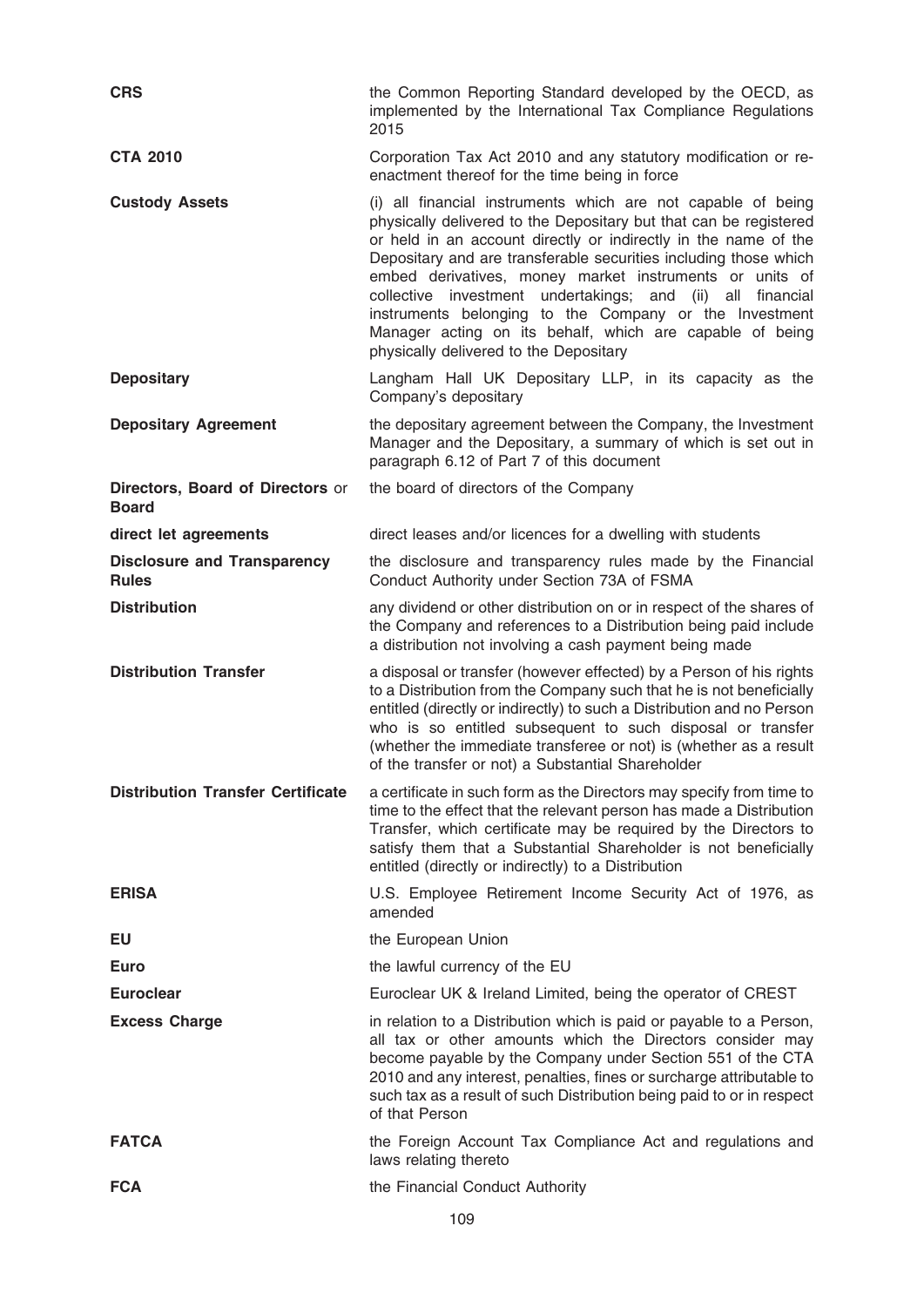| <b>Final Closing Date</b>                        | 28 April 2017, or such earlier date or time at which the maximum<br>number of Placing Shares to be issued pursuant to the Placing<br>Programme have been issued                                                                                                                               |
|--------------------------------------------------|-----------------------------------------------------------------------------------------------------------------------------------------------------------------------------------------------------------------------------------------------------------------------------------------------|
| <b>Forward Purchase Agreement</b>                | the agreement dated 14 April 2016 between Danehurst The Pad 3<br>Limited, GCP RHUL 2 Limited and the Company pursuant to<br>which the Group committed to acquire the Forward Purchase<br>Asset subject to the fulfilment of certain conditions                                                |
| <b>Forward Purchase Asset</b>                    | the freehold property situated at Middle Hill, Egham, Surrey<br>TW20 0JG and comprising Sandy Lodge, The Cedars and Ingle<br>Cottage                                                                                                                                                          |
| <b>FRI</b>                                       | full repairing and insuring                                                                                                                                                                                                                                                                   |
| <b>FSL</b>                                       | the Financial Services (Jersey) Law 1998, as amended                                                                                                                                                                                                                                          |
| <b>FSMA</b>                                      | the Financial Services and Markets Act 2000 and any statutory<br>modification or re-enactment thereof for the time being in force                                                                                                                                                             |
| general meeting                                  | a general meeting of Shareholders                                                                                                                                                                                                                                                             |
| Group                                            | the Company and the other companies in its group for the<br>purposes of Section 606 of CTA 2010                                                                                                                                                                                               |
| <b>Gross Assets</b>                              | the aggregate value of the total assets of the Company as<br>determined in accordance with the accounting principles adopted<br>by the Company from time-to-time                                                                                                                              |
| <b>Gross Proceeds</b>                            | the gross proceeds of the Placing Programme                                                                                                                                                                                                                                                   |
| hard nominations agreement                       | a long term marketing arrangement with an HEI to place their<br>students in private accommodation, typically of between 2 and 30<br>years in duration                                                                                                                                         |
| HEI.                                             | higher education institute                                                                                                                                                                                                                                                                    |
| <b>HMRC</b>                                      | Her Majesty's Revenue and Customs                                                                                                                                                                                                                                                             |
| <b>IFRS</b>                                      | international financial reporting standards                                                                                                                                                                                                                                                   |
| <b>Initial Asset Partners</b>                    | Stephen Ellis, Nick Parker, Tom Ward, Rollo Wright, Ronan<br>Kierans, Adam Brockley, Paul Williams, Edward Andrews, Robert<br>Austin, Peter Copley, Nigel Taee and Chris Taee, being the<br>ultimate beneficial owners of Mile End Investment Limited<br>Partnership                          |
| interest in the Company                          | includes, without limitation, an interest in a Distribution made or to<br>be made by the Company                                                                                                                                                                                              |
| <b>INTO</b>                                      | <b>INTO University Partnership Limited</b>                                                                                                                                                                                                                                                    |
| <b>Investment Management</b><br><b>Agreement</b> | the investment management agreement dated 12 April 2013 and<br>amended and restated on 1 April 2014, 26 January 2015, 29 May<br>2015 and on 25 September 2015 between the Company and the<br>Investment Manager, a summary of which is set out in paragraph<br>6.4 of Part 7 of this document |
| <b>Investment Manager</b>                        | <b>Gravis Capital Partners LLP</b>                                                                                                                                                                                                                                                            |
| <b>IPO Admission</b>                             | the admission of 70,100,001 Shares to trading on the London<br>Stock Exchange (Specialist Fund Segment) which took place on<br>20 May 2013                                                                                                                                                    |
| <b>ISA</b>                                       | a UK individual savings account maintained in accordance with<br>the UK Individual Savings Account Regulations 1998 (as<br>amended from time to time)                                                                                                                                         |
| <b>ISIN</b>                                      | International Securities Identification Number                                                                                                                                                                                                                                                |
| <b>Latest Practicable Date</b>                   | 27 April 2016 (the latest practicable date prior to the publication of<br>this document)                                                                                                                                                                                                      |
| let                                              | the grant of a lease or licence to occupy                                                                                                                                                                                                                                                     |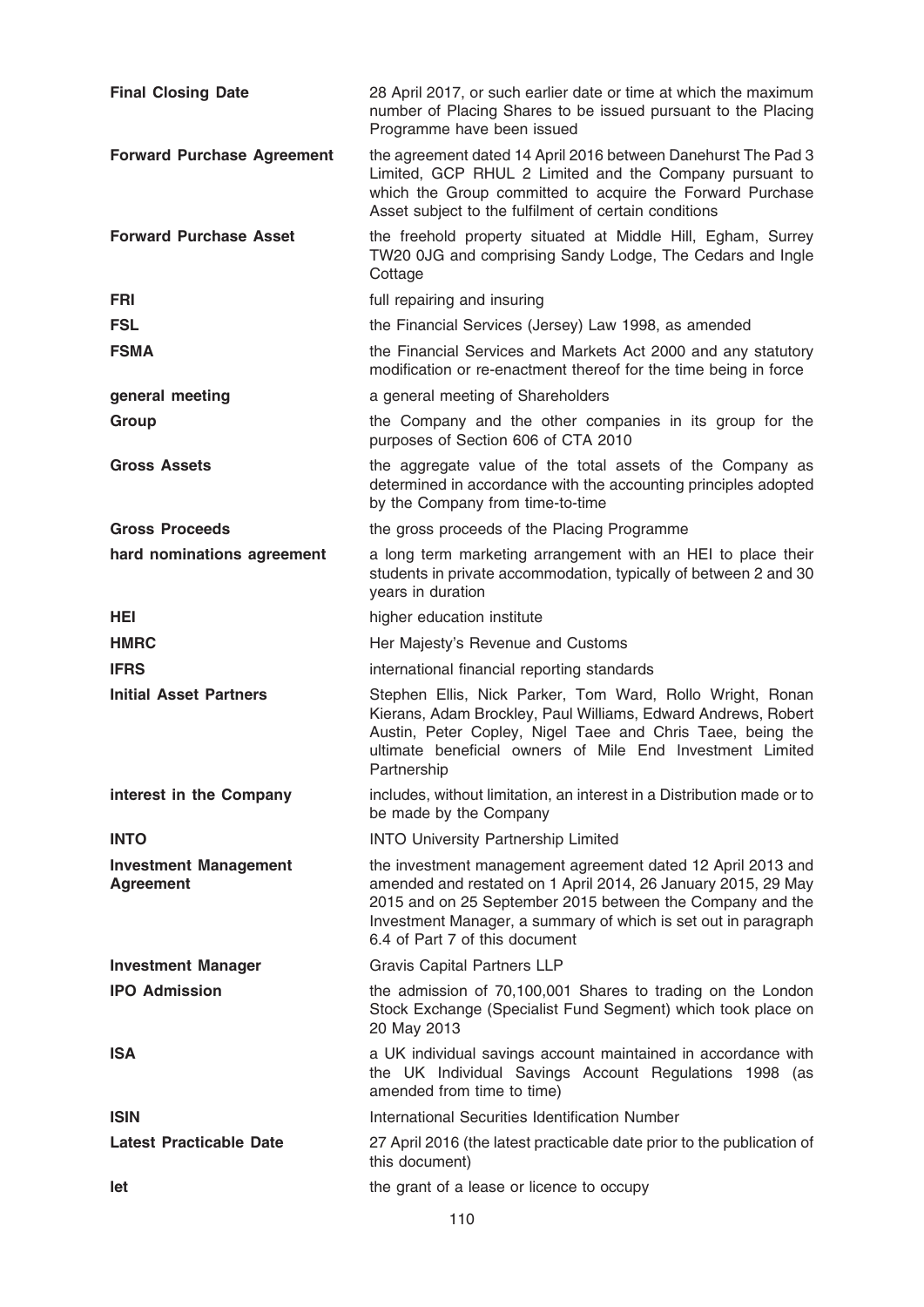| <b>LIBOR</b>                                  | the London Interbank Offered Rate                                                                                                                                                                                                                                                                                                                                                                                                                                                                                                                                                   |
|-----------------------------------------------|-------------------------------------------------------------------------------------------------------------------------------------------------------------------------------------------------------------------------------------------------------------------------------------------------------------------------------------------------------------------------------------------------------------------------------------------------------------------------------------------------------------------------------------------------------------------------------------|
| <b>Listing Rules</b>                          | the listing rules made by the UK Listing Authority under section<br>73A of FSMA                                                                                                                                                                                                                                                                                                                                                                                                                                                                                                     |
| London Stock Exchange or LSE                  | London Stock Exchange plc                                                                                                                                                                                                                                                                                                                                                                                                                                                                                                                                                           |
| member account ID                             | the identification code or number attached to any member<br>account in CREST                                                                                                                                                                                                                                                                                                                                                                                                                                                                                                        |
| <b>MAR</b>                                    | EU Market Abuse Regulation (594/2014)                                                                                                                                                                                                                                                                                                                                                                                                                                                                                                                                               |
| <b>Model Code</b>                             | the Model Code for directors' dealings contained in the Listing<br><b>Rules</b>                                                                                                                                                                                                                                                                                                                                                                                                                                                                                                     |
| <b>Multiple Dwelling Relief</b>               | a tax relief pursuant to which the rate of SDLT is fixed by<br>reference to the average consideration for multiple purchases of<br>dwellings rather than the aggregate consideration                                                                                                                                                                                                                                                                                                                                                                                                |
| <b>NAV</b>                                    | the value, as at any date, of the assets of the Company less its<br>total liabilities (excluding the impact of interest rate hedging<br>contracts and the mark to market valuation of the Group's debt)<br>valued in accordance with the accounting policies adopted by the<br>Company from time to time                                                                                                                                                                                                                                                                            |
| <b>NAV per Share</b>                          | at any time, the NAV attributable to the Shares divided by the<br>number of Shares in issue (other than Shares held in treasury)                                                                                                                                                                                                                                                                                                                                                                                                                                                    |
| net initial yield                             | the annual rent from a property divided by the combined total of<br>its acquisition price and expenses (which include, among other<br>factors, legal fees, surveys, debt breakage costs and any<br>applicable SDLT)                                                                                                                                                                                                                                                                                                                                                                 |
| <b>Non-Custody Assets</b>                     | assets which, in accordance with applicable national law, are only<br>directly registered in the name of the Group with the issuer itself<br>as agent, such as a registrar or a transfer agent                                                                                                                                                                                                                                                                                                                                                                                      |
| <b>Non-PID Dividend</b>                       | a distribution by the Company which is not a PID                                                                                                                                                                                                                                                                                                                                                                                                                                                                                                                                    |
| <b>OECD</b>                                   | the Organisation for Economic Co-operation and Development                                                                                                                                                                                                                                                                                                                                                                                                                                                                                                                          |
| <b>Overseas Person</b>                        | a potential investor who is not resident in, or who is not a citizen<br>of, the UK                                                                                                                                                                                                                                                                                                                                                                                                                                                                                                  |
| PID or Property Income<br><b>Distribution</b> | the distribution by the Company of the profits of the Company's<br>Property Rental Business by way of a dividend in cash or the<br>issue of share capital in lieu of a cash dividend in accordance with<br>Section 530 of the CTA 2010                                                                                                                                                                                                                                                                                                                                              |
| <b>Pipeline Agreement</b>                     | the agreement dated 12 April 2013 between Scape Student Living<br>and the Company pursuant to which Scape Student Living has<br>undertaken to use its reasonable endeavours to procure that the<br>owner or owners of the next two student residential property<br>developments to be developed, managed or operated by Scape<br>Student Living or any of its affiliates and branded under the<br>'Scape Student Living' brand enter into right of first offer<br>agreements in respect of such assets as soon as practicable<br>following completion of their practical completion |
| <b>Placee</b>                                 | a person subscribing for Shares under the Placing Programme                                                                                                                                                                                                                                                                                                                                                                                                                                                                                                                         |
| <b>Placing</b>                                | any placing of Placing Shares under the Placing Programme                                                                                                                                                                                                                                                                                                                                                                                                                                                                                                                           |
| <b>Placing Agreement</b>                      | the placing agreement between the Company, the Investment<br>Manager and Stifel, a summary of which is set out in paragraph<br>6.1 of Part 7 of this document                                                                                                                                                                                                                                                                                                                                                                                                                       |
| <b>Placing Programme</b>                      | the proposed programme of placings of up to 65 million Shares,<br>as described in this Prospectus                                                                                                                                                                                                                                                                                                                                                                                                                                                                                   |
| <b>Placing Price</b>                          | the price per Placing Share determined in accordance with the<br>terms of the Placing Programme set out in this document                                                                                                                                                                                                                                                                                                                                                                                                                                                            |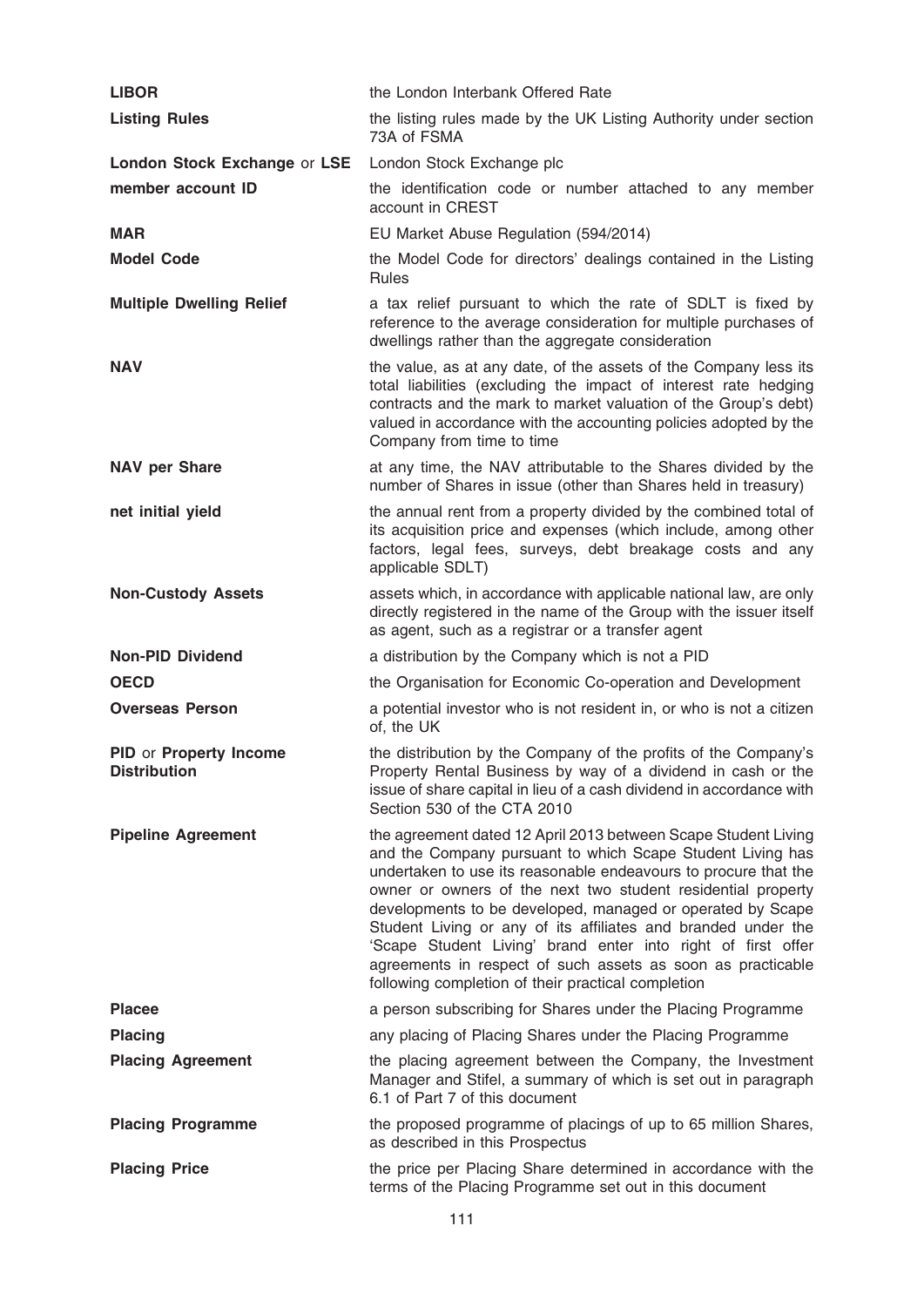| <b>Placing Shares</b>                            | Shares to be issued pursuant to the Placing Programme                                                                                                                                                                   |
|--------------------------------------------------|-------------------------------------------------------------------------------------------------------------------------------------------------------------------------------------------------------------------------|
| <b>Pricoa</b>                                    | Prudential Insurance Company of America                                                                                                                                                                                 |
| <b>Pricoa Debt Facility</b>                      | the debt facility made available to the Group under the terms of<br>the Pricoa Facility Agreement                                                                                                                       |
| <b>Pricoa Facility Agreement</b>                 | the agreement between, inter alia, the Company and Pricoa dated<br>25 September 2015 setting out the terms of the Pricoa Debt<br>Facility, a summary of which is set out in paragraph 6.2 of Part 7<br>of this document |
| <b>Property Rental Business</b>                  | as defined in section 519 of CTA 2010                                                                                                                                                                                   |
| <b>Prospectus Directive</b>                      | the EU Prospectus Directive 2003/71/EC                                                                                                                                                                                  |
| <b>Prospectus Rules</b>                          | the prospectus rules made by the Financial Conduct Authority<br>under Section 73A of FSMA                                                                                                                               |
| <b>Register</b>                                  | the register of members of the Company                                                                                                                                                                                  |
| Registrar                                        | Capita Asset Services in its capacity as the Company's registrar                                                                                                                                                        |
| <b>Registrar Agreement</b>                       | the registrar agreement between the Company and the Registrar<br>dated 12 April 2013, a summary of which is set out in paragraph<br>6.11 of Part 7 of this document                                                     |
| <b>Regulation S</b>                              | Regulation S promulgated under the U.S. Securities Act                                                                                                                                                                  |
| <b>Regulatory Information Service</b>            | a service authorised by the UKLA to release regulatory<br>announcements to the London Stock Exchange                                                                                                                    |
| <b>REIT or Real Estate Investment</b><br>Trust   | a Real Estate Investment Trust as defined in Part 12 of the CTA<br>2010                                                                                                                                                 |
| <b>Relevant Member State</b>                     | a member state of the European Economic Area which has<br>implemented the Prospectus Directive                                                                                                                          |
| <b>Relevant Registered</b><br><b>Shareholder</b> | a Shareholder who holds all or some of the shares in the<br>Company that comprise a Substantial Shareholding (whether or<br>not a Substantial Shareholder)                                                              |
| <b>Reporting Obligation</b>                      | any obligation from time to time of the Company to provide<br>information or reports to HMRC as a result of or in connection with<br>the Company's status, or the Group's status as a REIT                              |
| <b>Residual Business</b>                         | that part of the business of companies within a REIT that is not<br>part of the Property Rental Business                                                                                                                |
| <b>RICS</b>                                      | Royal Institution of Chartered Surveyors                                                                                                                                                                                |
| <b>RPI</b>                                       | Retail Price Index, an inflationary indicator that measures the<br>change in the cost of a fixed basket of retail goods as calculated<br>on a monthly basis by the Office of National Statistics                        |
| <b>Scape Agreements</b>                          | the asset and facilities management agreements entered into with<br>Scape Student Living in relation to each of the Scape Properties                                                                                    |
| <b>Scape East</b>                                | the student residential property comprising 588 dwellings,<br>teaching facilities and restaurants at 438 - 490 Mile End Road,<br>London E1 4PE known as "Scape East"                                                    |
| <b>Scape Greenwich</b>                           | the student residential property comprising 280 dwellings, at Bear<br>Point, 2 East Parkside, Greenwich, London SE10 0FQ known as<br>"Scape Greenwich"                                                                  |
| <b>Scape Properties</b>                          | Scape East, Scape Greenwich, Scape Shoreditch and Scape<br>Surrey                                                                                                                                                       |
| <b>Scape Shoreditch</b>                          | the student residential property comprising 541 dwellings and<br>commercial space at 41 Brunswick Place, London, N1 6DX<br>known as "Scape Shoreditch"                                                                  |
| <b>Scape Student Living</b>                      | Scape Student Living Limited                                                                                                                                                                                            |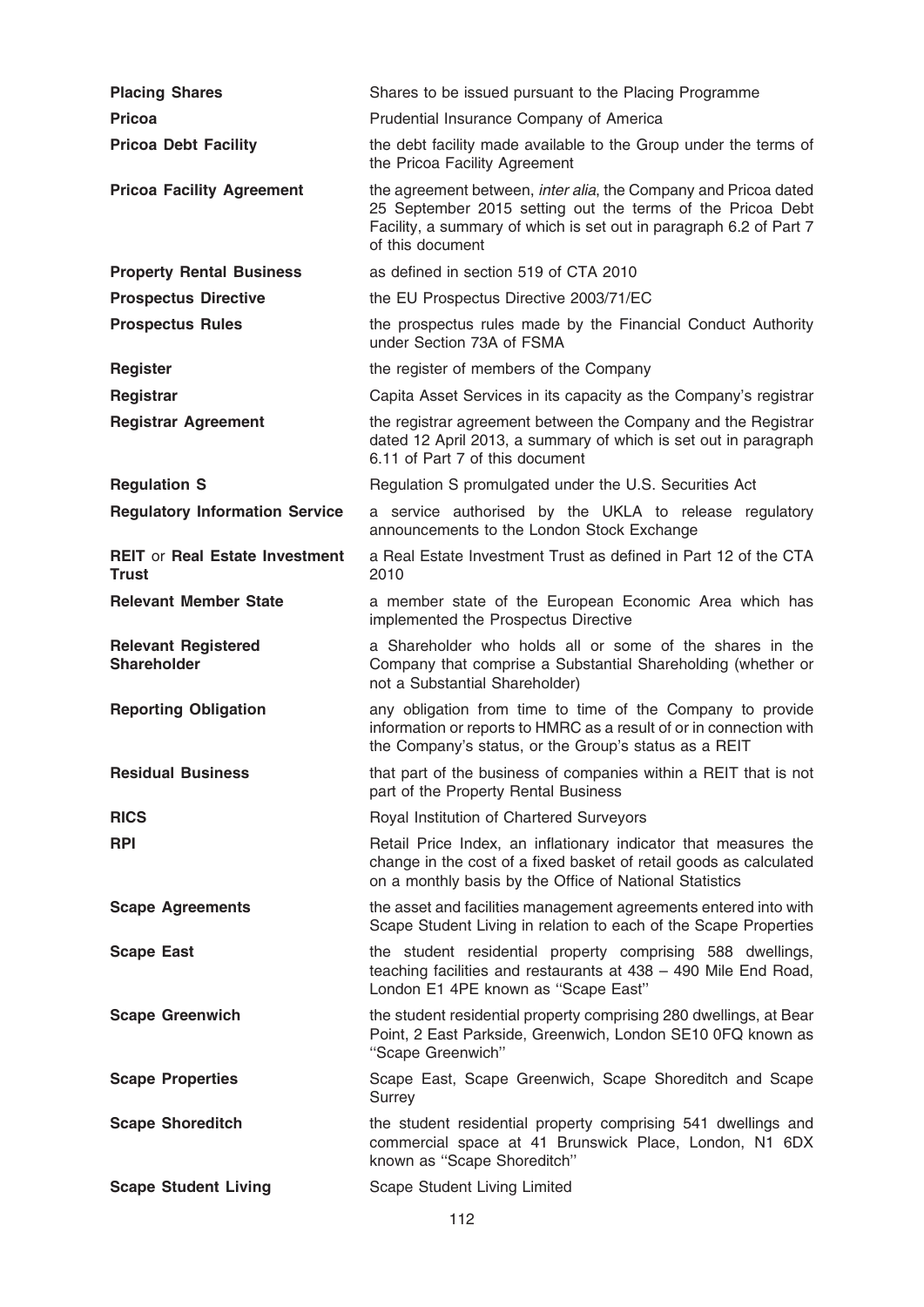| <b>Scape Surrey</b>                    | the student residential property comprising 141 dwellings known<br>as Scape Surrey, Walnut Tree Close, Guildford GU1 4UD                                                                                                                                                                                                                                                                                                                                                                                    |
|----------------------------------------|-------------------------------------------------------------------------------------------------------------------------------------------------------------------------------------------------------------------------------------------------------------------------------------------------------------------------------------------------------------------------------------------------------------------------------------------------------------------------------------------------------------|
| <b>SDLT</b>                            | stamp duty land tax                                                                                                                                                                                                                                                                                                                                                                                                                                                                                         |
| <b>SDRT</b>                            | Stamp Duty Reserve Tax, a transaction tax on certain electronic<br>paperless transactions in the shares of UK companies                                                                                                                                                                                                                                                                                                                                                                                     |
| <b>Secretary</b>                       | Capita Company Secretarial Services Limited, in its capacity as<br>the Company's secretary                                                                                                                                                                                                                                                                                                                                                                                                                  |
| <b>Secretary Agreement</b>             | the secretary agreement between the Company and the<br>Secretary dated 10 April 2013, a summary of which is set out in<br>paragraph 6.10 of Part 7 of this document                                                                                                                                                                                                                                                                                                                                         |
| <b>Shareholder</b>                     | a holder of Shares                                                                                                                                                                                                                                                                                                                                                                                                                                                                                          |
| <b>Shares</b>                          | ordinary shares of one pence each in the capital of the Company<br>having the rights and being subject to the restrictions set out in<br>the Articles                                                                                                                                                                                                                                                                                                                                                       |
| <b>SIPP</b>                            | a self-invested personal pension as defined in Regulation 3 of the<br>UK Retirement Benefits Schemes (Restriction on Discretion to<br>Approve) (Permitted Investments) Regulations 2001                                                                                                                                                                                                                                                                                                                     |
| soft nominations agreement             | a pari passu marketing arrangement with an HEI to place their<br>students in private accommodation                                                                                                                                                                                                                                                                                                                                                                                                          |
| <b>Specialist Fund Segment</b>         | the Specialist Fund Segment of the London Stock Exchange                                                                                                                                                                                                                                                                                                                                                                                                                                                    |
| <b>SSAS</b>                            | a small self-administered scheme as defined in Regulation 2 of<br>the UK Retirement Benefits Schemes (Restriction on Discretion<br>to Approve) (Small Self-Administered Schemes) Regulations<br>1991                                                                                                                                                                                                                                                                                                        |
| Sterling or £                          | the lawful currency of the United Kingdom                                                                                                                                                                                                                                                                                                                                                                                                                                                                   |
| <b>Stifel</b>                          | Stifel Nicolaus Europe Limited                                                                                                                                                                                                                                                                                                                                                                                                                                                                              |
| <b>Subsidiaries</b>                    | Ternion (Danehurst) Limited, GCP Scape East Limited, GCP<br>Operations Limited, Leopard Guernsey Greenwich JV Limited,<br>Leopard Guernsey Greenwich Limited, Leopard Guernsey<br>Greenwich 2 Limited, GCP RHUL Limited, GCP RHUL 2<br>Limited, GCP SG Limited, GCP Topco Limited, GCP Holdco<br>Limited, Old Street Acquisitions Limited, Leopard Guernsey Old<br>Street Limited, Leopard Guernsey Old Street 2 Limited and GCP<br><b>WL Limited</b>                                                       |
| <b>Substantial Shareholder</b>         | any person whose interest in the Company, whether legal or<br>beneficial, direct or indirect, may cause the Company to be liable<br>to pay tax under Section 551 of the CTA 2010 (as such legislation<br>may be modified, supplemented or replaced from time to time) on<br>or in connection with the making of a Distribution to or in respect<br>of such person including, at the date of adoption of the Articles,<br>any holder of excessive rights as defined in Section 553 of the<br><b>CTA 2010</b> |
| <b>Substantial Shareholding</b>        | the Shares in relation to which or by virtue of which (in whole or in<br>part) a person is a Substantial Shareholder                                                                                                                                                                                                                                                                                                                                                                                        |
| <b>Takeover Code</b>                   | the UK City Code on Takeovers and Mergers                                                                                                                                                                                                                                                                                                                                                                                                                                                                   |
| <b>The Pad</b>                         | the student residential properties at 57, 59 and 71 Egham Hill,<br>Egham known as "The Pad"                                                                                                                                                                                                                                                                                                                                                                                                                 |
| The Pad 1                              | the student residential property at 71 Egham Hill, Egham                                                                                                                                                                                                                                                                                                                                                                                                                                                    |
| The Pad 2                              | the student residential property at 57 and 59 Egham Hill, Egham                                                                                                                                                                                                                                                                                                                                                                                                                                             |
| <b>UCAS</b>                            | the Universities and Colleges Admissions Service                                                                                                                                                                                                                                                                                                                                                                                                                                                            |
| <b>UK Corporate Governance</b><br>Code | the UK Corporate Governance Code as published by the<br>Financial Reporting Council from time-to-time                                                                                                                                                                                                                                                                                                                                                                                                       |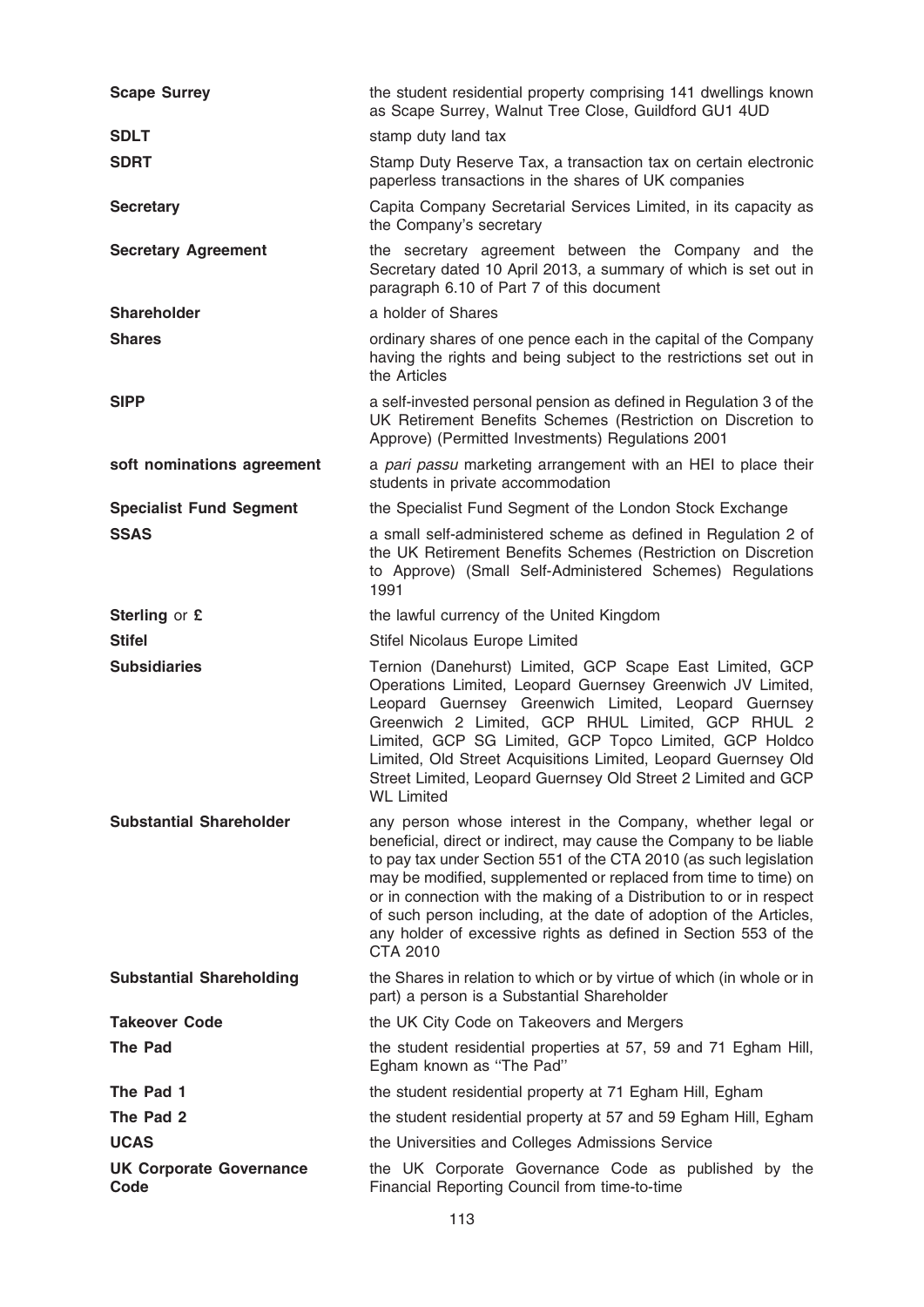| <b>UK Listing Authority or UKLA</b>                           | the FCA acting in its capacity as the competent authority for the<br>purposes of Part VI of FSMA                                                                |
|---------------------------------------------------------------|-----------------------------------------------------------------------------------------------------------------------------------------------------------------|
| <b>UK Money Laundering</b><br><b>Regulations</b>              | the UK Money Laundering Regulations 2007, as amended                                                                                                            |
| <b>United Kingdom or UK</b>                                   | the United Kingdom of Great Britain and Northern Ireland                                                                                                        |
| <b>United States of America,</b><br>United States, US or U.S. | the United States of America, its territories and possessions, any<br>state of the United States of America and the District of Columbia                        |
| <b>U.S. Tax Code</b>                                          | U.S. Internal Revenue Code, as amended                                                                                                                          |
| <b>U.S. Investment Company Act</b>                            | U.S. Investment Company Act of 1940, as amended                                                                                                                 |
| U.S. Person                                                   | any person who is a U.S. person within the meaning of Regulation<br>S adopted under the U.S. Securities Act                                                     |
| <b>U.S. Securities Act</b>                                    | U.S. Securities Act of 1933, as amended                                                                                                                         |
| $U.S.\$ \$ or \$                                              | the lawful currency of the United States of America                                                                                                             |
| <b>Valuation Report</b>                                       | the valuation report prepared by the Valuer in relation to the<br>Scape Properties, The Pad and Water Lane Apartments, as set<br>out at Part 5 of this document |
| <b>Valuer</b>                                                 | Knight Frank LLP, in its capacity as the Company's valuer                                                                                                       |
| <b>VAT</b>                                                    | value added tax                                                                                                                                                 |
| <b>Water Lane Apartments</b>                                  | the property at Water Lane Apartments, Bristol, BS1 6HS, known<br>as "Water Lane Apartments"                                                                    |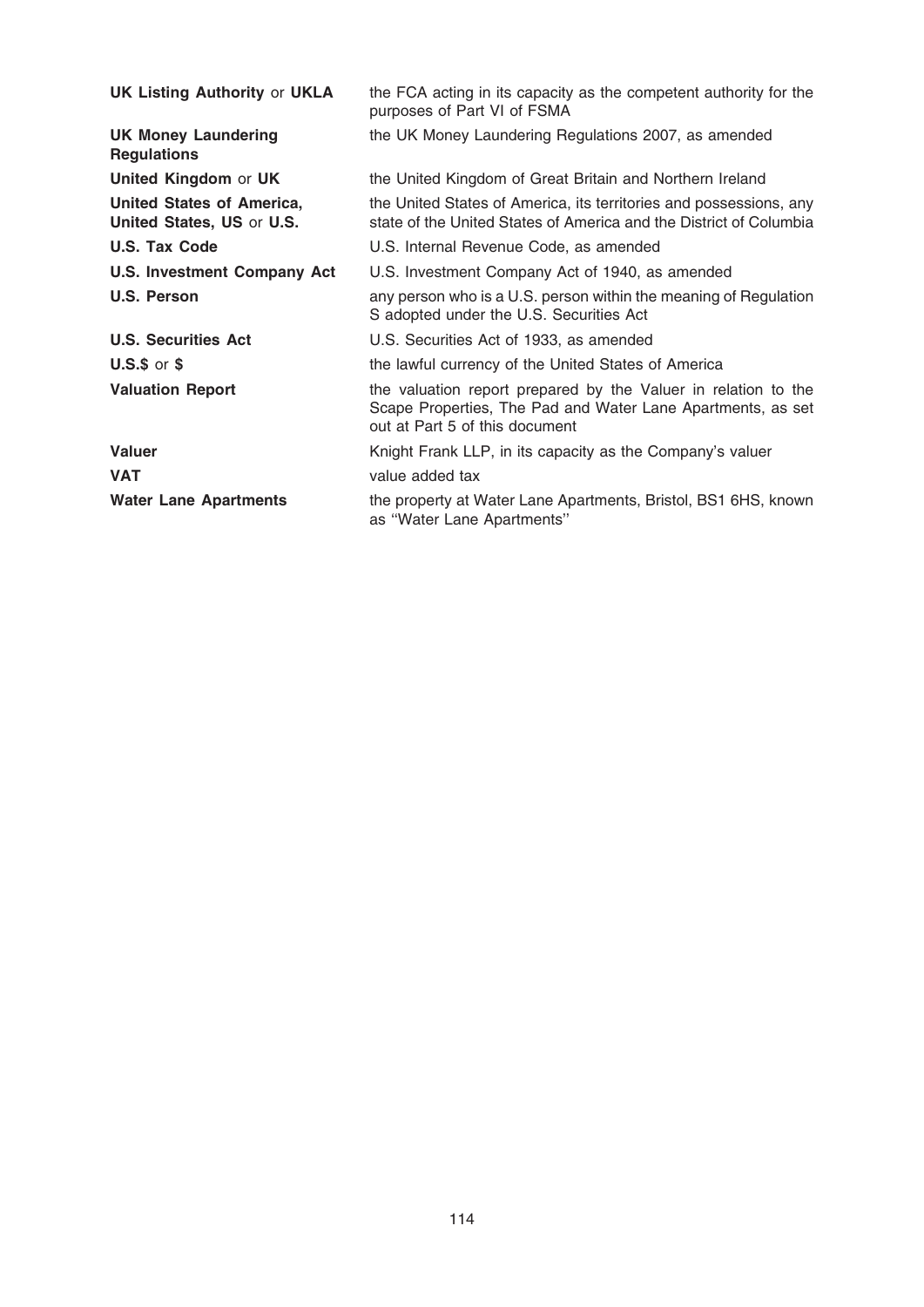# PART 9

# TERMS AND CONDITIONS OF THE PLACING PROGRAMME

## 1 INTRODUCTION

- 1.1 Placing Shares are available under the Placing Programme at the relevant Placing Price. The Placing Shares will, when issued and fully paid, include the right to receive dividends or other distributions made, paid or declared, if any, by reference to a record date after the date of their issue.
- 1.2 Each Placee which confirms its agreement (whether orally or in writing) to Stifel to subscribe for Placing Shares under the Placing Programme will be bound by these terms and conditions and will be deemed to have accepted them.
- 1.3 The Company and/or Stifel may require any Placee to agree to such further terms and/or conditions and/or give such additional warranties and/or representations as it (in its absolute discretion) sees fit and/or may require any such Placee to execute a separate placing letter (a ''Placing Letter'').

### 2 AGREEMENT TO SUBSCRIBE FOR PLACING SHARES

- 2.1 A Placee agrees to become a member of the Company and agrees to subscribe for those Placing Shares allocated to it by Stifel at the relevant Placing Price, conditional on:
	- (a) Shareholder authority for the disapplication of pre-emption rights in respect of the relevant allotment being in place;
	- (b) the Placing Price being not less than the prevailing NAV per Share at the time of allotment together with a premium intended to at least cover the costs and expenses of the relevant placing of Shares (including, without limitation, any placing commissions);
	- (c) the Company having a placing agreement or equivalent arrangement in place at the time of the issue;
	- (d) a valid supplementary prospectus being published by the Company when required; and
	- (e) Admission of the Placing Shares issued pursuant to the allotment.
- 2.2 In circumstances where these conditions are not fully met, the relevant issue of Placing Shares pursuant to the Placing Programme will not take place.
- 2.3 To the fullest extent permitted by law, each Placee acknowledges and agrees that it will not be entitled to exercise any remedy of rescission at any time. This does not affect any other rights the Placee may have.
- 2.4 There is no minimum or maximum subscription.

## 3 PAYMENT FOR PLACING SHARES

- 3.1 Each Placee must pay the relevant Placing Price for the Placing Shares issued to the Placee in such manner and by the time directed by Stifel. If any Placee fails to pay as so directed and/or by the time required, the relevant Placee's application for Placing Shares may, at the discretion of Stifel, either be rejected or accepted and, in the latter case, paragraph 3.2 of these terms and conditions shall apply.
- 3.2 Each Placee is deemed to agree that if it does not comply with its obligation to pay the relevant Placing Price for the Placing Shares allocated to it in accordance with paragraph 3.1 of these terms and conditions and Stifel elects to accept that Placee's application, Stifel may sell all or any of the Placing Shares allocated to the Placee on such Placee's behalf and retain from the proceeds, for Stifel's own account and profit, an amount equal to the aggregate amount owed by the Placee plus any interest due. The Placee will, however, remain liable for any shortfall below the aggregate amount owed by such Placee and it may be required to bear any tax or other charges (together with any interest or penalties) which may arise upon the sale of such Placing Shares on such Placee's behalf.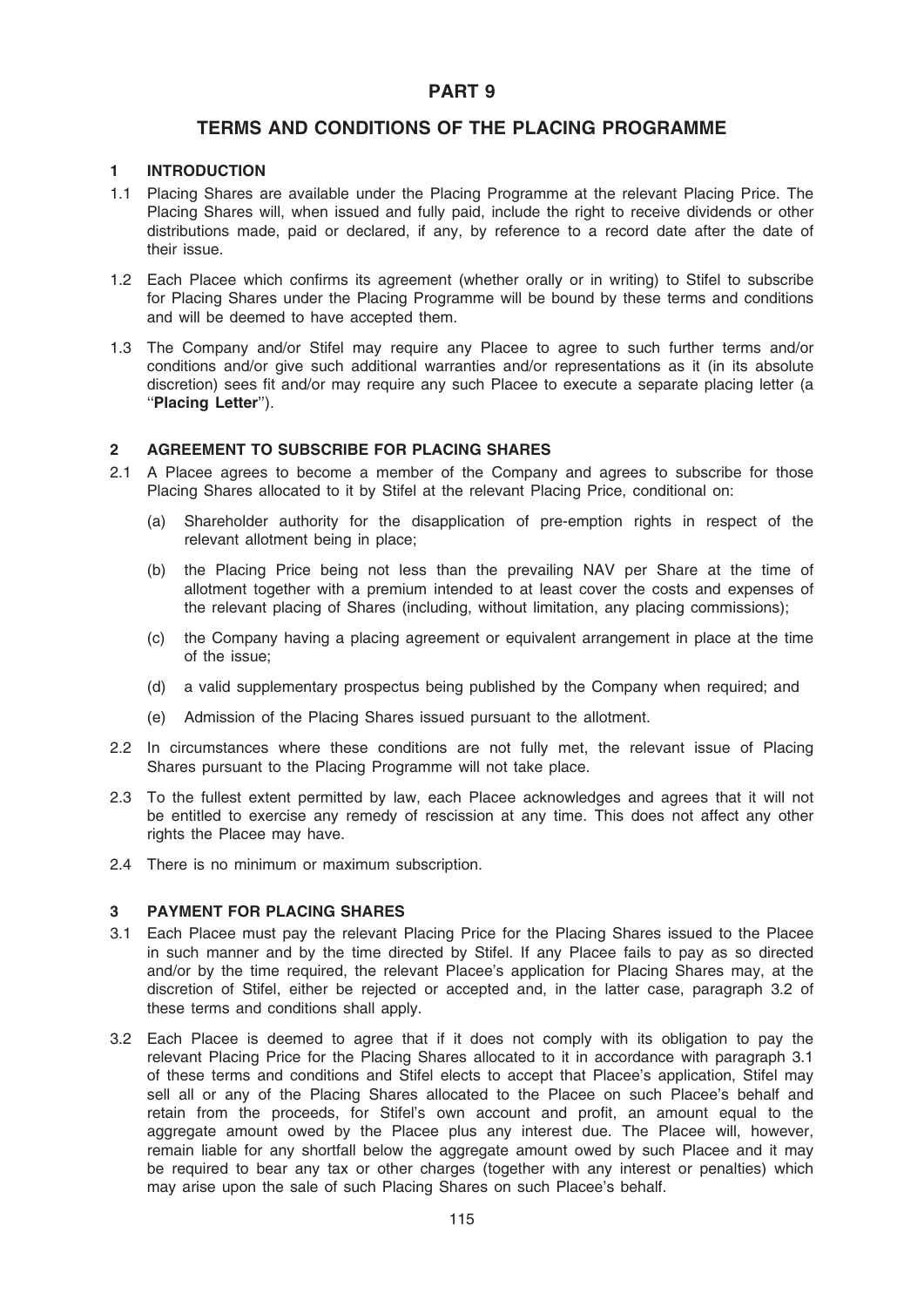### 4 REPRESENTATIONS AND WARRANTIES

By agreeing to subscribe for Placing Shares, each Placee which enters into a commitment to subscribe for Placing Shares will (for itself and any person(s) procured by it to subscribe for Placing Shares and any nominee(s) for any such person(s)) be deemed to agree, represent and warrant to each of the Company, the Investment Manager, Stifel and the Registrar that:

- 4.1 in agreeing to subscribe for Placing Shares under the Placing Programme, it is relying solely on this document and any supplementary prospectus issued by the Company and not on any other information given, or representation or statement made at any time, by any person concerning the Company and/or the Placing Programme. It agrees that none of the Company, the Investment Manager, Stifel or the Registrar, nor any of their respective officers, agents employees, will have any liability for any other information or representation. It irrevocably and unconditionally waives any rights it may have in respect of any other information or representation;
- 4.2 if the laws of any territory or jurisdiction outside the United Kingdom are applicable to its agreement to subscribe for Placing Shares under the Placing Programme, it warrants that it has complied with all such laws, obtained all governmental and other consents which may be required, complied with all requisite formalities and paid any issue, transfer or other taxes due in connection with its application in any territory and that it has not taken any action or omitted to take any action which will result in the Company, Investment Manager, Stifel or the Registrar or any of their respective officers, agents or employees acting in breach of the regulatory or legal requirements, directly or indirectly, of any territory or jurisdiction outside the United Kingdom in connection with the Placing Programme;
- 4.3 it has carefully read and understands this document in its entirety and acknowledges that it is acquiring Placing Shares on the terms and subject to the conditions set out in this Part 9 and the Articles as in force at the date of Admission of the relevant Shares;
- 4.4 it has not relied on Stifel or any person affiliated with Stifel in connection with any investigation of the accuracy of any information contained in this document;
- 4.5 it acknowledges that the content of this document is exclusively the responsibility of the Company and its Directors and neither Stifel nor any person acting on their respective behalf nor any of its respective affiliates are responsible for or shall have any liability for any information, representation or statement contained in this document or any information published by or on behalf of the Company and will not be liable for any decision by a Placee to participate in the Placing Programme based on any information, representation or statement contained in this document or otherwise;
- 4.6 it acknowledges that no person is authorised in connection with the Placing Programme to give any information or make any representation other than as contained in this document and, if given or made, any information or representation must not be relied upon as having been authorised by the Company, the Investment Manager or Stifel;
- 4.7 it is not applying as, nor is it applying as nominee or agent for, a person who is or may be liable to notify and account for tax under the Stamp Duty Reserve Tax Regulations 1986 at any of the increased rates referred to in section 67, 70, 93 or 96 of the Finance Act 1986 (depositary receipts and clearance services);
- 4.8 if it is within the United Kingdom, it is (i) a person who falls within Articles 49(2)(a) to (d) or 19(5) of the Financial Services and Markets Act 2000 (Financial Promotions) Order 2005 or it is a person to whom the Placing Shares may otherwise lawfully be offered under such Order or (ii) is a person who is a ''professional client'' or an ''eligible counterparty'' within the meaning of Chapter 3 of the FCA's Conduct of Business Sourcebook;
- 4.9 if it is a resident in the EEA (other than the United Kingdom): (a) it is a qualified investor within the meaning of the law in the Relevant Member State implementing Article  $2(1)(e)(i)$ , (ii) or (iii) of the Prospectus Directive; and (b) if that Relevant Member State has implemented the AIFMD, that it is a person to whom the Placing Shares may lawfully be marketed under the AIFMD or under the applicable implementing legation (if any) of that Relevant Member State;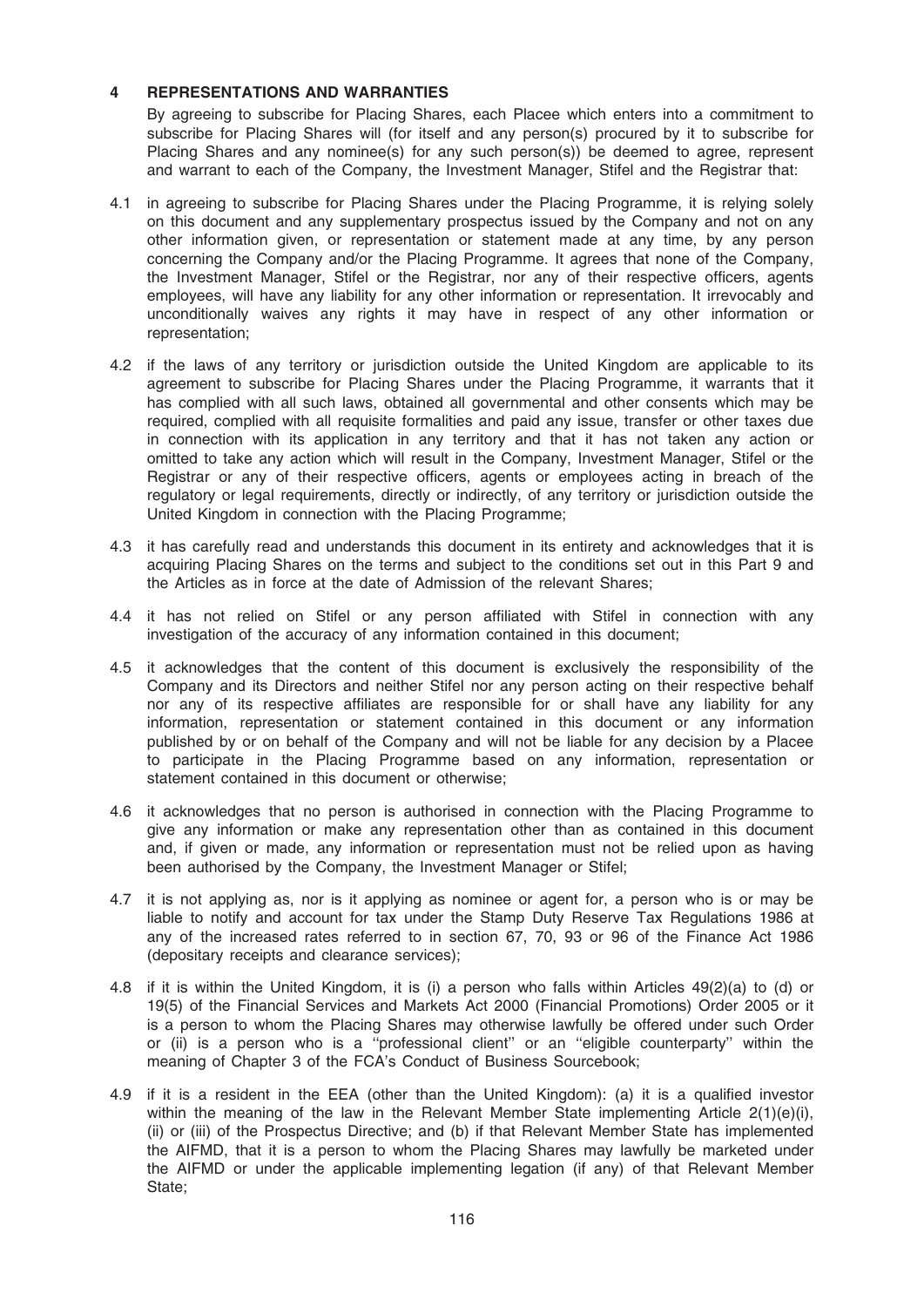- 4.10 if it is within the Bailiwick of Guernsey, it is a person licensed under any of the Protection of Investors (Bailiwick of Guernsey) Law, 1987 as amended, the Insurance Business (Bailiwick of Guernsey) Law, 2002 (as amended), the Banking Supervision (Bailiwick of Guernsey) Law, 1994 (as amended), or the Regulation of Fiduciaries, Administration Businesses and Company Directors, etc. (Bailiwick of Guernsey) Law, 2000 (as amended);
- 4.11 in the case of any Placing Shares acquired by a Placee as a financial intermediary within the EEA (other than the United Kingdom) as that term is used in Article 3(2) of the Prospectus Directive: (a) the Placing Shares acquired by it in the Placing Programme have not been acquired on behalf of, nor have they been acquired with a view to their offer or resale to, persons in any Relevant Member State other than qualified investors, as that term is defined in the 2010 PD Amending Directive, or in circumstances in which the prior consent of Stifel has been given to the offer or resale; or (b) where Placing Shares have been acquired by it on behalf of persons in any Relevant Member State other than qualified investors, the offer of those Shares to it is not treated under the Prospectus Directive as having been made to such persons;
- 4.12 it has only communicated or caused to be communicated and will only communicate or cause to be communicated any invitation or inducement to engage in investment activity (within the meaning of section 21 of FSMA) relating to the Shares in circumstances in which section 21(1) of FSMA does not require approval of the communication by an authorised person and acknowledges and agrees that no document is being issued by Stifel in connection with the Placing Programme in its capacity as an authorised person under section 21 of FSMA and it may not therefore be subject to the controls which would apply if they were made or approved as a financial promotion by an authorised person;
- 4.13 it is aware of and acknowledges that it is required to comply with all applicable provisions of FSMA with respect to anything done by it in relation to the Shares in, from or otherwise involving, the United Kingdom;
- 4.14 it is aware of the provisions of the Criminal Justice Act 1993 regarding insider dealing, section 118 of FSMA and the Proceeds of Crime Act 2002 and confirms that it has and will continue to comply with any obligations imposed by such statutes;
- 4.15 no action has been taken or will be taken in any jurisdiction other than the United Kingdom that would permit a public offering of the Shares or possession of this document (and any supplementary prospectus issued by the Company), in any country or jurisdiction where action for that purpose is required;
- 4.16 that, save in the event of fraud on the part of Stifel, neither Stifel, its ultimate holding companies nor any direct or indirect subsidiary undertakings of such holding companies, nor any of their respective directors, members, partners, officers and employees shall be responsible or liable to such Placee or any of its clients for any matter arising out of Stifel's role as financial adviser or otherwise in connection with the Placing Programme and that where any such responsibility or liability nevertheless arises as a matter of law such Placee and, if relevant, its clients, will immediately waive any claim against any of such persons which such investor or any of its clients may have in respect thereof;
- 4.17 that it is aware of, has complied with and will at all times comply with its obligations in connection with money laundering under the Proceeds of Crime Act 2002;
- 4.18 in the event that a supplementary prospectus is required to be produced pursuant to section 87G of FSMA and in the event that it chooses to exercise any right of withdrawal pursuant to section 87(Q)(4) of FSMA, such Placee will immediately re-subscribe for the Shares previously comprising its Placing commitment;
- 4.19 the commitment to subscribe for Shares on the terms set out in these terms and conditions will continue notwithstanding any amendment that may in the future be made to the terms of the Placing Programme and that it will have no right to be consulted or require that its consent be obtained with respect to the Company's conduct of the Placing Programme;
- 4.20 it does not have a registered address in, and is not a citizen, resident or national of, any jurisdiction in which it is unlawful to make or accept an offer of the Placing Shares and it is not acting on a non-discretionary basis for any such person;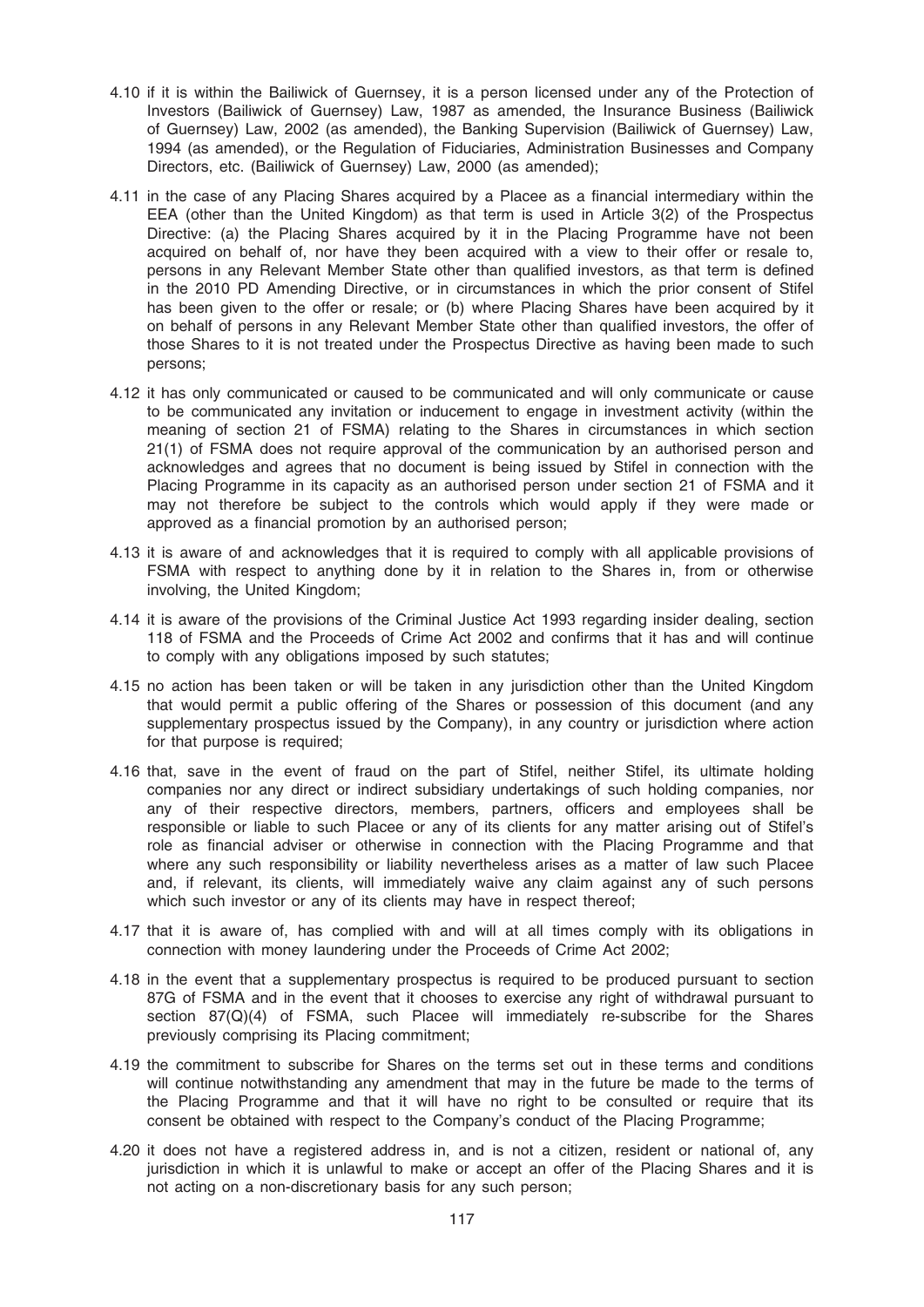- 4.21 if the Placee is a natural person, such Placee is not under the age of majority (18 years of age in the United Kingdom) on the date of such Placee's agreement to subscribe for Placing Shares under the Placing Programme and will not be any such person on the date any such agreement to subscribe under the Placing Programme is accepted;
- 4.22 it has not, directly or indirectly, distributed, forwarded, transferred or otherwise transmitted this document or any other offering materials concerning the Placing Programme or the Shares to any persons within the United States or to any U.S. Persons, nor will it do any of the foregoing;
- 4.23 it acknowledges that neither Stifel nor any of its affiliates, nor any person acting on its or their behalf is making any recommendations to it, advising it regarding the suitability of any transactions it may enter into in connection with the Placing Programme or providing any advice in relation to the Placing Programme and participation in the Placing Programme is on the basis that it is not and will not be a client of Stifel and that Stifel does not have any duties or responsibilities to it for providing the protections afforded to its clients or for providing advice in relation to the Placing Programme nor in respect of any representations, warranties, undertakings or indemnities otherwise required to be given by it in connection with its application under the Placing Programme;
- 4.24 it acknowledges that where it is subscribing for Placing Shares for one or more managed, discretionary or advisory accounts, it is authorised in writing for each such account: (a) to subscribe for the Placing Shares for each such account; (b) to make on each such account's behalf the representations, warranties and agreements set out in this document; and (c) to receive on behalf of each such account any documentation relating to the Placing Programme in the form provided by the Company and/or Stifel. It agrees that the provision of this paragraph shall survive any resale of the Placing Shares by or on behalf of any such account;
- 4.25 it irrevocably appoints any director of the Company and any director of Stifel to be its agent and on its behalf (without any obligation or duty to do so), to sign, execute and deliver any documents and do all acts, matters and things as may be necessary for, or incidental to, its subscription for all or any of the Placing Shares for which it has given a commitment under the Placing Programme, in the event of its own failure to do so;
- 4.26 it accepts that if the Placing Programme does not proceed or the conditions to the Placing Agreement are not satisfied or the Placing Shares for which valid applications are received and accepted are not admitted to trading on the London Stock Exchange (Specialist Fund Segment) for any reason whatsoever then neither Stifel, nor the Investment Manager, nor the Company, nor persons controlling, controlled by or under common control with any of them nor any of their respective employees, agents, officers, members, stockholders, partners or representatives, shall have any liability whatsoever to it or any other person;
- 4.27 in connection with its participation in the Placing Programme it has observed all relevant legislation and regulations;
- 4.28 it acknowledges that Stifel and the Company are entitled to exercise any of their rights under the Placing Agreement or any other right in their absolute discretion without any liability whatsoever to it:
- 4.29 the representations, undertakings and warranties contained in this document are irrevocable. It acknowledges that Stifel and the Company and their respective affiliates will rely upon the truth and accuracy of the foregoing representations and warranties and it agrees that if any of the representations or warranties made or deemed to have been made by its subscription of the Placing Shares are no longer accurate, it shall promptly notify Stifel and the Company;
- 4.30 where it or any person acting on behalf of it is dealing with Stifel, any money held in an account with Stifel on behalf of it and/or any person acting on behalf of it will not be treated as client money within the meaning of the relevant rules and regulations of the FCA which therefore will not require Stifel to segregate such money, as that money will be held by Stifel under a banking relationship and not as trustee;
- 4.31 any of its clients, whether or not identified to Stifel, will remain its sole responsibility and will not become clients of Stifel for the purposes of the rules of the FCA or for the purposes of any other statutory or regulatory provision;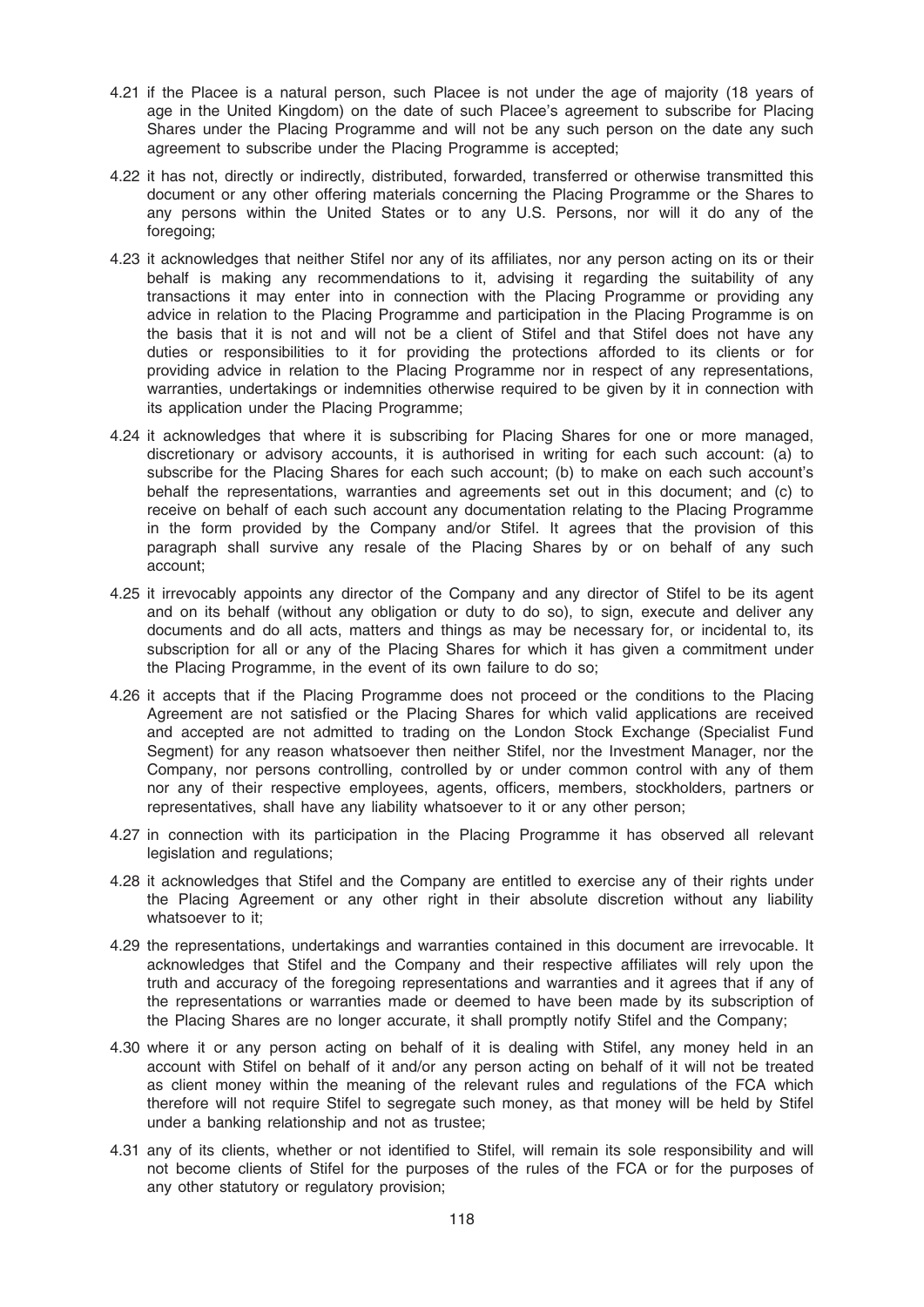- 4.32 it accepts that the allocation of Placing Shares shall be determined by Stifel in its absolute discretion (in consultation with the Company and the Investment Manager) and that Stifel may scale down any commitments for this purpose on such basis as it may determine; and
- 4.33 time shall be of the essence as regards its obligations to settle payment for the Placing Shares and to comply with its other obligations under the Placing Programme.

### 5 UNITED STATES PURCHASE AND TRANSFER RESTRICTIONS

- 5.1 By participating in the Placing Programme, each Placee acknowledges and agrees that it will (for itself and any person(s) procured by it to subscribe for Shares and any nominee(s) for any such person(s)) be further deemed to represent and warrant to each of the Company, the Investment Manager, the Registrar and Stifel that:
	- (a) it is not a U.S. Person, is not located in the United States and it is acquiring the Shares in an offshore transaction meeting the requirements of Regulation S and it is not acquiring the Shares for the account or benefit of a U.S. Person;
	- (b) it acknowledges that the Shares have not been and will not be registered under the U.S. Securities Act or with any securities regulatory authority of any state or other jurisdiction of the United States and may not be offered or sold in the United States or to, or for the account or benefit of, U.S. Persons absent registration or an exemption from registration under the U.S. Securities Act;
	- (c) it acknowledges that the Company has not registered under the U.S. Investment Company Act and that the Company has put in place restrictions for transactions not involving any public offering in the United States, and to ensure that the Company is not and will not be required to register under the U.S. Investment Company Act;
	- (d) unless the Company expressly consents otherwise in writing, no portion of the assets used to purchase, and no portion of the assets used to hold, the Shares or any beneficial interest therein constitutes or will constitute the assets of: (a) an "employee benefit plan'' as defined in Section 3(3) of ERISA that is subject to Title I of ERISA; (b) a ''plan'' as defined in Section 4975 of the US Tax Code, including an individual retirement account or other arrangement that is subject to Section 4975 of the US Tax Code; or (c) an entity which is deemed to hold the assets of any of the foregoing types of plans, accounts or arrangements that is subject to Title I of ERISA or Section 4975 of the US Tax Code. In addition, if a Placee is a governmental, church, non-US or other employee benefit plan that is subject to any federal, state, local or non-US law that is substantially similar to the provisions of Title I of ERISA or Section 4975 of the US Tax Code, its purchase, holding, and disposition of the Placing Shares must not constitute or result in a non-exempt violation of any such substantially similar law;
	- (e) if any Placing Shares offered and sold pursuant to Regulation S are issued in certificated form, then such certificates evidencing ownership will contain a legend substantially to the following effect, unless otherwise determined by the Company in accordance with applicable law:

''GCP STUDENT LIVING PLC (THE ''COMPANY'') HAS NOT BEEN AND WILL NOT BE REGISTERED UNDER THE U.S. INVESTMENT COMPANY ACT OF 1940, AS AMENDED. IN ADDITION, THE SECURITIES OF THE COMPANY REPRESENTED BY THIS CERTIFICATE HAVE NOT BEEN AND WILL NOT BE REGISTERED UNDER THE U.S. SECURITIES ACT OF 1933, AS AMENDED, OR WITH ANY SECURITIES REGULATORY AUTHORITY OF ANY STATE OR OTHER JURISDICTION OF THE UNITED STATES. ACCORDINGLY, THIS SECURITY MAY NOT BE OFFERED, SOLD, PLEDGED, EXERCISED OR OTHERWISE TRANSFERRED WITHIN THE UNITED STATES OR TO, OR FOR THE ACCOUNT OR BENEFIT OF, US PERSONS EXCEPT IN ACCORDANCE WITH THE SECURITIES ACT OR AN EXEMPTION THEREFROM AND UNDER CIRCUMSTANCES WHICH WILL NOT REQUIRE THE COMPANY TO REGISTER UNDER THE US INVESTMENT COMPANY ACT, IN EACH CASE IN ACCORDANCE WITH ALL APPLICABLE SECURITIES LAWS. FURTHER, NO PURCHASE, SALE OR TRANSFER OF THE SECURITIES REPRESENTED BY THIS CERTIFICATE MAY BE MADE UNLESS SUCH PURCHASE, SALE OR TRANSFER WILL NOT RESULT IN THE ASSETS OF THE COMPANY CONSTITUTING ''PLAN ASSETS'' WITHIN THE MEANING OF THE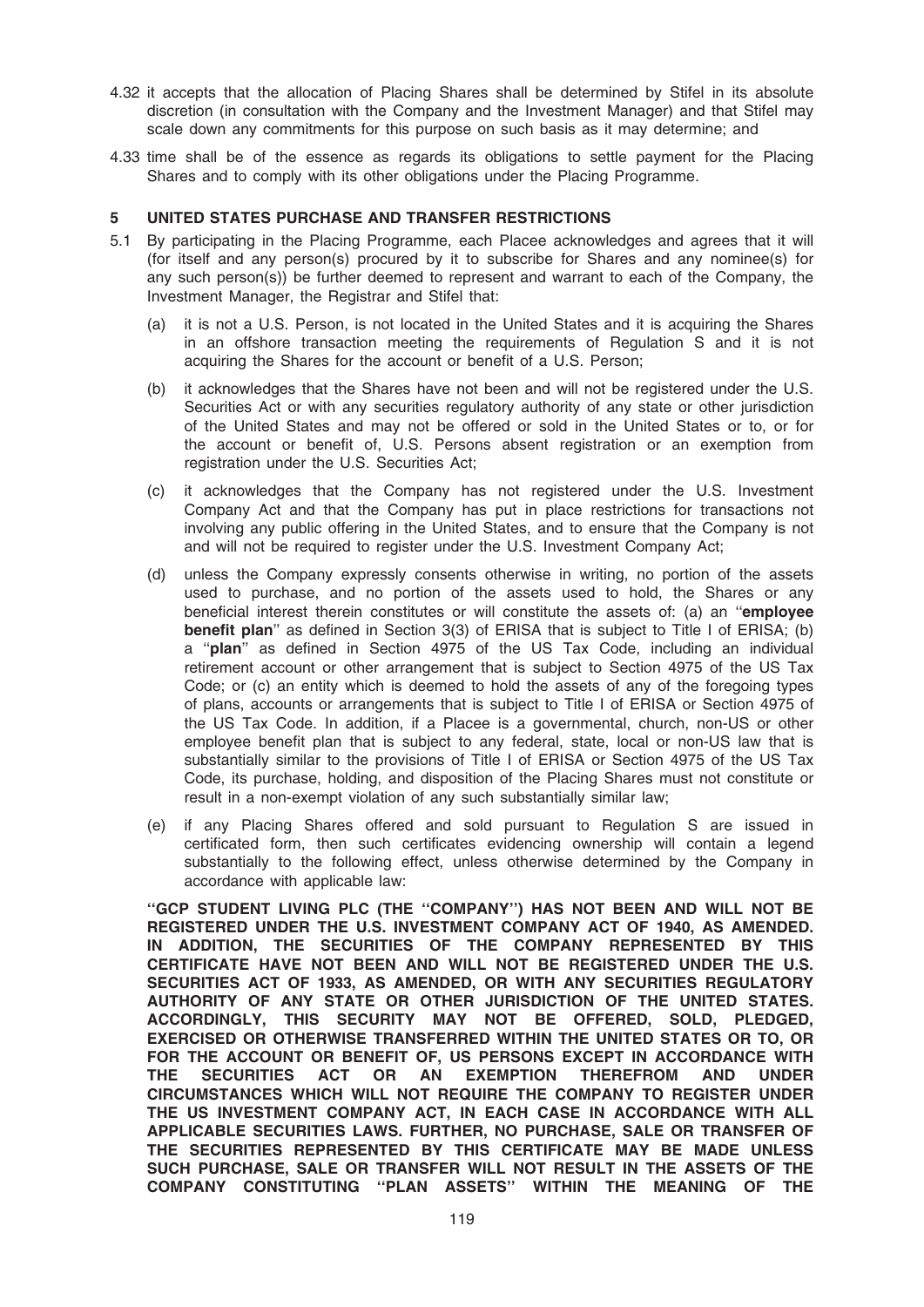EMPLOYEE RETIREMENT INCOME SECURITY ACT OF 1974, AS AMENDED (''ERISA''), THAT ARE SUBJECT TO PART 4 OF TITLE I OF ERISA OR SECTION 4975 OF THE INTERNAL REVENUE CODE OF 1986, AS AMENDED (THE ''CODE'');

- (f) if in the future the Placee decides to offer, sell, transfer, assign or otherwise dispose of any Shares, it will do so only in compliance with an exemption from the registration requirements of the U.S. Securities Act and under circumstances which: (a) will not require the Company to register under the U.S. Investment Company Act; and (b) will not result in the assets of the Company constituting ''plan assets'' within the meaning of ERISA, that are subject to Part 4 of Title I of ERISA or Section 4975 of the Internal Revenue Code. It acknowledges that any sale, transfer, assignment, pledge or other disposal made other than in compliance with such laws and the above stated restrictions will be subject to the compulsory transfer provisions as provided in the Articles;
- (g) it is purchasing the Placing Shares for its own account or for one or more investment accounts for which it is acting as a fiduciary or agent, in each case for investment only, and not with a view to or for sale or other transfer in connection with any distribution of the Shares in any manner that would violate the U.S. Securities Act, the U.S. Investment Company Act or any other applicable securities laws;
- (h) it acknowledges that the Company reserves the right to make inquiries of any holder of the Shares or interests therein at any time as to such person's status under U.S. federal securities laws and to require any such person that has not satisfied the Company that holding by such person will not violate or require registration under U.S. securities laws to transfer such Shares or interests in accordance with the Articles;
- (i) it acknowledges and understands the Company is required to comply with FATCA and the CRS and that the Company will follow FATCA's and/or the CRS's extensive reporting and withholding requirements. The Placee agrees to provide the Company at the time or times prescribed by applicable law and at such time or times reasonably requested by the Company such information and documentation prescribed by applicable law and such additional documentation reasonably requested by the Company as may be necessary for the Company to comply with its obligations under FATCA and the CRS;
- (j) it is entitled to acquire the Placing Shares under the laws of all relevant jurisdictions which apply to it, it has fully observed all such laws and obtained all governmental and other consents which may be required thereunder and complied with all necessary formalities and it has paid all issue, transfer or other taxes due in connection with its acceptance in any jurisdiction of the Placing Shares and that it has not taken any action, or omitted to take any action, which may result in the Company, the Investment Manager, the Registrar, Stifel or their respective directors, officers, agents, employees and advisers being in breach of the laws of any jurisdiction in connection with the Placing Programme or its acceptance of participation in the Placing Programme;
- (k) it has received, carefully read and understands this document, and has not, directly or indirectly, distributed, forwarded, transferred or otherwise transmitted this document or any other presentation or offering materials concerning the Placing Shares to within the United States or to any U.S. Persons, nor will it do any of the foregoing; and
- (l) if it is acquiring any Placing Shares as a fiduciary or agent for one or more accounts, the Placee has sole investment discretion with respect to each such account and full power and authority to make such foregoing representations, warranties, acknowledgements and agreements on behalf of each such account.
- 5.2 The Company, the Investment Manager, the Registrar, Stifel and their respective directors, officers, agents, employees, advisers and others will rely upon the truth and accuracy of the foregoing representations, warranties, acknowledgments and agreements.
- 5.3 If any of the representations, warranties, acknowledgments or agreements made by the Placee are no longer accurate or have not been complied with, the Placee will immediately notify the Company and Stifel.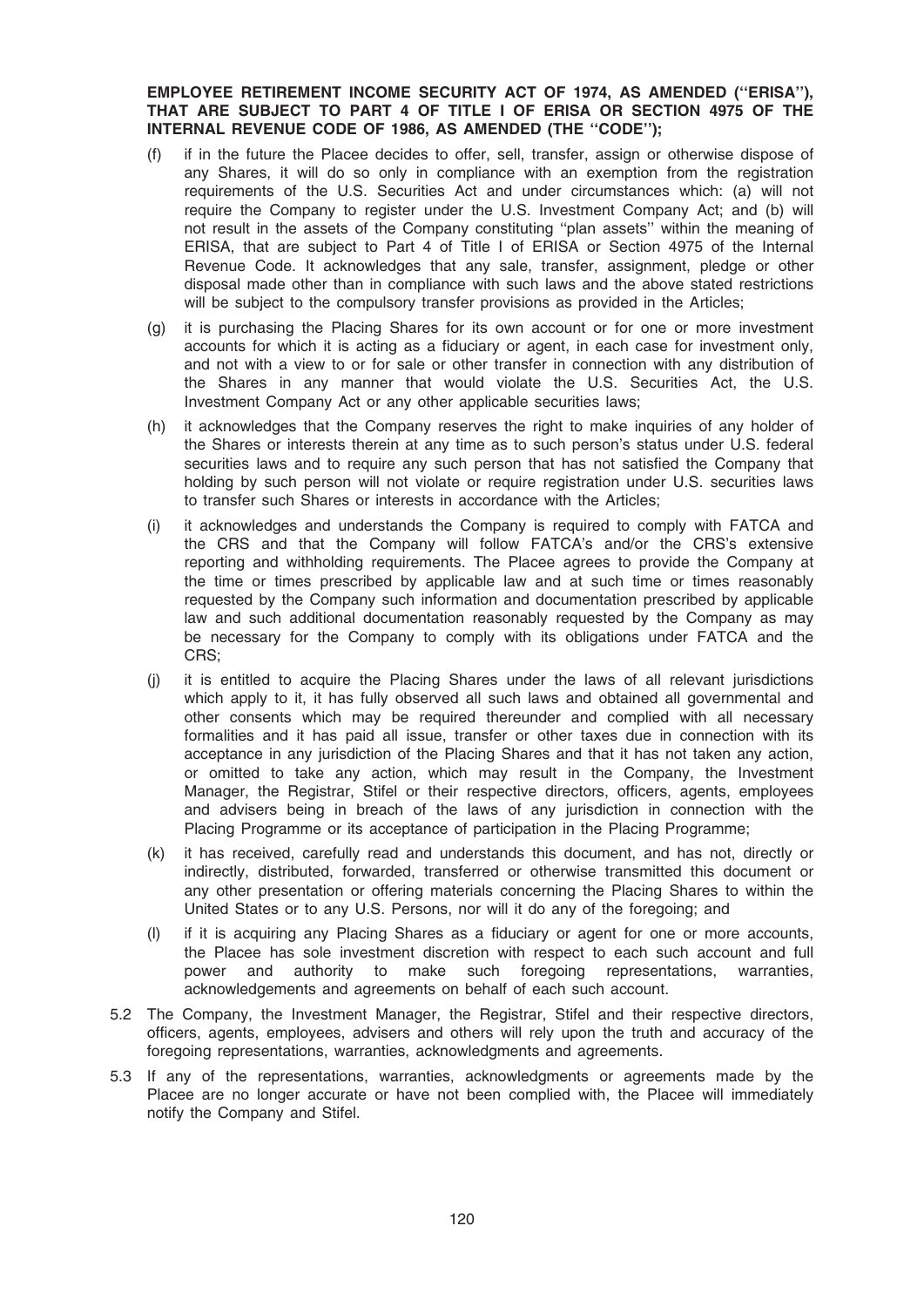### 6 MONEY LAUNDERING

Each Placee acknowledges and agrees that:

- 6.1 its application is only made on the basis that it accepts full responsibility for any requirement to verify the identity of its clients and other persons in respect of whom it has applied. In addition, it warrants that it is a person: (a) subject to the Money Laundering Regulations 2007 in force in the United Kingdom; or (b) subject to the Money Laundering Directive (2005/60/EC of the European Parliament and of the EC Council of 26 October 2005 on the prevention of the use of the financial system for the purpose of money laundering and terrorist financing) (the ''Money Laundering Directive''); or (c) acting in the course of a business in relation to which an overseas regulatory authority exercises regulatory functions and is based or incorporated in, or formed under the law of, a country in which there are in force provisions at least equivalent to those required by the Money Laundering Directive; and
- 6.2 due to anti-money laundering requirements, Stifel and the Company may require proof of identity and verification of the source of the payment before the application can be processed and that, in the event of delay or failure by the applicant to produce any information required for verification purposes, Stifel and the Company may refuse to accept the application and the subscription moneys relating thereto. It holds harmless and will indemnify Stifel and the Company against any liability, loss or cost ensuing due to the failure to process such application, if such information as has been required has not been provided by it.

## 7 THE DATA PROTECTION ACT

- 7.1 Each Placee acknowledges and agrees that, pursuant to The Data Protection Act 1998 (the ''DP Act'') the Company and/or the Registrar, may hold personal data (as defined in the DP Act) relating to past and present shareholders. Personal data may be retained on record for a period exceeding six years after it is no longer used. The Registrar will only use such information for the purposes set out below (collectively, the "**Purposes**"), being to:
	- (a) process its personal data (including sensitive personal data) as required by or in connection with its holding of Shares, including processing personal data in connection with credit and money laundering checks on it;
	- (b) communicate with it as necessary in connection with its affairs and generally in connection with its holding of Shares;
	- (c) provide personal data to such third parties as the Registrar may consider necessary in connection with its affairs and generally in connection with its holding of Shares or as the DP Act may require, including to third parties outside the EEA;
	- (d) without limitation, provide such personal data to the Company or the Investment Manager and their respective associates for processing, notwithstanding that any such party may be outside the EEA; and
	- (e) process its personal data for the Registrar's internal administration.
- 7.2 By becoming registered as a holder of Shares a person becomes a data subject (as defined in the DP Act) and is deemed to have consented to the processing by the Company or its Registrar of any personal data relating to them in the manner described above. In providing the Registrar with information, it hereby represents and warrants to the Registrar that it has obtained the consent of any data subject to the Registrar and their respective associates holding and using their personal data for the Purposes (including the explicit consent of the data subjects for the processing of any sensitive personal data for the Purposes set out above in this paragraph 7).

## 8 SUPPLY AND DISCLOSURE OF INFORMATION

If Stifel, the Registrar or the Company or any of their agents request any information about a Placee's agreement to subscribe for Placing Shares under the Placing Programme, such Placee must promptly disclose it to them.

#### 9 NON UNITED KINGDOM INVESTORS

9.1 If the Placee is outside the United Kingdom, neither this document nor any other offering, marketing or other material in connection with the Placing Programme constitutes an invitation, offer or promotion to, or arrangement with, it or any person whom it is procuring to